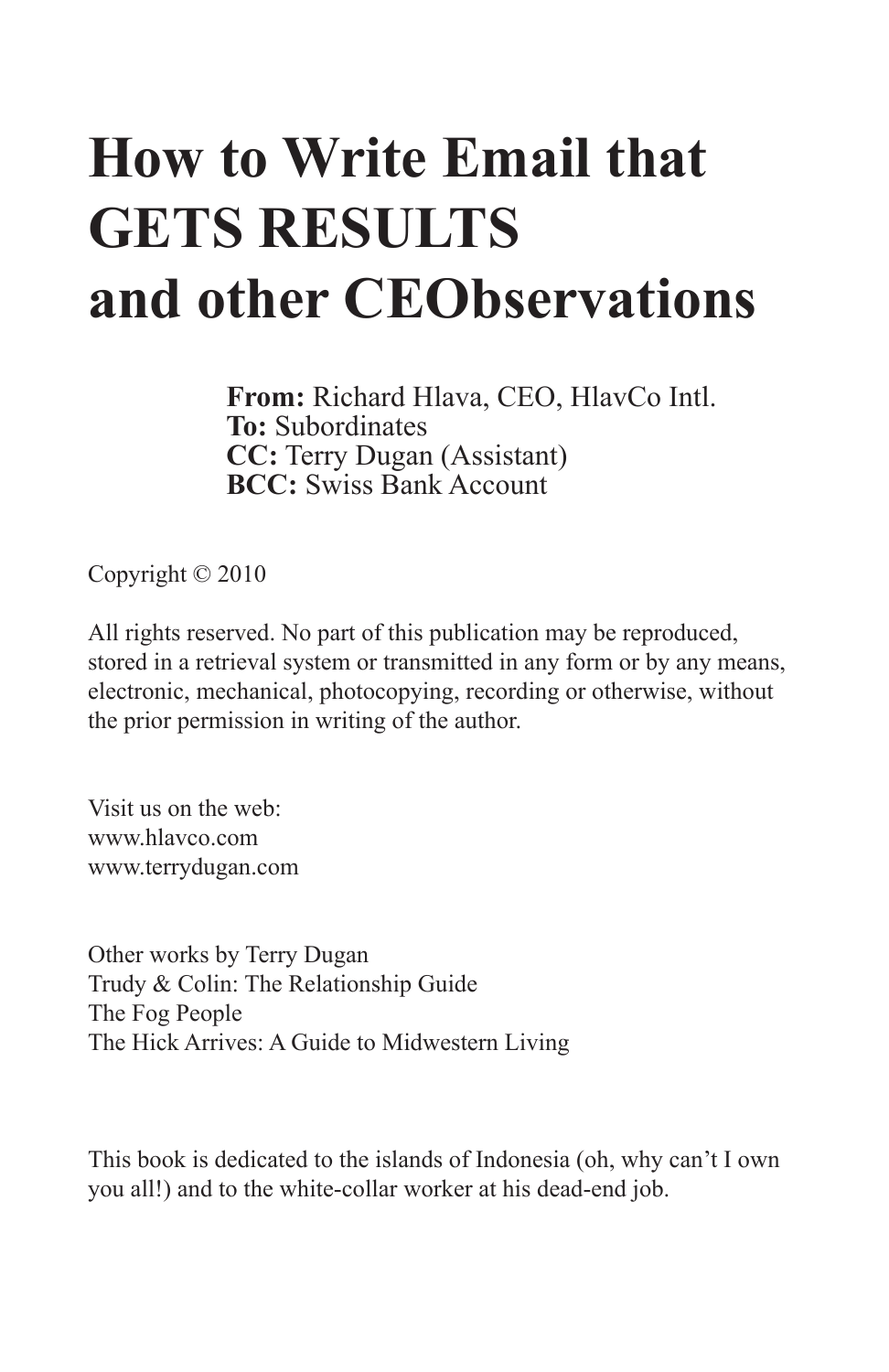### $\boxtimes$  Executive Summary

From the CEO The Beauty of Email Deadline Manipulation Bluntness in the 21<sup>st</sup> Century Pencils Guilt Trips Team Dismantling You're Fired Puppets Dealing with IT Corresponding with IT The Ultimate CEO The CC: Nepotism Displaced Responsibility The Work Environment Subject Lines Telecommuting Fwd: Disclosing Salaries The Observation Whistleblowing Surveys Priority: Highest Employee Performance Evaluations The Truman The Cafeteria Out of Office Replies Acceptable Acronym Use Email from Puppets The Black Hole of Cyberspace Obtain A Foreign Passport **Outsourcing** WWJCC:?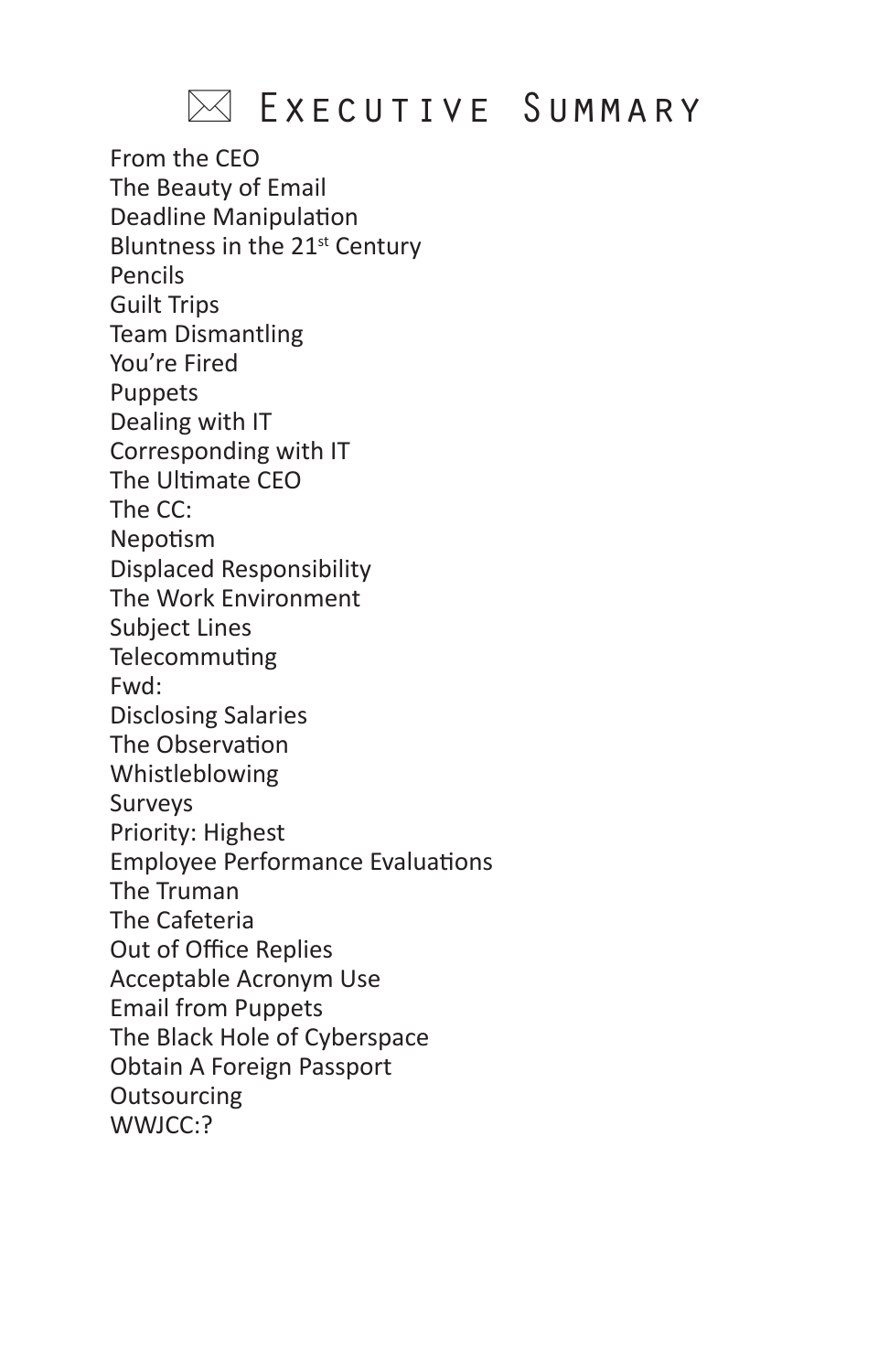$\bowtie$  From the <code>CEO</code>

**From:** Richard Hlava, CEO, HlavCo Intl. **To:** Deluded Consumers **Subject:** Email

Email. It's the wave of the future.

To see the evidence myself, all I have to do is walk among the unwashed and wander through one of my many, many subsidiaries of HlavCo Intl. The faces behind the desks might be as white and pasty as ever, but make no mistake, the work environment has drastically changed – changed for the better, I say.

Before email, my employees would waste countless minutes and hours – time I paid for – socially chatting during their work day, spouting off about things completely uninteresting to anyone with half of a brain, but for them, that interaction was the one thing that kept them from committing suicide.

Now that email has arrived, wherever you look, people don't talk. People work. They sit at their desks with these stupid smiles on their faces – occasionally bursting into laughter – happily and efficiently working the day away. That's the power of email, the power of productivity.

Any idiot can write an email, as my employees prove every day, but how does one rise above the rest and write a message that commands attention, that announces your digital presence? In my time perfecting the use of email as a communications tool, I've discovered that writing email that gets results is an art form, a talent that you apparently don't have.

Unfortunately, email, being the written word, is open to interpretation when no smiley, winky or frowny faces are added to the text, meaning that if you don't do your part in writing what you want more clearly, your message will most likely be lost on the person that opens your email (who more often than not didn't have any interest in opening your email in the first place). No matter how many times you flag an email red for "important," some people simply don't understand the message – the message being that your desires demand immediate attention. How do you let someone know that this email should be just as important to them as it is to you?

In this book, I share with you the secrets of effective corporate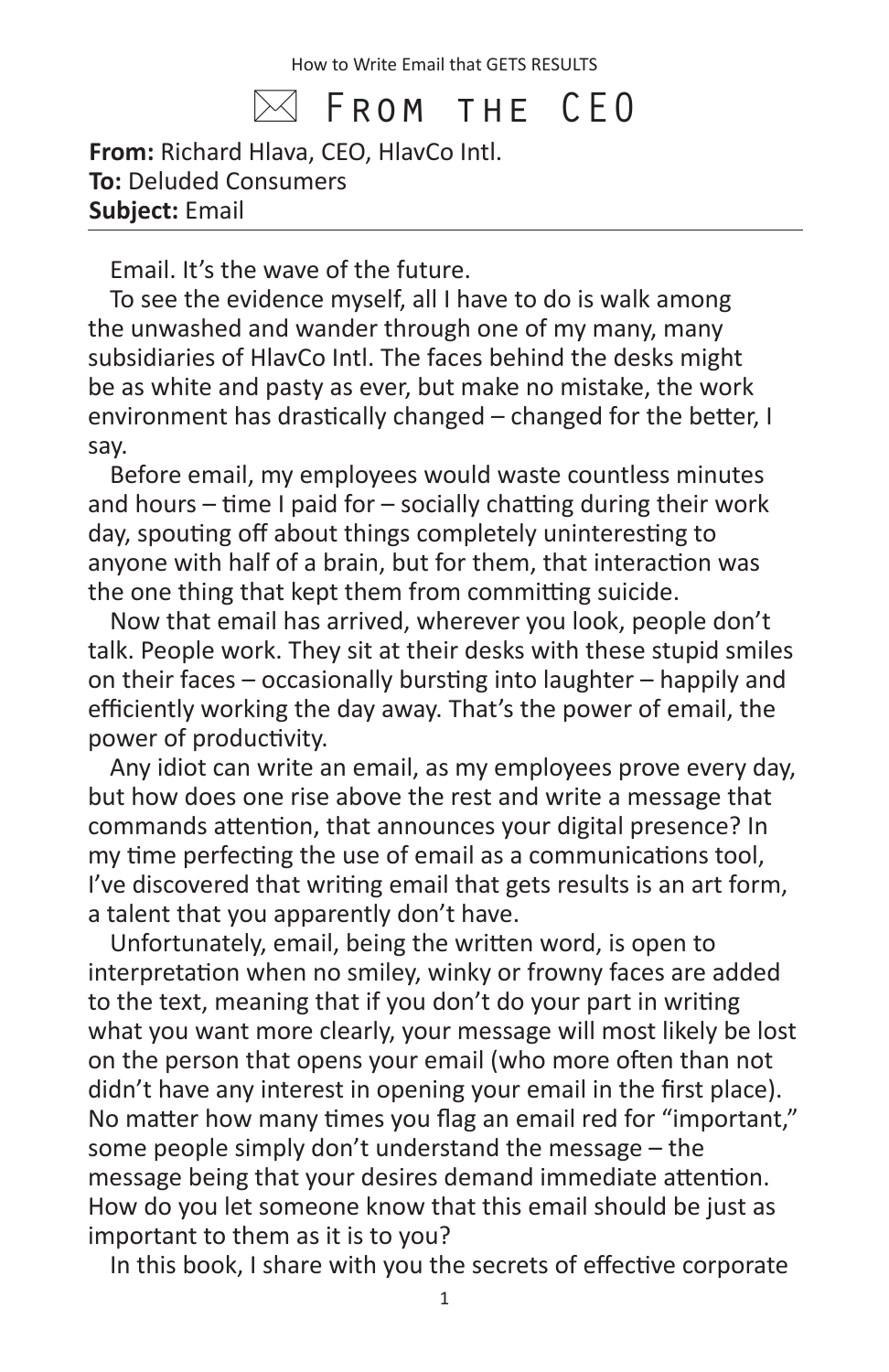email communication – the CEO way – as well as my business philosophy that has helped me control costs and my insufferable employees, philosophy that might come in handy for you on that ill-fated day when someone decides to trust you to manage something besides your own break schedule. You may be asking why I, high-powered CEO Richard Hlava, would share my secrets with you, someone who could easily be my competitor one day? The answer is simple: If you're not a CEO now, I highly doubt your ability to effectively put into practice anything you read in this book.

But more to the point, I would like to buy a third island (the first two are for some reason getting smaller every day), and I'd like you (and countless others like you) to pay for it.

Because I need to fill more space in order to charge as much for this book as I possibly can, I've also included observations about the business world and world at-large, knowledge I've gained through experience and guile. I call them CEObservations. Get it? I combined the two words. That's what makes me important: I'm a thinker who's not afraid to stretch a few rules along the way to get what I want. Who the hell is spellcheck to tell me CEObservations is not a word? Hell, spellcheck doesn't even know that *spellcheck* is a word.

Bottom Line: If you practice these techniques and screw everyone you work with, you too could theoretically eat your way up the corporate food chain and rise to middle-management.

#### It's always about clawing your way to **CEObservation** It's always

Sincerely, Richard Hlava, CEO, HlavCo Intl.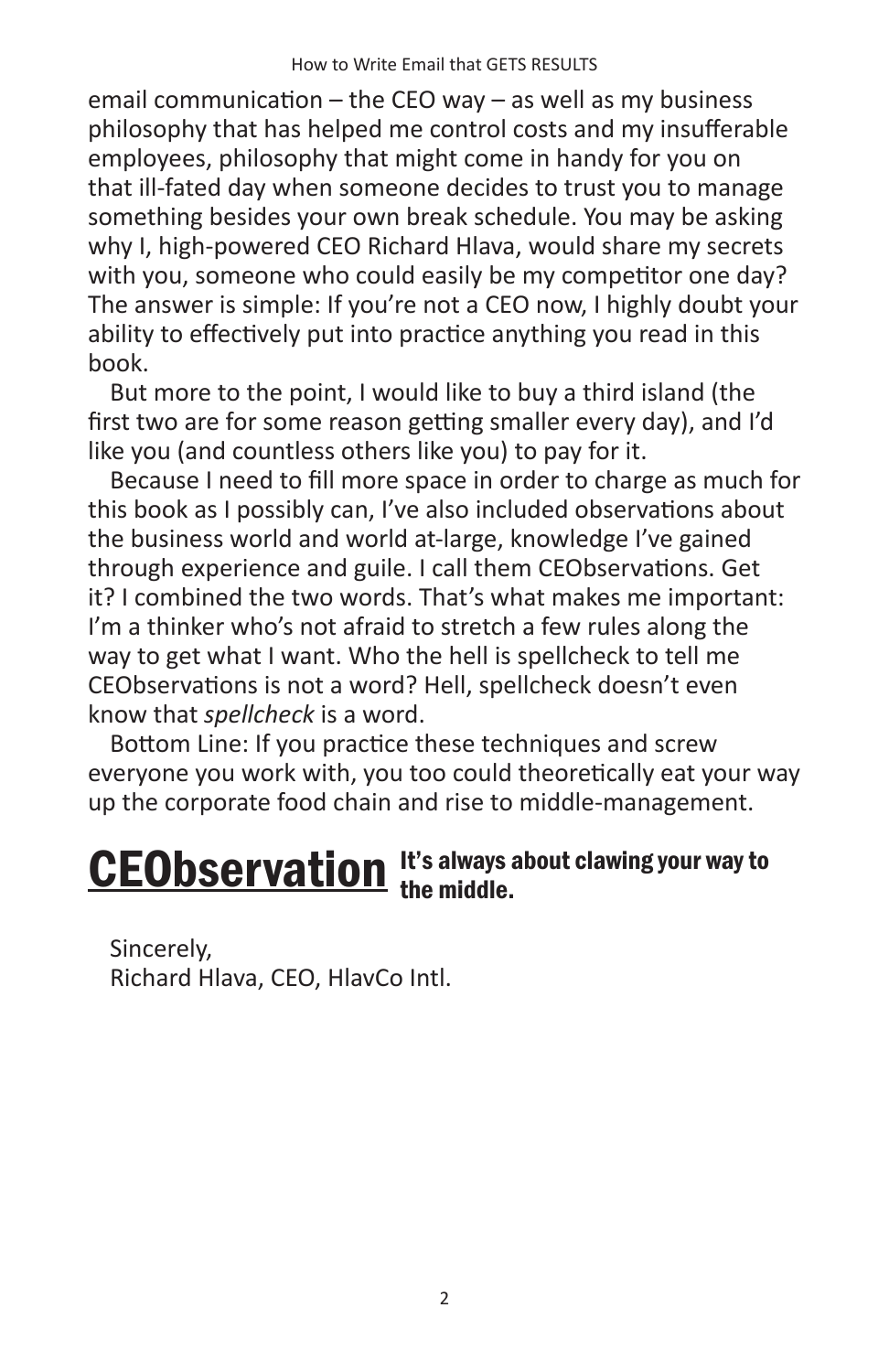## $\bowtie$  The Beauty of Email

What I like most about email is the lack of reflection that takes place before one is sent. As an involuntary reflex, people have to think as they're writing an email, but people don't have to think about what they're *saying* in the email and the impact their message might have. They just need to click Send as soon as they're done typing whatever jumbled garbage they typed.

Email draws you into the raw, animalistic state of being of a person's mind. When I picture what goes on inside the head of one of my employees who is developing an email, I envision two animals fighting over a carcass picked clean by vultures. There's a struggle, a perceived victory, the clicking of Send, and a period of reflection that fills one up with an overwhelming feeling of emptiness. It makes me chuckle. Of course, it doesn't fill me with overwhelming delight quite as much as watching a person try to work his way back to respectability after being banished to the mail room – only to be judged by his peers, fail and quit to sell insurance or become a teacher – used to, but it works.

#### Now that mail rooms are a thing of the **CEObservation** Now that mail rooms are a thing of the<br>past, people have to work their way up the corporate ladder by starting as the company barista.

Even I don't like to reflect before I send email, and I get much more work done now because of it. In the old days, when I would dictate to a secretary, it was next to impossible to tell people what was really on my mind. I would ramble some stream-ofconsciousness memo, usually about such things as the cut of my employees' pants or those pesky toxins that "may" have gotten into those Norwegian Ice Toys we sell, but when she would read my dictation back to me, I had to hear my words and thoughts. Those thoughts weren't nearly as perfect as they were when they came out of my mouth. I can't tell you how many secretaries I fired because of their ineptitude.

Man is human. Man makes machines. **CEObservation** Man is human. Man makes machines do the jobs of humans. Man makes mistakes. Machines pass along the mistakes of man. Therefore, machines are human, which should make it logically more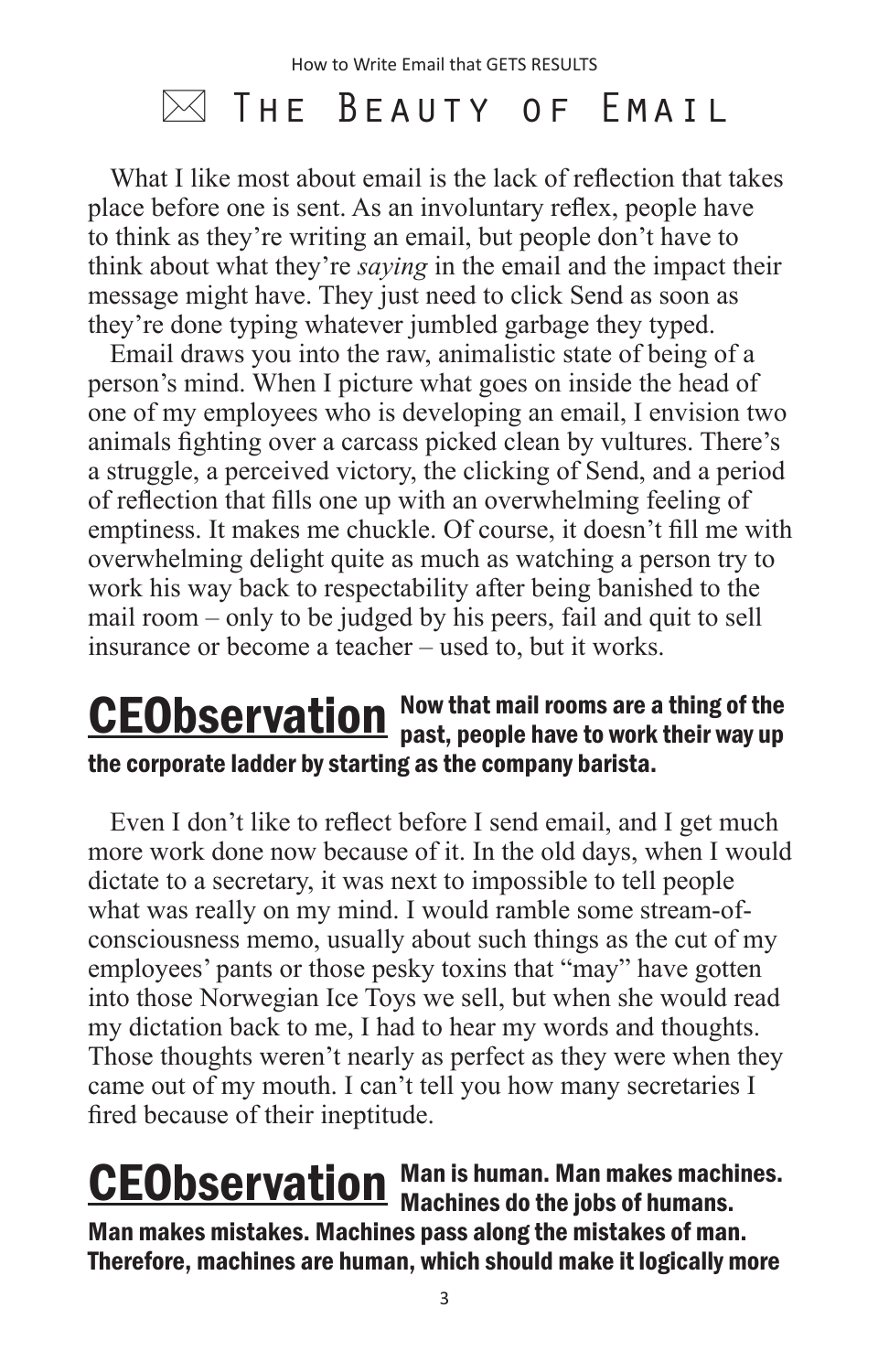#### acceptable to your employees when any man is replaced by a human.

But with email, the game has changed. Decision-making inhibitions have been stripped away like the G-string on a Vietnamese dancer at the company Christmas party where I'm the only one who deserved to be invited. The only real drawback to email is that I have to take the time to type it, but as all CEOs know: If you want something done right, you have to do it yourself. Cutting dictation out of the memo-sending process has its downside as one does not flirt with his computer as often, but it has saved me valuable time I used to waste "listening" to my own words.

#### Your first impulse is always right. If **CEObservation** Your first impulse is always right. If they're just not seeing the bigger picture because they don't have the mental capacity to do so. They were put on this Earth to buy things, and they've stayed here as long as they have because of luck.

Here's an example of a stream-of-consciousness, non-thinking email:

**From:** Richard Hlava, CEO, HlavCo Intl. **To:** Underlings **Subject:** Salary Freezes

Dear Underlings,

I'm looking at these numbers for the second quarter, and I'm thinking about putting a freeze on any and all salary increases – either that or cutting all retirement benefits and letting you live off of the government for the rest of your days. How could we possibly have increased profits by only 06 percent last quarter at Super Straw Supply Company when our major competitor in home catheter kits went bankrupt? Oh, I'm looking at this upside -down. Nevermind.

Sincerely, Richard Hlava, CEO

Why didn't I reconsider sending that message once I realized that the paper was trying to fool me by being upside-down in my hand? Because I wrote the message: raw materials, thoughts,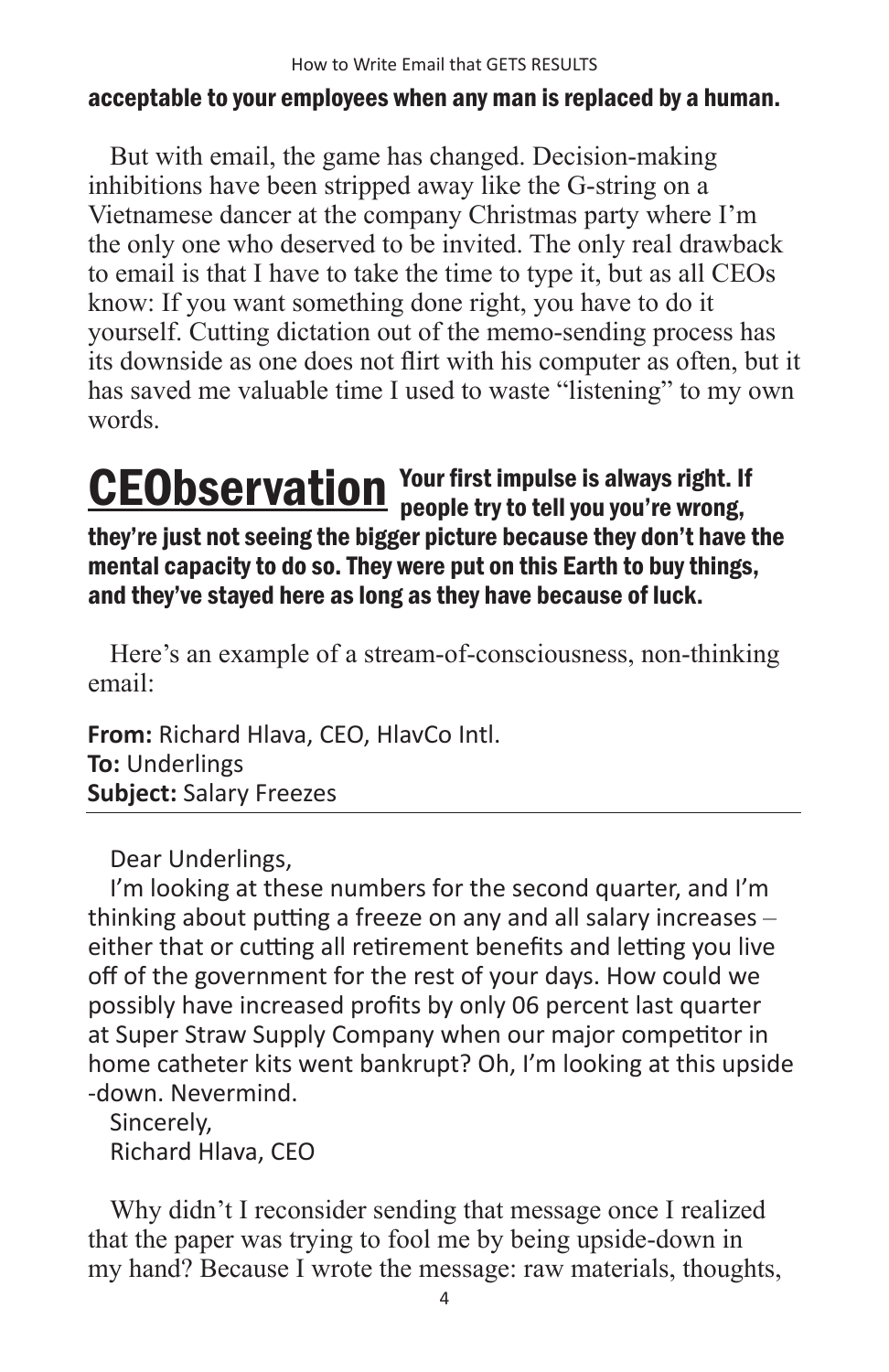emotions, had leaped from my mind to my fingers to the email message. These were my impulses, my gut feelings. I want people to know how spontaneous a decision-maker I can be. You write the message. You click Send. That's how it works.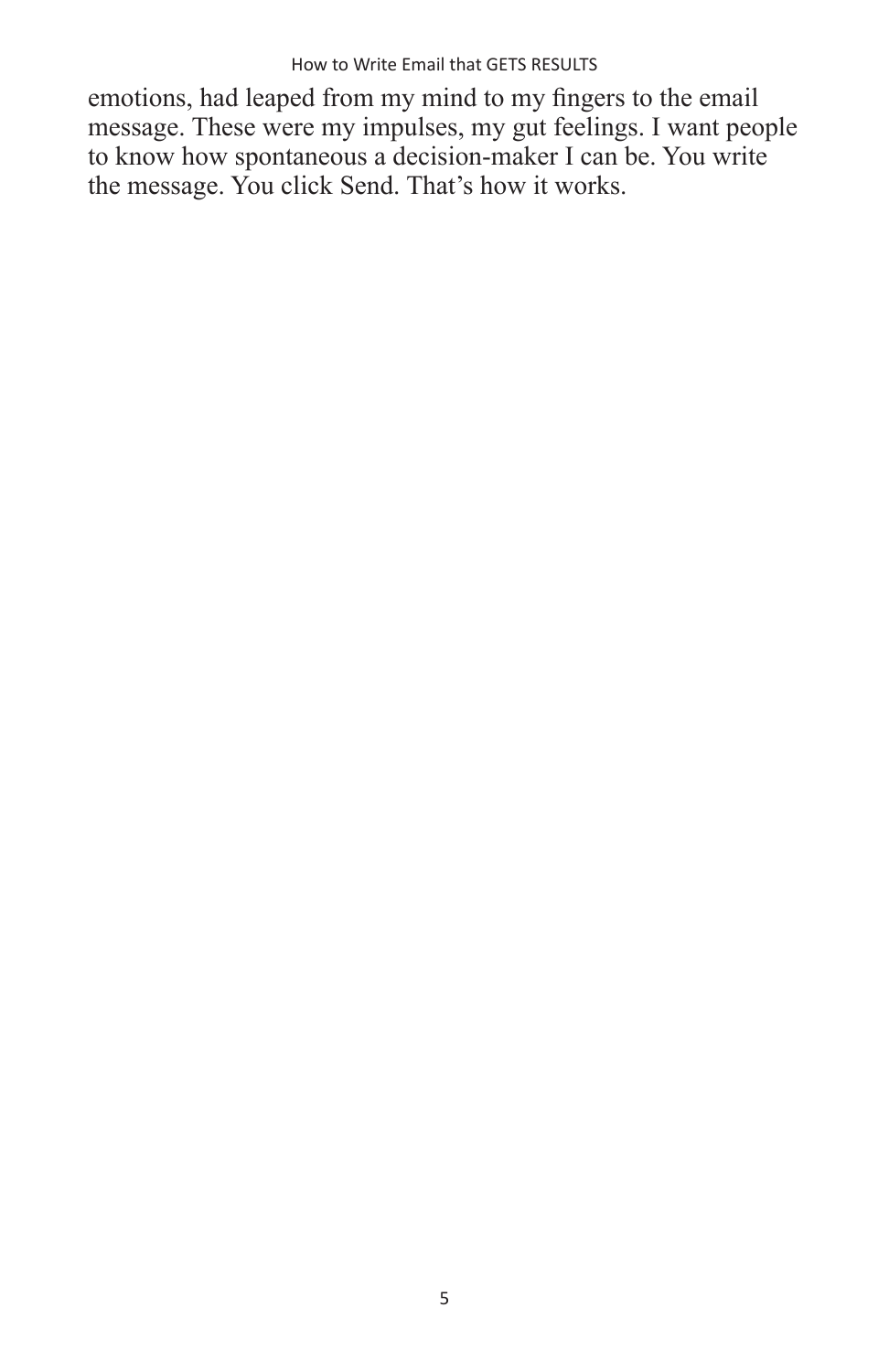## $\bowtie$  DEADLINE MANIPULATION

When is the project due? Here's a hint – the answer is *now*. Schedules, as project managers call them, are arbitrary. The real deadline is when I say that I want something, and with email, I don't just say it – I demand it.

**From:** Richard Hlava, CEO, HlavCo Intl. **To:** Underling Supervisor **Subject:** Q3 Fiscal Results

Dear Underling Supervisor,

Where are those Q3 fiscal results?!? The Board is breathing down my neck about these results, and if I don't have that report for them by Monday, we're both out of a job – except that in my case they buy me out with a massive compensation package and stuff all my money into a bag made of gold. You, on the other hand, sit on your toilet in your dingy one-room apartment and cry all night about how you're going to scrape together enough pennies to buy your next pack of Juicy Fruit!

I need those results today!!!!!!!!!  $\wedge$   $\wedge$ Thanks, Richard Hlava, CEO

When you decide to move up a deadline, be bold, be firm, and let your employees know that, when things go wrong, they will be destroyed but you will be just fine. It is their insubordination in giving the company timely reporting forecasts – more than anything – that will cause such subsidiaries as our Leberkäse Lederhosen Ja Gut GmBH edible Oktoberfest wear to fail. Therefore, it's more important for them to do their jobs than it is for you to have the results of their work.

Be forewarned, though, that the recipients of your email will try to find any excuse to get out of doing the job in the time frame in which you need them to finish.

**From:** Underling Supervisor **To:** Richard Hlava, CEO, HlavCo Intl. **Subject:** Re: Q3 Fiscal Results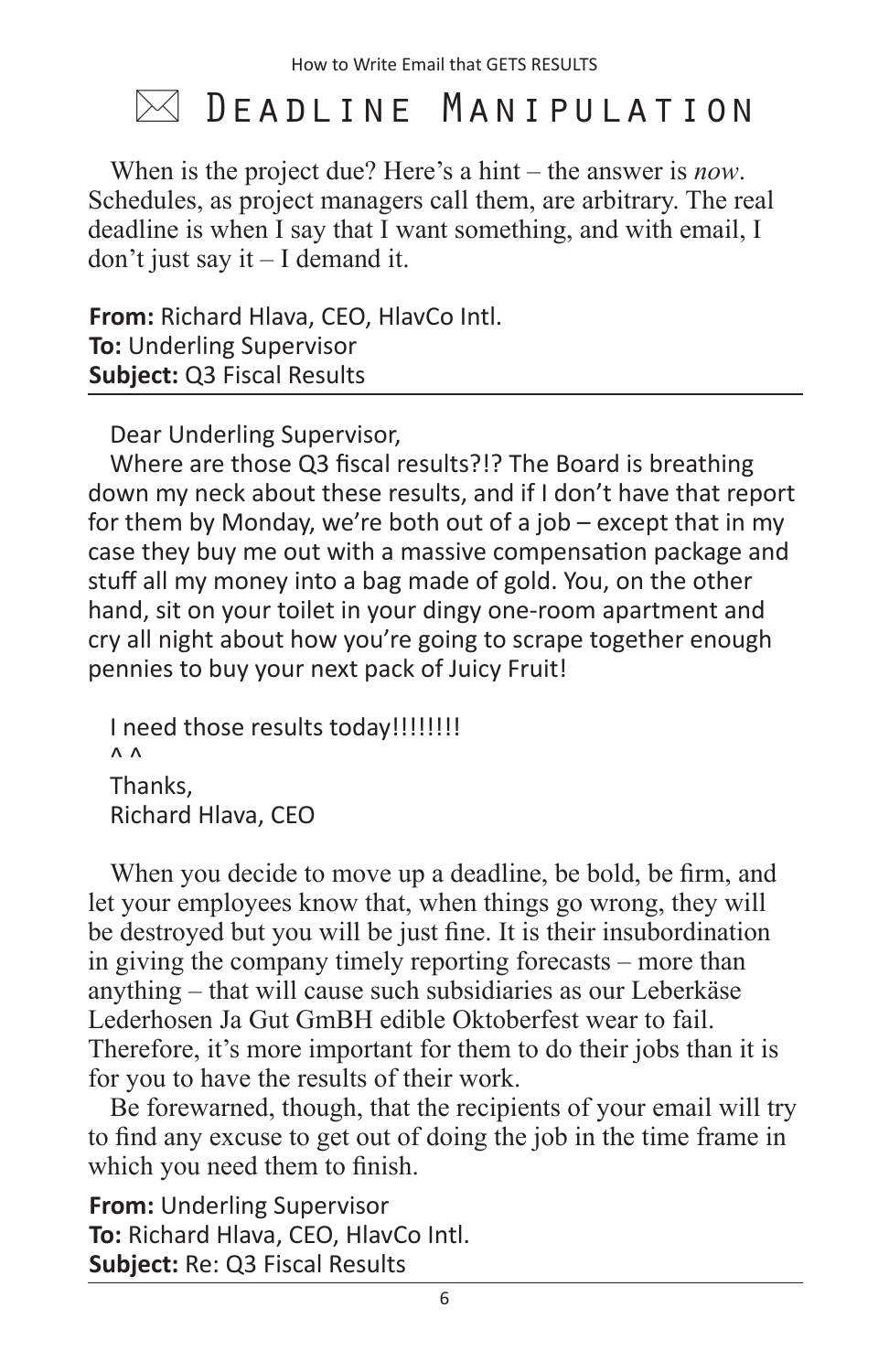Dear Mr. Hlava,

I have to admit that I'm a little confused by your request. You want numbers produced for the 3<sup>rd</sup> quarter, but that quarter doesn't end for another three months. I'm not quite sure how I will get these numbers for you, but I guess I can try to work on it.

Sincerely,

Underling Supervisor

Unfortunately in this case, I came across that occasional employee who likes to think. As you may have surmised by me telling you, I'm not a big fan of thinking. I don't pay people to think – I pay them to manage.

#### Thinking is THE roadblock of the **CEObservation** Thinking is THE

Once employees start thinking, the next thing is they start having ideas, ideas you have to reject, which makes them hate you for your rejection of their really, really unbearable ideas – like in this case, waiting until the end of the third quarter to get the third quarter numbers. When replying to an email like this, be firm. And let him know who's boss – YOU.

**From:** Richard Hlava, CEO, HlavCo Intl. **To:** Underling Supervisor **Subject:** Re: Re: Q3 Fiscal Results

Underling Supervisor, You WILL have those third quarter numbers to me by the end of the day, or I will destroy you. Thanks,

Richard Hlava, CE-fucking-O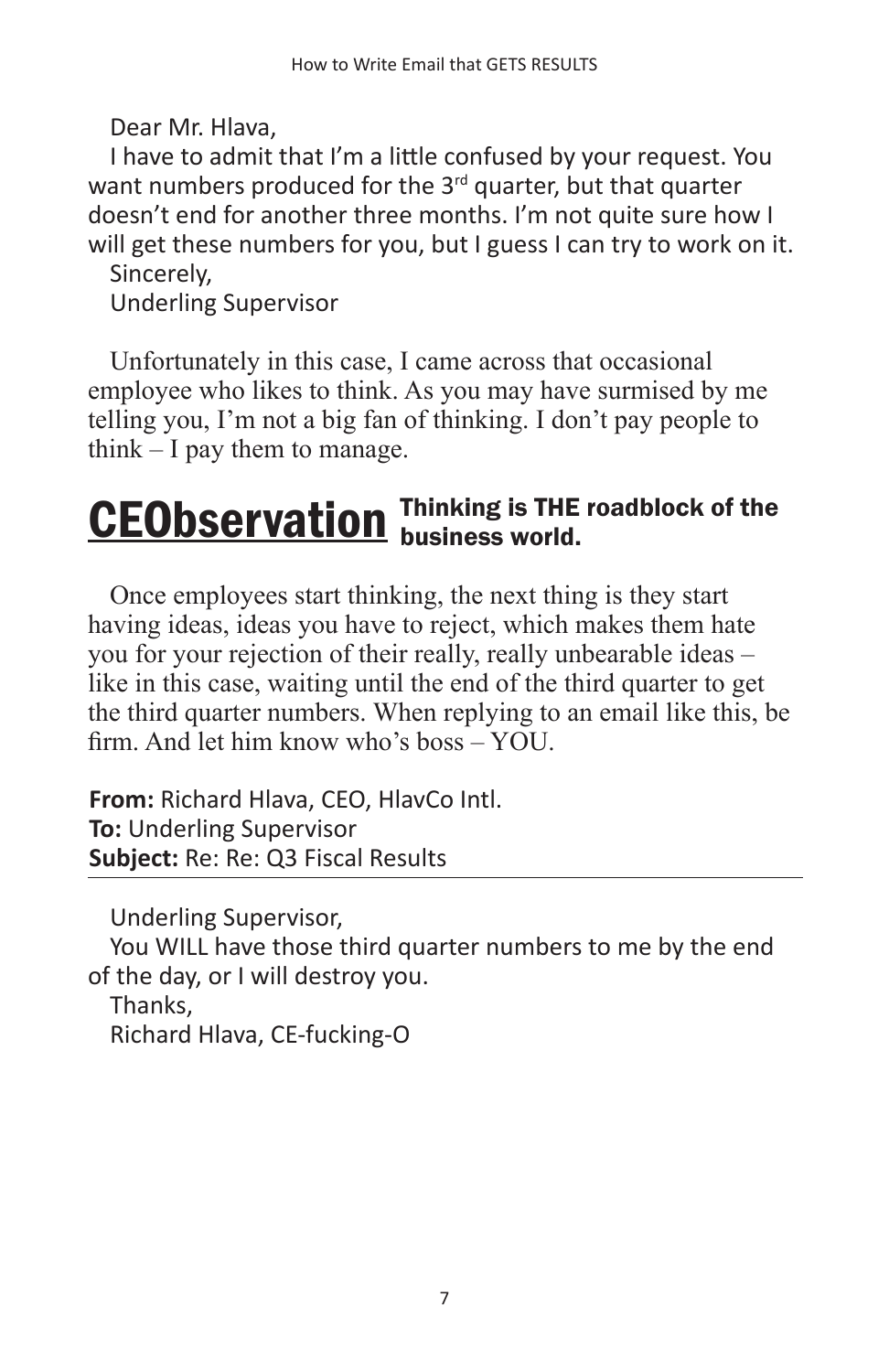## $\bowtie$  Bluntness in the 21st Century

Maybe we've gotten off on the wrong foot here. I don't want to come across as some conceited egomaniac with no respect for people whom he thinks are inferior to him. That's just not true. I'm simply a man who knows the value of being blunt.

Let me speak frankly to you because I feel we've built up a rapport in these first two chapters to the point that I can be open and honest with you without you blowing the whistle on me: Beating around the bush and passiveness are occupational hazards. I didn't make it through the jungles of Vietnam by "talking things out" with Charlie. I didn't survive my brief marriage to Courtney Love by waiting for her to "love me more." I didn't rise to the top of the business world by waiting for idiots to do things "when they have time." Every success I've had is from being blunt.

## **CEObservation** No one respects a pussy.

See, there I go again. Now I'm a misogynist. Believe me when I say that I have nothing against those who want to live a life of freedom from money, those self-sustaining earthy types who put more value on spirituality and nature than money and material things, those who would rather eat berries from a bush than market or sell and eat steak. In fact, these people are our subsidiary Timber Strand's best customers. ("If you don't chain yourself to a tree with Timber Strand, you really don't care, do you?") I respect a man who would rather teach people in Africa how to farm than sell my latest farm-fresh deodorant, teach people how to read rather than how to make something read well in the fine print. If you can find that little corner of the world where you can live in harmony with people and do what you think you were put on this Earth to do – far away from the corrupting forces of the Internet, advertising and possibly electricity, I say, "Go for it," and make the world a better place while you're doing it.

But I, like most of you, decided a long time ago that I wanted to play the game. In this game, there are winners, and then there's the rest of you. I knew from an early age that I was destined to be on the From: side of this email.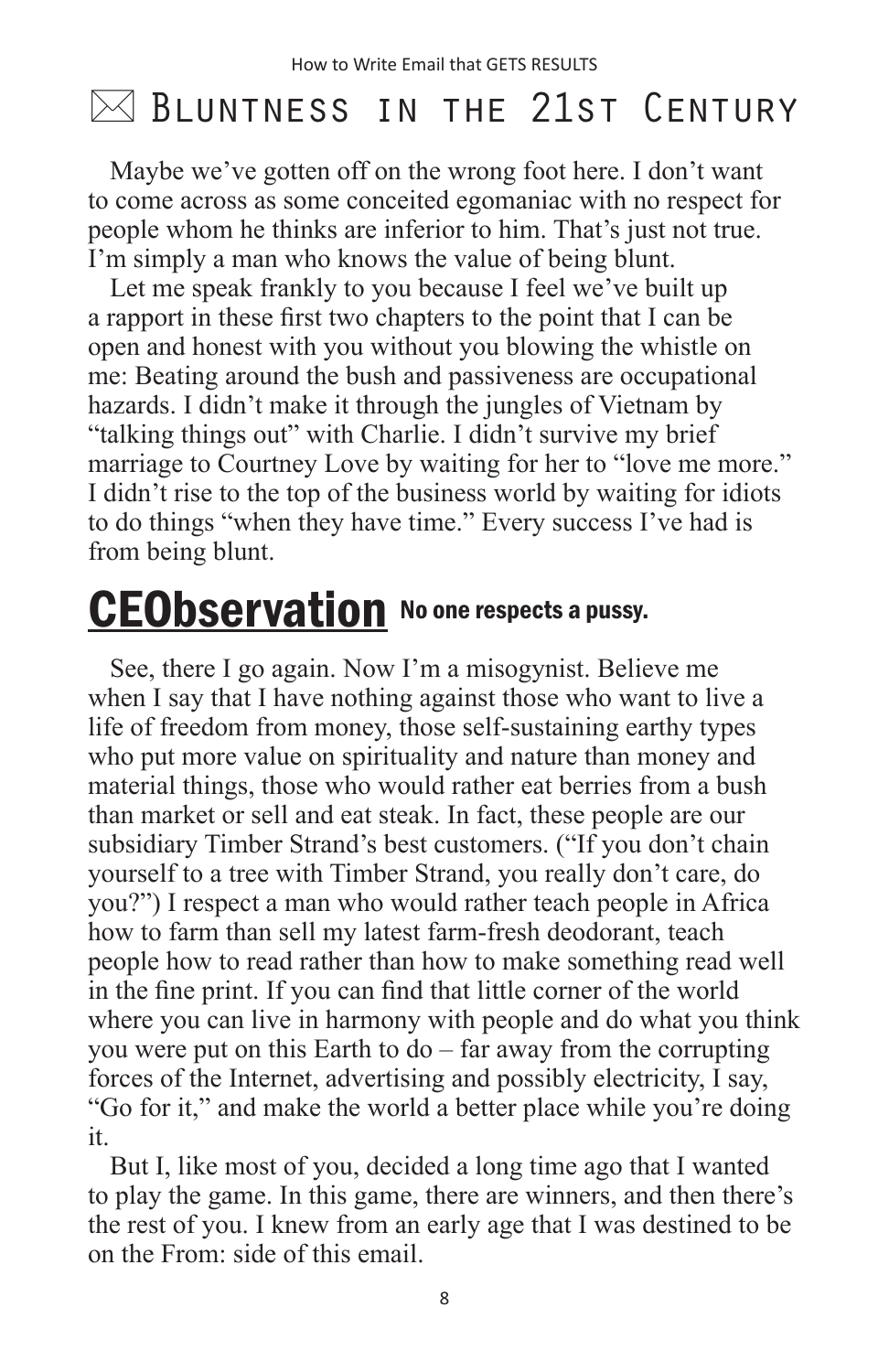**From:** Richard Hlava, CEO, HlavCo Intl. **To:** Subordinates **Subject:** Fire Alarm Testing

Dear Subordinates,

This Wednesday we will conduct our periodic fire alarm testing at all HlavCo Intl. subsidiaries. The test will begin at 8:00 and conclude at 16:45. If during that time you do not hear a fire alarm going off, please make your way to the nearest exit as there is a real fire. Please have any work I'm involved in completed by Tuesday as I'll be in a very important meeting in Las Vegas.

Regards, Richard Hlava, CEO

#### Force your employees to use the 24- CEObservation Force your employees to use the 24-<br>hour military clock in correspondence. Not only does it feel more militant, but it saves them having to remember which part of the day is a.m. and which is p.m.

To me the obvious question is why would you want to play a game and not try to win? You want to sit in your menial job just doing enough to get by because you "have to" work because you "need" money in life? That's an excuse. If you really want money, there are all kinds of ways to get it and get it pretty fast. Spend a couple months on an oil rig or a fishing boat, and you'll come back with your pockets stuffed with money and your pores permanently clogged. Working a year on a fishing boat can set you up with a lifetime of cash for living in an African village doing humane things.

#### The best way to get that fish smell **CEObservation** The best way to get that fish smel hydrochloric acid.

But that's not what you've chosen to do. You've decided to play the game: sit in an office, live in a city, work in retail, work in a restaurant, dig a hole in the road, pour oil in a car and more. You can use the excuse that you're just working because you have to, but make no mistake: You're in the game. It's time to start playing better than you have been because, if you're reading this, you're way behind.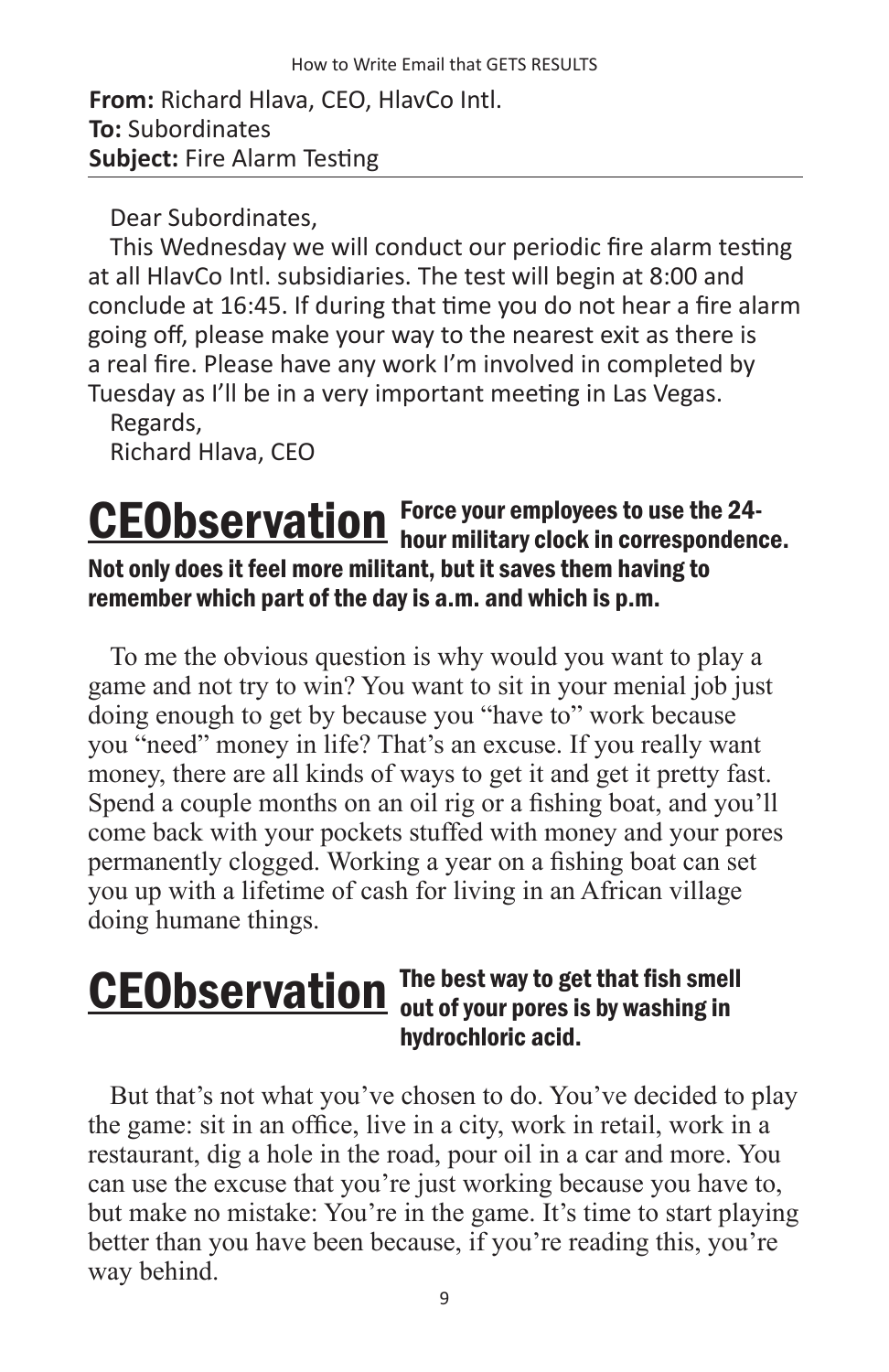That's not to say you can't catch up and still do well for yourself in the business world, but you have to learn to be blunt. In the United States especially, being blunt has gone out of style as communist "corporate culture" has become the rage. Somewhere along the way, someone decided that if you're nice and non-confrontational to everyone, you'll get better results and have happier employees. Now, everyone wants to be treated equally and have their ideas heard, and bosses are supposed to have open doors and be accessible to anyone and everyone, as if we're friends, as if we're equals.

Somewhere along the way, someone's work stopped being a part of a bigger game and simply became incorporated into people's lifestyles. "I live to work." People like to say phrases like this, but that phrase is completely inaccurate. For someone to "live to work," that person has to actually work in the first place and not chat, nap, daydream, stare out the window or whatever the hell else he's doing when sitting at his desk. What's more accurate is that people live to be at work because they have no lives outside of work.

Well, I'm not running a boarding house or social hall here. Get your work done and get the hell out of here. And while you're here, work! My job is to make it as uncomfortable as possible for people to be at work so that they'll actually work, get done and leave.

In order for me to do my job, and for you to become successful, bluntness is the key – it's a survival skill. If you aren't blunt, you will never be heard. Thick skin has been softened by years and years of not killing Germans. Comfortable living has turned a man's brain into a mushy sponge to the point that what you say to him seems to enter a black hole in his brain. You know he heard you; he nodded his head, looked at you, responded verbally, but there's little doubt that whatever you said was sucked into some lobeal abyss and this response about you having a good idea and that he will do something is simply a reflex. When you're blunt with people, they become instantly hurt, angry with you, want to quit, but then they go back to their desks and work harder out of spite, but most importantly, they think about what you say.

In people's minds, they think they do a good job at work, and hence, they want to stay longer at the one place in this world where they feel like they've accomplished something, a place where they're important, a place where they're special. It's my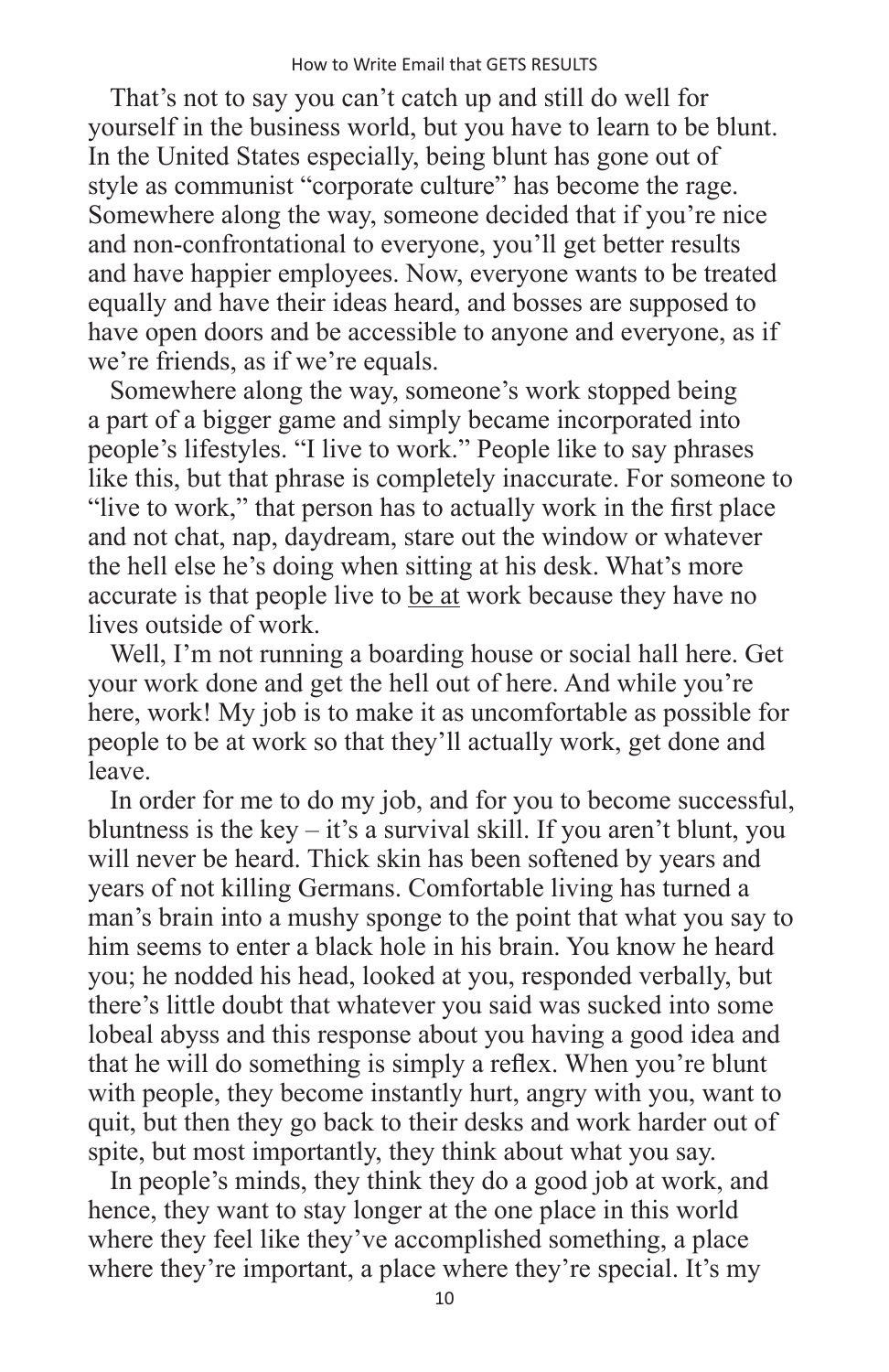job to break them, reiterate that I would hire a monkey if I could get one to use the toilet (and I'm considering looking past that), and get them to go home.

## **CEC** Q&A

# *Should I Join the Military Instead of Work for You?*

#### **Dear Mr. Hlava,**

I've been here two years and haven't seen one pay increase. What's up with that? Maybe I should join the military instead of work for you. At least with the army, I can shoot people while not getting paid. I also hear the coffee's much better. What do you think of that?

#### **Sincerely, Jason in accounts payable**

#### **Dear Jason,**

To that, I say, "I hope your aim is better than your invoicing." The great thing about America is that it's a free country, and I'll feel a lot freer with you trouncing around Afghanistan for 48 months as opposed to fumbling around with pieces of paper that you have no clue what to do with. For some people, the military is a great career choice. For others, the military is a great way to avoid the reality of what your next 40 living years will be like by participating in the most surreal pastime of man. Hopefully, the military can do something for you that we never could, which is teach you how to dress yourself.

#### **Sincerely, Richard Hlava, CEO**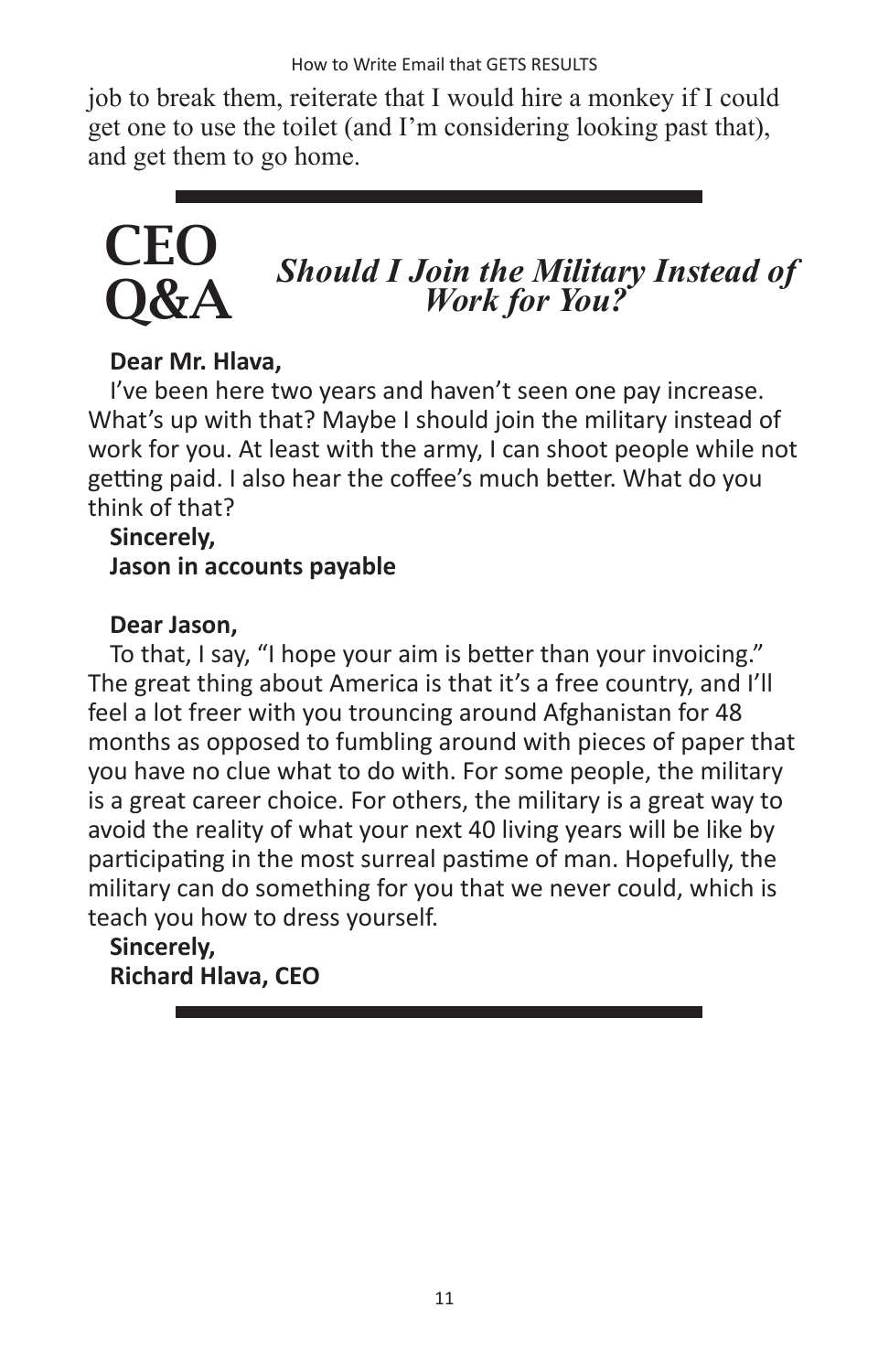$\bowtie$  PFNCTLS

There's another reason why I'm so in love with computers and email: These electronic marvels are contributing to the death of office supplies. Rolodex, index cards, rubber cement, paper, telephones, White Out, rulers, paper clips, files, filing cabinets, adding machines, pictures of your family or a flower: They're all going away, saving us precious space, money and hassle that comes from dealing with minutiae. But there's one office supply I'm most happy to see die: pencils.

#### The man who made the paper clip was a **CEObservation** The man who made the paper clip was a<br>clever man, but the man who convinced everyone around the world to pay a retail price for a thin, crappy piece of bent wire, he's the genius.

Pencils are bullshit. Let me repeat: Pencils are bullshit. Conceptually, they're an admission of failure before you even begin to get the lead out. If you want to be a high-powered CEO, you don't have time to correct your mistakes, let alone admit them. That's why you need to use a pen. Ink is clear, easy to read and, most of all, final.

Now, I'm not saying this just because HlavCo Intl. owns a majority share in The Write One pen-spring manufacturing company. My hatred for pencils goes way back. When I was a youngster, they tried to make us use No. 2 pencils in school, but I would have none of that. Number 2, as you should be well aware, is something that leaves your ass. I'm not going to waste my efforts writing with something that shares its name with shit.

So when I was young, I would bring coal to class. Coal had worked for hundreds of years as a writing tool, and we got by just fine. Coal was good. Then pencils come along, and we're just supposed to kick coal to the curb? That's not a very ethical approach to business or toward a writing material that has treated us so well for so long. That, and coal is cheaper. I could get a chunk of coal for a penny, and it would last me most of the school year – because I'm efficient. Pencils cost 3 cents and kept getting smaller and smaller as you had to sharpen them. Talk about a scam. So, when my disappointment of a father gave me 3 cents to buy pencils, I pocketed the 2 cents and invested it in eraser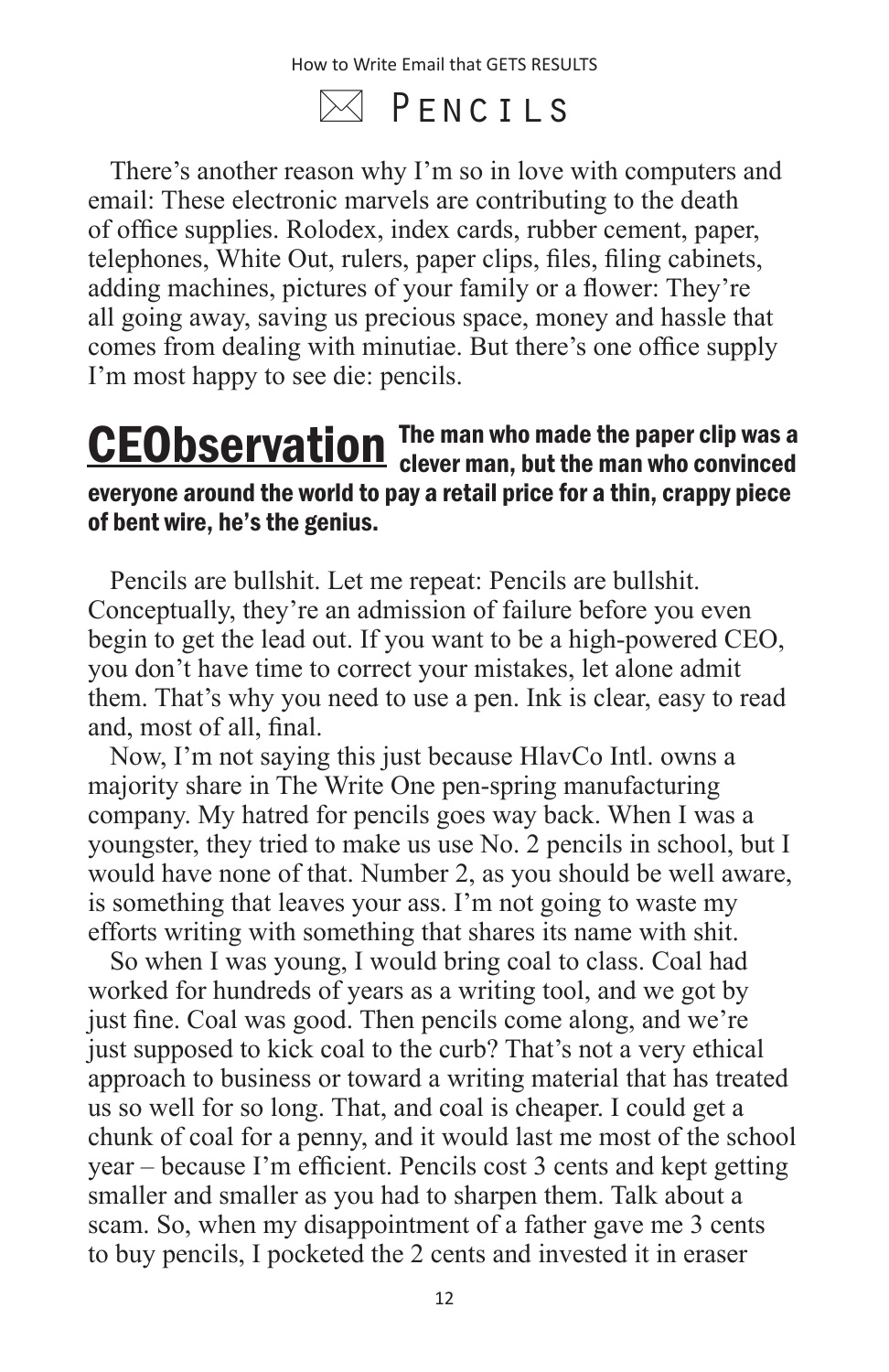futures. I made a fortune. Even at that age, I had seen the world, and it was full of mistakes.

Granted, I'm a little biased toward coal, having spent my early years growing up in a coal mine in West Virginia. It was a little dark, a little dirty, but that abandoned mine was roomy and it was ours, by God.

#### When squatting in an abandoned coal **CEObservation** When squatting in an abandoned night. Also, practice speaking in a voice that can easily hide a cough.

When I was four years old, I asked my father, "Papa, why don't you get a job so we don't have to live in this coal mine anymore?" He looked at me a little confused, "A job?" And I said, "Yes, a job. You go to a mine that has coal, take the coal out of it, someone gives you money for your time, you give your money to a person who owns a house so we can live there, and then you give the rest of it to Mommy." I can't say that my father was the sharpest pickaxe of the bunch, but that's what made him such a good worker. He showed up, he picked coal out of that mountain and then he left with his coworkers to drink and cough himself to death.

I do miss my father, to some degree, as he is a part of me, a part of my success in some genetic way. He's also a part of at least 10 other children, two of which came from my mother's womb. But the day he turned his back on coal and suggested I buy pencils was the day I turned my back on him.

Spite and bitterness are only two of **CEObservation** Spite and bitterness are only two of the 20 negative emotions one needs to master in order to become a top CEO. The others include contempt, rage, hate, malice, vengefulness, resentment, longing, vindictiveness, antipathy, crankiness, surliness, rancor, acrimony, hostility, belligerence, bluntness, and poopiness. You only need to master one positive emotion: superiority.

The last time I used a pencil, it was to stab a Jap in the eye in France during The Great War. The pencil was military-issued (another government waste) and still sharp because I refused to write with the damn thing. I was without my weapon as I was negotiating with a local winemaker about some contracting work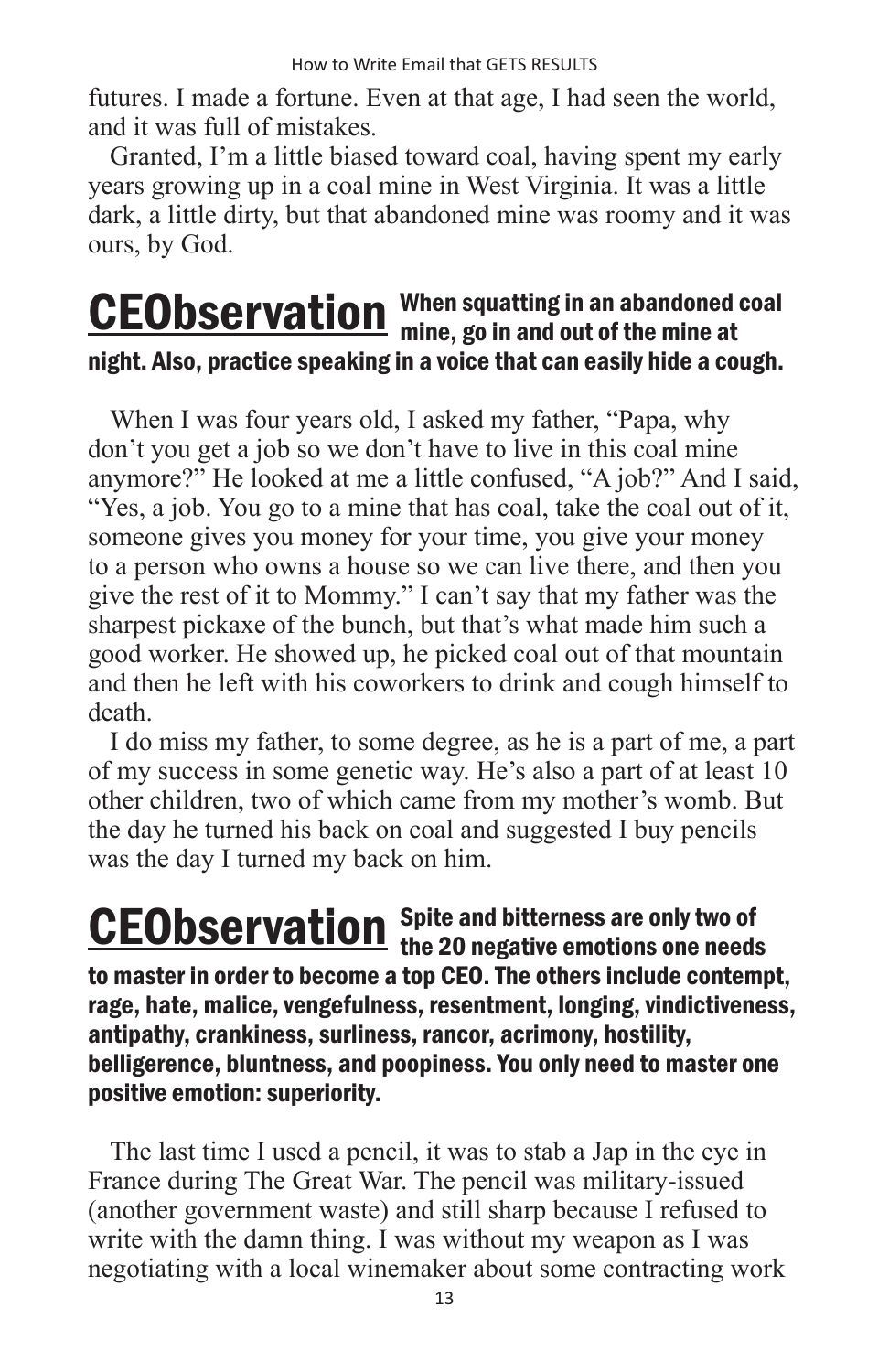How to Write Email that GETS RESULTS

to perform on his crumbling, bullet-ridden estate after the war ended.

#### The best time to negotiate in times of **CEObservation** The best time to negotiate in times of<br>war is right after you liberate a city. The locals are more willing to submit to your demands.

This Jap was hiding in a wine barrel, and when the Frenchie and I went to tap into the wine to celebrate our future business together, the top of the barrel came off and this Jap fell out. My instincts took over as I grabbed the pencil from out of my side pocket and just start stabbing him repeatedly in the face. As it turned out, he was a servant in the chateau who had been hiding from the Germans. And he was already dead. The pencil was worthless again.

Whether you're hiding from the **CEObservation** Whether you're hiding from the<br>Germans, Treasury Department or IRS, always make sure oxygen is accessible to you in your hiding place.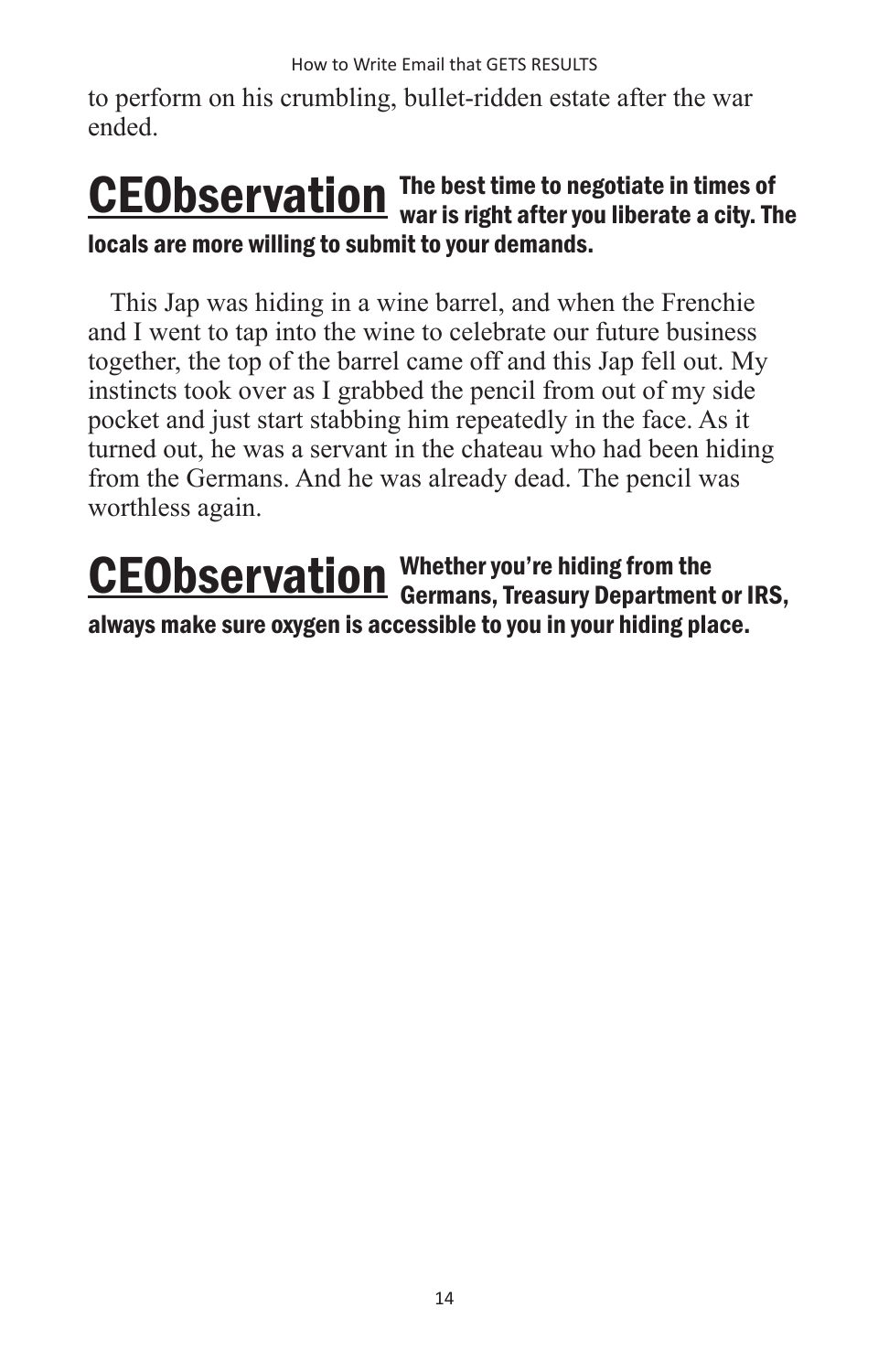## $\bowtie$  Guilt Trips

The key to effective email communication is making sure that the employee realizes the importance of the project that you passed on to him. Being fired should be the least of his worries if he fails to perform his job. Plus, my name is going to be on this project – you had better make it the best it can be.

Unfortunately, the employee often will not take this project as seriously as I want him to take it – whatever it was that I gave him. You have to strike at his emotional side, play on his pride and sensitivities to get him to do what you need him to get done for you. Make him feel sympathy for whatever you want to accomplish through email.

**From:** Richard Hlava, CEO, HlavCo Intl. **To:** Scrub **Subject:** Battery Acquisition

Hello Scrub,

It has come to my attention that the portable fan in my office still needs a pair of C-sized batteries. As everyone around here knows, I need a constant stream of air hitting my face or I cannot fully exercise my superior intellect to keep this company going – and to keep giving you a paycheck.

Because of this situation, I've had to put my thoughts about AIDS vacceen distribution to the state of Africa through 1-800-Fix-Me-Up.com on hold. Do I need to remind you how many people in Afrika die every second because of AIDS? It's a lot. These are precious seconds, and yet I still don't have the batteries for my portable fan. Do you have something against Africans?

Thanks, Richard Hlava, CEO

#### Misspell words when you need **CEObservation** Misspell words when you need<br>something done right this second. If an important person like you doesn't have time for spellcheck – or even looking at the email you sent, then the nobody on the receiving end should realize the importance of the task.

The guilt email is about reminding them that there is a world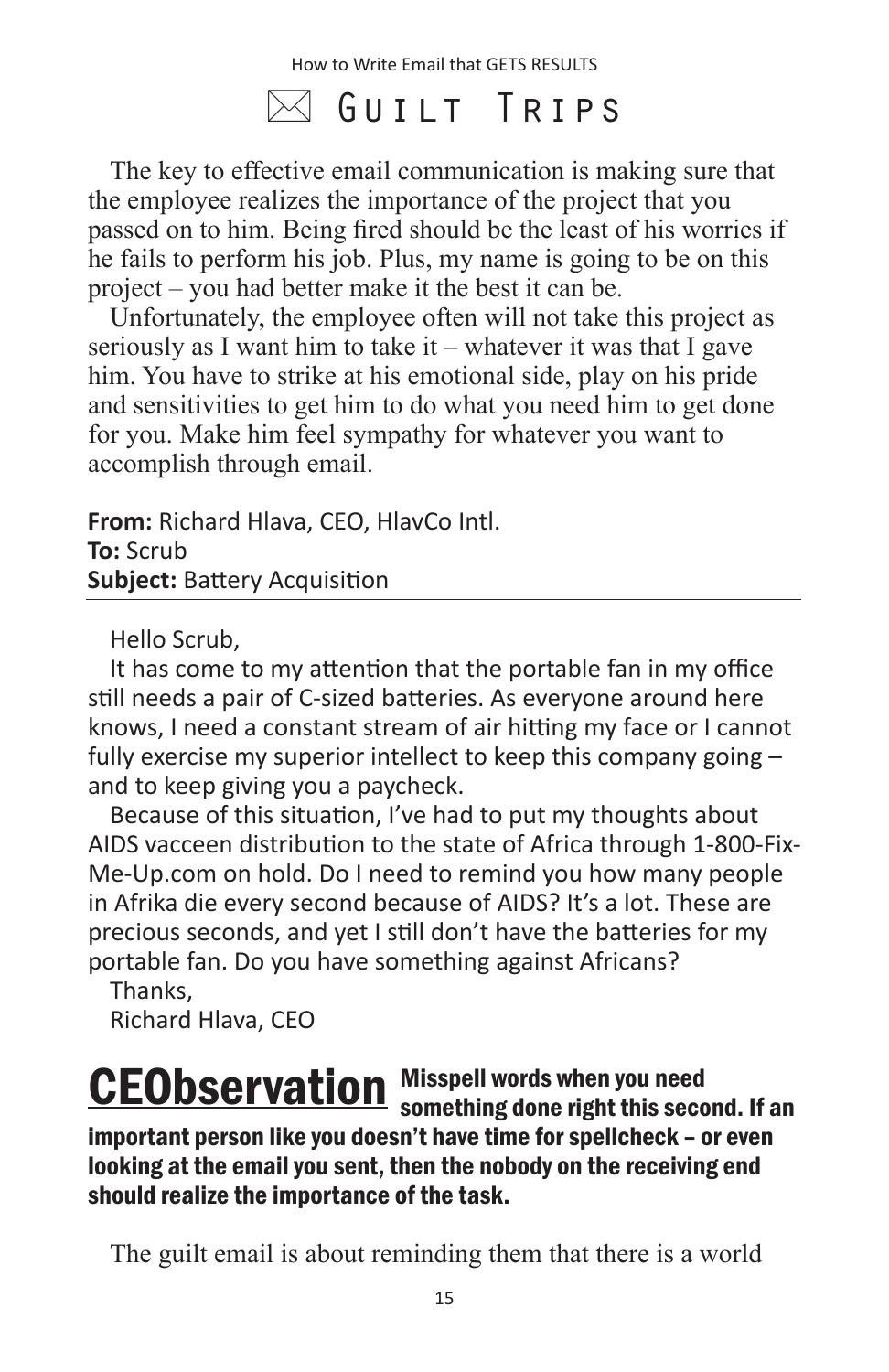outside of this office, but it's a world that they will not be able to enjoy – in fact, no one will – if they don't do what you say, and do it right now. Sometimes you have to go a little overboard in describing the possible consequences of inaction to make sure the idiot who opened the email doesn't treat your request with his or her normal levity. Unfortunately, sometimes some smartaleck employees try to turn the guilt into something rational by performing what I call a "post-interrupt."

**From:** Scrub **To:** Richard Hlava, CEO, HlavCo Intl. **Subject:** Re: Battery acquisition

Dear Mr. Hlava,

We picked some up for you yesterday at 14:40. Aren't they on your desk next to your computer monitor, right next to your fan? Sincerely,

Scrub

I call this the "post-interrupt" because if they had any common courtesy, they would have pointed out your error earlier and stopped you from writing a Guilt email. Because CEOs don't make mistakes, you have to think quickly and reply right away, letting the employee know who is boss.

**From:** Richard Hlava, CEO, HlavCo Intl. **To:** Scrub **Subject:** Re: Re: Battery acquisition

You fucking asshole, I said I gace the batteries to AIDS children as charity. Go get me some new battery now! RH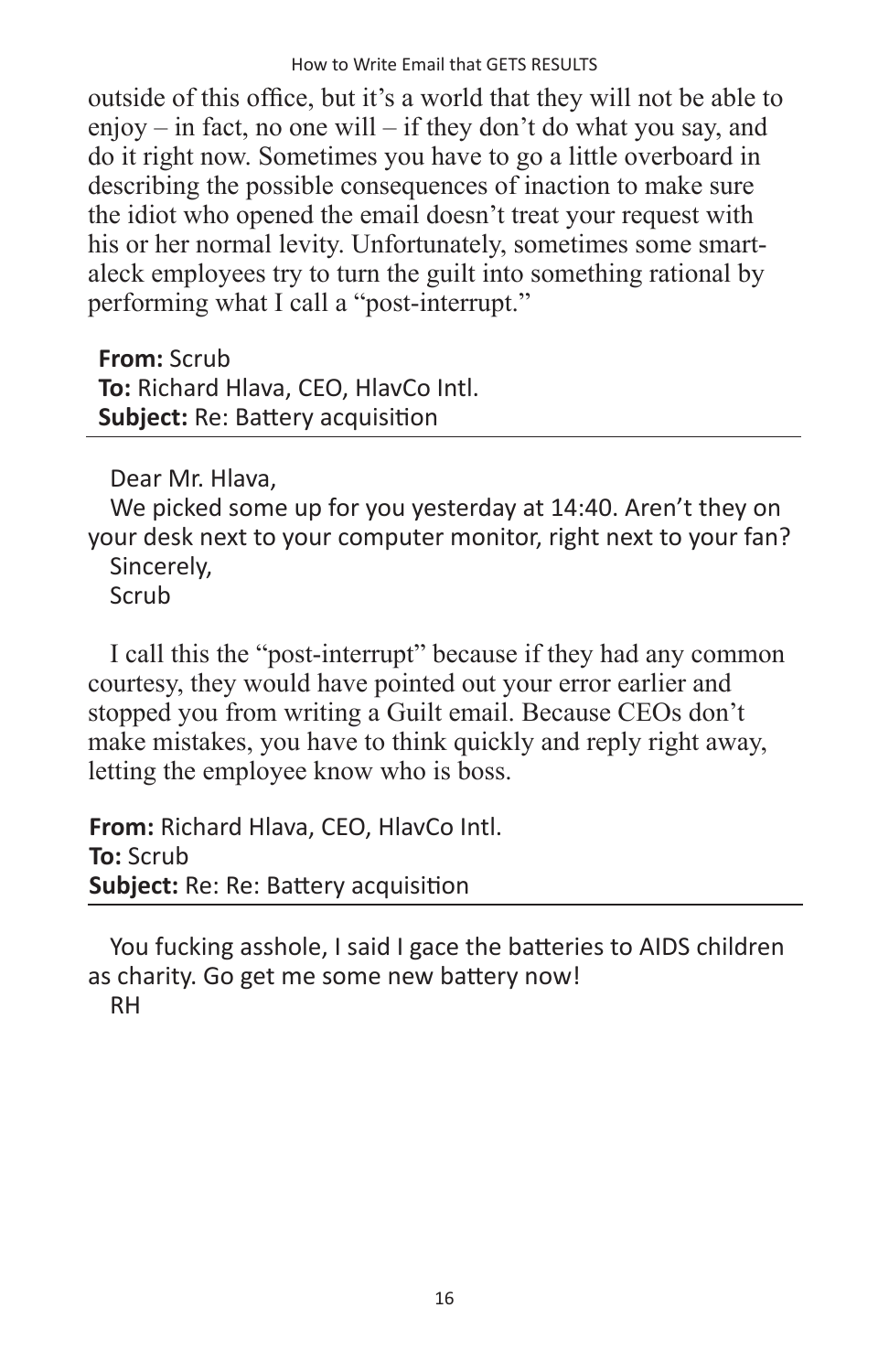### $\bowtie$  Team Dismantling

In this new, touchy-feely, feel-good, good-feeling, smiley-face, emoticonized world of corporate culture, some experts think that it's the good relations between employees that actually increase productivity – that if you can rise above your obstacles as a team, you can take on any project, do any job, stay as late as possible to get the job done so that you don't let anyone down. I say, if you want people to be more productive, tell them they can make more money if they learn how to do their jobs.

#### Create your own emoticon to represent **CEObservation** Create your own emoticon to represen<br>is: We personality through text. Mine is:  $\blacksquare$

I think the worst thing that you can do in business is make someone feel important, like they're a vital part of a machine that will simply break down if they're the missing piece. Instead, you need to cull those who have a philosophy different from that of your corporation – which is to make as much money as possible as quickly as possible.

My shareholders don't give a rat's ass about team building – except for those who hold stock in our *Team Building for Success LLC* book and lecture division which was spun off last year. Team building's success or failure can't be quantified by numbers, and therefore, we can only assume it's an elaborate scheme one person came up with in an effort to justify a job with your company. And you were foolish enough to fall for it.

I don't subscribe to this socialist, union mentality of team and morale, where the weakest links' worthlessness are easily sheltered by the phenomenal workers' productivity, combined to create one super-average product.

#### Those unions really worked out for **CEObservation** Those unions really worked out for<br>American car companies, didn't they?

Plus, if I make someone feel like part of the team, if they feel like HlavCo Intl. is a place they want to work at, they'll never leave. And we, in turn, will go out of business.

A good corporation is like a vampire – or maybe a zombie. Our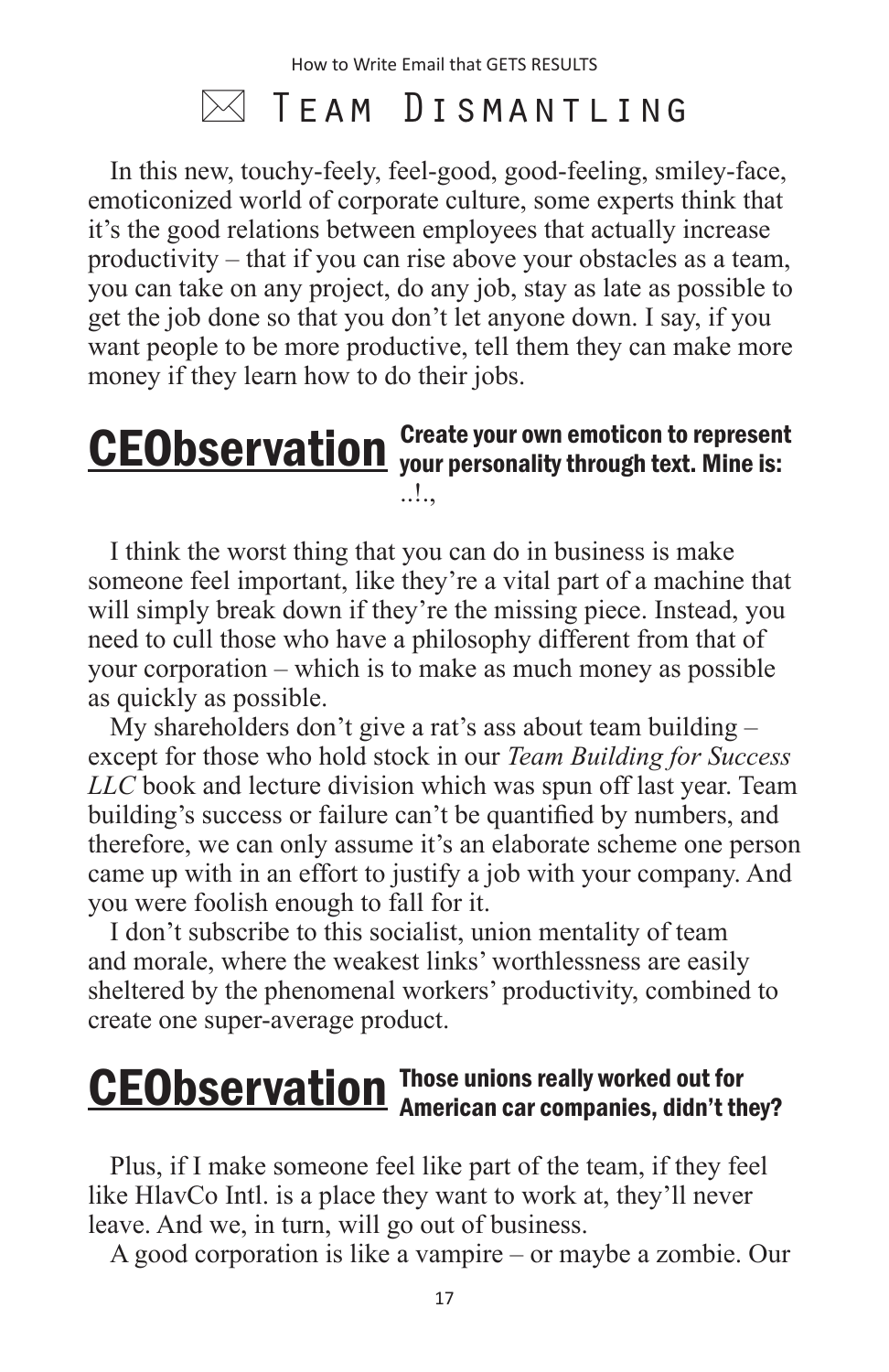job is to suck you dry of inspiration and ideas, then release you to our competition which will pay more for you than you're worth and get even less productivity from you than we did – as hard as that is to imagine.

#### If you have worked for a company for **CEObservation** If you have worked for a company for<br>more than 3 years, your company has no idea what it's doing.

There are only two types of "team building" that I will endorse. One is getting drunk with your coworkers at the end of the day, talking up how much you hate your job, blacking out and passing out. The other is meeting your perfect match at work and getting married (or the gay equivalent of that, whatever that is). Both of those activities, with few exceptions, will expedite your exit from my company, which will give me the chance to hire someone cheaper, smarter and more in-touch with business trends without negatively impacting morale.



*How Can I Ask My Coworker To Stop Pooping Her Pants?*

#### **Dear Mr. Hlava,**

My coworker keeps pooping her pants. I don't want to come across as some snob or anything, but I'm not really a fan of sitting next to someone who poops her pants at least once a week. I know we have toilets around here, but for some reason, she wouldn't get up to use them. Or at least won't when it comes to pooping. I do like her when she's not pooping herself in my presence, and I don't want to offend her. Do you have any advice for me for telling my coworker that she needs to stop pooping her pants?

#### **Sincerely, Dina in Quality Assurance**

#### **Dear Dina,**

Why are you afraid of productivity? I wish even a tenth of my employees had as much dedication as this poopy person, whom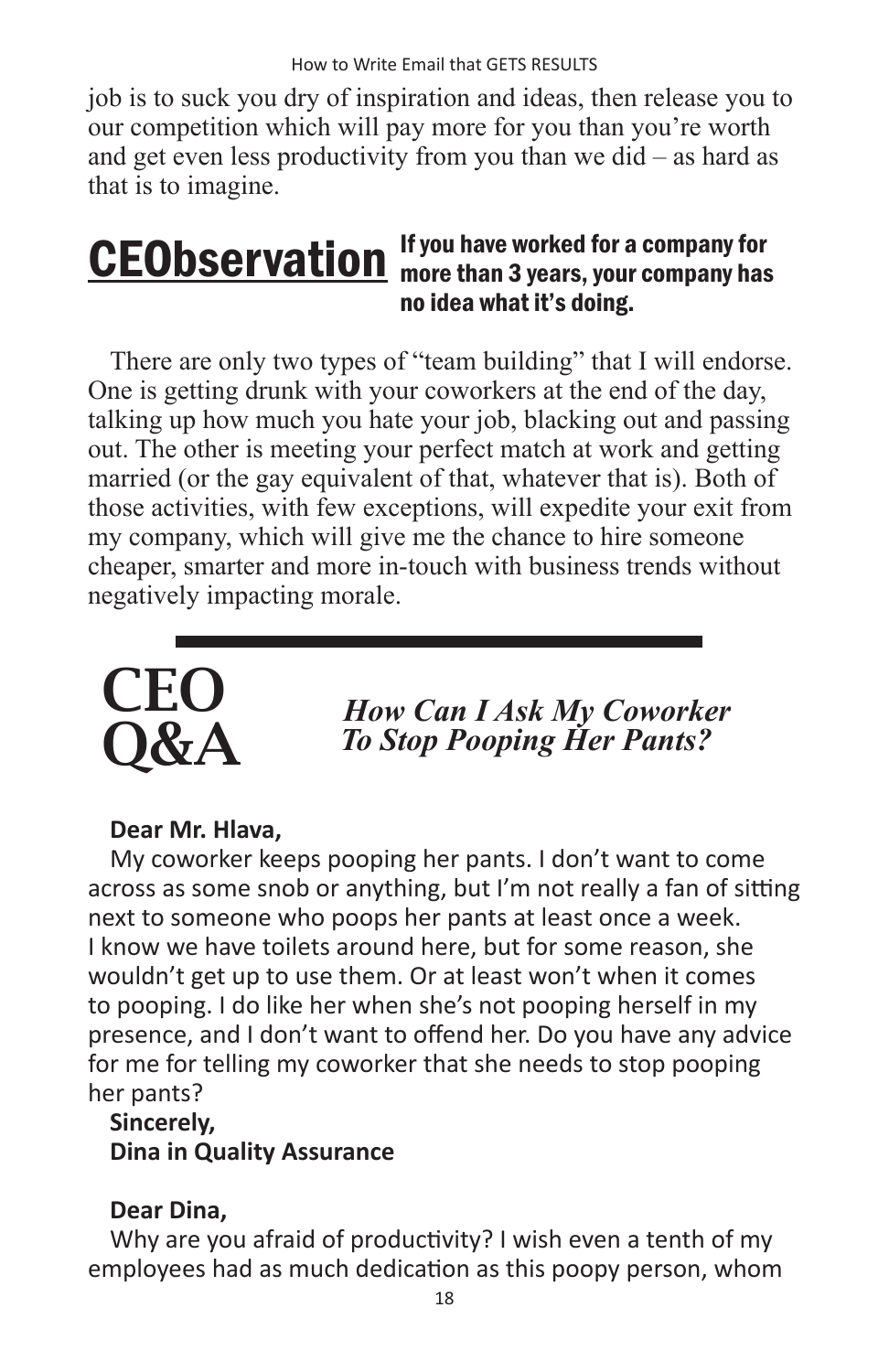I know to be Mary Lou Janikowski. I don't believe it's your vanity that turns you against this poor girl, but I do believe it's jealousy. You feel that competitive edge slipping away from you. You're the one not willing to sit in her own feces to make sure the job gets done on time so you try to make someone who is feel like some sort of outsider. If I have to bring a fumigator in every night to clear the office air in exchange for people actually working in my company, I'll do it! But to answer your question, what you need to do is simply ask her – after she drops the Hindenburg, as we say – "Excuse me, would it be OK if you crap yourself on your own time. Your shit does stink, and I am a delicate flower who can't put up with even a millimeter of smell that isn't stale coffee or my own breath." If she continues to poop herself, probably out of spite now because she hates you, go have a meeting with HR. You can find them in the toilet, wasting the day away pretending that they do something.

**Sincerely, Richard Hlava, CEO**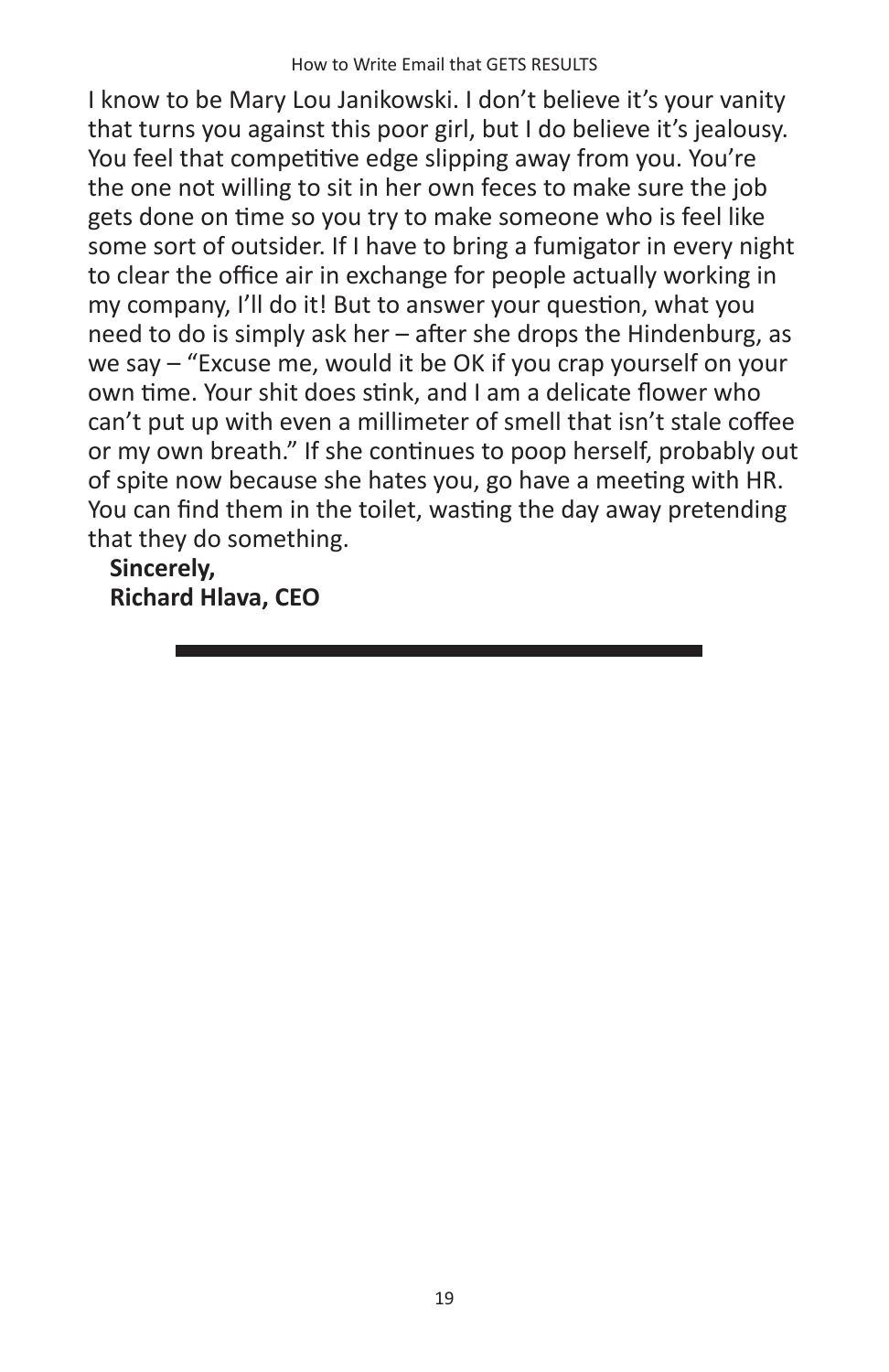### $\boxtimes$  You're Fired

I feel I may have given you the wrong impression, the impression that I don't like people. That's not true, at all. Couldn't be further from the truth, in fact. I love people, and I can't get enough of them, no matter how stupid they are. It's just that people are bad for business, and my job is to run a business.

Don't take it personally, that I would rather wish you were dead – or actively facilitate that – than to suffer another five minutes of you working for me. It's business. But outside of work, you couldn't have a greater, kinder, smarter or more loyal friend than me. Of course, you won't ever be my friend because we won't meet unless your boat somehow sinks in just the right spot in Indonesia and you wash up on my island, but that doesn't change the fact that this is how you would feel about me.

#### If your yacht sinks, make sure everyone **CEObservation** If your yacht sinks, make sure<br>but you is bleeding before you submerge. A man without a Swiss Army Knife is not a man.

Because I like people so much, I agonize over firing people. (Regardless of how important I am, I am human, too.) I know that these people have lives outside of work, that sometimes people depend on them to be breadwinners, and if they don't have families, the local liquor store or a porn site is depending on them to help keep their businesses afloat. I know people have feelings and fears, dysfunctions and needs for medication and health insurance, bizarre sexual fantasies, an inordinate number of pets, a TV that literally never is turned off, strange mail from foreign countries, random holes dug in their back yards, and I could go on and on about the foibles of life and the need for financial and emotional stability. That's why firing someone is never easy – you can sympathize with that person as you're sitting across from him in your office in what is thankfully your final meeting.

#### Your most valuable contractor is your **CEObservation** Your most valuable contract private investigator.

Fortunately, email has changed all that. All that emotion, all that thinking and sympathizing and empathizing – all that is tossed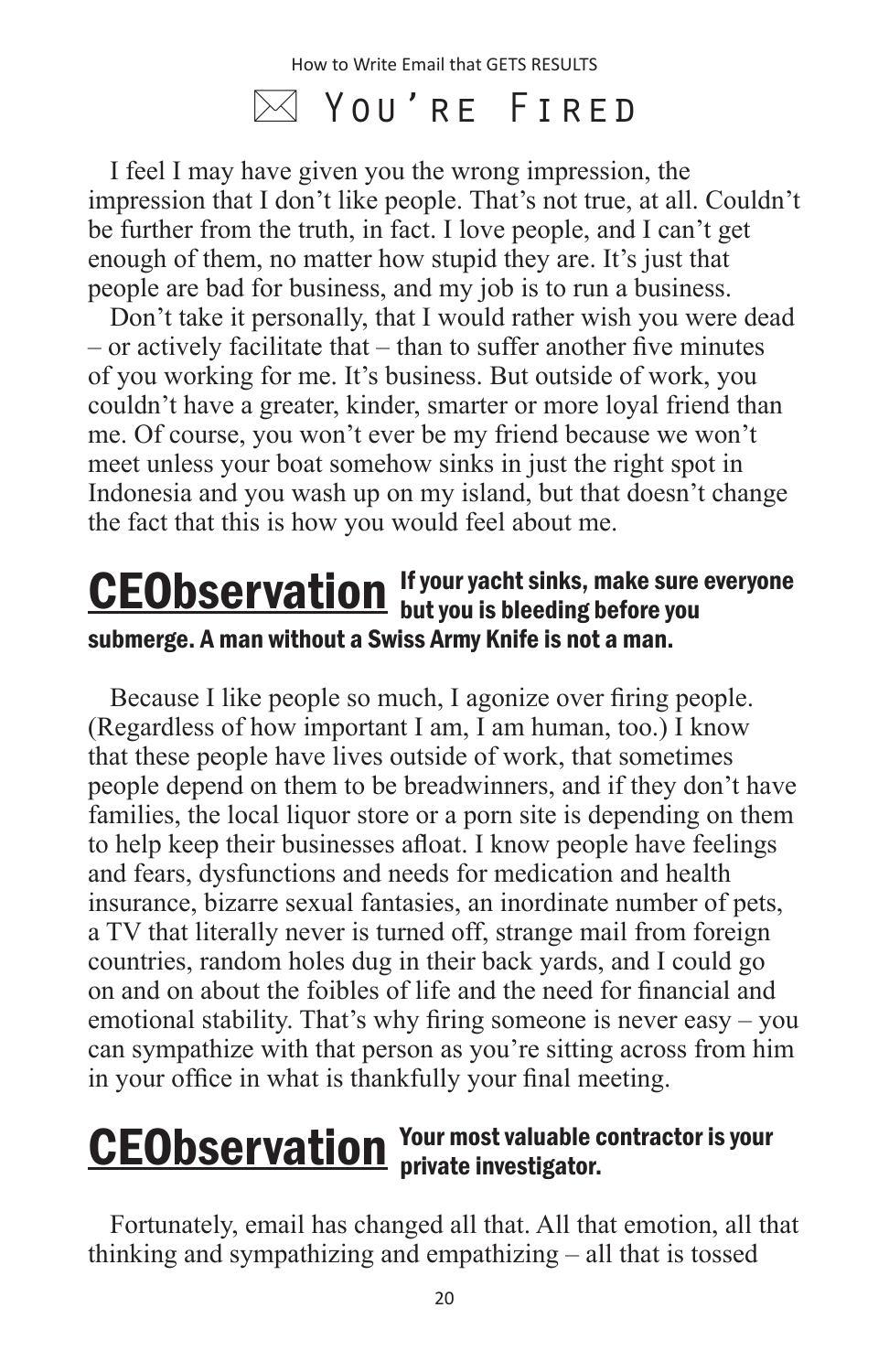aside by one brilliant button: Send. That being said, when you're firing someone by email, you can't just write:

**From:** Richard Hlava, CEO, HlavCo Intl. **To:** Sap **Subject:** You're Fired

 $\Lambda$ <sup> $\Lambda$ </sup> RH (or)

**From:** Richard Hlava, CEO, HlavCo Intl. **To:** Sap **Subject:** Important Message

You're fired. ..!.. Thanks, Richard Hlava, CEO

That's classless. This person did some things of value during his tenure, one assumes, and he deserves to be fired with dignity and respect. Make your email sound both dignified and respectful.

**From:** Richard Hlava, CEO, HlavCo Intl. **To:** Sap **Subject:** Thank you for your help

Dear Sap,

I want to personally thank you for your help on recent projects – projects that I will remember forever but am unable to list as of this moment. Without you, they probably would have never been finished until we found someone to do them.

Which reminds me, we have decided to make a change in your department, and that change is you. We have set up for you a nice compensation package equal to two days' pay as severance, which is one day more than we give most people. Your hard work and dedication, as you can tell by that extra day of severance pay, has not gone unnoticed.

Thank you for your service, and security should by now be standing right behind you to escort you out.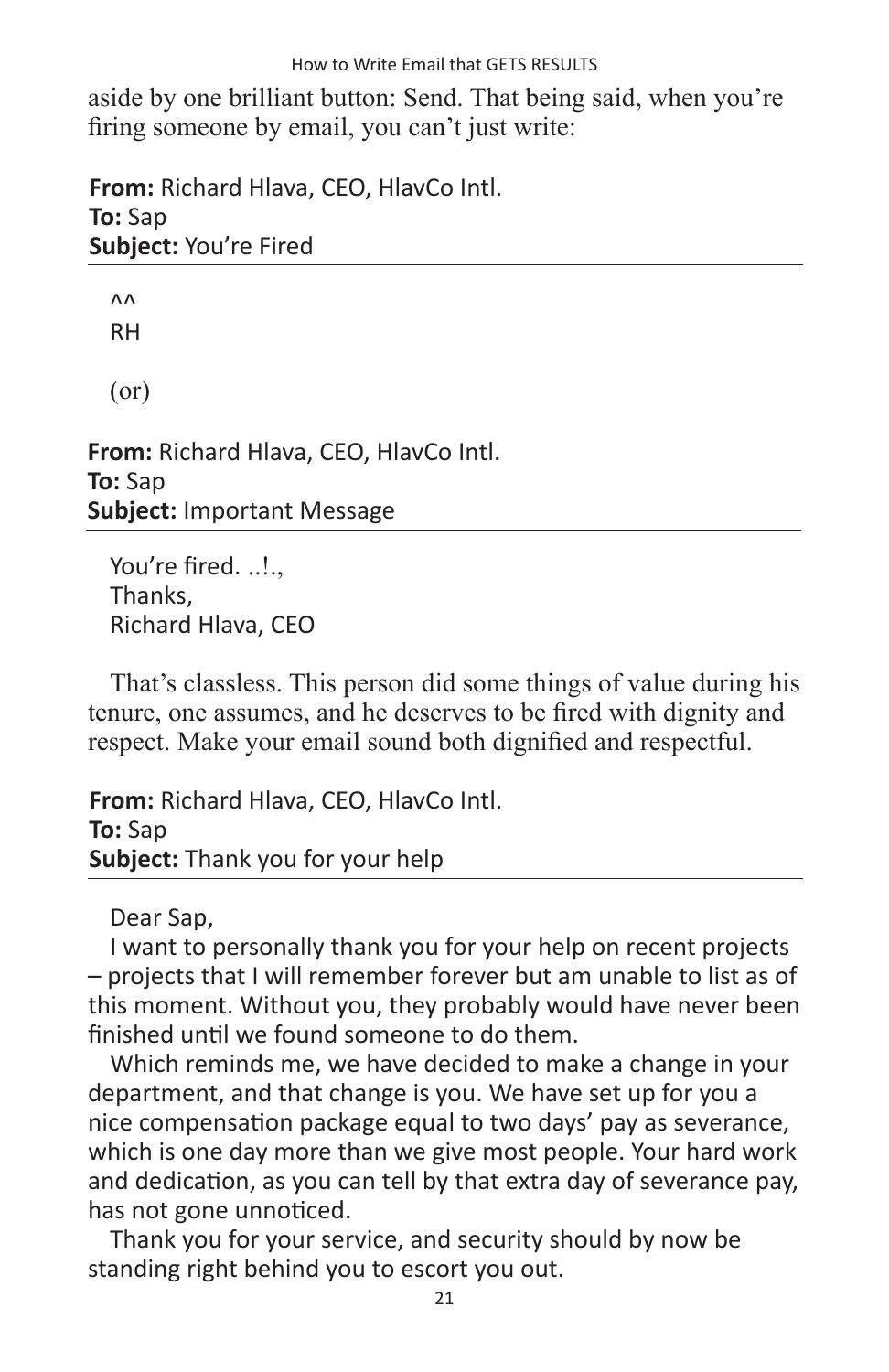Sincerely, Richard Hlava, CEO

As I learned in a makeshift prison in what was then Ceylon, being classy and going the extra mile can take you far in life, or at least temporarily appease someone who will most likely return with a gun. I also learned that a good memory is not always such a great thing, which is why I fast-tracked at HlavCo Pharmaceuticals the "Day Before" pill, the first over-the-counter memory-loss solution. Of course, for me, it was a little too late in coming.

#### When you're doing something you don't CEObservation When you're doing something you doing the mond of the while you're doing it.

Remember, you can't fire every idiot that works for you, just like you can't put into jail everyone who breaks the law. The manager and CEO must be effective at making the decision as to which sets of idiots he can live with, which is the same process cops and judges use to decide to put all the black people in prison.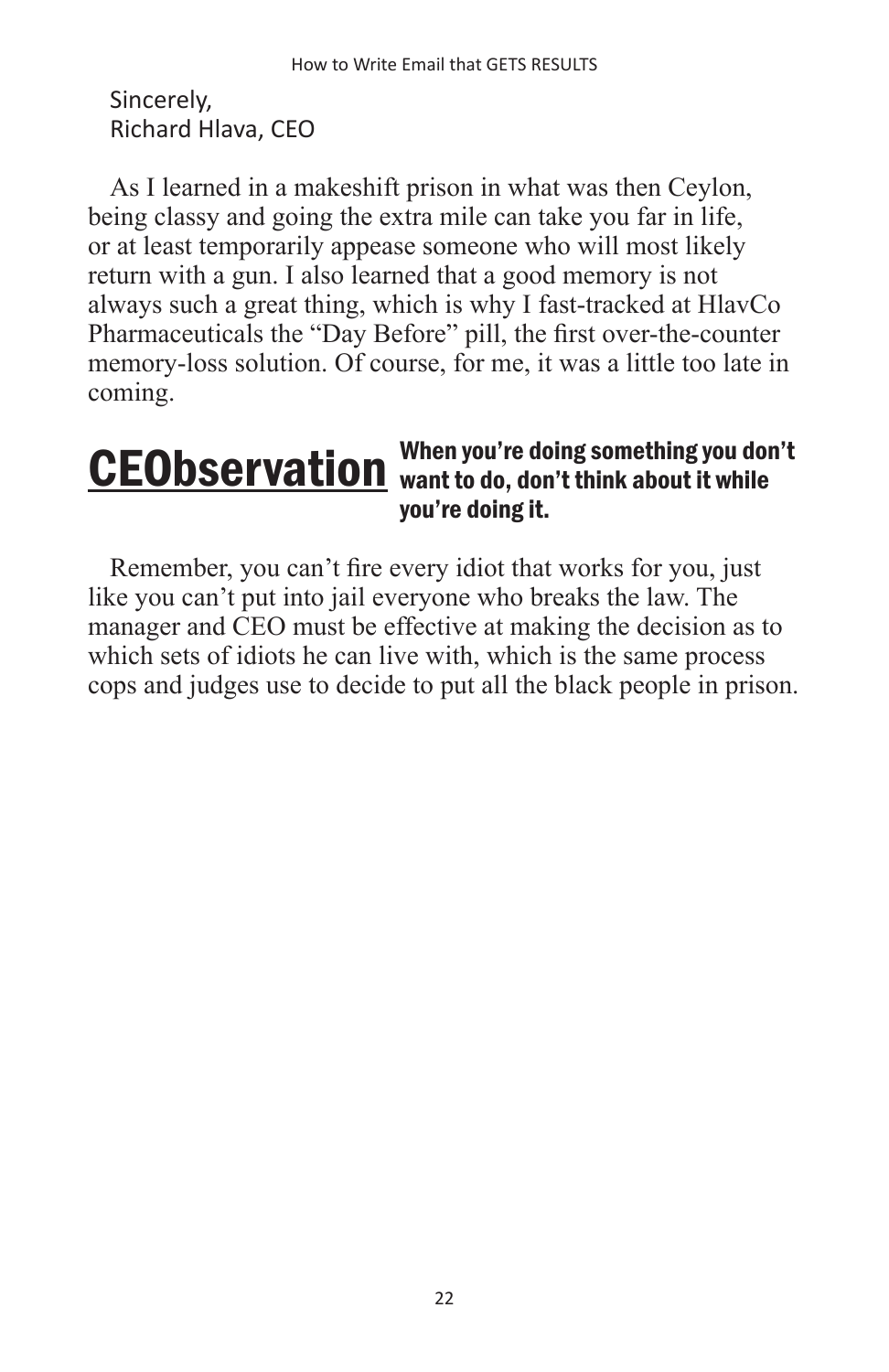$\boxtimes$  Puppets

The key to being an effective CEO is to give off the impression that you're crazy.

You can't be powerful and successful, feared and admired, without being crazy either to some extent or to a large extent. Idi Amin, George W. Bush, Adolf Hitler, Sam Walton: All effective leaders who destroyed lives and towns and kept people on-edge by using the simple method of letting others know that they couldn't possibly conceive of what's about to happen next. Often times, they had no idea themselves what was about to happen next. Of course, the downfall of all of these leaders was the fact that they were…well, insane.

But myself, Richard Hlava, I buck that trend. I'm not crazy – not one bit. Yet, the more I make people *think* that I'm mentally unbalanced, the more effective of a leader I've noticed I've become.

#### A wise man may know many things, but **CEObservation** A wise man may know many things,<br>a crazy man can shoot him, making acquired knowledge once again worthless.

I like to walk around the office with a puppet on my hand. Puppets masterfully and quickly take you from that realm of moderately sane to batshit crazy in the eyes of your employees. Puppets unnerve people and crawl into the last space reserved for thinking in their brains, forcing people to ask themselves what is reality and what do they want to be reality. This is far too much for your simple-minded employees to comprehend, and often they'll let their brain default into believing the puppet is actually a separate person.

What I've also found is that the type of puppet you have on your hand can say much more for you than words ever could. Therefore, I walk around with two types of puppets: a sweet, floppy-blonde maiden and a deformed, googley-eyed, bloody, mustached lizard. I call them "The Snitch" and "The Goulet."

#### Why is Sesame Street, presumably **CEObservation** Why is Sesame Street, presumably<br>located in New York City, so clean and bereft of crack addicts? Puppets make people work.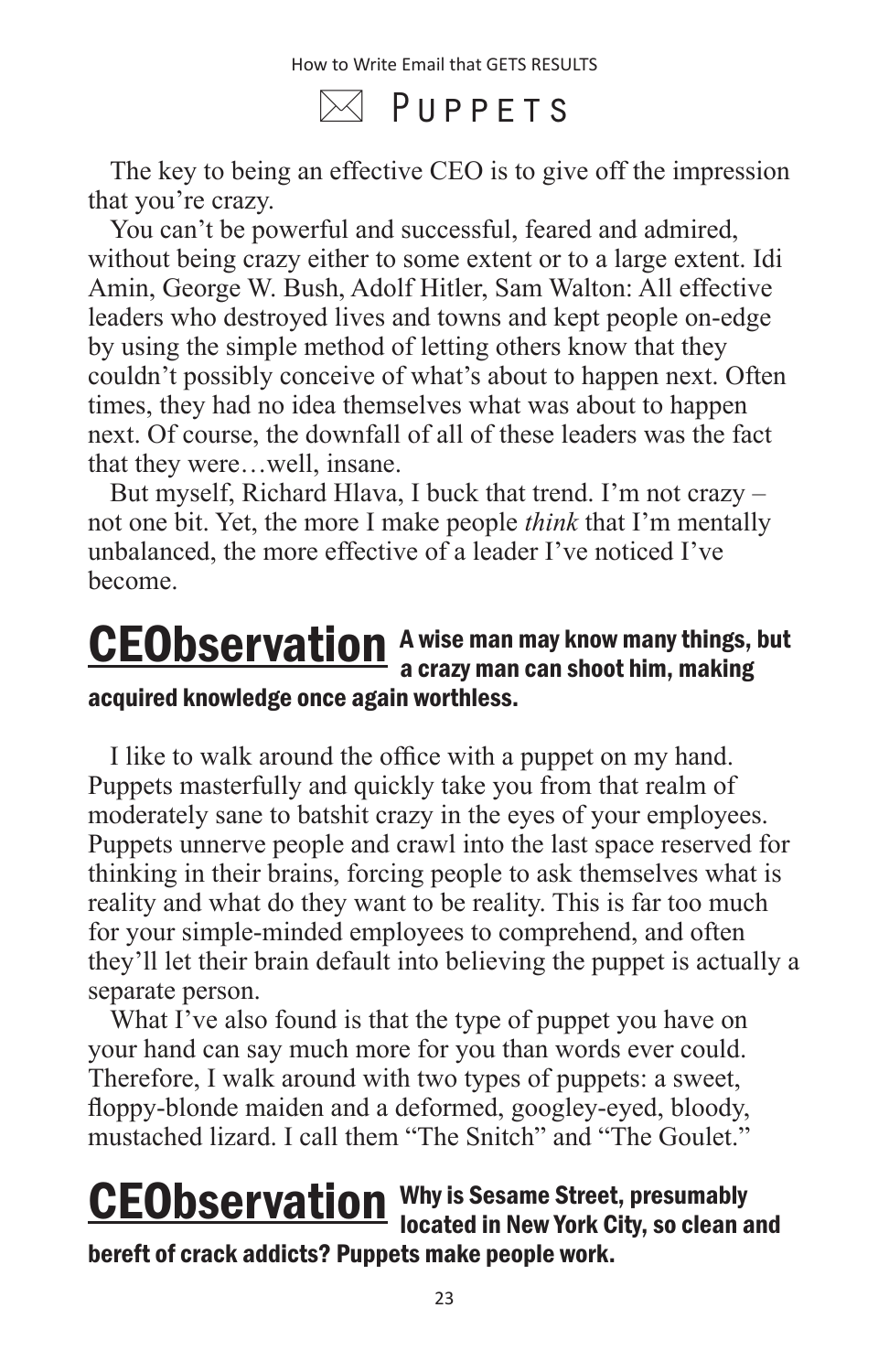Like two mutant peas in a deformed pod, The Snitch and The Goulet serve separate and equal purposes on the office floor, carrying the simple messages that your time as an employee at HlavCo Intl. is about to come to an end and that the CEO is crazy. (But I'm not crazy.)

The Snitch is a lovable young lass, a flibbertigibbet, who likes to be friends with her fellow coworkers. Often, this sweetheart will simply cozy up to an employee's desk and say something like, "Guess what I heard? I heard the amount of sugar you use in your coffee is costing this company a fortune! You better start drinking your coffee black! He he. Bye-bye!" or "You know what I heard? I heard someone with the same name as you is going to accidentally fall through a window today. Can you believe such a crazy thing, that there's another person who works here and has the same name as you? Some rumor, huh? He he. Bye-bye!"

If there is one thing that I miss about not speaking anymore, it's performing the voice of The Snitch on a cold winter day. I think that my assistant does quite a good job of voicing The Snitch, but he just can't reach that higher octave that makes her seem so much more friendly and trusted.

Whereas The Snitch is that perfect chum that an employee without sense can warm up to, The Goulet is unemployment personified. The Goulet doesn't say a word; it just leans over your cubicle, stares at you and leaves. Take a good look. This is your future.

Although the puppets and styles that you choose are completely dependent on your managerial style and your falsetto abilities, everyone needs to employ the third type of puppet: "The Swan."

A simple extension of your forearm and hand, The Swan is the perfect puppet for making others appreciate your perceived mental illness. The key to performing effectively with The Swan is the manipulation of your joints. The Swan is about the anticipation of something being said or being done. Is this swan going to make a noise at me, destroy something on my desk, smell me, speak like a goat, speak like a Frenchman, sing a show tune, fire me? You just don't know. All you know is one minute you're talking to your coworker about something on the television two days ago, and the next minute, you see your CEO walking through the office with his hand in The Swan formation. Looks like a pretty good time to get back to work, doesn't it?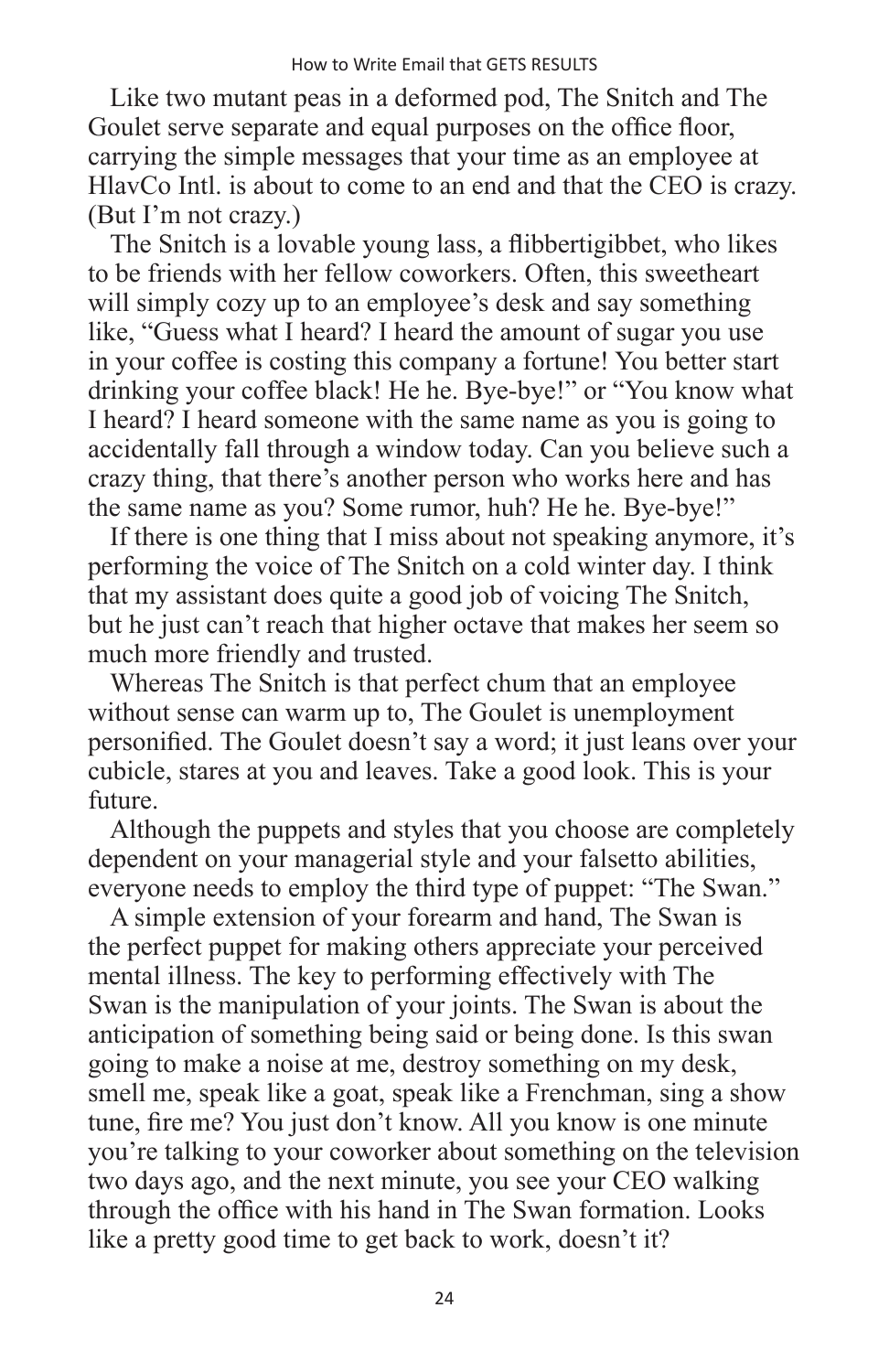#### Although "The Hook" is more effective **CEObservation** Although "The Hook" is more effective<br>than "The Swan," do not cut your arm off on purpose just to own this puppet.

I'll never forget the first time The Swan sent a message to one of my subordinates. We had just started our WindWeavers windmill sail weaving factory in Denmark, and I took the boat over to that blustery, cold country to see how we could streamline our child labor practices. When I got there, this feeble young lad caught my attention. He must have been in his early teens, and he had the nerve to be sitting down while he was working. I said, "Boy, what do you think you're doing sitting down while all the other weavers are standing up?" And like a blithering baby, he said, "Forgive me sir, I've been weaving for 15 hours and my legs are tired." I pulled out The Swan, looked him over, and made my hand say, "What makes you so different from them, boy? You think they're not tired?" He said, "I don't know, sir." The Swan cut him off and said, "Work makes you tired; that's why it's called 'work.' What's your name?" He said, "Hans, sir." And like a true puppet of the high bourgeoisie, The Swan said, "Hans, Honk. You're fired, Honk. Go be different somewhere else. Honk, honk!" And that swan kept jabbing at his face until Hans was out the door.

Those were the days.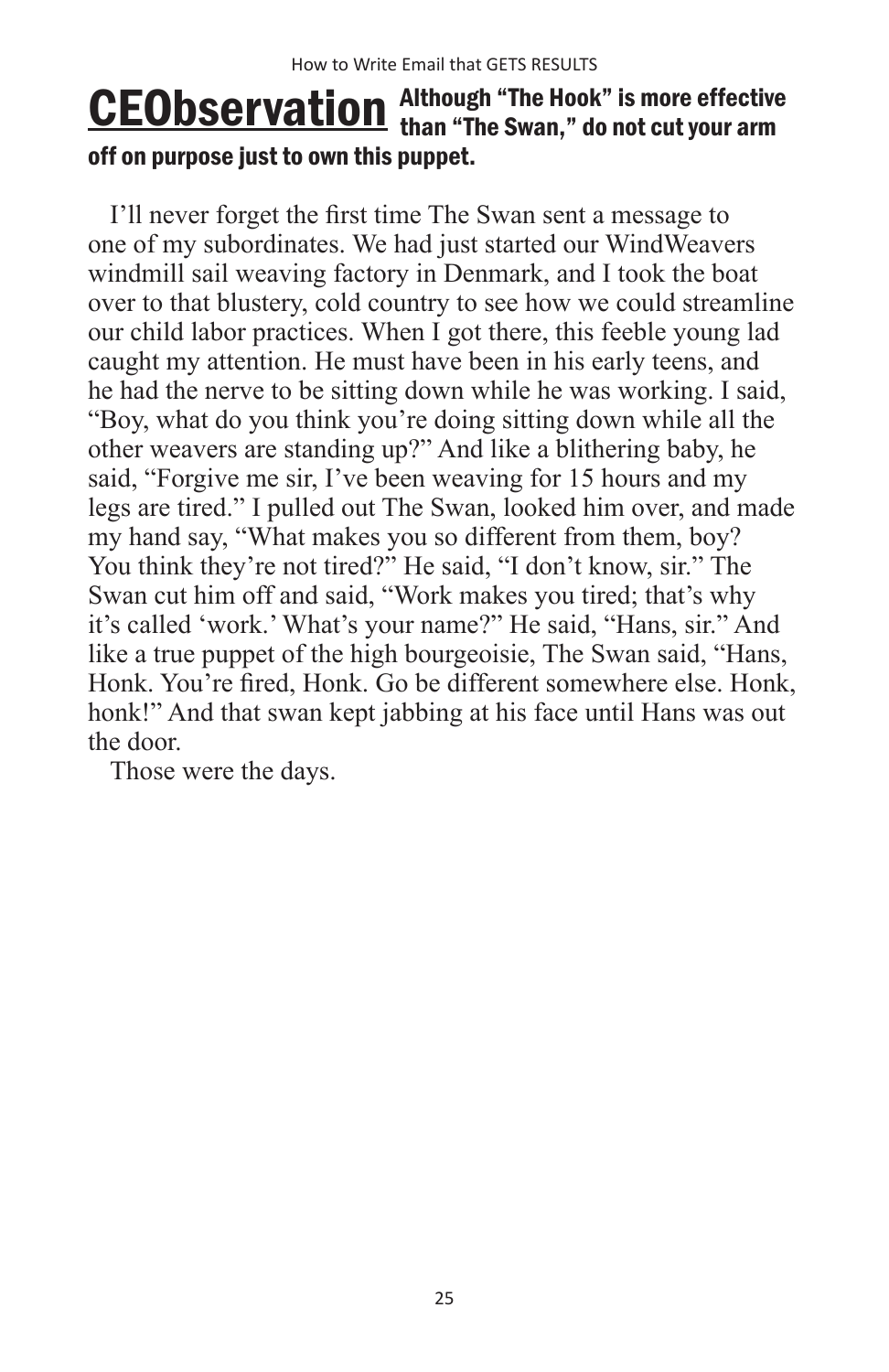## $\boxtimes$  Dealing with IT

I've been humbled by the invisible hand of the market as much as I've been pleasured by it. I've been humbled by fiery Central American women with an affinity for knives. I've even been humbled by various meat products in ways I could never have imagined, but rarely have I been humbled to such an unpleasant extent (considering I pay for it) as I have by my own IT department.

The department filled with people who are supposed to take care of the technical issues in your company is called the IT (information technology) department. Sometimes this department is called the IS (information systems) department. No matter what it's called, IT IS worthless.

#### Most common computer problems at **CEObservation** Most common computer problems at vertical on Most common computer problems at IT department, are: Networking Problem 2%, Email Client Problem 5%, Server Problem 10%, Your Problem 83%

The IT employee is the auto mechanic of the business world. Whenever he fixes something, he screws something else up on purpose, forcing you to drink from his arsenic-laced tech juice and killing you slowly, day in and day out.

Yet, in many ways, I admire the IT employee – his superior attitude, lack of people skills and general malaise. The IT professional is generally retarded, which is what makes him such a great worker. I have a respect for him, the same way I have respect for Ebola. I do recognize his place in the world, and if it could be had, I'd pay as much money as I could to destroy it.

Yet, I admire him. That is, until I actually need something.

#### Although the average IT professionals CEObservation Although the average IT professiona<br>
needs 150 college credits to earn a degree, a surprisingly low number of these hours – 25 – are devoted to techniques related to being a complete prick. This leads me to believe that IT workers have a certain genetic makeup.

When I want something from IT, I long for the days of the company librarian and the electrician – real, replaceable people.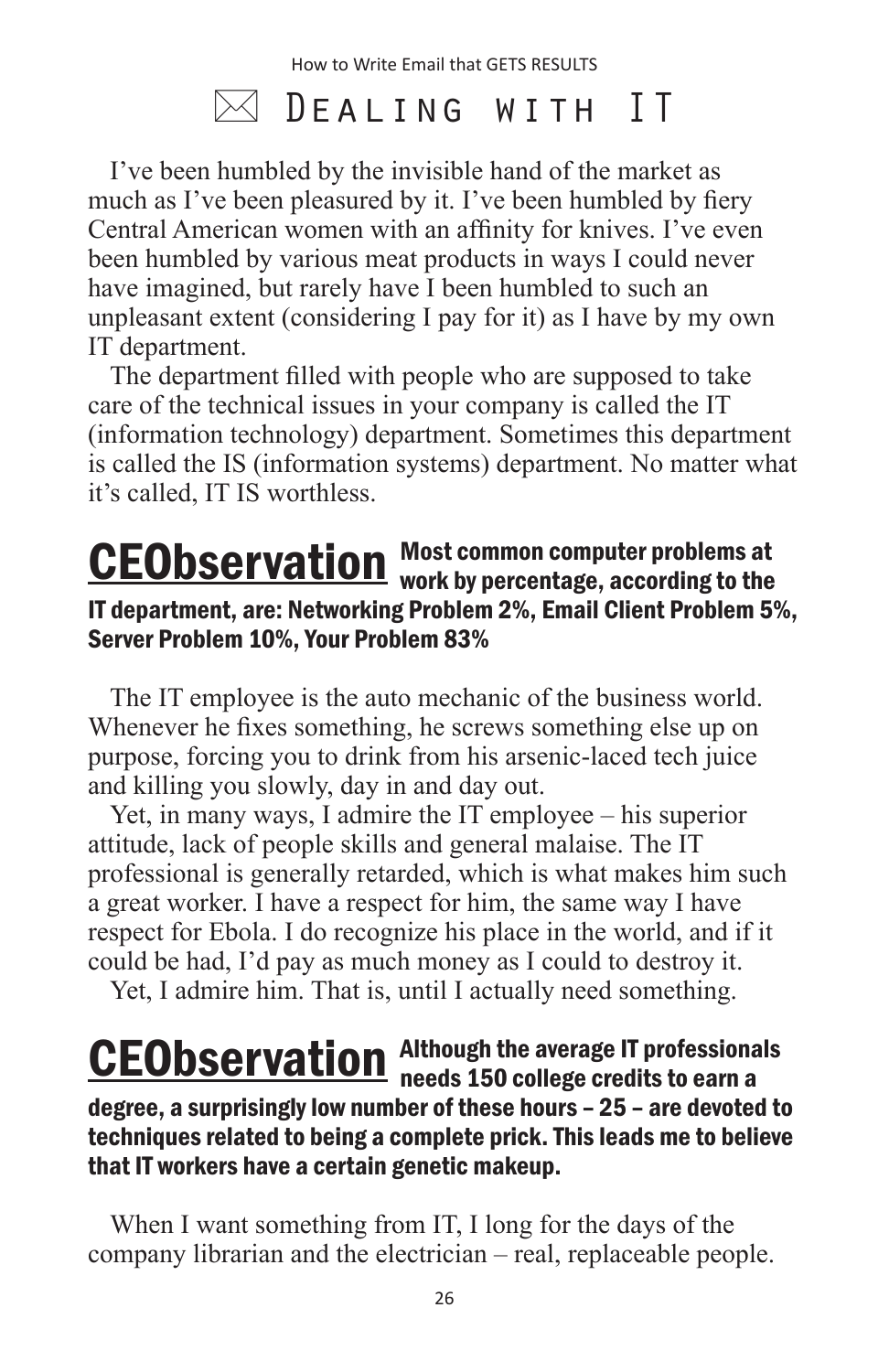If I said that I can't find my memo, I could easily fire the filing girl and have her replacement hired even before I realized that the memo was on my desk the whole time. If my intercom kept accidentally turning on when I pushed the button, I could hand an electrician or technician his ass for not installing a mute button before it was even invented.

But with IT, a horrible imbalance of power exists. Technology has advanced faster than enough normal people could be found to understand it. While technology was advancing, most likely you were concocting a strategy for talking to a girl, one that would most likely fail, but a plan nonetheless. And with each failure comes maturity, and through your efforts, life advances. Soon enough, you find a woman who settles for you and eventually you both conceive a mediocre child.

The average IT professional, however, has been sitting at home, thinking of ways to retreat from a society that craves beauty over intelligence. In days gone by and still in some European countries, these people became street sweepers. They go sweep, they go home, and they go to work the next day to again clean up everyone's partying from the night before. The advent of the Internet gave these people something to read.

#### People always choose quantity over **CEObservation** People always choose quantity over popular.

The more they read, the more they discovered they could make a career out of reading and creating "code" that people who would normally not give them the time of day can't understand. Businesses craved this code because it helped speed up the elimination of their work forces, but what businesses didn't realize was that for every three people they replaced through technology, they had to hire one IT professional. The infestation had begun.

Soon companies were nothing more than computers and a whole bureaucratic nightmare of IT people, ones who all held separate passwords to the integral parts of business, ones who never gave straight answers, ones who did not understand the concept of time, and ones you simply could not replace.

In normal cases, I would fire any douchebag straight away who couldn't give me what I wanted when I wanted it. If you disagreed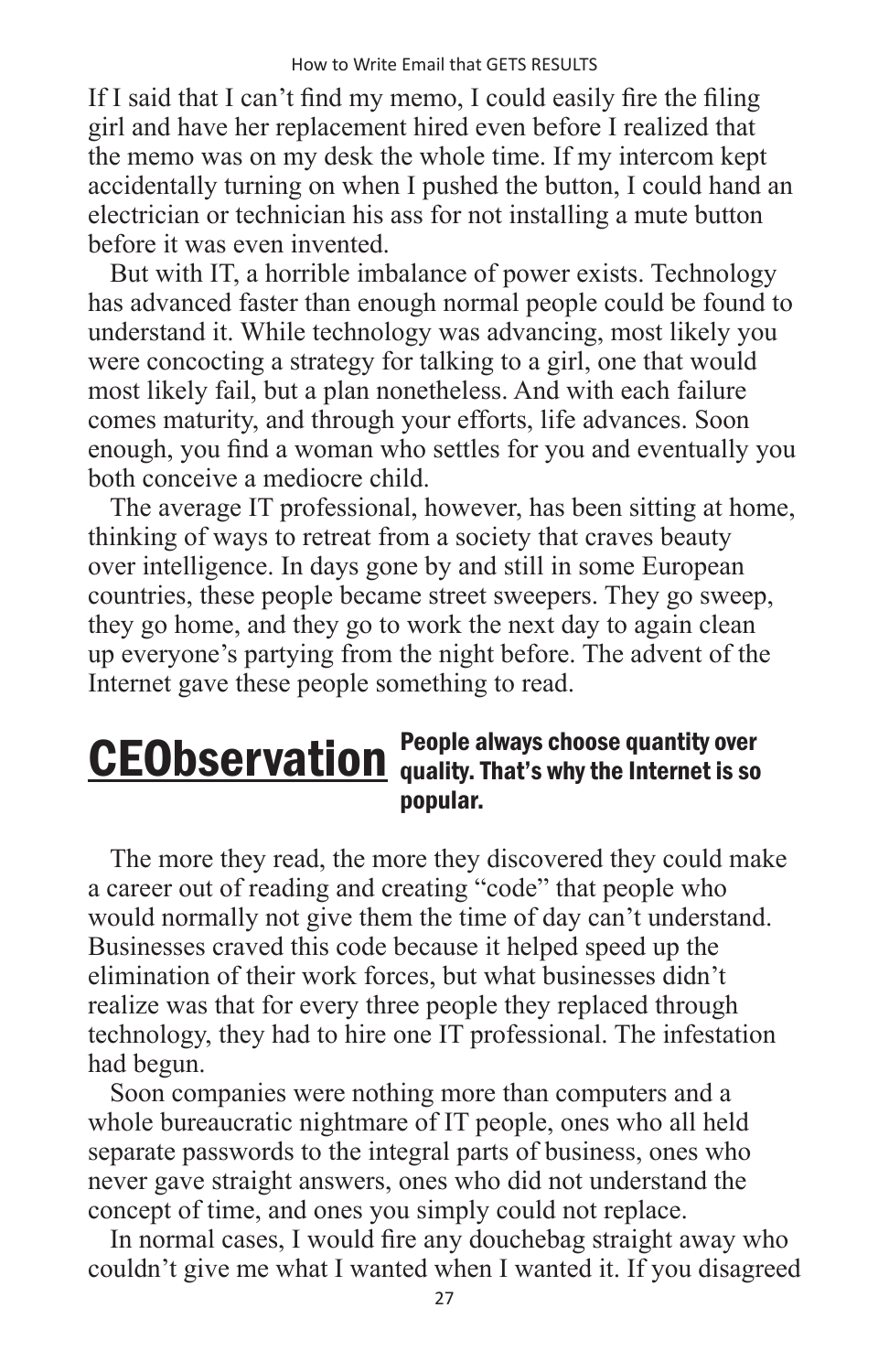with anything I said, I would run you out the door. But if you try to replace an IT person, you fill the position with someone who is exactly like him – or worse. IT people aren't trained, they're cloned. And the cloning process makes the next one dumber and less socialized than the master copy. (I know: I tried it with our Double-Fun Home Cloning kit from our now-defunct Genomics For Kids! subsidiary.)

Sadly, as technology becomes even more complex, it takes an even more extreme introvert to understand and implement this technology – someone who makes Ted Kaczynski seem like a socialite. Someone who may or may not have discovered the power of "water" in our daily lives, yet someone who understands this damn network which is completely beyond comprehension.

To deal with them, you have to throw everything at them, from reverse psychology to threats to actual kindness. And when that doesn't work, you call on The Goulet.

#### **CEObservation** The Goulet has told me that sometimes the IT people frighten him.



# *Why Can't The IT Department Fix My Computer?*

Dear Mr. Hlava,

Every time I try to print from my word processing program, I keep getting this error that says, "No printer found," but there's a printer right next to my desk. I can see it! But this stupid computer program can't see something that is less than three feet away from it. So I contacted the IT department, and they said that I needed to print out a work order for them to come take a look at it. I said, kindly, "I can't print a work order because my computer won't print, which is the problem." They said, "Oh, that is a problem." Duh. So what's their solution? Have someone else print the work order for me. Ugh. So I fill out the order form, and I email it to a coworker to print out. Then, I take it down to the IT dungeon so that they have their precious little work order. Five days later, I get a call on my phone from IT, and they ask me, "Did you try turning your computer on and off?" Uh, yeah, I do that every night, you dumb ass. The voice on the phone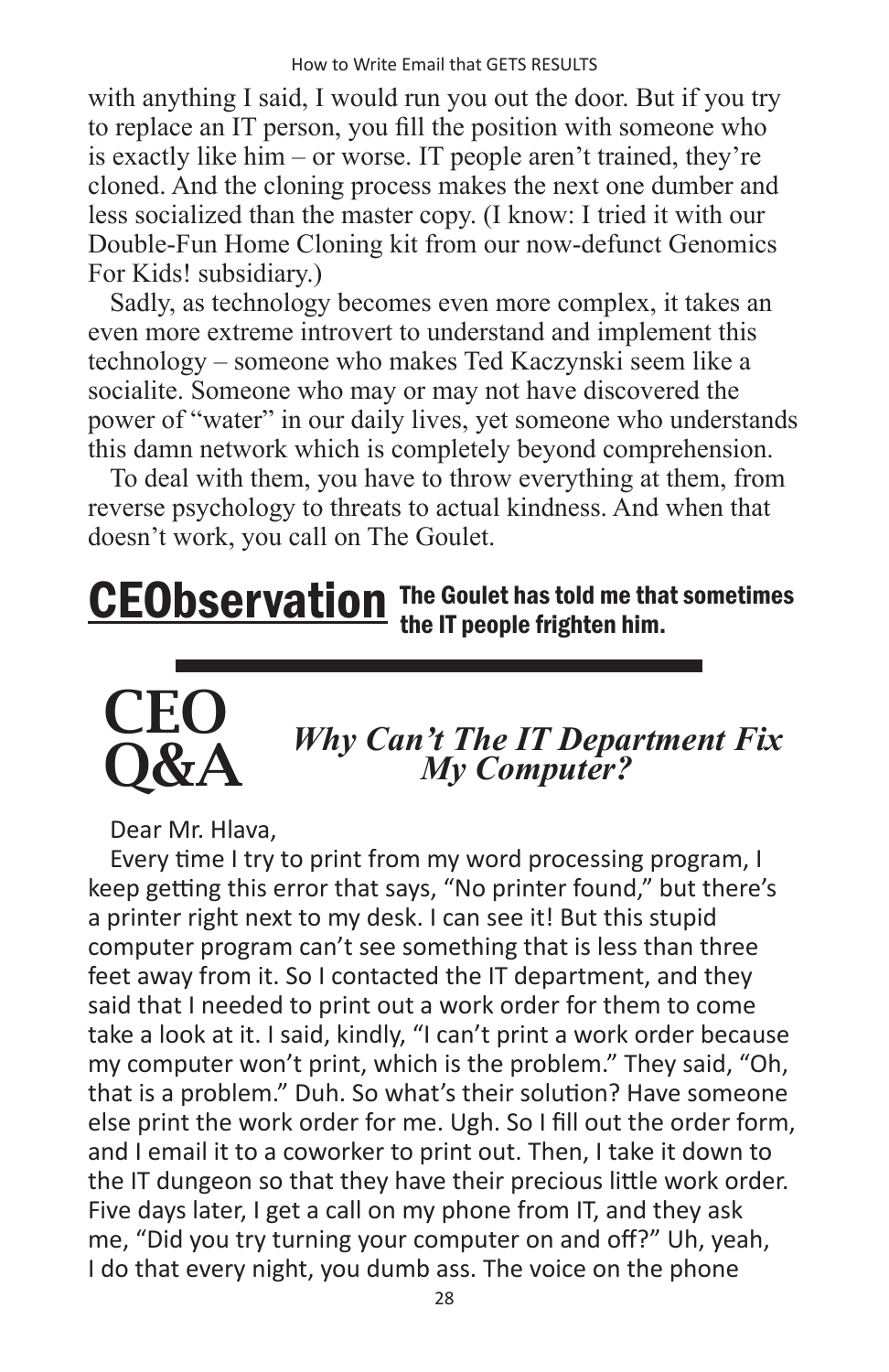said, "Hmm. OK." Three days later, someone comes to look at my computer to "reinstall" some software, but what happens is they reinstalled the wrong program! I needed the word processor fixed, not the damn email program. So, I called them and said that I still can't print from my word processor. They said, "But we reinstalled the software." I said, "You reinstalled the email program, you fuck. Why don't you come up here and reinstall the right program, the one I put on the work order?" So, two days later, they come to my computer, ask me if I really tried to turn it off and on, and then finally reinstalled the word processing program, which, of course, didn't work. So I call them up and I say, "You cocksucking mother fuckers, I've been waiting for you to fix my computer for two God damn weeks, and all you've been able to do is tell me to turn something on and off and then to reinstall my word processor. Guess what, fuckhead, my word processor still won't let me print. Why the hell didn't you check that before you left my desk?" And they said, "The reinstall didn't work?" "Uh, no you stale bag of shit, the reinstall didn't work. So are you going to fix my computer or not?" They said it's best if they just bring my computer down to their dungeon to investigate it further, but they need another work order for that. I said, "I can't print a Goddamn work order for that because my printer won't print from my cocksucking, motherfucking, cumbag word processor!" They said, "Well if it doesn't print, how did you print the work order in the first place?" I screamed: "Because you told me to email it to someone else to print out!!!!" "Oh, well, can you do that again? We really need that work order." Fine, fine. So I print it out and take it down to that stinky pit of theirs, and three days later, someone comes to take my computer away for a closer look, and in its place, they give me a slow, 6-yearold replacement. Two weeks later, they discover the problem, bring the computer back up to my desk, show me that it prints and then leave. Of course, they erased all my fucking files off the computer! I said, "What the fuck? You erased all my Goddamn, motherfucking, cocksucking files off of this motherfucking computer, you sons of bitches. Why would I even fucking need to fucking print anything if I don't have my Goddamn files to fucking print!!!!" They said, "Your files were corrupt. That's all we could do. Sorry. Wasn't our fault." Now, I'm really mad. Is there any way, Mr. Hlava, that you could help me in getting the IT department to retrieve these files, many of which were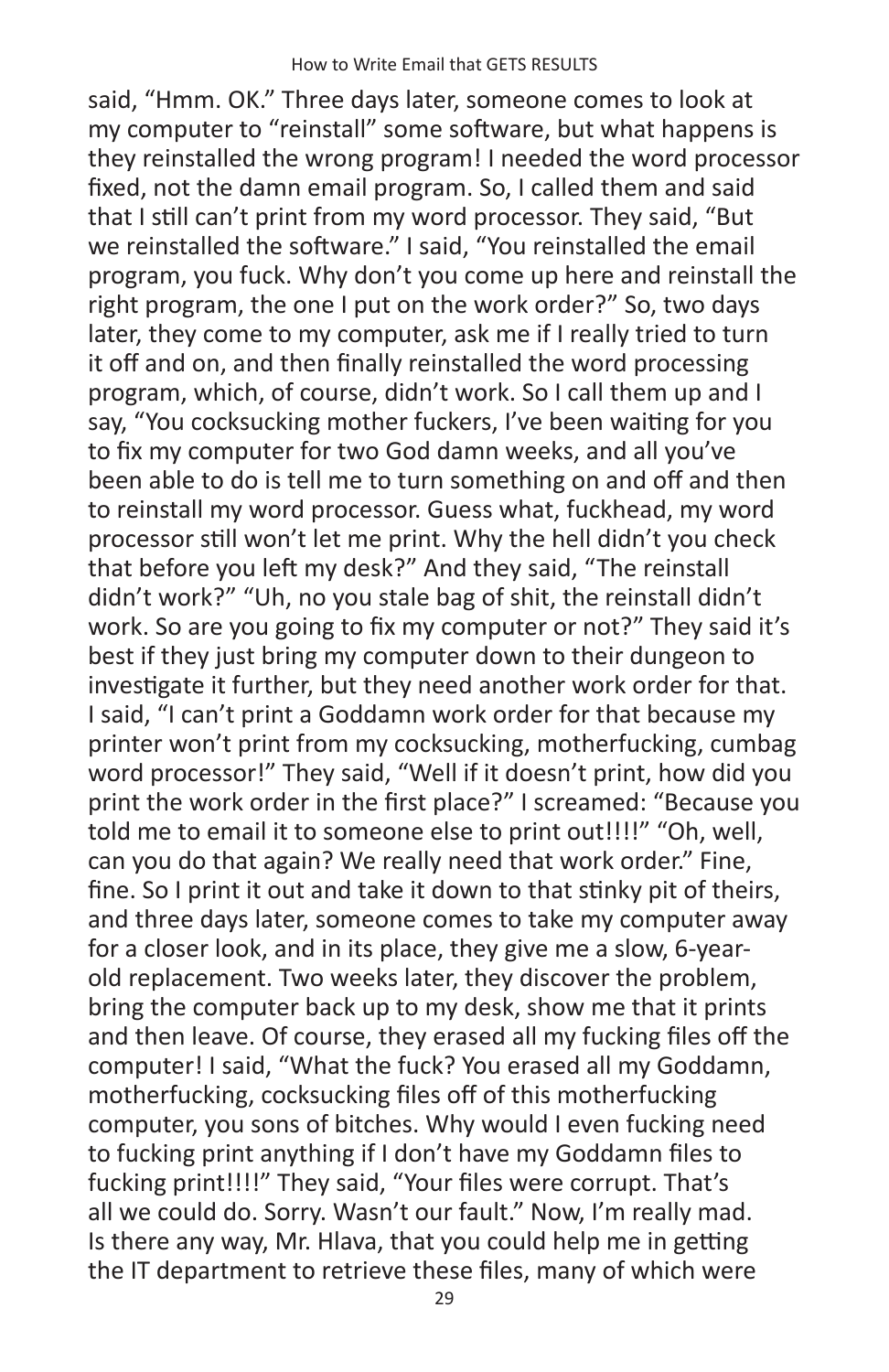operation-critical to HlavCo Intl.? **Sincerely, Lila in Hospitality Services**

#### **Dear Lila,**

If you think I can help you, you must have me confused with God. As much as I appreciate the sentiment, He's the one you should be writing the letter to.

#### **Sincerely,**

**Richard Hlava, CEO**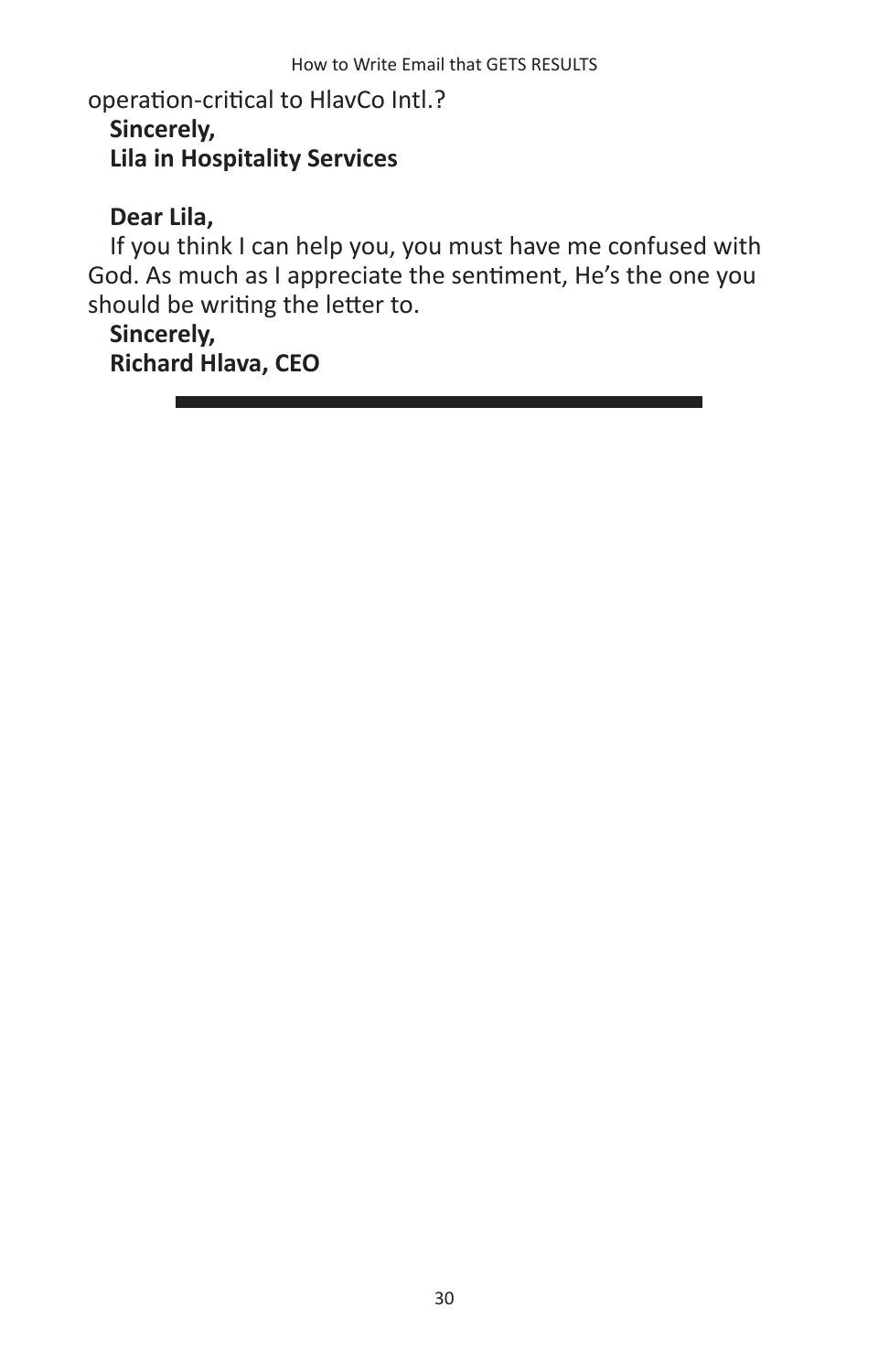## $\boxtimes$  Corresponding With IT

As I mentioned in the previous chapter, one may need to use a variety of complicated email communication methods in order to facilitate the reach of comprehension to the IT employee. After the degree of struggle is realized, one often asks one's self, "Is it really worth it?" Did Columbus ask himself that same question as he was faced with the idea of falling off the surface of the Earth into oblivion? Did I ask that question the first time I heard that our Colored Kids brand non-toxic, brown-shaded BroYons were both toxic and contained only four colors in a pack, one of them being white? Hardly.

Like that shot across the bow, like announcing your intentions to bomb a country on a certain day, one must start off a communication with the IT employee with a diplomatic, yet stern in undertone, message.

**From:** Richard Hlava, CEO, HlavCo Intl. **To:** Douchebag **Subject:** Program failing to load

Dear Douchebag,

I seem to be having trouble getting a particular program to run. It was working fine yesterday, but now it's completely unresponsive, and I feel like a large degree of my time has been wasted today trying to make it work. Can you please have someone come and fix my Solitaire2000 program by the end of the day, as I wish not to waste so much time trying to convince it to work for me tomorrow?

Sincerely, Richard Hlava, CEO

As with any pre-war negotiation, the enemy will not only resist your requests, but often they will make things worse by insinuating that they will never, in a million years, give in to the demands of you or any other CEO that may sign their paychecks.

**From:** Douchebag **To:** Richard Hlava, CEO, HlavCo Intl. **Subject:** Re: Program failing to load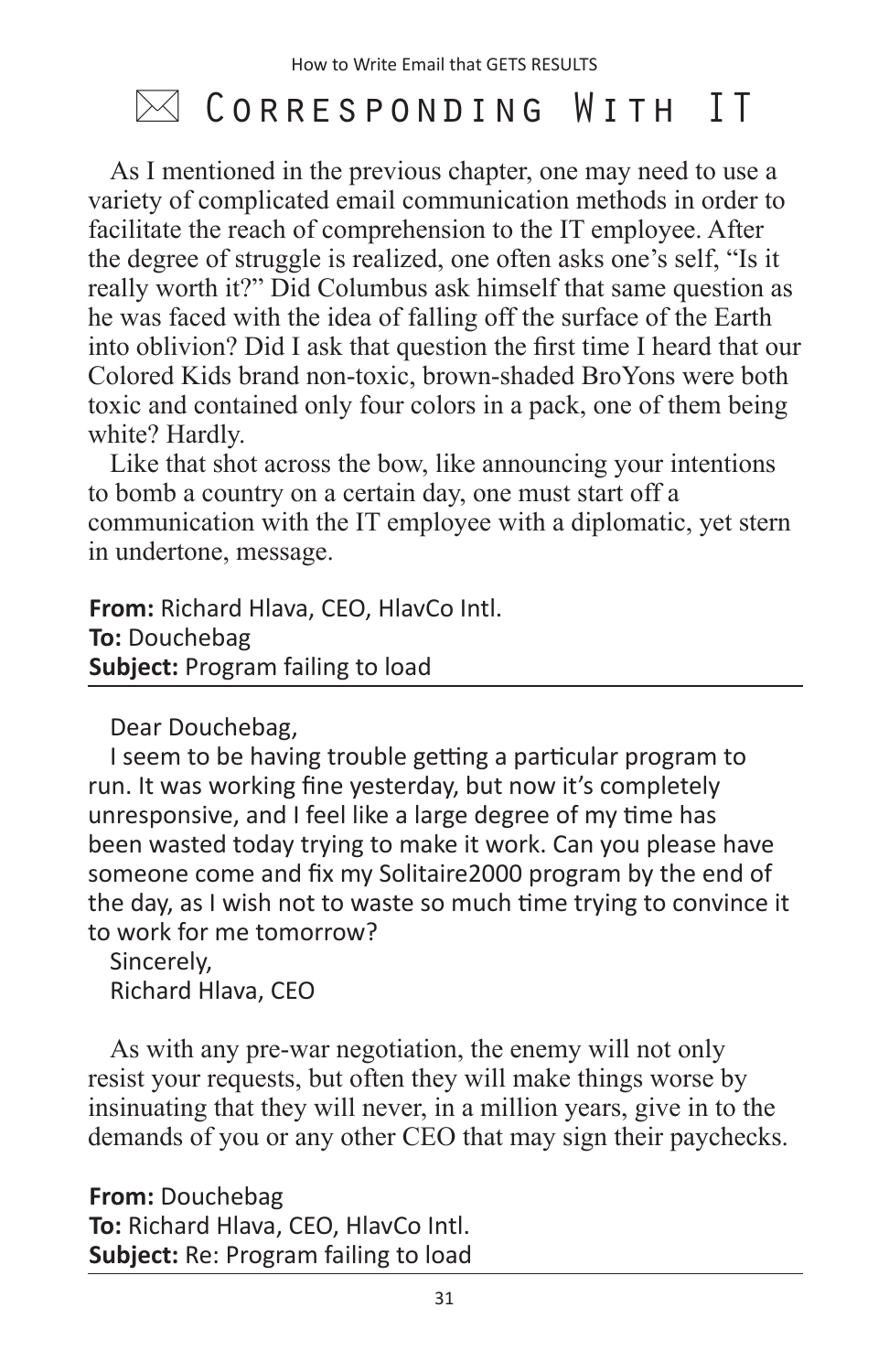Mr. Hlava,

We were instructed by you to remove the Solitaire2000 program (see below). So we did. We can put it back on your computer if you changed your mind, but we will need a work order for that. And we're pretty busy today. Especially with a program that is as complex to reinstall as that one, we might get to it by next Friday at the earliest.

Thanks,

Douchebag

>>From: Richard Hlava, CEO

>>To: Douchebag

>>Subject: Removing Solitaire2000 from company computers >>Dear Douchebag,

>>It has come to my attention that the Solitaire2000 program is on all PCs in the office.

>>I would like you to remove the program from all PCs – except from my PC – at your

>>soonest convenience today right now.

>>Sincerely,

>>Richard Hlava, CEO

The removal of the program from my PC was the result of the classic IT mistake: They didn't read the email correctly. This is the trouble with communicating with IT. They know how to read, but they don't necessarily know how to read *everything*, especially in a long message like the one that I had sent them. I believe this is the result of them skimming code all day, looking for a needle in a haystack so that a line will show up red instead of green in the program that they wrote to complicate things around the office more and make themselves more invaluable. Therefore, remember, try to keep your emails with IT as brief as possible, such as:

**From:** Richard Hlava, CEO, HlavCo Intl. **To:** Douchebag **Subject:** Come here

Now. Fix. RH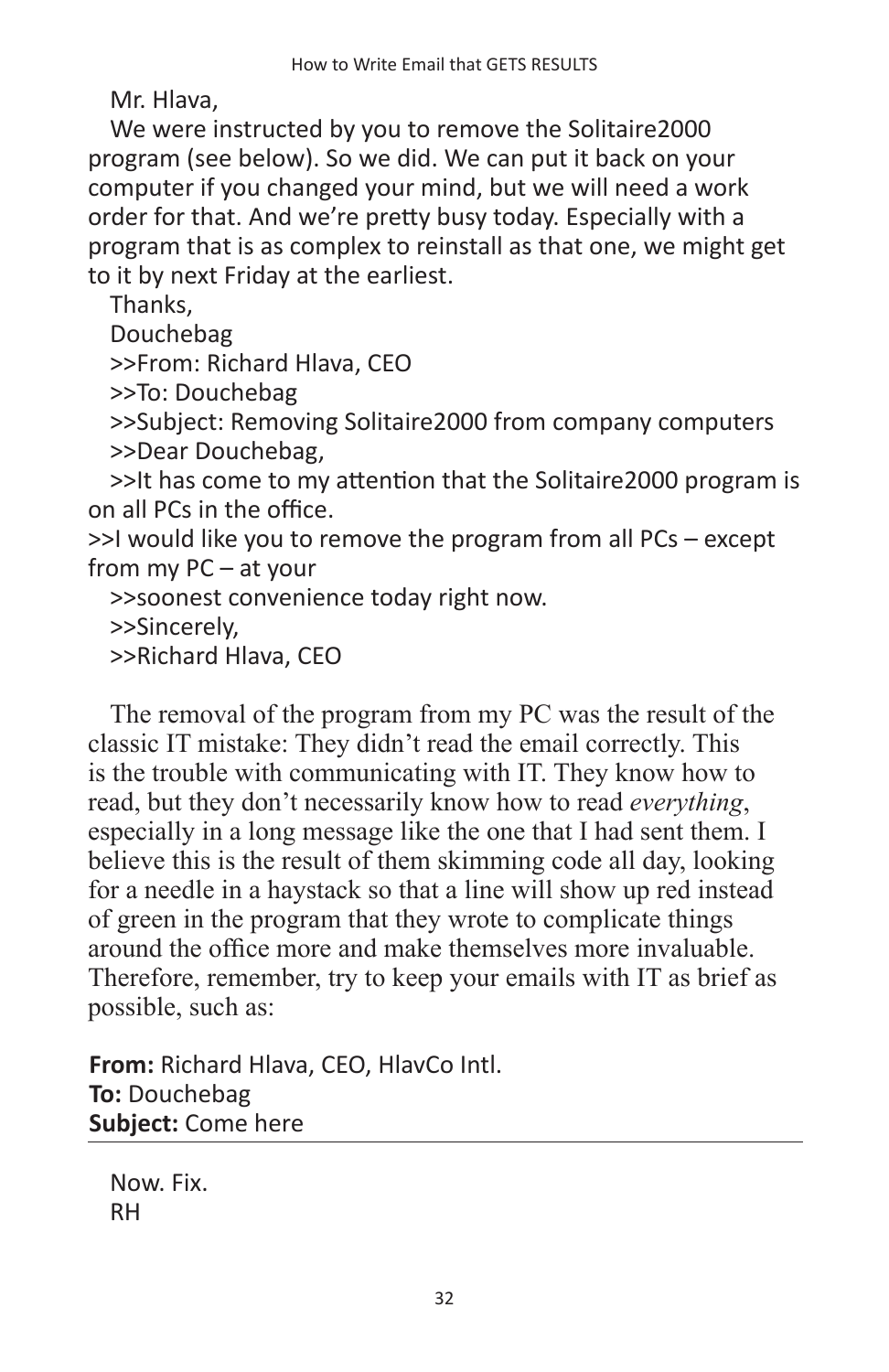When you include too many words, you're asking the IT department to think about what you're saying. Then, as they glance at the email, looking for words that seem familiar to them, they take action by going with their gut, feeling what the email is supposed to mean. I appreciate that very much, fills me with a little joy, I suppose, like watching children swim in a pool of my money, believing that something like this will be waiting for them in their future.

#### Always fill your pools of money with **CEObservation** Always fill your pools of money wit bottom fill, then top it off with a layer of real money or gold and jewels. Contrary to poplar belief, people simply wade in pools of money and will never reach the bottom.

Because IT professionals read with their sometimes-substantial guts, you have to out-gut them.

**From:** Richard Hlava, CEO, HlavCo Intl. **To:** Douchebag **Subject:** Re: Re: Program failing to load

Dear Douchebag,

I see where this confusion comes from. But no matter. I've encountered a bigger problem. Someone has taken a baseball bat and smashed my computer into pieces this afternoon at 17:00. I will continue to smash this computer and every computer in the office until I have a computer with a working copy of Solitaire2000 sitting on my desk. Please be advised

Sincerely, Richard Hlava, CEO

Play your hand. Be bold, but also give them a little bit of a time delay so that they can grasp what you're actually trying to say to them. Be careful not to be too subtle. Again, the IT mind only reads a fraction of the words in any given email more than four words long. If you're not as direct as you should have been, be prepared for your message to be missed.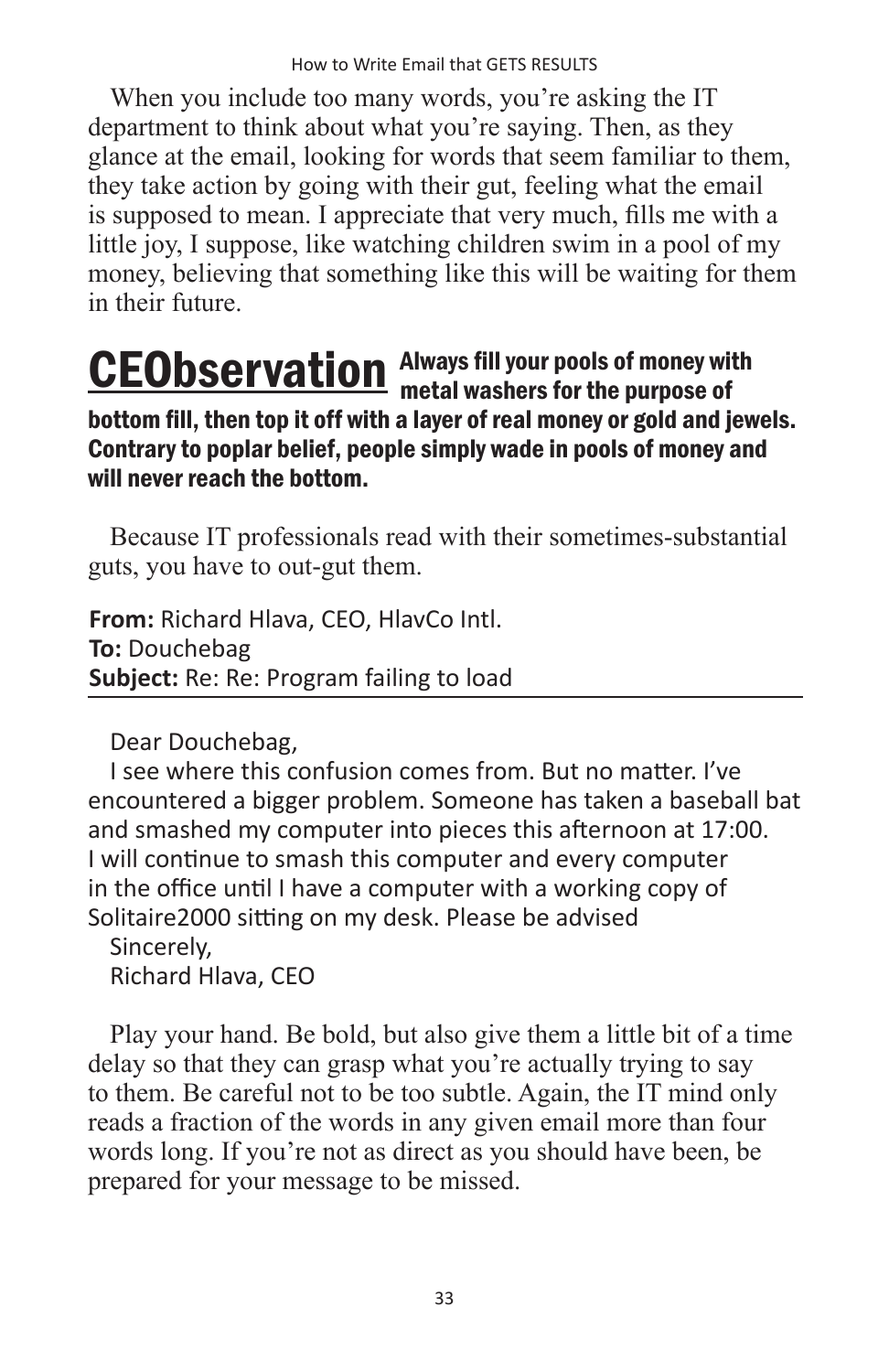#### **From:** Douchebag **To:** Richard Hlava, CEO, HlavCo Intl. **Subject:** Re: Re: Re: Program failing to load

This sounds more like an issue for security than for IT. Should I let them know that someone is going around the office with a baseball bat, destroying property?

Douchebag

In this example, I got double-gutted. The last time I was consistently double-gutted was when J. Edgar Hoover and I would go to gentlemen's clubs. With the IT department being social simpletons, I have to believe that they were actually concerned with helping protect property rather than calling my bluff that I would smash every computer that I saw in the building. They read what they thought they saw in the email, which was property destruction, and missed completely the point, which was the opportunity to prevent such destruction.

I simply wasn't direct enough in what I was asking. Yet, I must be careful with the way I address the IT crows as my trademark bluntness could make these employees conveniently forget all the passwords to every program that they wrote for my company. My experience has shown that there is only one tried and true way to get an IT department to do what you want, but it is such a desperate tactic that you can only threaten with it on the rarest, most important of occasions. I call it: The Apple Ultimatum.

**From:** Richard Hlava, CEO, HlavCo Intl. **To:** Douchebag **Subject:** Re: Re: Re: Re: Program failing to load

Dear Douchebag,

I'm thinking about switching the entire office over to Mac. It's my understanding that that operating system can easily run my Solitare2000 program. I'll let you know by 17:01 today if I'm going to do that or not.

Thanks,

Richard Hlava, CEO

Lo and behold, I'm trying to find that black 10 to go on the red Jack before five o'clock.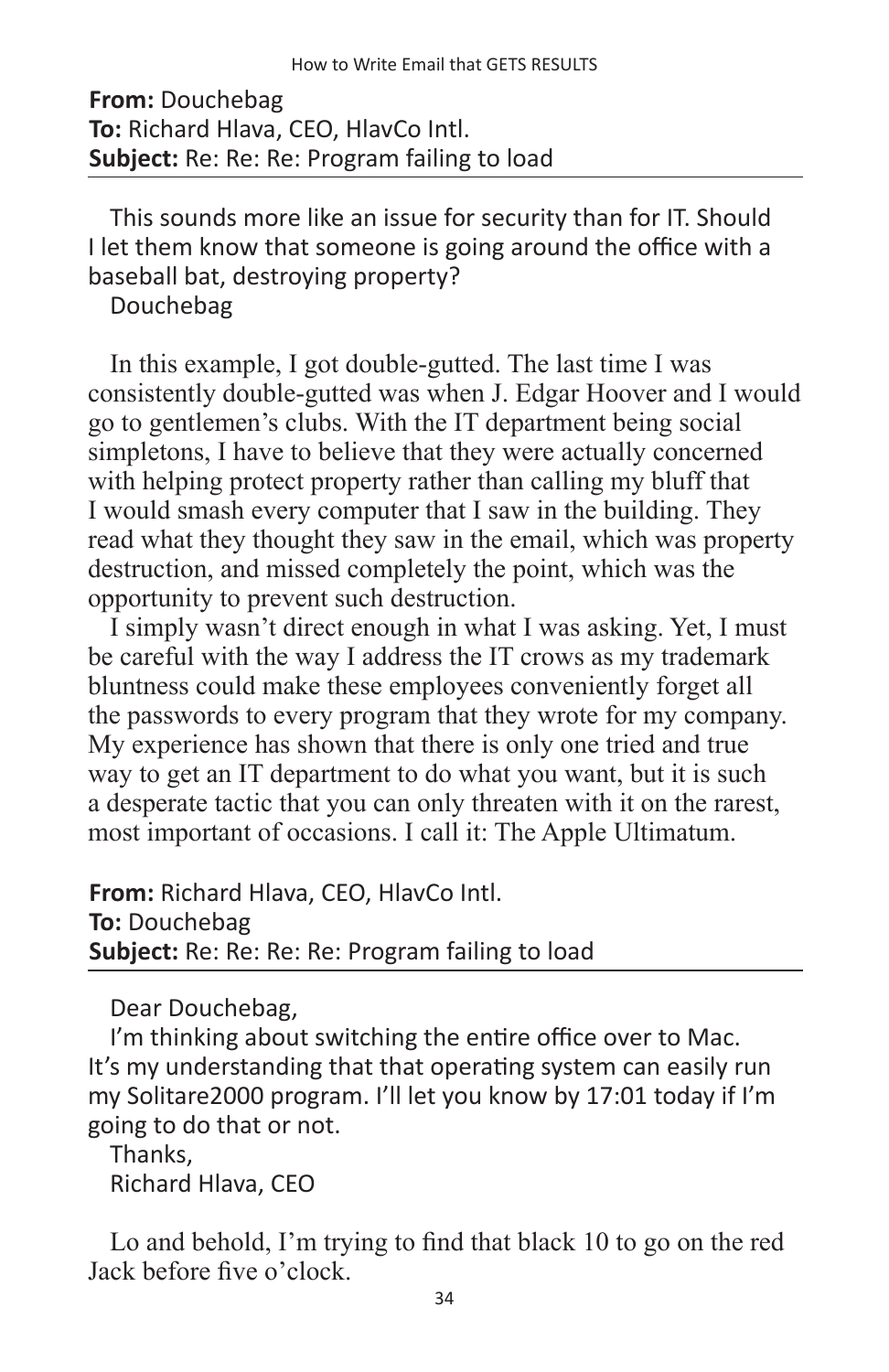### $\bowtie$  The Ultimate CEO

One of the burdens of being a highly successful CEO is that everyone wants a piece of you in an attempt to sell their own products. You become nothing more than a commodity, another product on the shelf that gets marketed to death. I haven't determined if that's ironic.

The biggest takers in this CEO cashgrab are the media, especially cable media. They're always wanting to have you on for five or 10 minutes in order to help them fill the time from one commercial to the next, time you probably didn't even pay for. I don't know why I agree to do some of these interviews. Granted, they've become much easier to do since I stopped speaking, but I do feel empathy for my assistant who has to answer their inane questions.

During these cumbersome television interviews, I'm often asked "Who do you look up to in the business world, who's your role model?" Often, that question is asked because the interviewer has no idea what to ask you. It's the "How's it going?" of the media industry. Stupidity flows like a raging river through this 24-7 media world, and only the dams built with the money corporations use to hedge their bets against real investments keep the whole lot of middlemen mouthpieces from washing onto the beaches of some home shopping channel.

#### When the interviewer's first question **CEObservation** When the interviewer's first question<br>isn't actually a question, you have a duty to respond with a question or run the risk of breaking the first Trebekian law of speech.

I do know why I do it, this nagging back and forth of meaningless words. I feel I have a commitment to give back a little something to the one CEO who gave everything to me. Therefore, my assistant starts every interview by saying, "Mr. Hlava would like to thank God for making him incredibly rich and smart"

The one thing that has helped keep me in touch with reality through this rough-and-tumble business world is my faith, that faith being in God and his junior executive, Jesus Christ, our Lord and Savior. (More on nepotism later.) God goes by many names,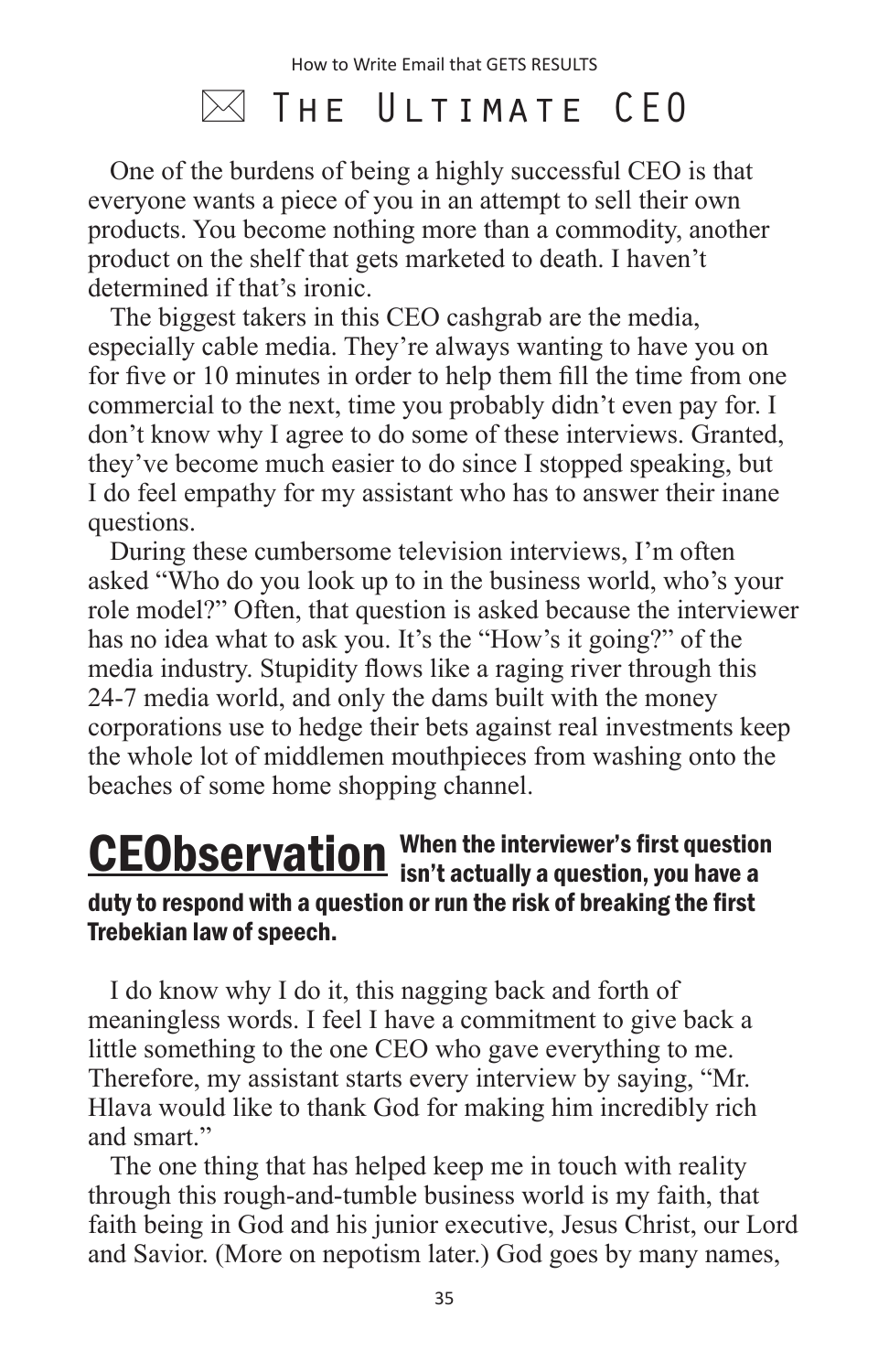but as long as you're worshipping the Christian God, you're in good shape.

As much as I'd like to think that I made all the success I've had by myself, I can't help but think that the Big CEO In The Sky had a little more than something to do with my rise up Jacob's corporate ladder – not to mention my escape from Enron stock before its collapse.

Even if God wasn't directly responsible for my specific successes, you can't help but see a lot of the CEO persona in the one who oversees the entire universe. He's not afraid to make snap decisions based on his gut instinct and then live with the consequences of his decisions, not with regret but with conviction. He can be both benevolent and ruthless, sometimes in the same motion.

Would God have enjoyed commanding people through email in the early days of civilization? Instead of people walking around claiming to have heard the voice of God, people could print out the email and have proof.

**From:** God, CEO, Universe **To:** Moses **Subject:** New Handbook Implementation

Dear Moses,

The legal department has advised me that it would be in our best interest to develop a handbook that has our 10 mostimportant regulations in it. Although it's mostly to cover our asses from lawsuits, I suppose it wouldn't be such a bad thing to post this in the break room. Can you please print out the attachment, post it in the break room, and make sure that everyone signs the sheet that confirms that they've read the new regulations? (That's also attached.) I'm really going back and forth as to whether or not I want them to have that mandatory day off. The lost productivity doesn't look good when I crunch the numbers. I'll keep it in for now. Let me know if you have any thoughts on that one.

Sincerely, God, CEO, Universe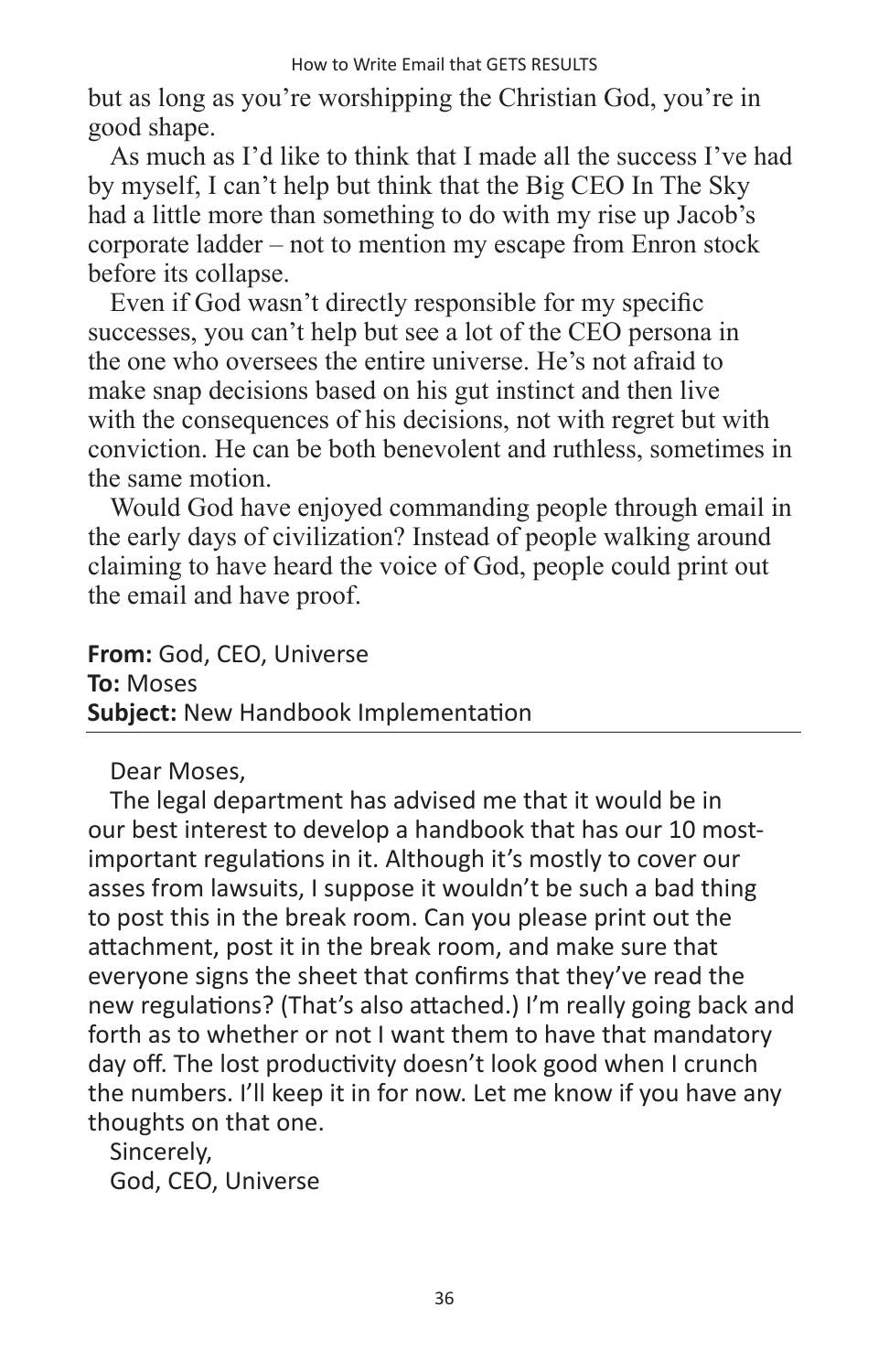**From:** God, CEO, Universe **To:** Abraham **Subject:** Father-Son Picnic

Dear Abraham,

I'd like to remind you that Sunday is the date for the father and son picnic. I sure hope to see you and Isaac there. I'd also like you to bring your sharpest knife as there's a surprise contest that I think you'll enjoy. We're all getting together to worship me, and it would be a shame if you disobeyed any order I gave.

TTYL God, CEO, Universe

**From:** God, CEO, Universe **To:** Adam; Eve **Subject:** Fruit in the Break Room

Dear Adam and Eve,

For a special treat, I decided to give myself a whole basket of the finest fruit in the world that I created, fruit that has ginko or ginseng or some stuff like that to help keep your mind fresh and active. It's in the break room. Don't touch it. It's mine. G

**From:** Lucifer, CFO, Hell **To:** God, CEO, Universe **Subject:** Job Opportunity

Dear Despised One,

Thank you for taking the challenge of seeing how faithful your follower Job will be when I do my worst to him. As I sit here and type this, I'm dreaming about all the different things on which I could spend the \$50 I'm going to win. We'll be in touch.

Sincerely,

 $\wedge$ --- $\wedge$ 

**CEObservation** Why could God not be a woman? Simple. Only a man can be a CEO, even if that man happens to have, by some freak of nature, a vagina.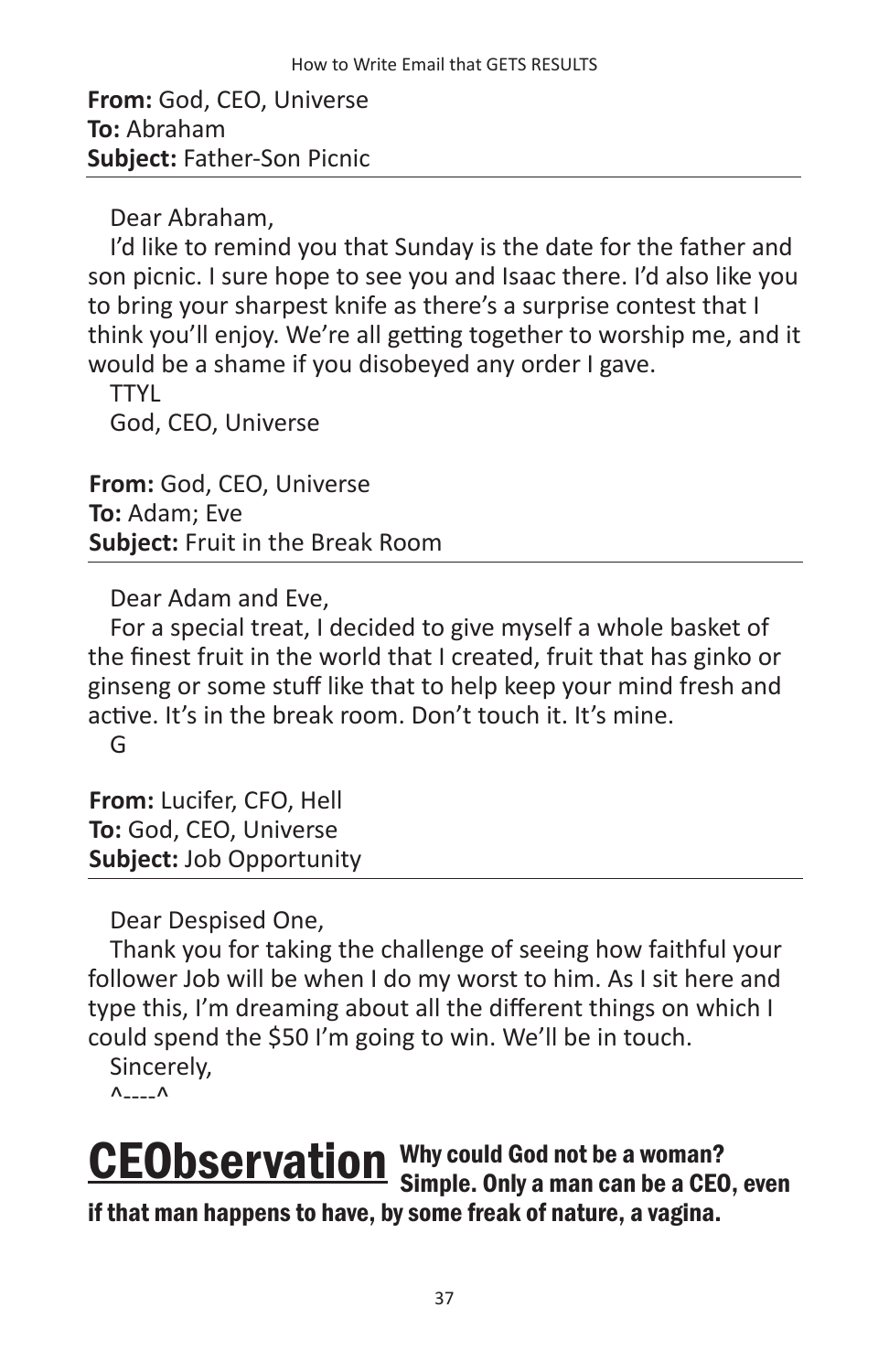If there's one thing that I admire the most about God, it's his unwillingness to admit to any mistake that he has made in the history of the universe. He simply lets others deal with the mistakes and tells them it's all "part of the plan." It's a smart strategy, and one I try incredibly hard to follow. Platypus? "Part of the plan." The Speedo? "Part of the plan."

# CEObservation Don't ever let anyone see your plans.

The keys to being a good world employee are loyalty and accepting that things are the way that they are. People spend a lot of time trying to change things they have no control over when they should be spending their time exploiting the things they have a hand in.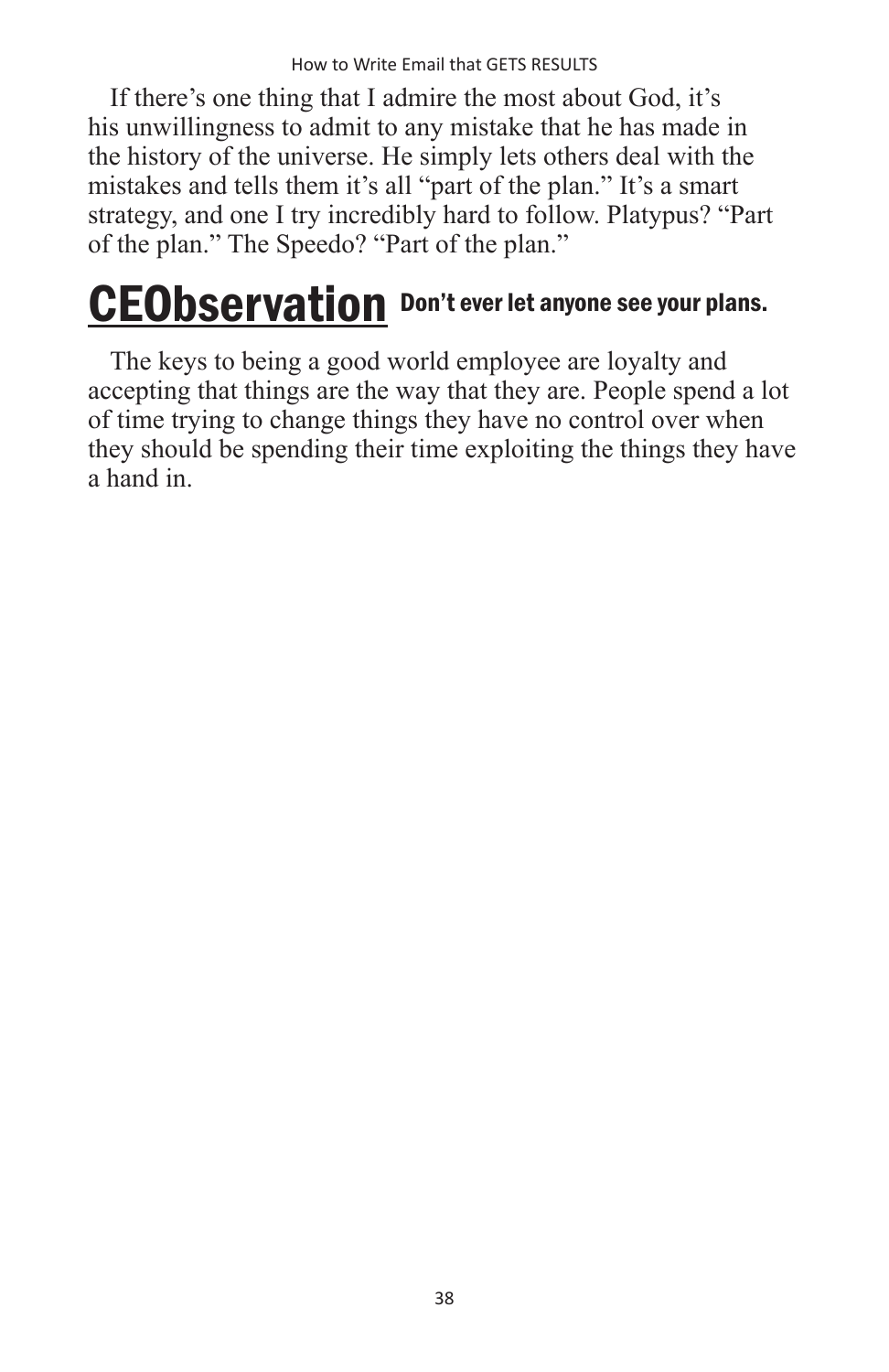$\boxtimes$  The CC:

If you take nothing else away from this book (as you can see, my expectations are really high for you), know this: the CC: is THE key to writing email that gets results.

Why didn't I just say that in the first chapter? Because I'm smart. I know your type. You get by in life by skimming, like some wretched IT wannabe. Then, you talk to your equally mindless coworkers about your acquired top-level knowledge so that you can compare notes to see if what you skimmed was correct enough to be taken as an absolute truth in your eyes and your heart, given that the information actually never made it to your brain.

If you saw this valuable, game-changing information in the first chapter, I would be out \$100 or however much the publisher decided to undercut me on this book. By the way, I wouldn't count on complete resolution of this book on the last page, either. But you probably already know that, don't you, Matlock?

When you write an email, you have the option to "put someone in CC:," meaning that that person will receive a copy of the email that you will write in the future. The moment you tell one of your eternally supportive, team-playing coworkers that you are going to "put them in CC:," they instantly become distant, like when you told your girlfriend you wanted to have kids or when you told your mother you were gay or when you told your friends you were going to give up drinking/drugging.

#### When telling your friend that you're **CEObservation** When telling your friend that you're<br>giving up the one thing you have in common with each other, do it while you are under the influence as you'll sound much more convincing.

"Putting someone in CC:" is the equivalent of giving that person a necktie as a gift or dropping a paper bag containing a turd on his desk. Despite all these things, the CC: is now a vital part of making sure business gets done.

#### No need to make some song-and-dance **CEObservation** No need to make some song-and-d<br>when putting a turd on someone's desk. They "put you in CC:"; they know why it's there.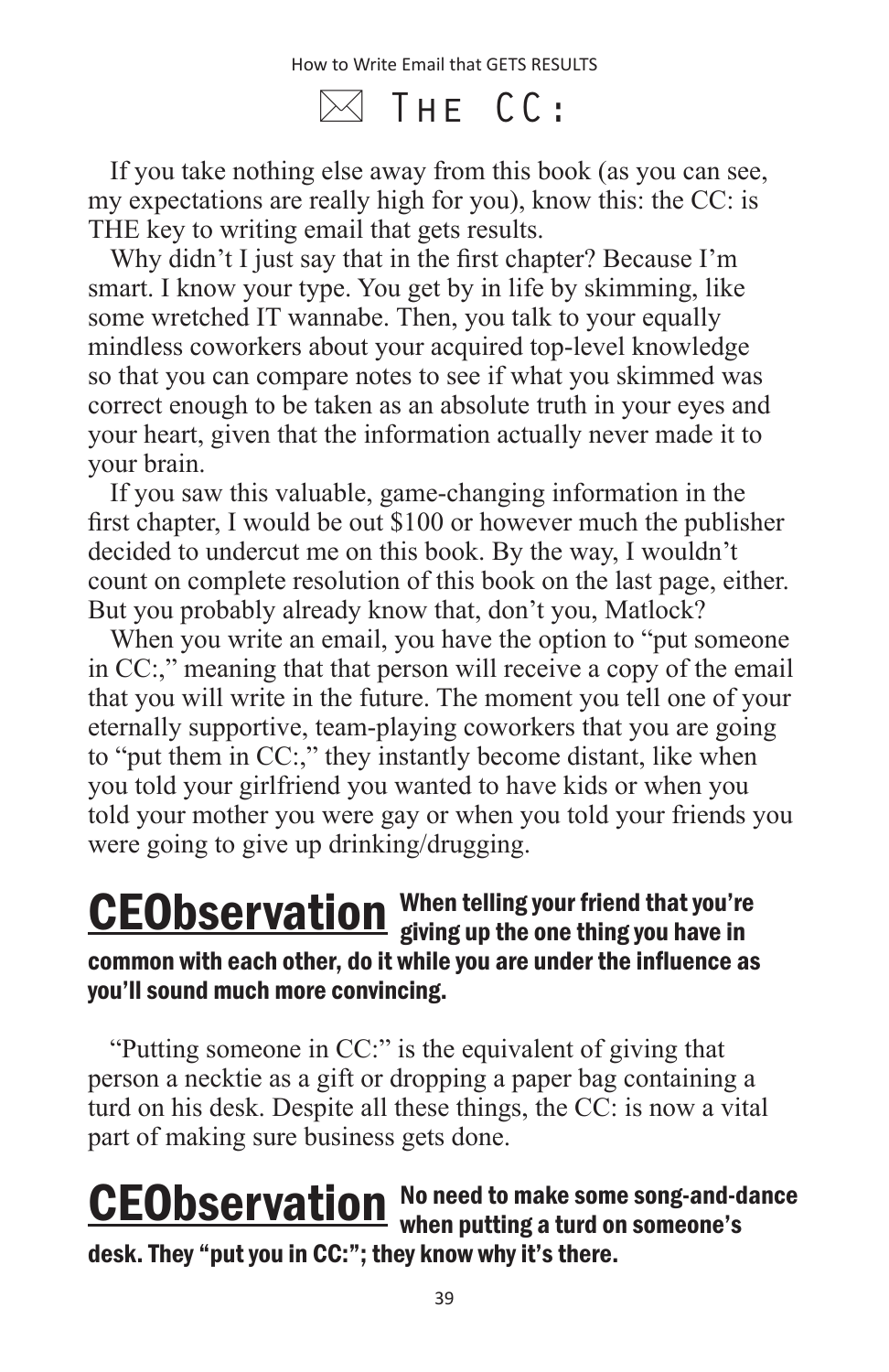CC: has been around for a very long time, but CC: never gained in popularity because of the physical barrier that existed with paper: It was a pain in the ass to duplicate memos and distribute them throughout your corporation. Before photocopying, secretaries would spend hours typing duplicates – at a high human wage. With the advent of carbon paper (score another one for coal, Father), a secretary could make a duplicate copy of anything the typed simply by placing a piece of thin carbon paper between two pieces of normal paper, hence the CC:, carbon copy. Even after photocopying became all the rage for duplicating memos and parts of your anatomy, there still was that physical barrier – you needed paper, toner and someone to physically send a message from point A to point B.

Now thanks to email, businesses are happy because they no longer have to pay people to make and distribute paper, the hippie is happy because his favorite tree gets a temporary reprieve and workers are happy because they don't have to guard the photocopier while they're making personal copies using work resources.

But for as much of an advancement that the digital carbon copy is, something happened to bastardize the whole process: Middle Management.

### Middle Management is office code for **CEObservation** Middle Management.

Instead of a way to inform someone of relevant information, the CC: became the digital equivalent of talking loud enough so that someone overhears you (or, in the more appropriate cases, talking to someone without looking at him).

At first, people were confused as to why they were asked to eavesdrop on someone's conversation. But the more CC: emails that middle managers received, the more they felt something that had eluded them in their regular duties: Power. Now, people who had the authority to make quite minor decisions wanted to make all decisions and would request to be "put in CC:," thus creating a middleman secretary out of the original employee as well as a strange fiefdom at the bottom levels of the company.

And this was fine with the employee whose job it was to actually work. If the middle manager wants to do your job for you, why not let him? You're just killing time between coffee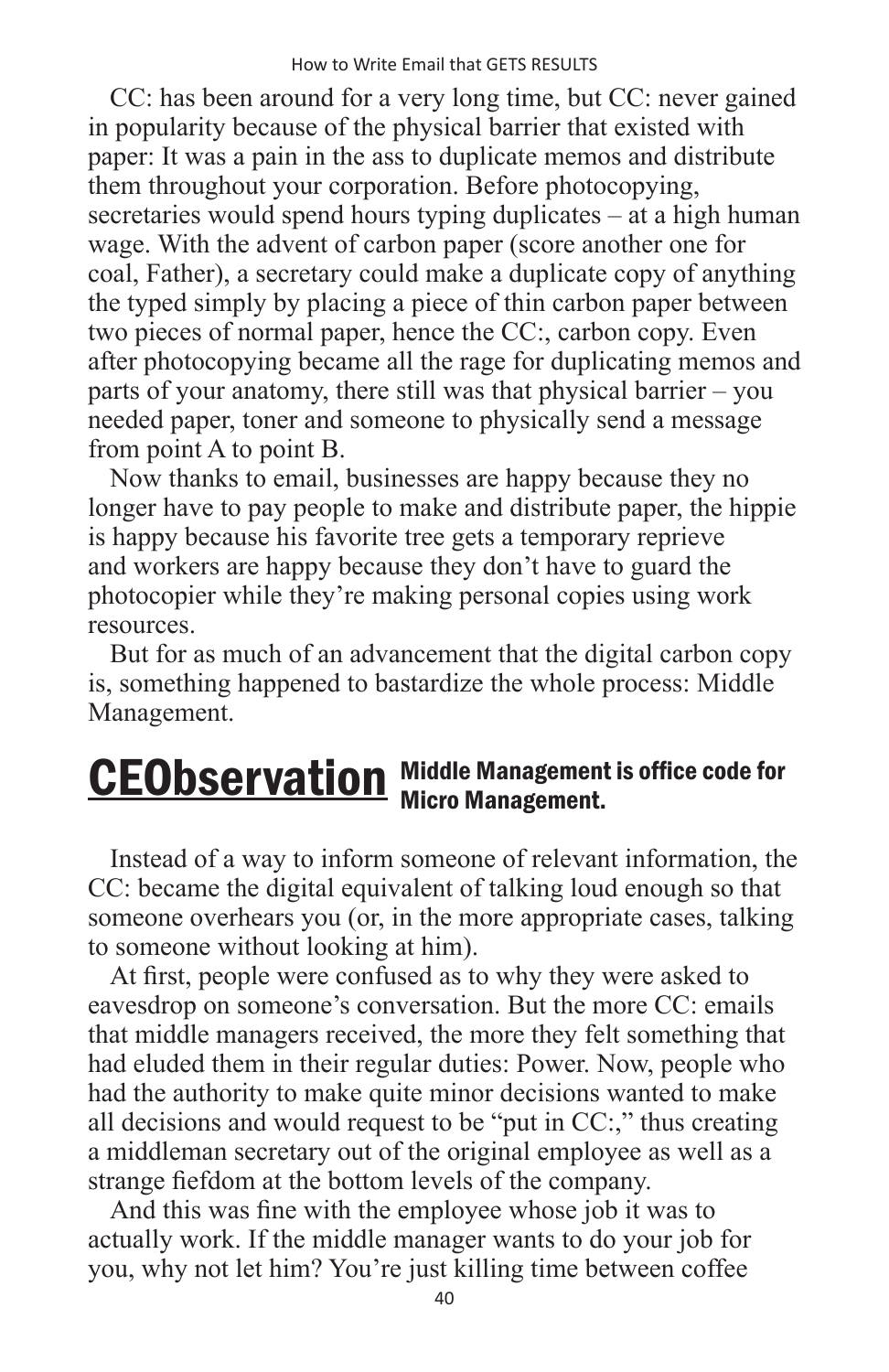breaks, casual conversations and your next cellphone call. So whenever the employee felt the slightest bit of obstacle in doing his job, he immediately put his manager into CC:. Now, employees don't even wait for resistance as they simply CC: their boss on any non-personal email that they send. This is both to show the manager that the employees are indeed working, but that they're not interested in working on anything more than one email.

#### The CC: is also your way of letting **CEObservation** The CC: is also your way of letting<br>someone with more power than you know that you're right about something.

The CC:, however, has also become the conduit that people use to try to work through their insecurities. They need attention; they need as many people as possible to know their ideas; they need people to know they're working; and they reciprocally want to be involved in other people's decisions and their work, to give them the sense that they can contribute outside of their job, which is something they obviously don't want to do anyway. So people started CC:ing everybody else. CC: changed from Carbon Copy to Chatty Cathy.

Another thing the explosion of CC: did was create an environment in which no one knows who's supposed to respond to the email in order to make a decision. If you, as a potential decision maker, are CC:d on an email that has actually important decision makers on it, you get the feeling you walked into a room where you didn't belong. Yet, you may be the one who is supposed to make a decision and do so in front of these real decision-makers.

I use CC: a lot. And I often do it for this purpose, to see if someone, anyone, in my company is willing to make a decision.

**From:** Richard Hlava, CEO, HlavCo Intl.

**To:** Underling Supervisor

**CC:** Underling Supervisor's Supervisor; Nitwit CFO; Useless HR Head; Lazy Marketing Director; Main Douchebag; Sales Manager; Legal Führer; King Sap; Giant Scrub **Subject:** Your salary status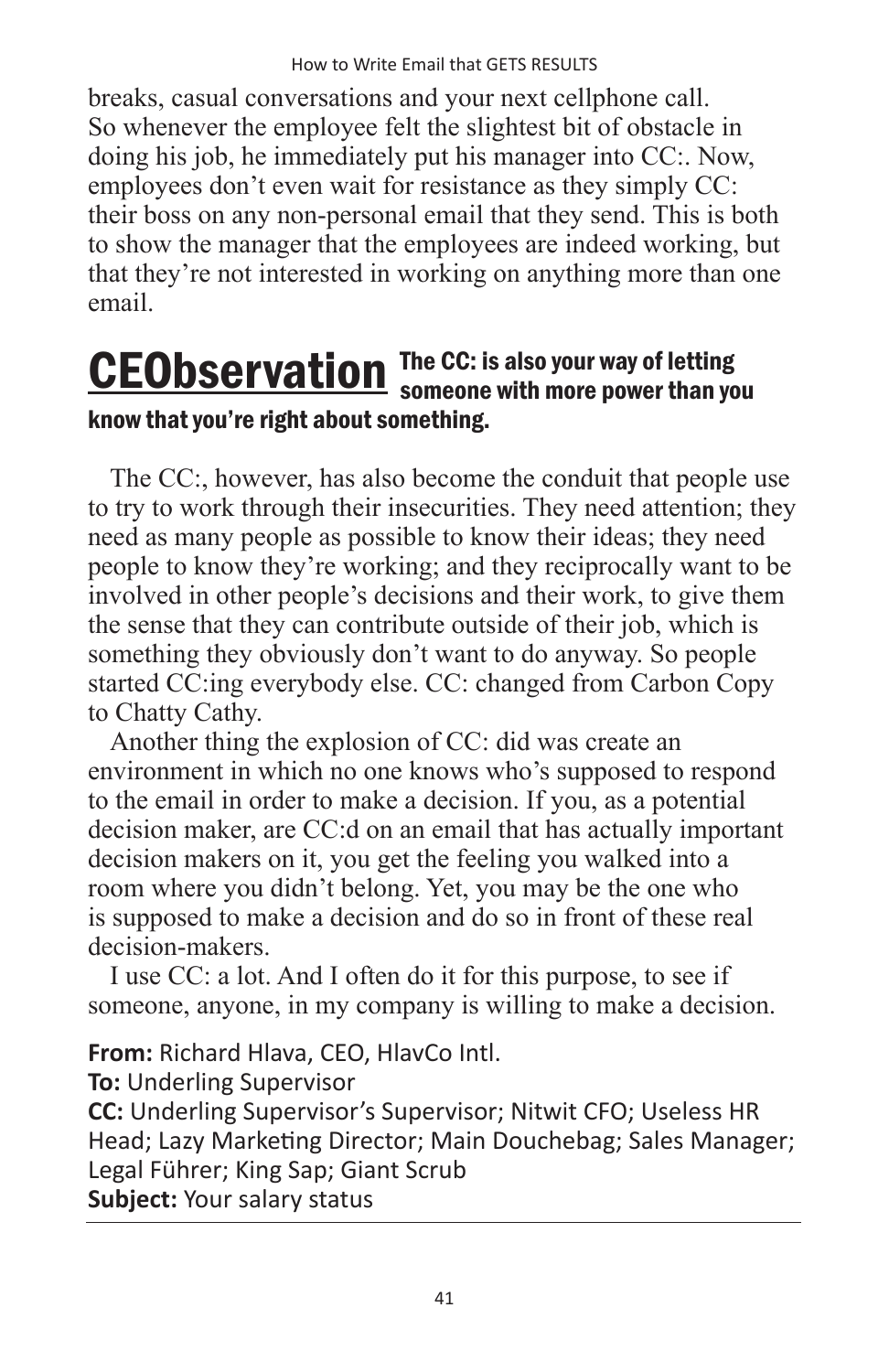Dear Underling Supervisor,

I'm thinking of a number 1 through 7. Do you know what it is? If you can guess this number right, I will double your salary. I'm thinking about opening this opportunity up to anyone who also catches wind of my plan, meaning the first person who guesses the number right gets the raise, but there's only one winner. Oh, and if you were to guess wrong, I might fire you for your ineptitude. I do like your chances, though. I'm considering not writing this number down. Interested?

Sincerely, Richard Hlava, CEO

I would say that I will miss that Main Douchebag, but he has rejoined the company, just in a different body.

In the following chapters, you should take note of how I effectively use CC: to get other people's attention in the hope that someone will follow the last instinctual urge they have and decide to take action for the greater good of the company, themselves and possibly humanity.

There is one issue that remains: What should CC: stand for? The politically correct environmentalnistas who think they need to remove carbon from everything is wanting to cap-and-trade CC: in for a different name that better defines its role in today's world. I don't understand why everyone is trying to remove the use of coal from this world. It's combustible, it marks on things, it's directly from the earth: Why must everyone always give coal and its carbon emissions such a hard time, considering when you squeeze one hard enough you get a diamond?

These do-gooders want to change Carbon Copy to Courtesy Copy. They obviously have never received a CC: in their life if they think it's such a Courtesy to get such a message. CC: should stand for what it really invokes: Collateral Casualties, Co-Conspirators, Contagious Conversation, Culling Colleagues or Convoluted Clusterfuck.



**Dear Mr. Hlava,**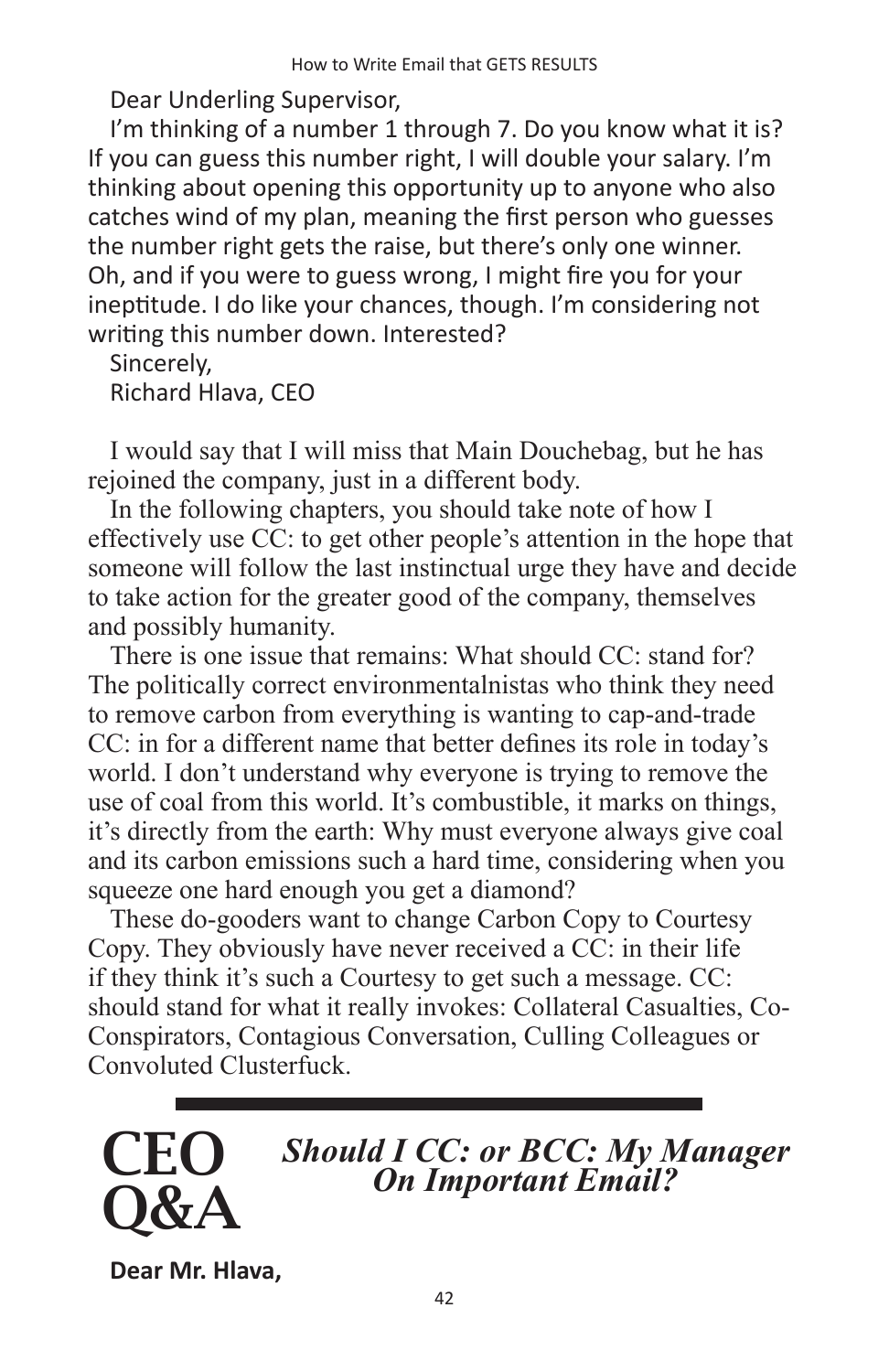Often times, I have trouble getting timely answers from the HR department when it comes to new hires. We have authorization to add three more heads, but it's difficult to get things moving forward because the HR department doesn't see our need for staff as an important issue. I've tried over and over to come to an agreement with one of the HR staff, but nothing seems to work. I'm thinking about including my manager on my next email so that he can see what I'm dealing with, but if I do that, should I put him in CC: or BCC:? If I put him in CC:, it might send the wrong message to the HR person, showing her that I don't think she's giving us a satisfactory resolution to our problems. But if I put him in BCC:, I'm afraid he might inadvertently reply to the email, which would make it look like I've had him in BCC: the whole time and the HR person will never help us again. What do you think I should do?

#### **Sincerely, David in Product Testing**

#### **Dear David,**

Are you so chickenshit that you would use the BCC: in order to do your job? Is this the kind of person my HR staff hires? BCC: is for babies, desperate pansies who aren't man enough to be direct and have enough balls to CC: their manager on an email. What's the big deal, David? You want to get work done, don't you? You feel like my HR staff is letting you down more than they let me down by hiring you, don't you? CC: your manager in the email, mostly because he loves it, but partially because you need to reclaim some of your character. If you have something secret to say, do it the old-fashioned way – in the toilet.

**Sincerely, Richard Hlava, CEO**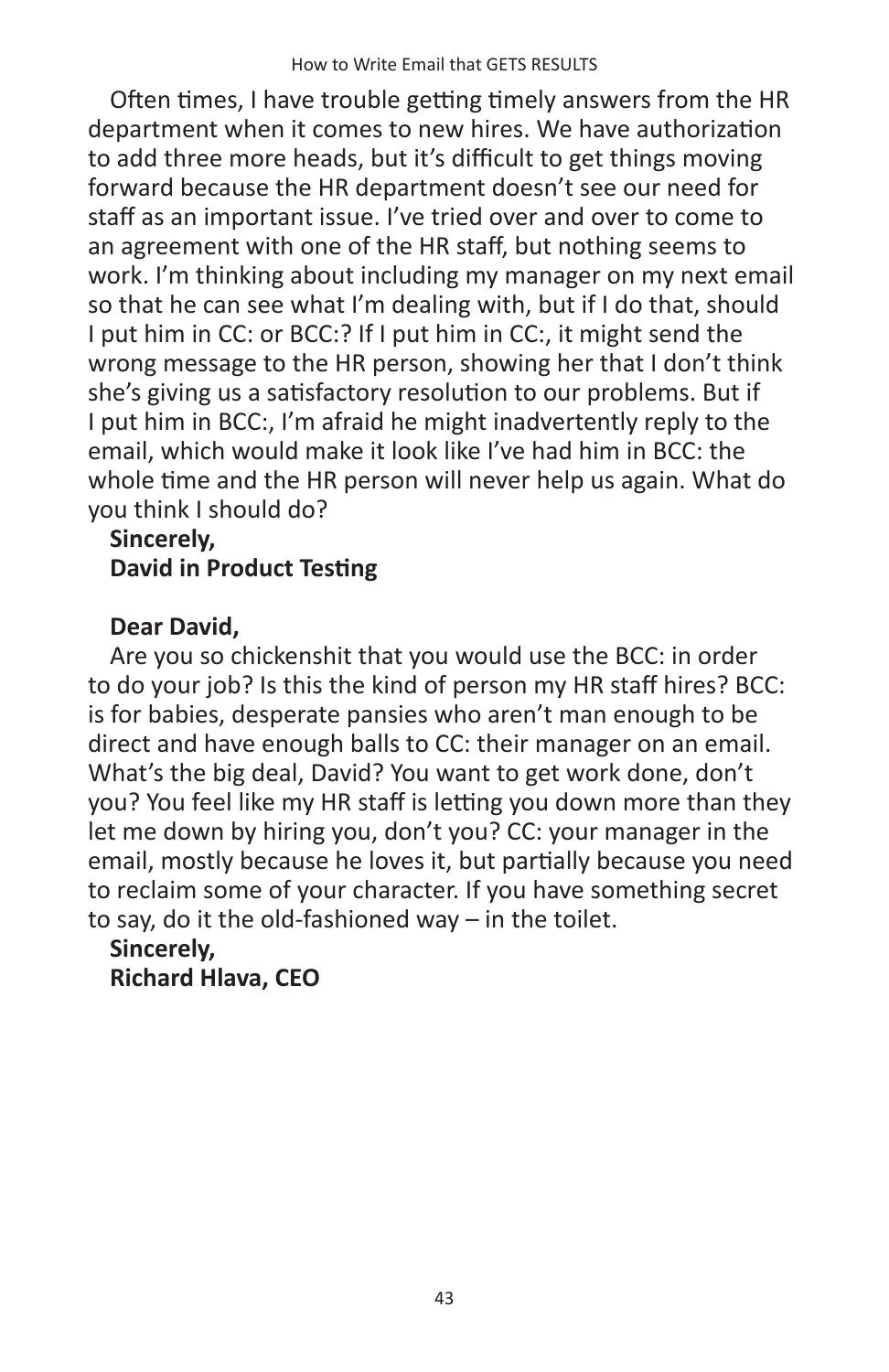$\boxtimes$  Nepotism

Always keep a relative as a subordinate, and put that relative in a position of power, regardless of his qualifications, regardless of his business acumen, regardless of whether or not he's actually related to you.

During a tour of duty in Serbia shortly after the breakup of the former Yugoslavia, I was patrolling the streets with a trusty-old AK-47 when I came across a young Serb who admired my gun and offered to buy it from me for a paltry 100 dinars. I wasn't sure how much that really was, but I knew it was pretty worthless to me. He just wouldn't take no for an answer, following me, pleading with me to sell him my gun for his 100 dinars. I asked the young man, "Why is it you want to buy my gun so badly?" He said, "I do it for my family. Because I love my family."

It was a special sentiment, one that transcends most of the rules of the business world – this ultimate loyalty, the bond family members share. It's something I don't often get to or want to feel. That I would trust my empire to someone whose parents used to literally live in a West Virginia coal mine, it's hard for me to make business sense of it. But that boy's words stirred me.

"I do it for my family. Because I love my family. Because I want them to kill Kosovar pigs." I took those words home with me and knew right away that the one thing HlavCo Intl. was missing was that family touch, someone whom I could care for and look after, someone whom I could teach the business to, someone who could be my scapegoat.

Rare is it that you will meet two relatives that have found equal success in this world, regardless of their occupations. Often is it that you will find one successful person and several embarrassing hangers-on. During my rise through the ranks of the business world, I've had a number of relatives come out of the proverbial woodwork in an attempt to secure employment or money or both – all claiming to be my half-brother, half-sister, half-nephew and half-niece. (All quite probably telling the truth as my father enjoyed having sex with many women who weren't his wife.)

#### Sheepskin condoms aren't nearly as **CEObservation** Sheepskin condoms aren't nearly as<br>effective for birth control as having sex with a sheep is. Also, sheep don't write snarky, tell-all blogs.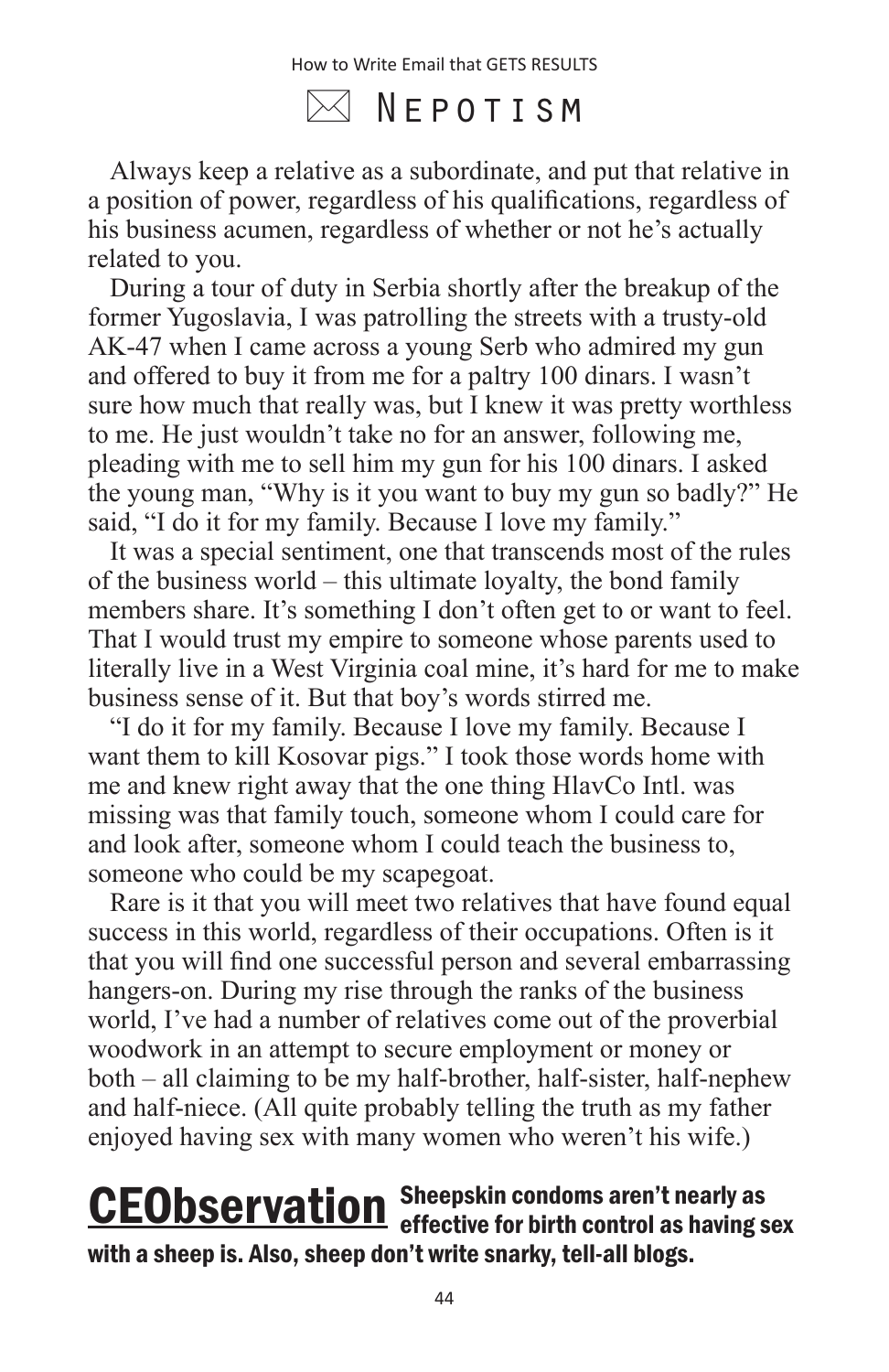When it came time to hire a relative, I had to dismiss them all because I don't do anything half-way. I asked the company private investigator to see if either of my full-blood siblings had offspring that could come learn the ways of business. As it turned out, I had a nephew – an unemployed, alcoholic, broken-hearted, mentally retarded painter – who was perfect for my newly created position of Executive Vice-President of Things.

What I soon found out was that he had absolutely no skills whatsoever, except for crying and shouting in bursts of joy, which makes him at least equal to most of the people already in my employ. But what made him better was that he was related to me. My employees resented him and how he received such a high position in the company simply because he was related to me. One by one, middle managers would leave the company, knowing that they would not advance to an executive vice-president position as long as my blood relative held such a high position. It was perfect.

Nephew showed his value even more when I put him in charge of our now-defunct The Right Stuff LLC subsidiary, makers of the home pet taxidermy product Meowzers. The government regulation of home pet taxidermy hadn't eased like we needed it to, and we had to run that business into the ground fast to stop all the pending lawsuits from those people who tried to perform taxidermy on pets that were still alive, people who said the instructions stated Meowzers would make their pets immortal – which it did. (The instructions did, anyway.)

With a relative in tow, you can take anything that you think might look like a mistake on your part (something you must never admit to) and turn it into a failure of ineptitude on your relative's part. You were willing to let things fail thanks to your unwavering loyalty to family. Why do you think people are always blaming their identical twin brothers and sisters – regardless of whether they have them – for their own criminal misdeeds? Because everyone has family, and everyone knows the foolish value of forgiveness.

"I do it for my family."

# CEObservation Do not hire competent family.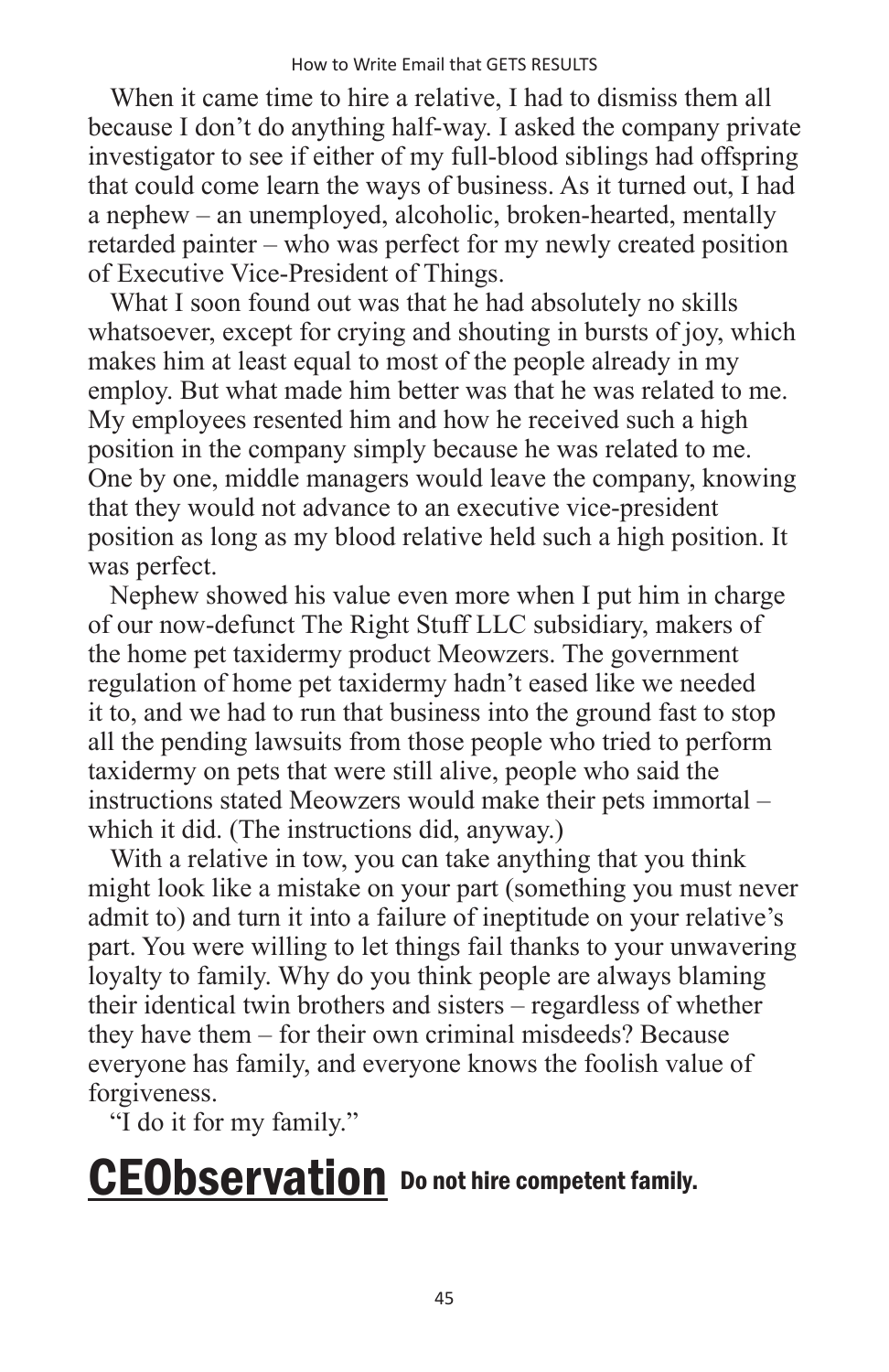## $\bowtie$  Displaced Responsibility

There's a big difference in the business world between responsibility and accountability. However, if you're clever enough, you can make someone who is responsible for any given project accountable for its results. That's synergy.

The method you use for establishing responsibility for any given project, as well as its potential future accountability, is the real key to determining the type of CEO you are. Are you the type of CEO that is hands-on, freely delegates responsibility or lets every man fight to the death so that one of them can take an extra step up that ladder to the top? It's a trick question because a good CEO is all three at once.

**From:** Richard Hlava, CEO, HlavCo Intl. **To:** Underling Supervisor; Accounting Nitwit; Legal Nazi **CC:** Nephew **Subject:** Tax questionaire reply status

Hello,

I would like you all to know that we have received the government's questionnaire about our bookkeeping practices. Because of its importance, I will personally spearhead this project to make sure that it's done right. However, I may be calling on you for a little bit of support on a few issues. Please be advised.

Thanks, Richard Hlava, CEO

I'm in control of the situation, and my employees feel that I respect their opinions and expertise, so much so that I may call on them regarding such an important issue as potential tax problems. However, knowing that we owe millions of dollars in back taxes, I'm not the one who wants to be ultimately accountable for what is going to be discovered during that tax survey.

Always know how much money you've **CEObservation** Always know how much money you've<br>cheated the government out of. Then, buy an island worth that much money. If worse comes to worse, you can sell the island and satisfy the government debt. If they never find out you owe them money, well, enjoy your island.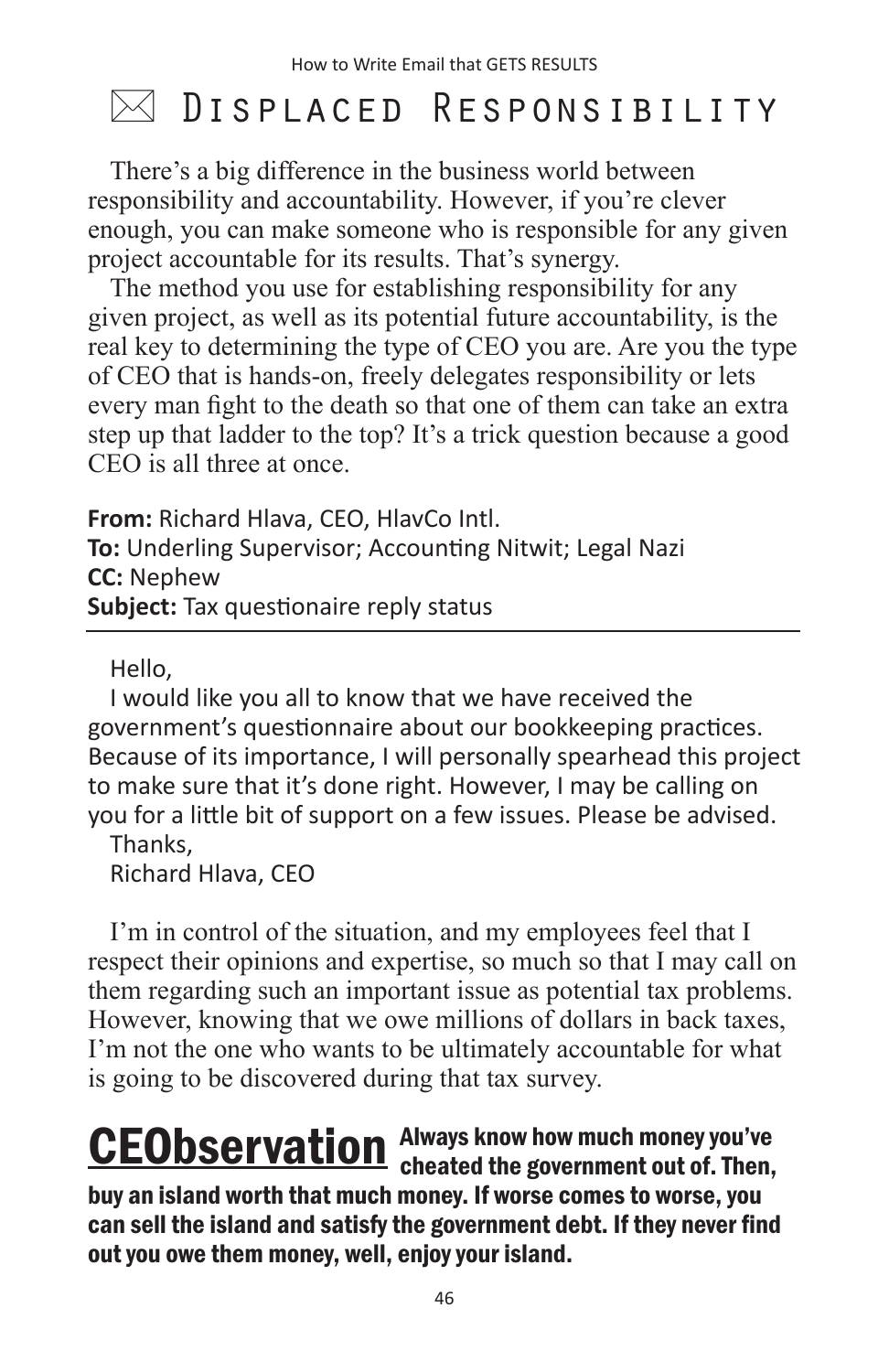#### How to Write Email that GETS RESULTS

By establishing control early, I can now displace the responsibility I assigned myself in the previous email. After I've had some time to think about it, I realize that I'm way too busy to be bogged down by this task, but what I eventually want to do is use it as a nugget to find out who wants to become a major player in my company.

**From:** Richard Hlava, CEO, HlavCo Intl. **To:** Underling Supervisor; Accounting Nitwit; Legal Nazi **CC:** Nephew **Subject:** Tax questionaire reply status UPDATE

Hello,

Because of my very busy schedule, I'm having second thoughts about whether this project is an effective use of my time. For the remainder of the project, please be advised that Nephew is in charge, and he may call on you for some additional support, if needed. We still have more than 3 weeks to go before this is due back to the government, and that should be plenty of time to submit a full report to them.

Thanks, Richard Hlava, CEO

The relative is the perfect non-employee to displace responsibility to. Everyone knows that he is inept, everyone but him, of course, but he's too lazy and scared to ask anyone for help. Therefore, the project will sit on his desk just long enough to make it impossible for anyone else to do. That's when you find out which one of these losers you employ has even a shred of character.

**From:** Richard Hlava, CEO, HlavCo Intl. **To:** Underling Supervisor; Accounting Nitwit; Legal Nazi **CC:** Nephew **Subject:** Tax questionaire reply status UPDATE UPDATE

Hello,

As you may know, we have only a week left before the questionnaire is due back to the government, but unfortunately, Nephew got tied up with some equally important work relating to the "drowning" accident at the Big Sandy Quicksand Park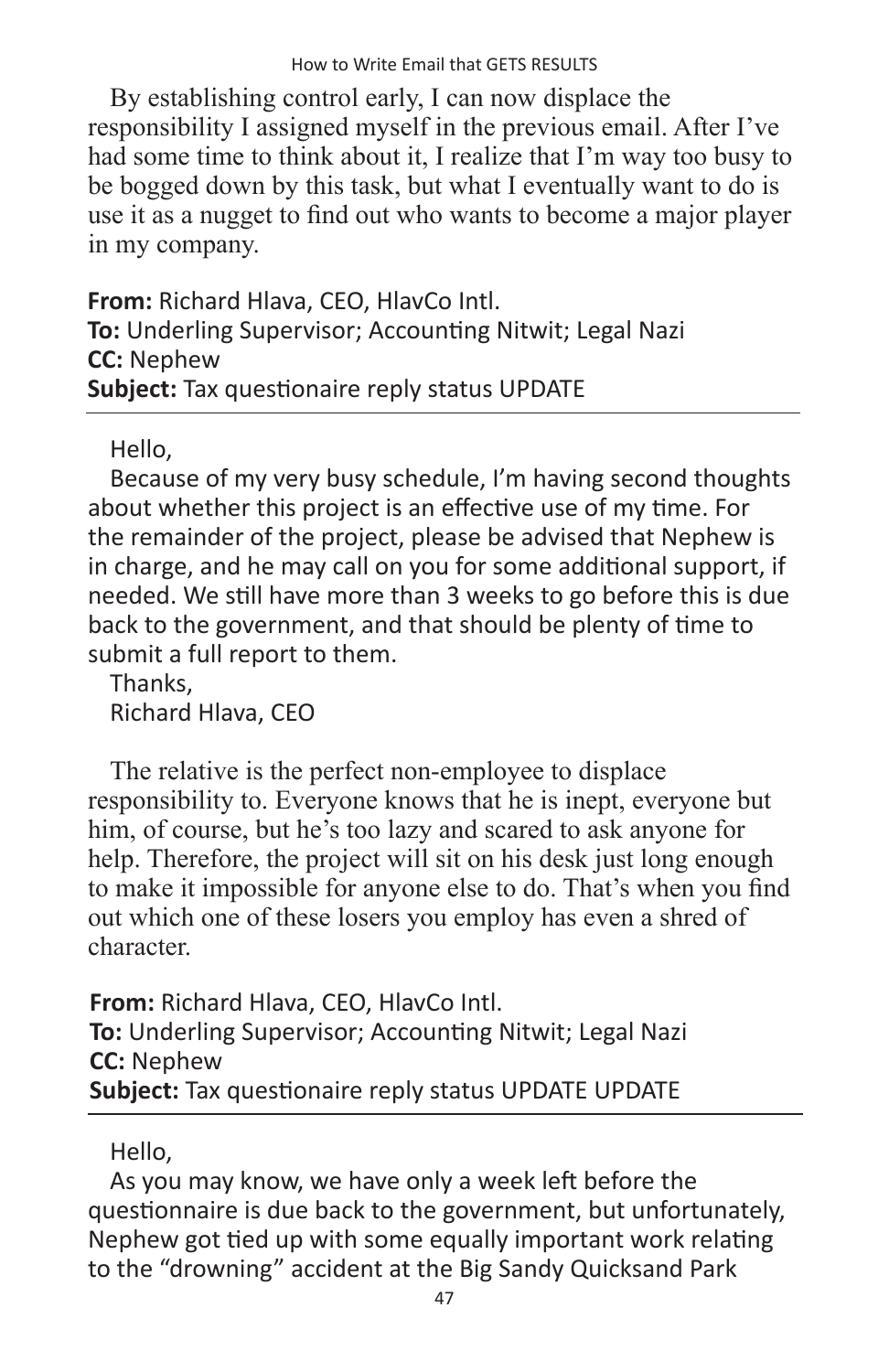and hasn't been able to complete it. Or start it. What I want to know is who's ready to step up? Who's ready to show me their devotion to this company? Nothing says devotion like finishing a 350-page document in one week. It takes guts. Who has the guts to work for me?

Thanks, Richard Hlava, CEO

#### People show their true character **CEObservation** People show their true cha

Unless someone really is capable of performing this task at hand, which hardly seems possible knowing the quality of employees in the workforce, you'll be able to explain the situation to said government authority and get an extension for satisfying their demands for information. If nothing else, it should buy you enough time to start feeling out the market for a very posh, private island in Indonesia.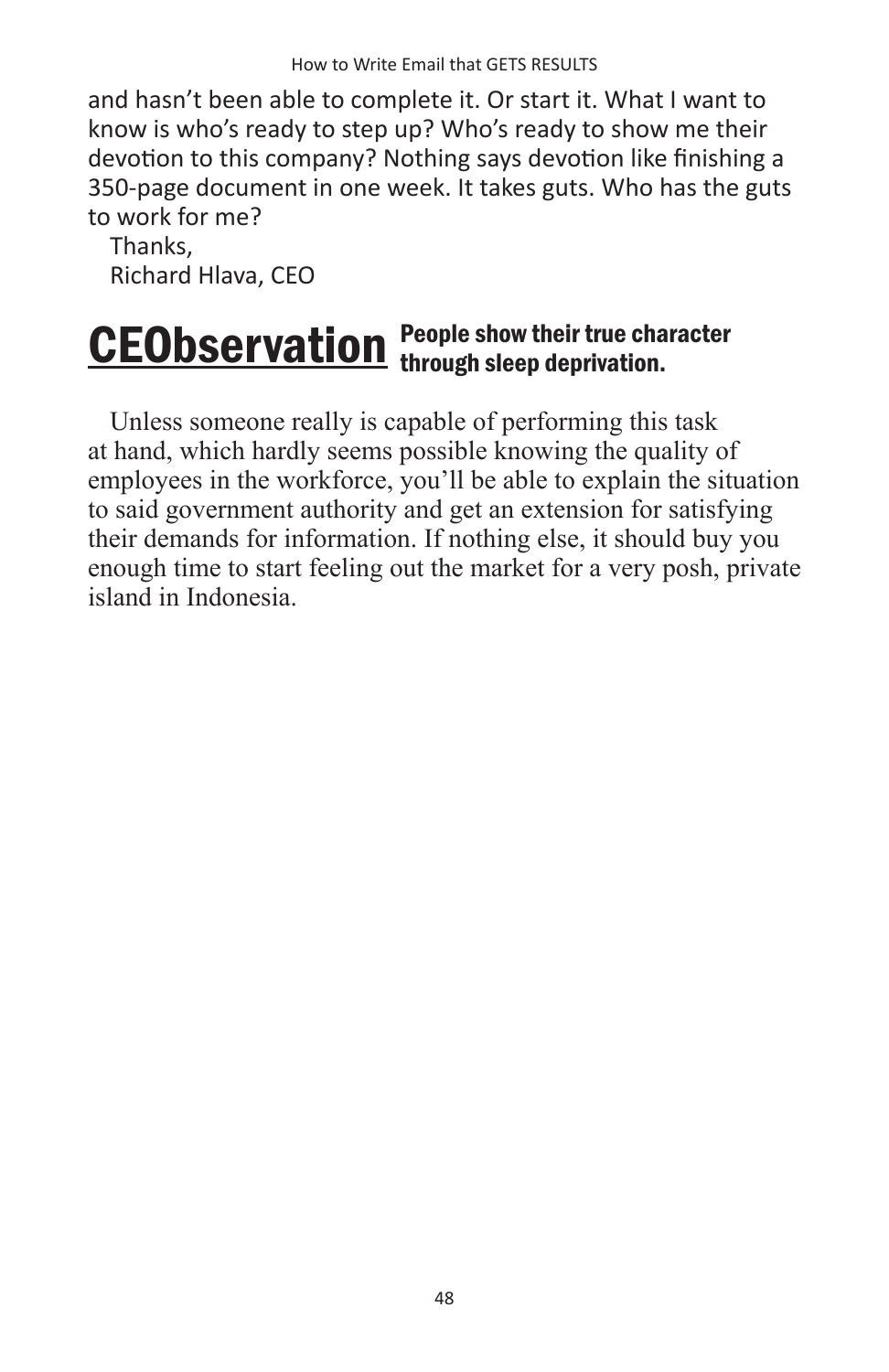### $\bowtie$  The Work Environment

What I really hate about today's corporate culture is that it has changed the workplace from a place where people work to a club, complete with television, video games, air hockey table, library, café, daycare and petcare center, park, gym, auto shop, strip mall and massage parlor. Chairs have become comfortable, desks spacious. Music is piped in through speakers installed throughout the "complex" (although that is now replaced by allowing everyone to listen to their iPods), and doors – once a bastion of privilege and importance – have become opened. How can people work when there are so many other things to do rather than work?

I used to live in a coal mine, but now people can live at work, enjoying more than the comforts of home. The biggest downfall of the workplace, however, was giving people their own personal space, inviting them to bring pictures, to bring mementos, to decorate their space to fit their personality. This replication of home may be a comfort to the employees, but with this comes something that the employers forgot to factor in: People are lazy at home. The moment you make them feel like they're at home, the more they might act like they're at home, which leads to you being homeless because no one would do any work for you despite the fact that you paid them to do so.

#### Have you ever seen a homeless person **CEObservation** Have you ever seen a homeless pers<br>who wasn't working or sleeping (or drunk from winding down from working all day)?

At each one of our HlavCo Intl. subsidiaries, I have very strict regulations about what is allowed in the work environment and what people are allowed to wear to work. If you want to be even as even half of a successful CEO as I am, I suggest that you implement a very strict dress code or risk one of your employees coming to work wearing an ironic T-shirt that reads: "Boss."

#### **The HlavCo Intl. Code of Dress (from the HlavCo Intl. Employee Handbook)**

The employees of HlavCo Intl. are expected to adhere to a set standard of dress that represents success and respectability while at HlavCo Intl., its subsidiaries and public functions as a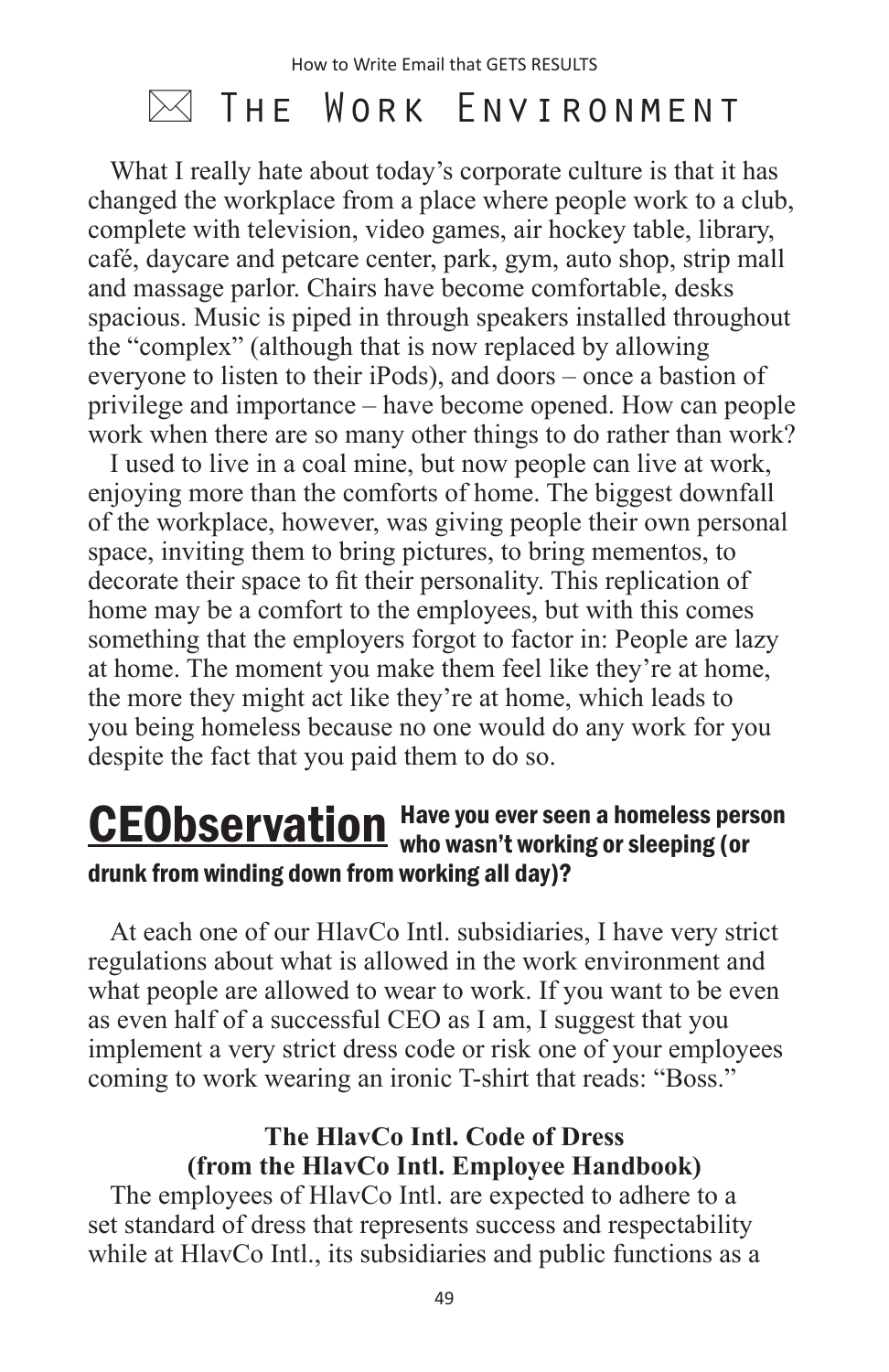representative of HlavCo Intl. The company reserves the right to change the dress code with proper notice of at least 24 hours. Any deviation from the dress code could result in immediate termination.

**MEN:** Men are required to wear a size 16 white, long-sleeve shirt with collar and buttons, no snaps. Neckties are required and must not be of the clip-on variety as that style of tie will detach from the shirt when the tie is violently pulled. The ties must be solid black. Faces must be clean-shaven, and the hair must contain at least one part. For bald or balding men, the company will supply comb-over toupees that you may grab and deposit in the large white bin located at the main entrance. Slacks must be size 40 waist and 29 length, and the shirt must be tucked into the pants. Solid black, vinyl belts are required. Socks may be of any shade of black if they are both long and black. Size 11 Italian shoes, color black, are required. If the shape of the shoe loses its pointiness because of defects related to the size of your foot, you must replace the shoes before your next scheduled work day.

**WOMEN:** Women may wear one of two approved ensembles, but cannot wear the same ensemble on back-to-back days. Ensemble 1 features a while, pleated dress with exaggerated waist; the dress must cover both the base of the throat and the ankles. No jewelry or make-up may be worn with this ensemble, and one's hair must be secured to the scalp by a hair pin or wrapped into a ball that covers the nape of the neck. Shoes must be both white and flat and may not expose any part of the toe. Ensemble 2 features a size 16 white, long-sleeve shirt with collar and buttons, no snaps. Neckties are required and must not be of the clip-on variety as that style of tie will detach from the shirt when the tie is violently pulled. The ties must be solid black. Slacks must be size 40 waist and 29 length, and the shirt must be tucked into the pants. Solid black, vinyl belts are required. Socks may be of any shade of black if they are both long and black. Size 11 Italian shoes, color black, are required. No jewelry or makeup may be worn with this ensemble. Hair must be secured to the scalp with a hair pin or wrapped up similar to two earmuffs and worn on the sides of the head.

**CASUAL WEDNESDAYS:** Employees may wear whatever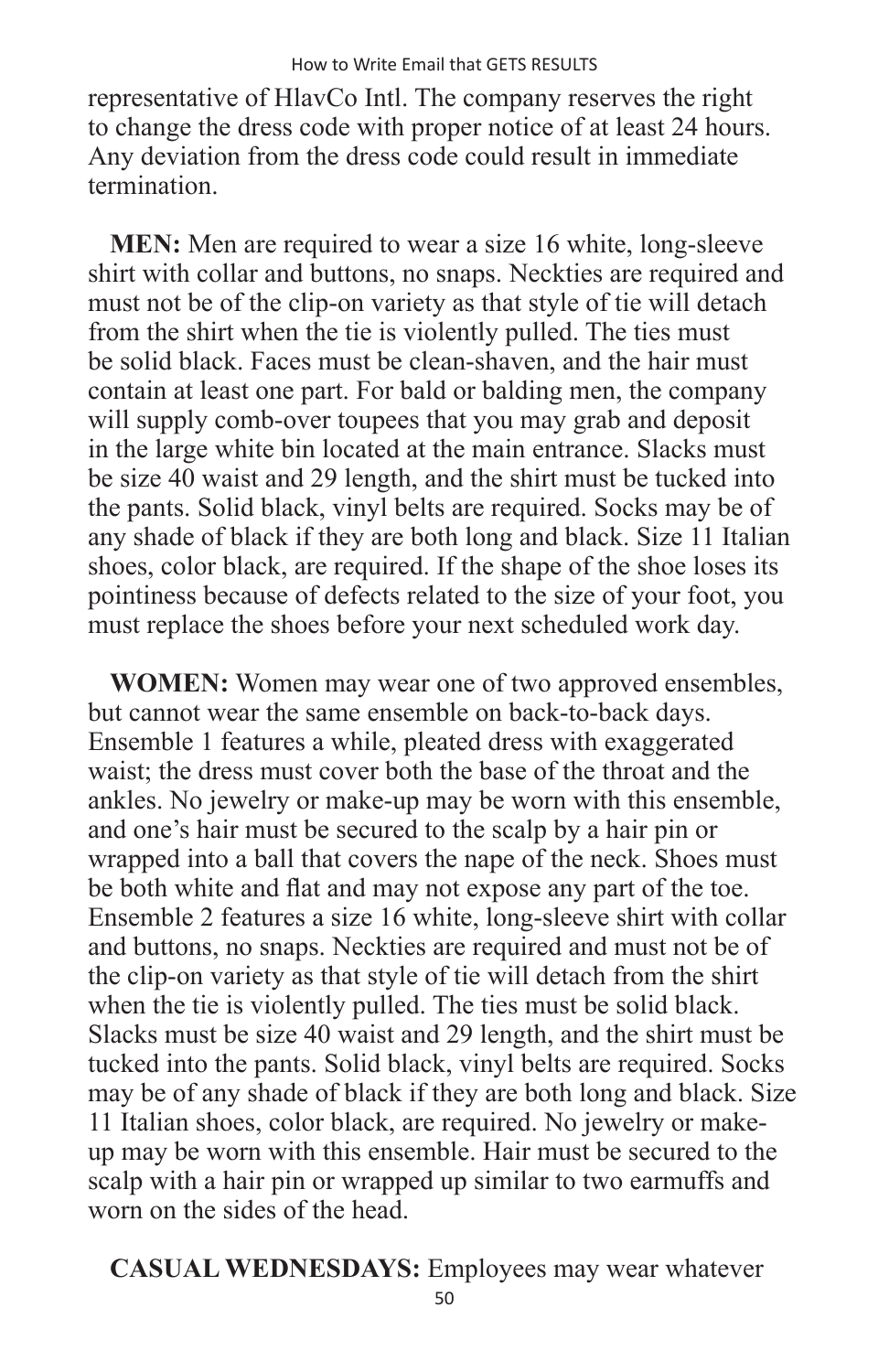they wish between the hours of 10:30 a.m. and 11:40 a.m. on Wednesdays, provided it isn't their normal work uniform. Participation is mandatory.

**HALLOWEEN DRESS CODE**: Halloween dress code lasts from October 15-October 30. In addition to the mandatory dressing-up in costume, we ask that you bring candy to work each morning and deposit it in the box that will be at the front door. You are advised not to come dressed as "yourself" or "an employee" or any derivative thereof. Also, do not dress as a vampire, as that will be Mr. Hlava's surprise costume for the Halloween period.

What this dress code does for HlavCo Intl. is it guarantees that when employees come to work, they work and, more importantly, they leave.

There will be, as hard as it is to believe, a few people who do enjoy wearing some of the things that are mandatory in the dress code. This was especially a problem at the I'll Be Holding pocket protector manufacturing and marketing subsidiary. That's where the workplace décor comes in.

The walls in each HlavCo Intl. subsidiary are painted with our proprietary White Hot color. The wooden chairs at the 3-foot by 3-foot desks are not only uncomfortable, they were cheap. Coffee is filtered through a cooling system until it is that perfect 50 degree temperature. The bathroom stalls have no doors, and each toilet is separated by a 3-foot cinderblock wall. But the office feature I find the most conducive to work is the voice-activated cubicle walls.

Each desk is surrounded by a very short cubicle wall to guarantee the least amount of privacy. Each one of these cubicles is equipped with small microphones that detect the volume and frequency of sound coming from the employee as he is working. If he's talking more than the preset threshold can withstand, the walls of the cubicle begin to expand both in height and in direction, eventually enclosing an overly talkative employee into his own special work box.

#### Create a different work environment **CEObservation** Create a different work environment<br>for your outbound sales and customer service teams. Possibly give them seat cushions for their chairs.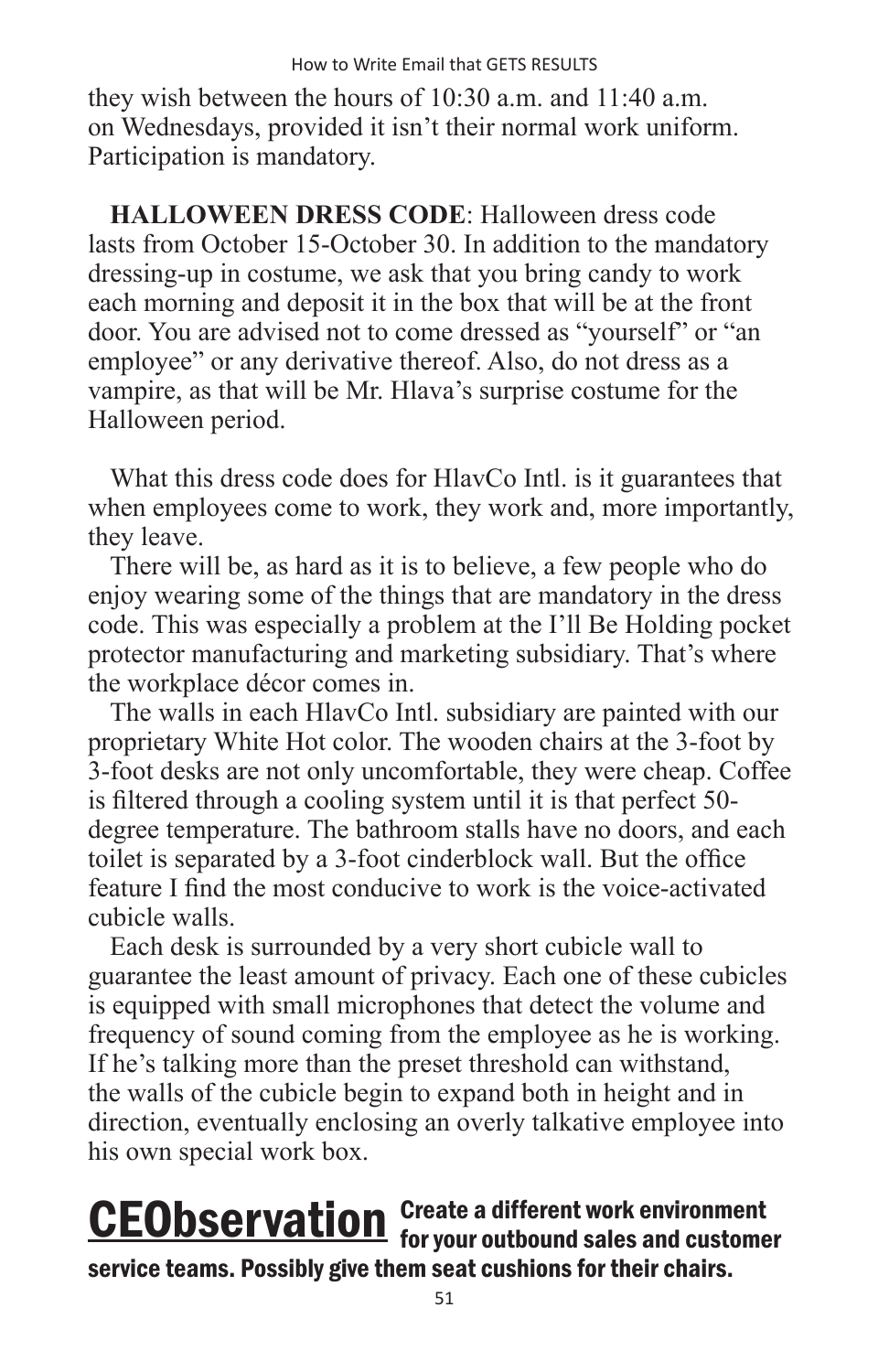### $\boxtimes$  Subject Lines

Companies spend millions of marketing dollars each year researching, micro-analyzing, trending, A/B splitting and overtesting email subject lines because they need to find a way to manipulate people into opening an email and reading about a product that most people wouldn't want to buy in a million years.

The same problem, convincing someone to open an email, occurs in the corporate communications world as well, the difference being these are the people I supposedly pay to open email. People tend to not read email that they think will 1) lead them to do more work or 2) bore them. Of course, the most logical solution to get everyone to read your email is to have something interesting to say. Since we know that's not going to happen, you need to be very focused on the words you put in the subject.

Regardless of whether someone decides to open a particular email, the constant is that people are always looking at their email inboxes, waiting for something interesting to happen instead of working or being productive. The most obvious way to get your message across is simply to put it in the subject line; that way, it doesn't matter if they open it or not. It will just sit there and haunt them until they delete it.

**From:** Richard Hlava, CEO, HlavCo Intl. **To:** Underlings; Scrubs; Saps; Douchebags **CC:** Underling Supervisor; Giant Scrub; King Sap; Main Douchebag; Nephew **Subject:** I think everyone should forfeit 2 hours of pay this week

Yep, sounds good.  $\Lambda$ <sup> $\Lambda$ </sup> Sincerely, Richard Hlava, CEO

Simple, effective, quick, and gets the point across without someone physically clicking the email. However, it only works with short messages. For messages where the message actually is the message, especially messages that people aren't going to want to hear, you may need to resort to a little trickery by leaving the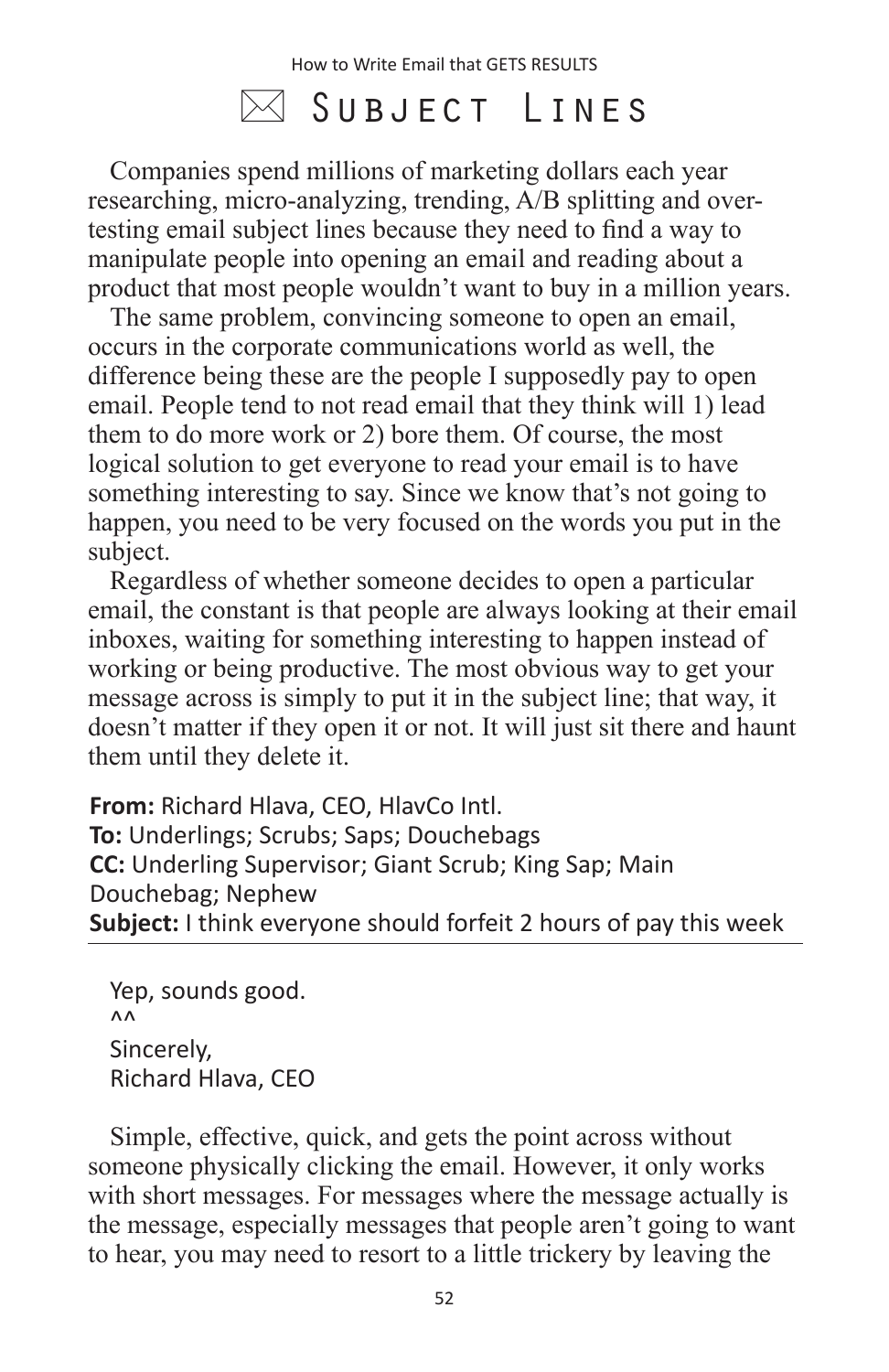subject out altogether.

**From:** Richard Hlava, CEO, HlavCo Intl. **To:** Subordinates **Subject:** (no subject)

Dear Subordinates,

To better realize your full potential, I have decided to put red lights above the men's and women's bathroom doors. When you see that the red light is on, you will know that the bathroom is in use, therefore making it unnecessary for you to get up from your chairs.

Also, we will be putting keycards on the doors, ensuring that there is only one entry at a time to the bathroom, giving you as much privacy as possible as long as you're finished by the given time stamp generated by the keycard. In the future, we will use some of our advanced statistical data tracking to help better serve you, the employees. For example, we could use the bathroom data to help make improvements to the cafeteria menu.

For this new innovation, you are welcome. Sincerely,

Richard Hlava, CEO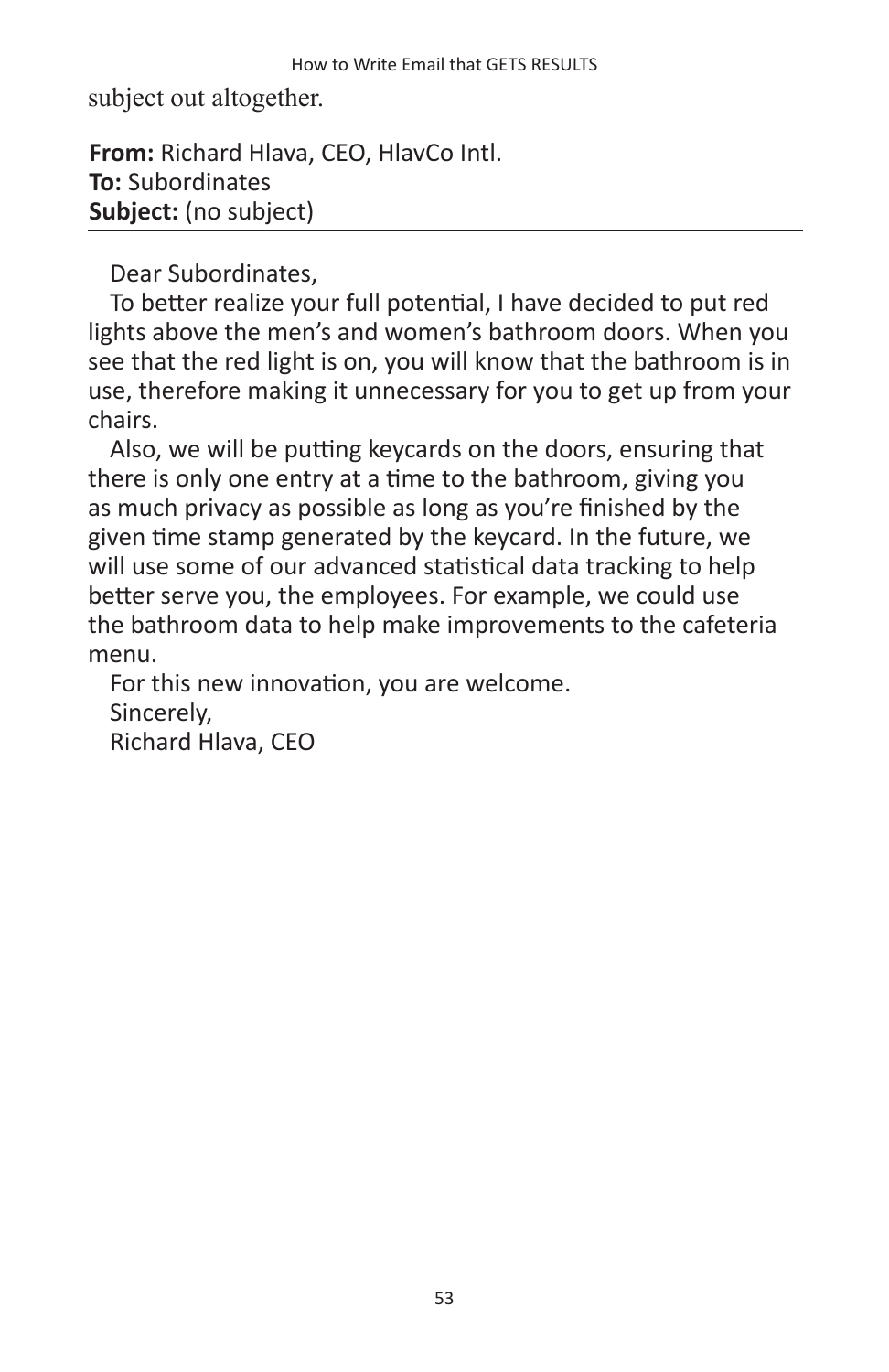### $\bowtie$  Telecommuting

Business technology may have made the process of communication faster and more reliable, but it has failed in the ultimate goal of making employees faster and more reliable. Nowhere is this more evident than in the scam known as telecommuting.

The idea behind telecommuting is sound: Allow a person to use their own resources to do the same job rather than sitting at my office, running up my electricity bill, drinking all of my coffee and urinating on my toilet seat and floor. However, what money you save by not wasting money on office supplies and furniture you waste on having an unsupervised employee.

#### When you allow an employee to work **CEObservation** When you allow an employee to wo<br>from home, you recognize that the employee doesn't supply any valuable work on an everyday basis and – therefore – should be sent home permanently.

When people telecommute, they have the comforts of home surrounding them, and therefore, they make one critical mistake: They forget they're at work and, realizing this, don't work. There are some studies that say that the telecommuting employee is actually more productive at home than when he is at work, when he's sitting there in his pajamas, eating potato chips and listening to the TV as it plays in the background. Those studies, it is my belief, were created by people who are desperate for friends, desperate to be liked.

Today's worker is spoiled. Today's worker thinks it deserves rights of individuality in the midst of corporate conformity. The reason for this, I believe, is that too many of them have college degrees and most of them didn't earn them. So they wave around a piece of paper and say, "Look at me, I deserve money for my immense amount of knowledge." And at our Beer Pong Supply Company subsidiary that may be true as they come to work already completing an extensive amount of research and development. But in every other field, the college graduate doesn't have enough sense to know how much precious time and resources he's wasting by pretending to be smart and pretending he knows what he's doing at his job. Instead, he tries to develop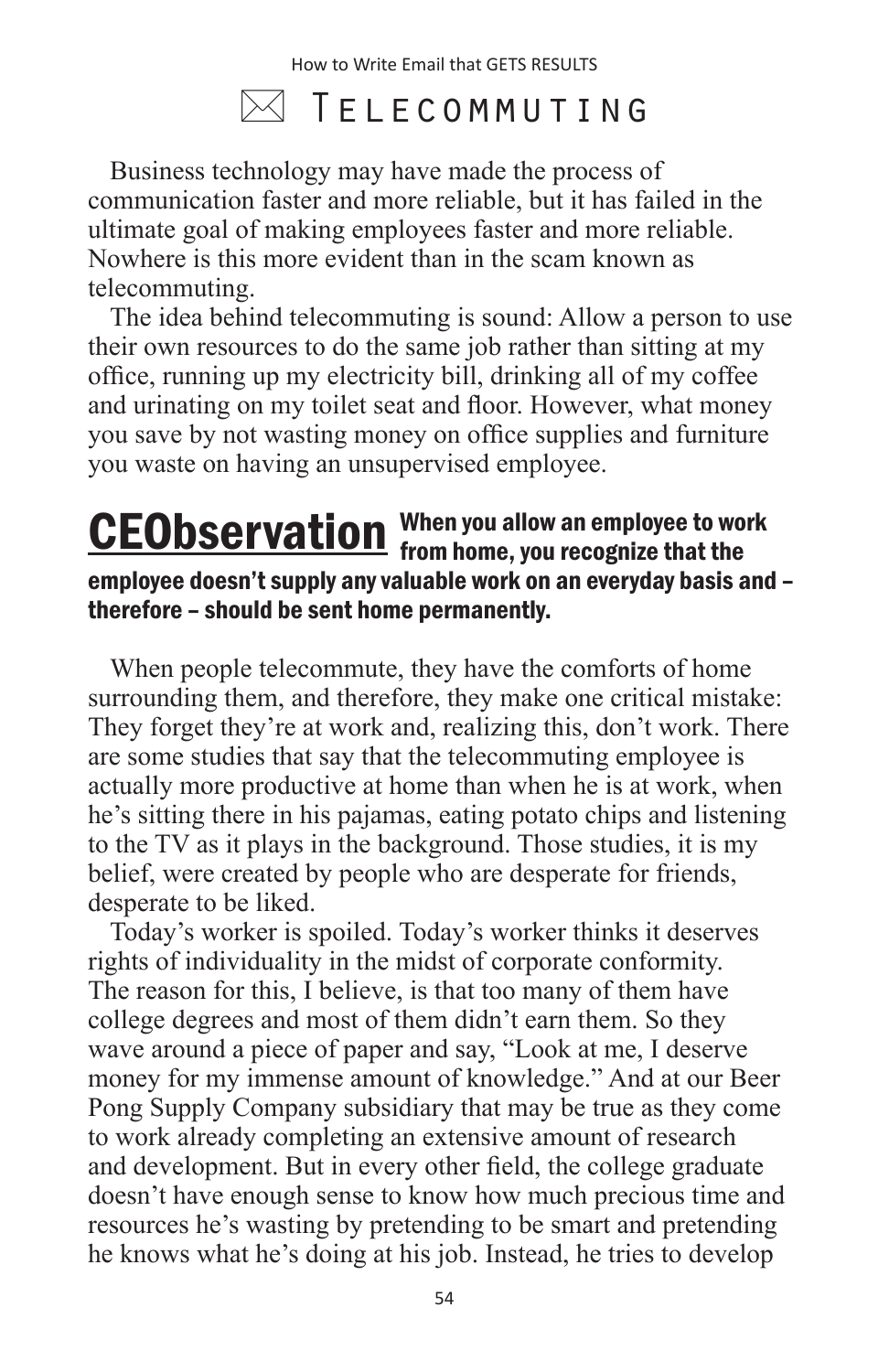new ways to make it look like he's working when he is, instead, talking to his friends on email or exposing the Internet hole that I'm sure the IT department has left open just to spite me.

That's why I hire Catholics.

#### If you hire too many Catholics, you'll **CEObservation** If you hire too many Catholics, your company health insurance premiums will rise. When they rise to a level that's uncomfortable for you, simply stop offering health insurance to your employees.

Catholics offer two things vital for an employer who wants to keep his costs down: dependents and guilt. I could trust Catholics to telecommute because – to their own dismay – they have a conscience. They know that cheating me out of 30 minutes work is a sin – is stealing – and they'll make it up to me by working 30 minutes later. I, in turn, will cheat them out of raises and benefits because I know they have many mouths to feed and are eternally thankful to that Big CEO In The Sky that they have a generous enough boss that will let them work from home so that they could be at home to listen to their babies scream while they're working. In addition, working from home saves them from the stigma of having to show up to work still drunk from the night before.

Sadly for both them and me, the Catholics are much more valuable to me when it comes to blue-collar work, where they need to physically be somewhere lifting, pounding or sweeping something. Life is full of little paradoxes.

### *Should I Invest in the Stock Market?*  **CEO** O&A

#### **Dear Mr. Hlava,**

I saw the other day that the stock market is back above 10,000 points. Do you know what a point is? Anyway, I'm wondering if I should invest my savings in the stock market. Considering how we have to work for you for 10 years to get any retirement benefits, I'm concerned that I can't count on a HlavCo Intl. pension when it's time for me to retire.

#### **Sincerely,**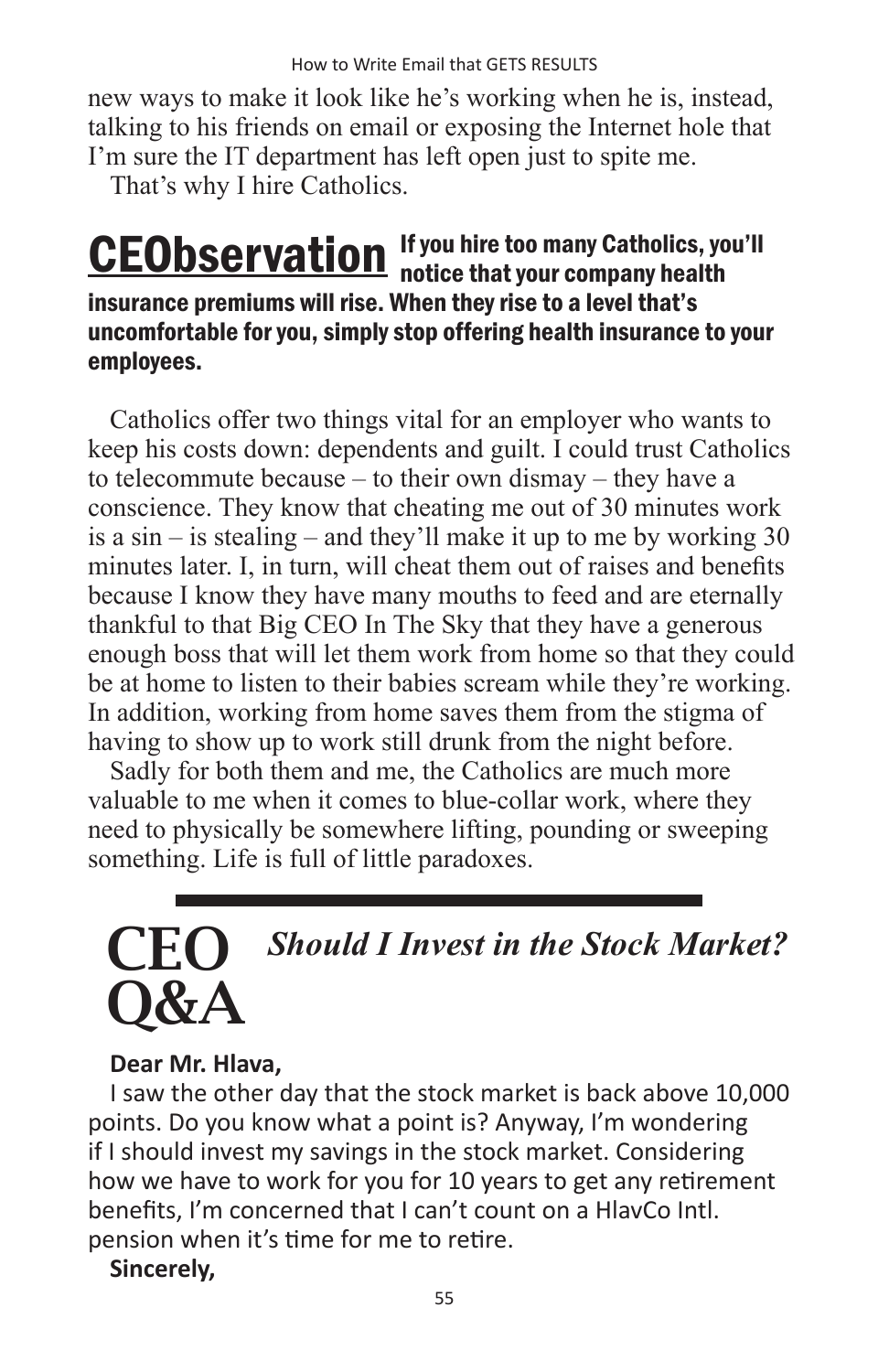#### **Doris in Mail Services**

#### **Dear Doris,**

Mail Services? What are we still doing with a mail room around here? If I were you, I would indeed be concerned for my future when your future is in mail. But to your question: You are both incredibly bright and insanely naive at the same time. When I read this question, I pictured you as my own human puppy. Yes, you are outstandingly correct and astute in your observations about the HlavCo Intl. retirement plan (which I honestly didn't know we had until you asked about it) and our lack of intentions for providing for your retirement years. However, it's laughable for me to think that you are entertaining thoughts of investing in stocks. Silly Doris, the stock market is for rich people – that's why it's in New York. That's why you only see men on the floor of the stock exchange or talking out of their backsides on TV. The money from your cookie jar that you attempt to invest in one share of Google stock will be eaten away by these brokerage sharks with their fees and ideas – which are always good for them and bad for you. My suggestion would be for you to do something more realistic with your money, like buying lottery tickets or small ceramic dolls from the television. At least with the dolls, you'll be able to con someone – like yourself – who is, I assume, equally old, into spending a lot of money for a "collectible" purpose. As for what a "point" is in the Dow Jones Industrial Average, it's a secret that only us rich people know. It's like the chips at a casino table; just like everything else in life, they're completely worthless unless someone wants to buy them from you, but at the same time, they are playfully colorful and anonymous. Hey, a casino – how are your blackjack skills, Doris?

**Sincerely, Richard Hlava, CEO**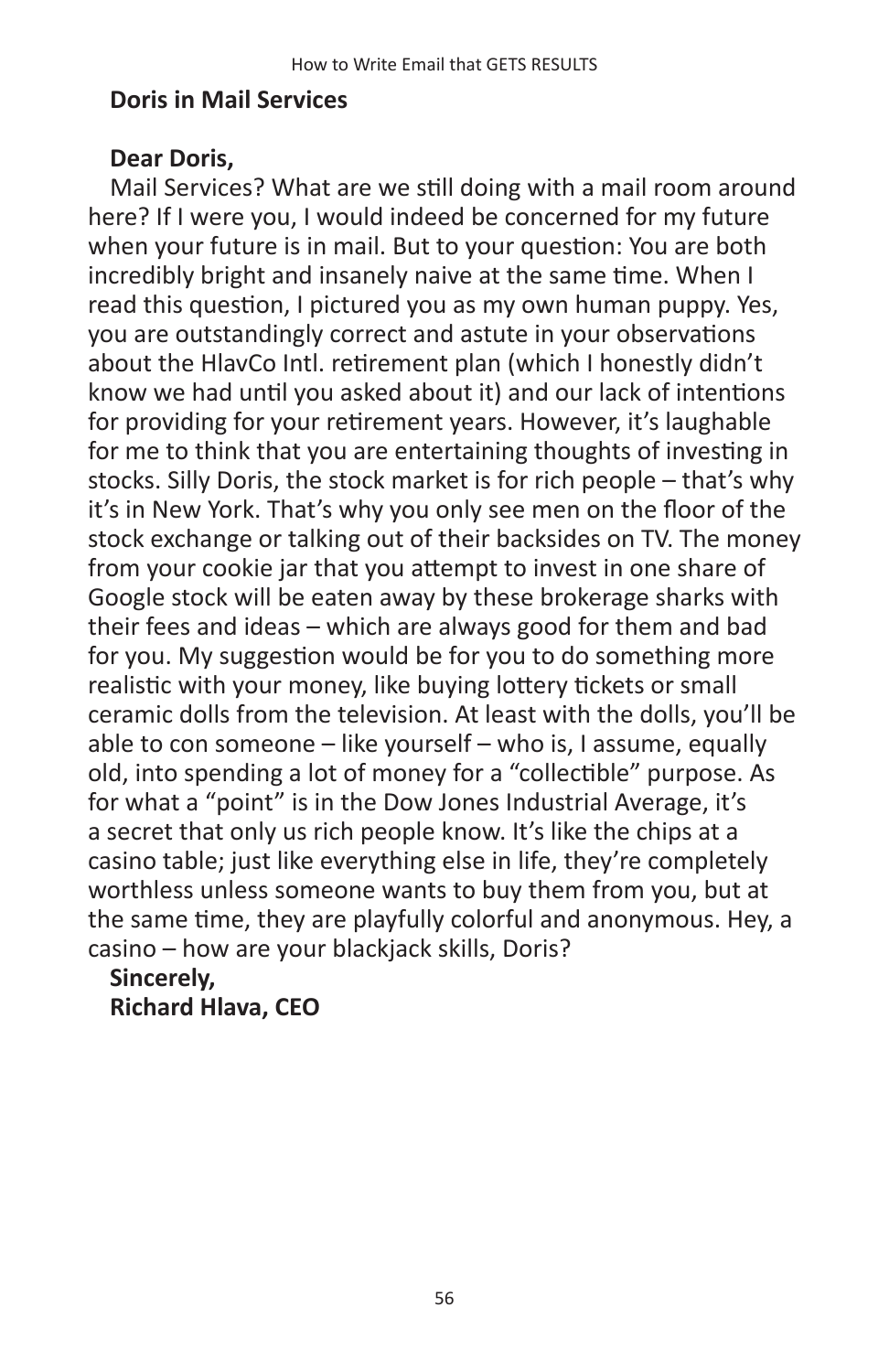$\bowtie$  FWD:

You may have created a great subject line (or no subject line at all), but the only surefire way to convince someone to open your email is to put the letters "Fwd" and a colon at the beginning of the subject line.

Also, make the subject line about cats.

**From:** Richard Hlava, CEO, HlavCo Intl. **To:** Underlings; Useless HR **CC:** Underling Supervisor; Nephew **Subject:** Fwd: Big Kitten Ball

Hello,

This note is just to let you know that I'm having the douchebags in IT report to me who opened this email and who did not. If you are reading this, you fall in the "did" category and will be fired unless you forward this email to at least 5 other people. Knowing you, I don't see that as being a problem. Also attached, you will find a picture of a giant ball of kittens.

Sincerely, Richard Hlava, CEO

Why are people so fascinated with pictures of cats on the Internet? The answer is simple: Cats do nothing. They don't move, and when they do, it's only to walk a circle around your leg. Cats make walking around in Istanbul a minefield as they litter the sidewalks with their outstretched, napping, lifeless forms. (It's also what makes Istanbul a gold mine for our Uncle Ahmet's Catnip-Scented Sticky Tape from IstanCat Disposal Inc.)

#### When negotiating with Turks, simply say **CEObservation** When negotiating with Turks, simply sa you're "thinking" about buying something. They will talk themselves down to your price.

Before digital technology, people were less inclined to waste good film – and money to process that film – in order to gain 36 prints of a sleeping cat. Thanks to digital photography, unemployed people with no lives can sit around all day and take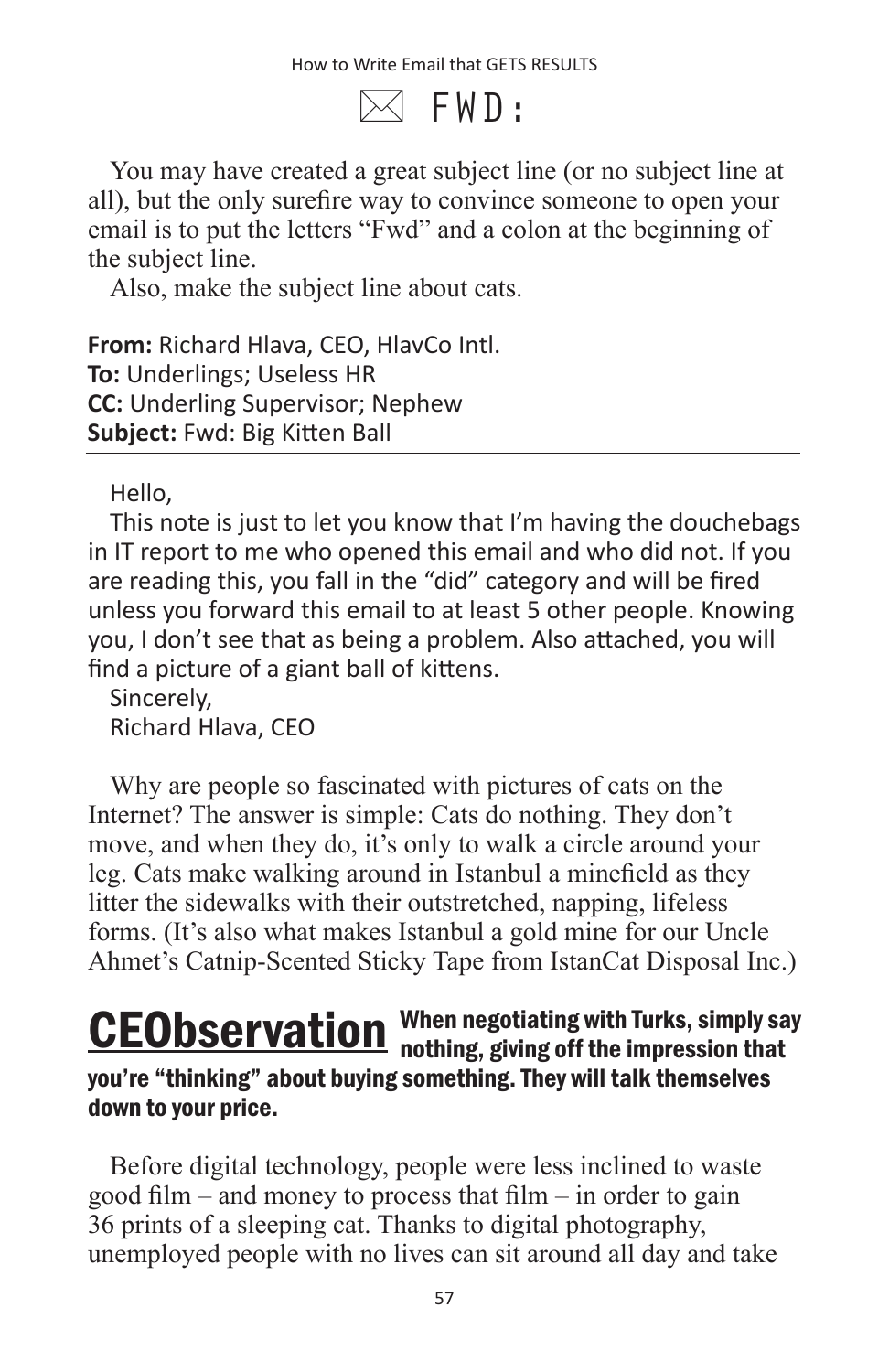pictures of their cats at no processing cost, hoping to get that one, glorious picture of a cat doing something so that they can put it on the Internet.

Because your cat at home does nothing, you need some sort of reassurance that a cat actually *can* do something, that you're not wasting money on food and time on cleaning out a box of shit. Therefore, people gravitate toward any picture of a cat actually being something other than a cat.

**From:** Richard Hlava, CEO, HlavCo Intl. **To:** Underline Supervisor **Subject:** Fwd: Cat doing taxes

Hello,

Do you remember sending this email to me? RH

>> From: Underling Supervisor

>>To: Richard Hlava, CEO, HlavCo Intl.

>>Subject: Bookkeeping misunderstanding

 $\rightarrow$ 

>>Dear Mr. Hlava,

>>I was looking through the last fiscal year's accounting and distribution of assets when

>>I discovered that I accidentally transposed a few numbers which caused us to

>>underreport our earnings for the time period. I'm sorry for this mistake and I hope that

>>you can find it in your heart to let me keep working here and make up for my mistake.

>>Sincerely,

>>Underling Supervisor

Another nice thing about forwarded mail is that, depending on the program, you can often add the >> symbols to make it look like someone sent you a message that you wanted them to send to you.

### The > symbol means that your message **CEObservation** The > symbol means that your messa<br>is of greater importance than theirs.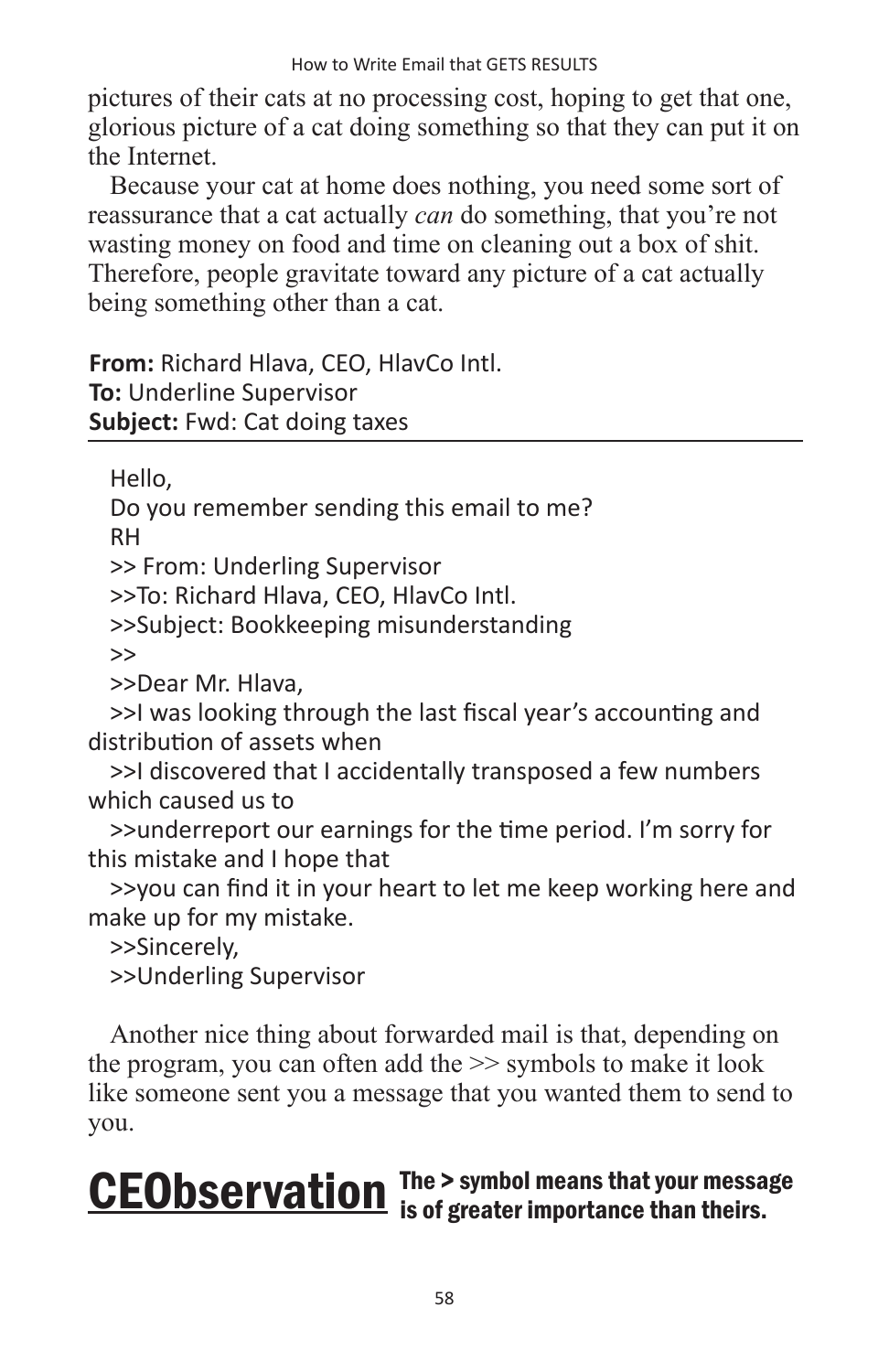**From:** Underling Supervisor **To:** Richard Hlava, CEO, HlavCo Intl. **Subject:** Re: Fwd: Cat doing taxes

Dear Mr. Hlava,

I can say that I don't remember sending that email to you, but I do remember sending the one that I copied into this email. Is it something you remember seeing?

Regards, Underling Supervisor >> From: Underling Supervisor >>To: Richard Hlava, CEO, HlavCo Intl. >>Subject: Bookkeeping errors >>

>>Dear Mr. Hlava,

>>I was reviewing the numbers from last fiscal year's report, and I think that someone

>>has changed a few of the numbers from the revenue categories. The numbers are much

>>lower than my team initially reported. You should alert the douchebags in IT as

>>someone may have compromised our system.

>>Thanks,

>>Underling Supervisor

#### Make sure your IT department sets your CEObservation Make sure your IT department sets your<br>
consist on all program to delete email after two days, at most.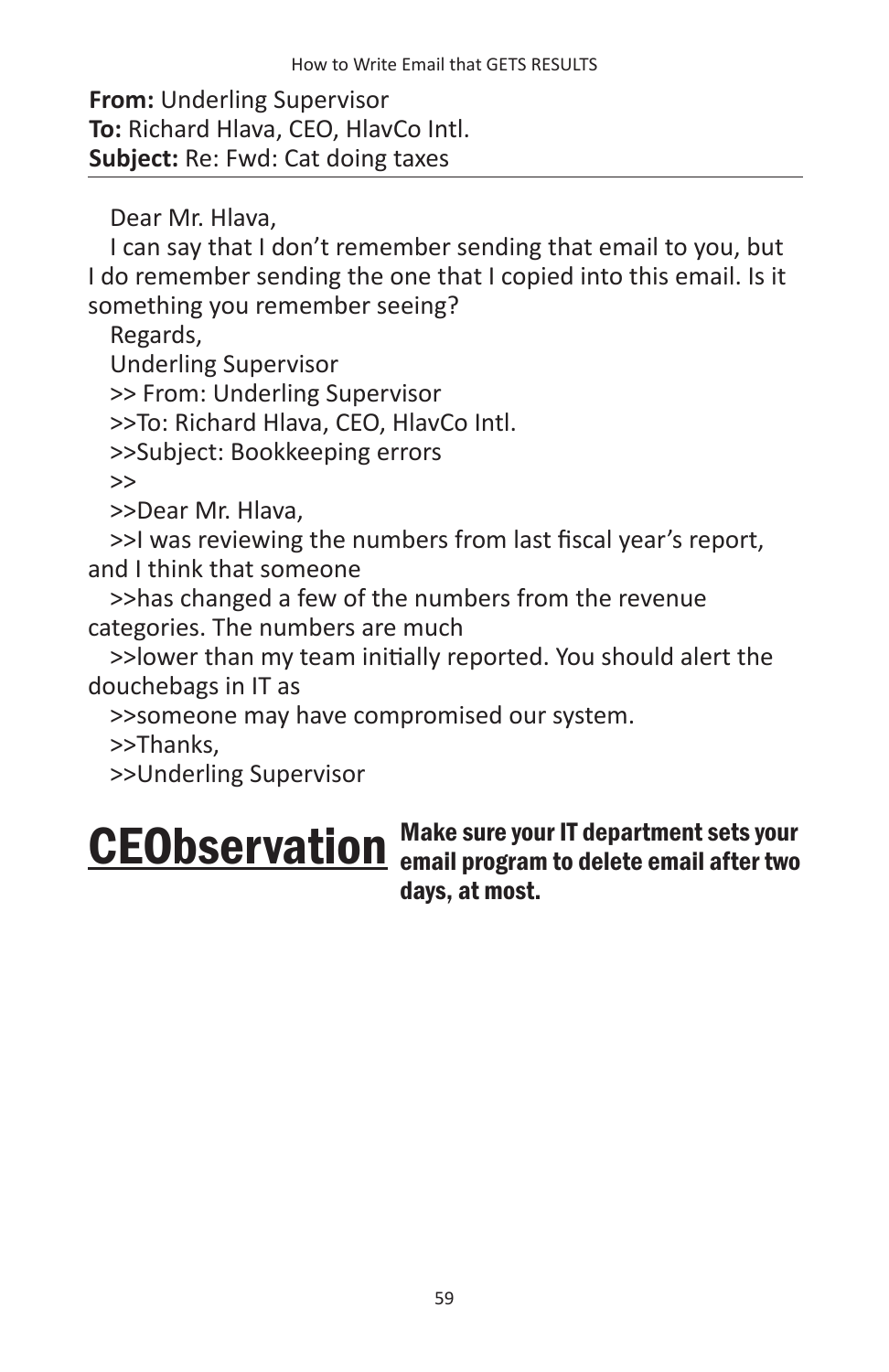### $\bowtie$  Disclosing Salaries

They say you can't put a price on human life. I know that to be complete bullshit. I can tell you exactly the formula for the price of a human life:

#### **HL=\$B + \$G/D + \$S/M**

HL=Human Life \$B=Cost of a bullet \$G=Cost of a gun D=Days gun has been in use (depreciated value) \$S=Cost of a soldier M=Minutes spent shooting gun

With this pretty simple formula, you can see that a human life is basically worthless, especially when you consider there are 8 billion or so of them on the planet. We may each be individual, but we're not collectable, and like a car, we depreciate immediately after we're taken out of our parking lots.

It's always confounding to me how the crooks in the legal system get away with awarding defendants such high compensation against companies in wrongful death suits. As you can see from the formula, which serves as a base for all humanvalue equations, your Present Value is next to nothing. Yet, the courts insist on penalizing innocent companies like my Head-Off! French Revolution Playsets LLC subsidiary on the basis of Future Earnings for said dead person, earnings that said dead person would never even sniff during life. And for what? To penalize my company for negligence? I never see the courts award us more money when our products *don't* kill people. I don't take people who've enjoyed my products to court, demanding more money because my product has made them successful, popular and, most of all, happy.

I think in the next 30 years, the image **CEObservation** I think in the next 30 years, the image of Che Guevara on a T-Shirt will be replaced by that of Bernie Madoff and worn by revolutionary money managers everywhere.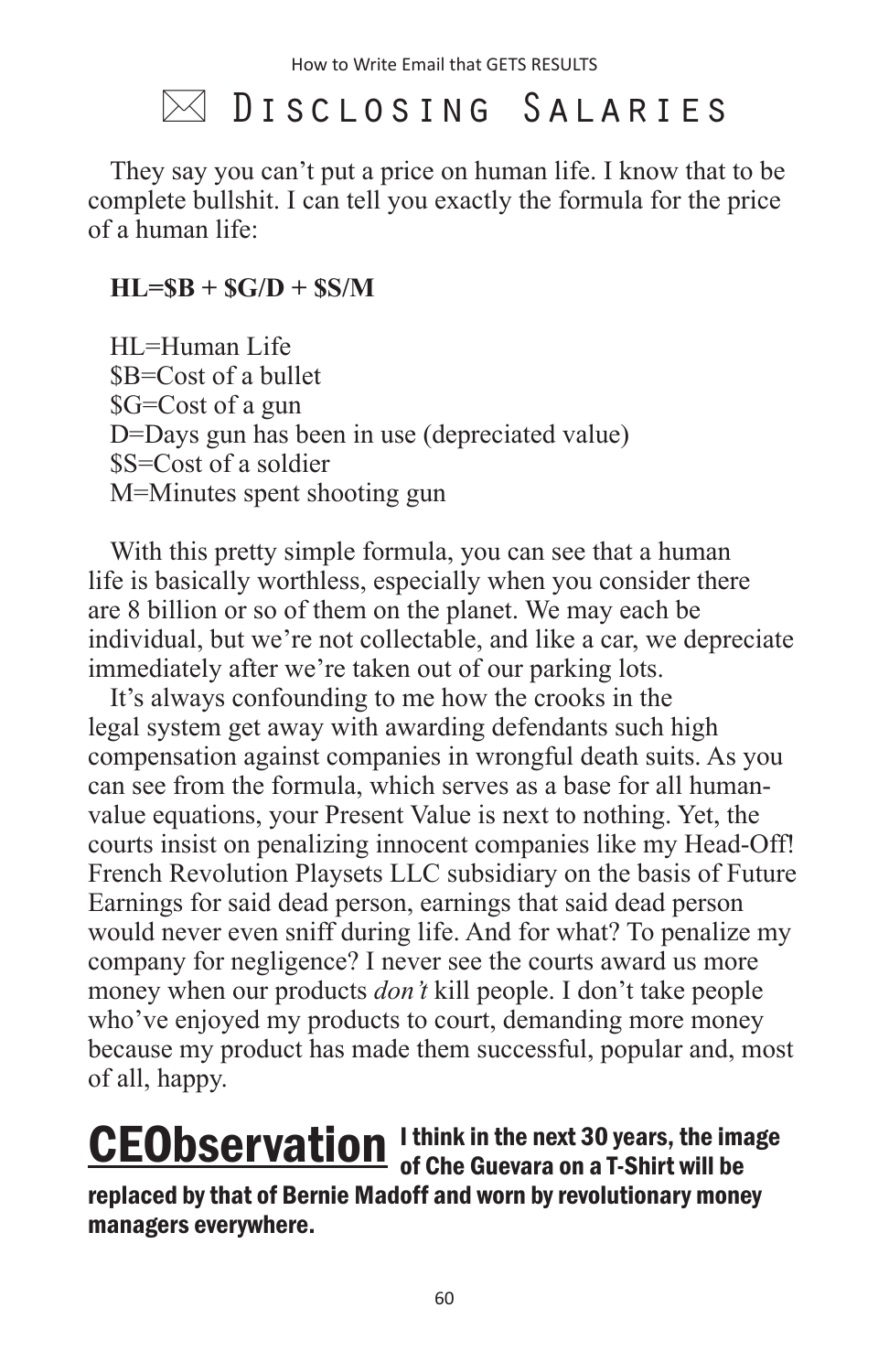An employee's worth to your company is essentially similar to that of his worth as a human being. The problem you face, however, is that no matter how many times you show the employee the numbers that indicate his worth, he can't get over the psychological malfunction that he has that tells him he should be worth more. Because you have multiple people in the office who share this malfunction of being (for instance, all of them), you need to convince them to keep the amount of money that they make a secret.

We convince them that doing otherwise would make someone else feel like less of a person because he makes less money. We convince them that they actually make more money than a number of their peers. We convince them that there is a chance, however slight, that they could get more money with hard work. And when we have them convinced of all those things and extracted from them the maximum in productivity that we could hope for, we ask them to proofread a job description for their position for a help wanted ad we're interested in running.

**From:** Richard Hlava, CEO, HlavCo Intl. **To:** Sap **Subject:** Job description

Dear Sap,

We're really overextended in the useless HR department at the moment, and we were wondering if we could get your expert opinion on this want ad. We're looking to fill a position incredibly similar to yours, due to our constant need for expansion. Can you take a minute to look at the attached document and let us know if this is what you do all day? Don't pay any attention to the starting salary listed at the bottom of the document.

Thanks,

..!.,

At this point, you will have successfully gotten into the employee's head the same way the Bavarian cream gets into a round donut – you jam it into the donut with a pointy tube of filling. Now, the employee feels confused and estranged, thinking the whole time that he was establishing value with the company when in fact he was simply earning money in exchange for working at least 50% of the time. He's confusing his Present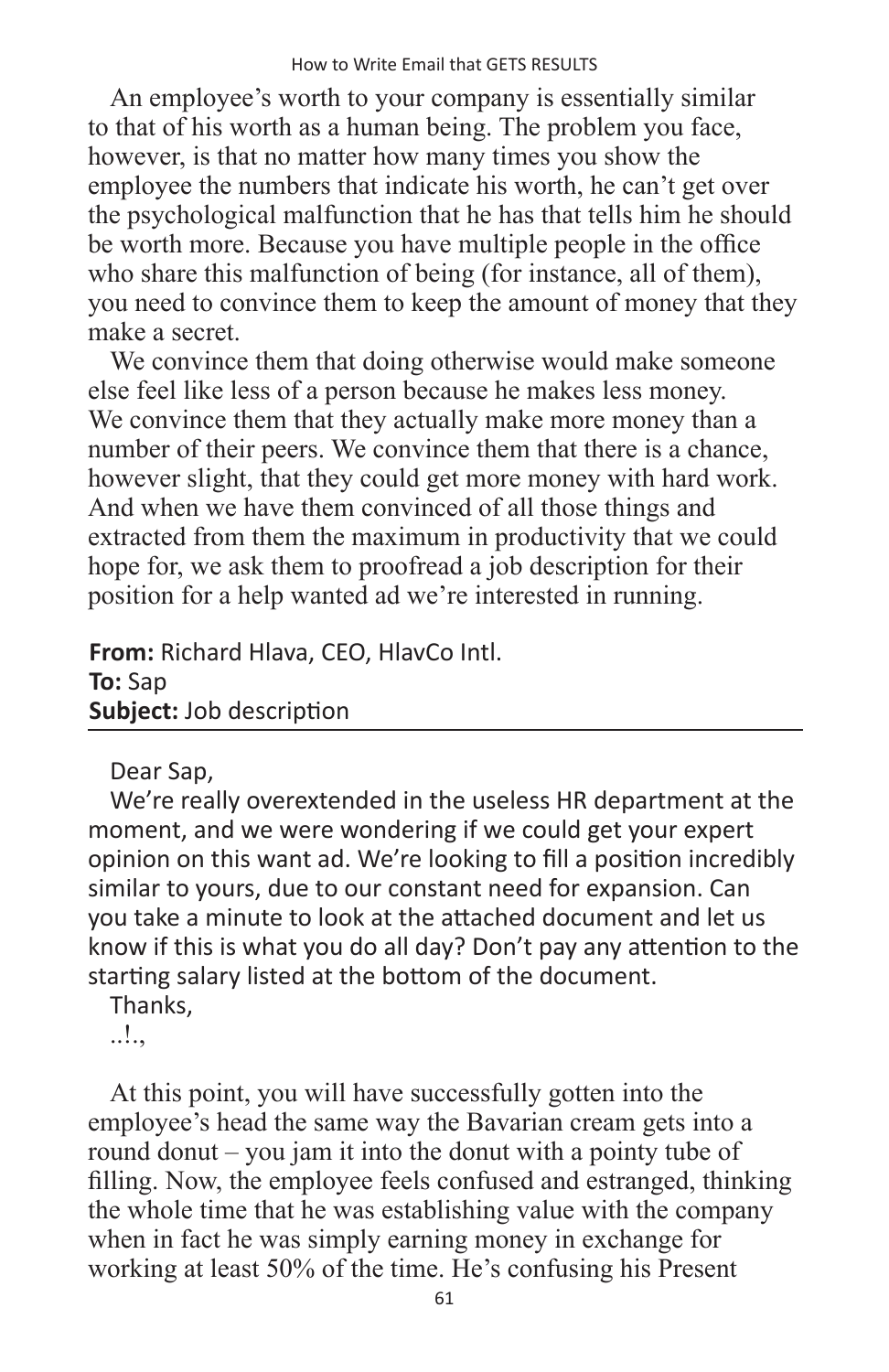#### How to Write Email that GETS RESULTS

Value with his Future Value, which he doesn't realize is 0.

He won't approach his fellow Saps with his problem because they're his "friends," and he is both afraid that he makes less money than them and afraid that he makes more money than them. This is the type of knowledge that can change friendships, finding out that you make considerably more money than someone else. Why have you been buying all the rounds at happy hour when your best buddy claims to have no money, despite the fact that he makes 7% more than you? What makes you so much of a better worker than your friend that you make 7% more than him? Of course, these questions are more philosophical in nature because all said Saps make relatively the same amount of money. It's this question of the unknown, this commitment to friendship with coworkers, that keeps salaries under wraps.

Therefore, in an attempt to get more money, Sap goes into King Sap's office to demand a raise. King Sap, of course, is under orders to not talk about salaries, and because he wasn't CC:d on the email for the job application, he has no idea what it said. King Sap knows that he just needs to manage Saps, not fiddle around with their feelings or desires for money or think about the potential earnings of a new employee. This is what makes him the King: He does as he is told.

Dissatisfied that he will not receive more money from the company, Sap starts looking for a new position, one that will pay him more money, one with a company that "respects" him. Since the combination of the two does not exist, he leaves for a company that makes him feel like a person and pays him a similar or slightly decreased salary – yet will get very little production out of him now that he's been jaded by the practices of the corporate world and the way we do things at HlavCo Intl. We then hire a new Sap for approximately 25% of the salary that the old Sap was making and get just as much, if not more, productivity.

There are 8 billion people in this world. Do you not think I can find one of them to push a button or answer a telephone for less money than you?



*Can We Apply To Go To Special Training Seminars?*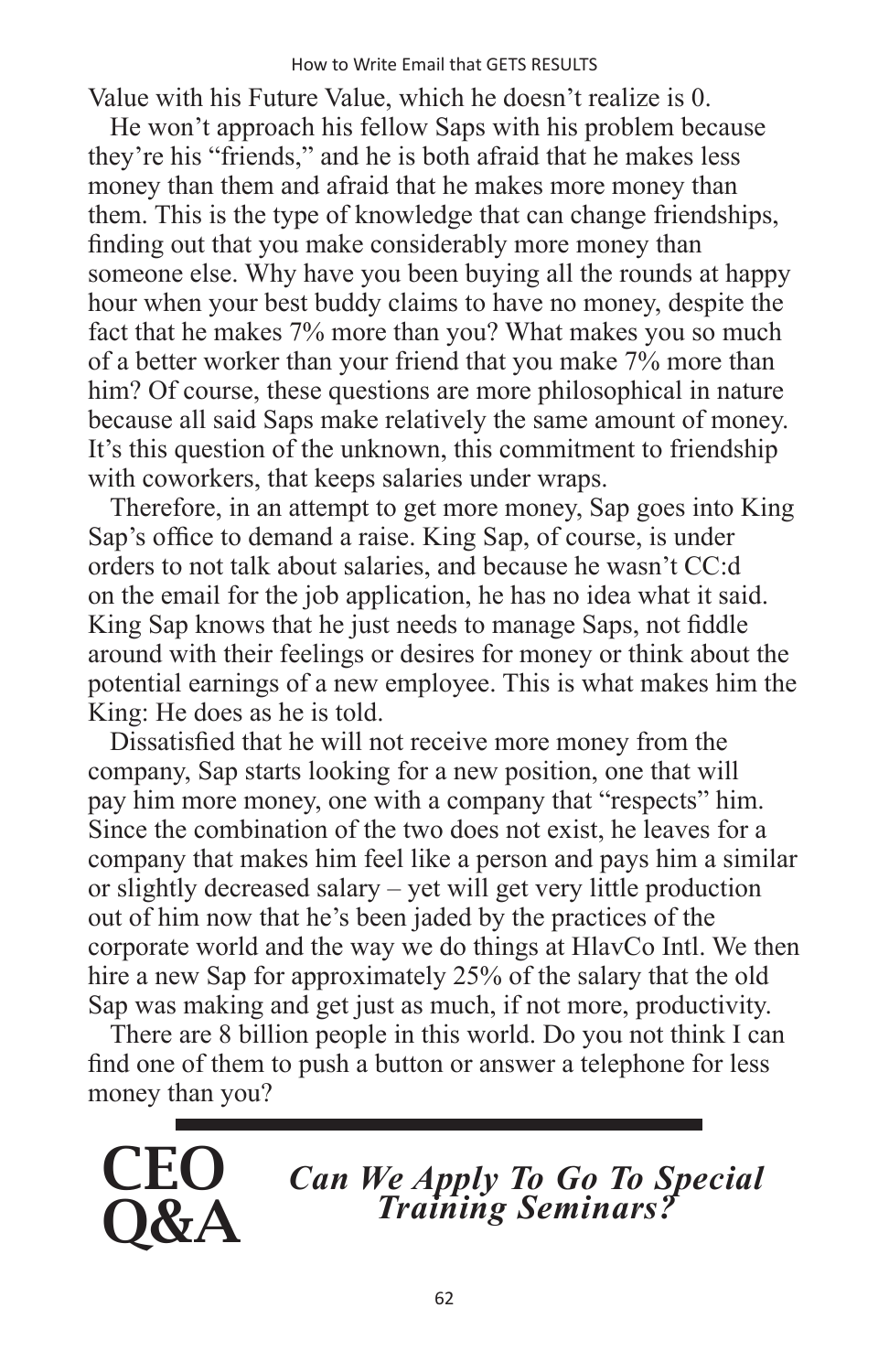#### **Dear Mr. Hlava,**

I believe there are a number of opportunities that exist that can help us improve our job skills, namely the week-long and weekend seminars that keep us up-to-date on the latest trends and techniques being developed by companies in similar size to HlavCo Intl. I don't want you to take this the wrong way, but I don't feel I've had any training for this job. One day, I just started. There are a number of times when, especially in relation to cost accounting, I feel as if I'm not understanding all the equations properly. I really think these seminars can help me better understand these formulas and do an even better job for HlavCo because right now I would question the complete, 100% accuracy of some of the numbers I'm producing. Please don't fire me.

#### **Sincerely, Jenny in Accounting**

#### **Dear Jenny,**

Thank you for your question, and let me assure you, you will not be fired because of it. I encourage open communication between myself and my Underlings, especially when it comes to such matters as making sure we have the right numbers in our accounting. In regards to your request, it is the policy of HlavCo Intl. to not send people to training as it is a complete waste of money. If we didn't think you could do the job that you were fired for, we would not have hired you in the first place. As for your feeling of inadequacies in regards to your accounting abilities, my I recommend this new invention, this latest innovation, this new trend that a number of companies the size of HlavCo are gravitating toward? It's called "a book." With this "book," you can use your eyes to read the words on the pages made of paper, and what your eyes do is send messages to your brain regarding the words on said pages. In all likelihood, your brain will analyze these words and engage in a process called "thinking," which may or may not contribute to the event called "learning." Once your brain learns these accounting techniques, it is scientifically assumed that you will be able to remember what you learned and then apply it to your job. Hold on for a moment, Jenny, can you? "What's that, Snitch? You want to go visit Jenny and give her a pep talk? Sounds like she could use a little pickme-up today, doesn't it? We'll go right after I finish typing this answer to her, OK? OK." Sorry, Jenny, where was I? Oh yes. Your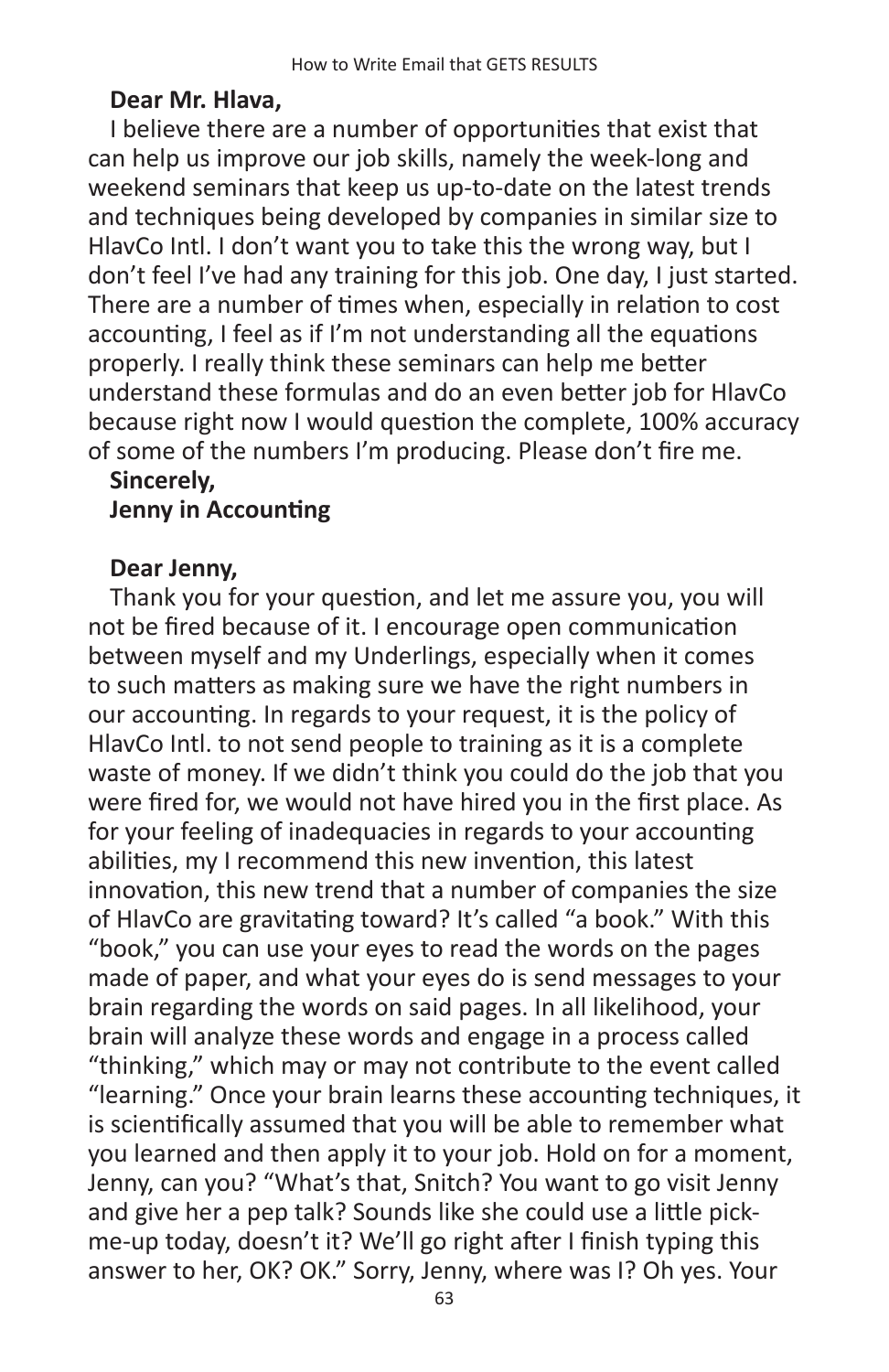open and honest communication is always appreciated at HlavCo Intl., and keep up the good work.

**Sincerely, Richard Hlava, CEO**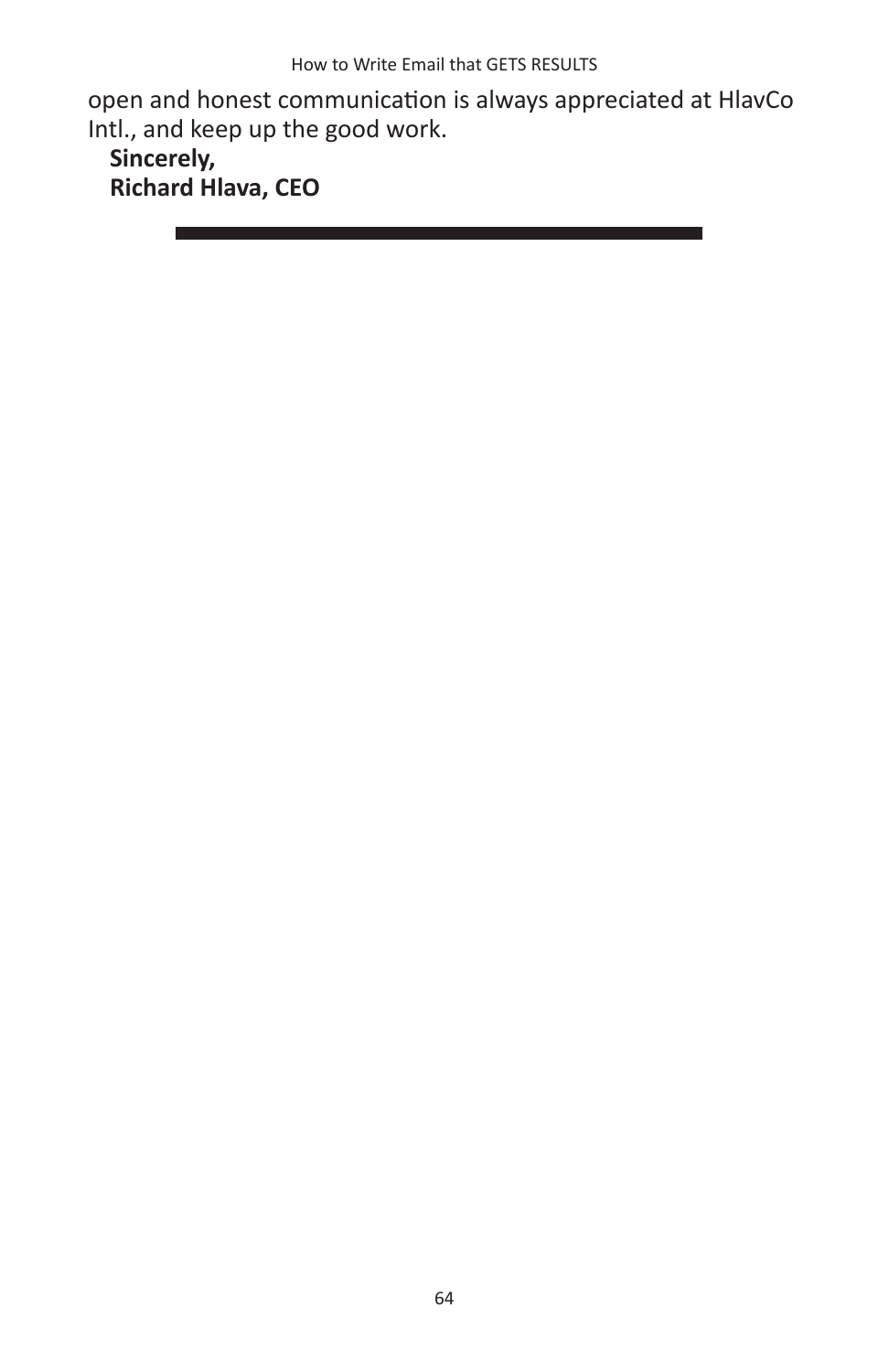### $\bowtie$  The Observation

When you feel that direct email techniques fail, when you've zigged all you can and need to zag, when you've had enough of negotiating with a larger country and need to invade a small one to show you mean business, send to your subordinates the observation email.

Much like an idiot reporter who asks you a statement, the observation email simply puts information out there, into inboxes, and waits to see if someone replies.

**From:** Richard Hlava, CEO, HlavCo Intl.

**To:** Underling Supervisor

**CC:** Underling Supervisor's Supervisor; Nitwit CFO; Useless HR Head; Lazy Marketing Director; Main Douchebag; Sales Manager; Legal Führer; King Sap; Giant Scrub; Nephew **Subject:** Last fiscal year's report

Hello,

What I've found interesting these past few days is how much information the IRS seems to think it knows about our accidental underreporting of revenue for that time period. They even seem to think that they have copies of actual emails that say that the accident was actually a misrepresentation of the facts. The IRS seems to think that it has the makings of a federal case of fraud against HlavCo Intl.

..!.,

The observation email is the digital communication equivalent of a stare down or a game of chicken. What am I actually saying in my email? Am I asking a question or making an accusation? Who has something to say to add to the observation or steer the observation in a specific direction that leads to a series of questions and answers?

#### One who steers an observation email **CEObservation** One who steers an observation of

Typically, the first to reply to the observation email is from the person who tends to be the most defensive and personally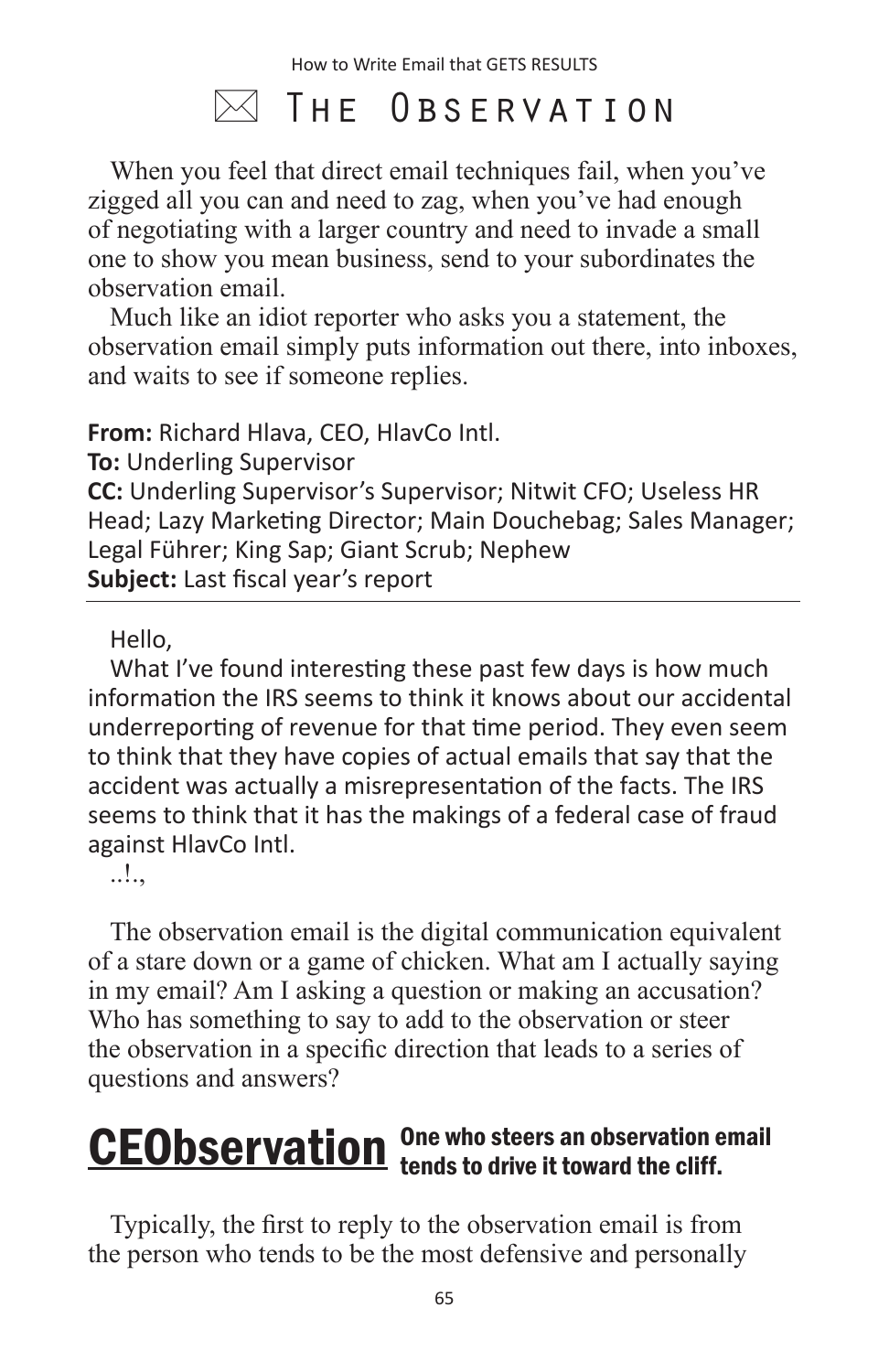involved in the issue.

**From:** Underling Supervisor's Supervisor **To:** Richard Hlava, CEO, HlavCo Intl. **CC:** Underling Supervisor; Nitwit CFO; Useless HR Head; Lazy Marketing Director; Main Douchebag; Sales Manager; Legal Führer; King Sap; Giant Scrub; Nephew **Subject:** Re: Last fiscal year's report

Dear Mr. Hlava,

Of course it was all just an accident and a big misunderstanding. The IRS is just looking for targets during this financial crisis, and attacking companies as big and great as ours is certainly a chance for them to gain some publicity. I am confident that whatever they told you they have, we will be vindicated in the end, even if there is a whistleblower in our midst.

Sincerely, Underling Supervisor's Supervisor

**From:** Richard Hlava, CEO, HlavCo Intl.

**To:** Underling Supervisor's Supervisor **CC:** Underling Supervisor; Nitwit CFO; Useless HR Head; Lazy Marketing Director; Main Douchebag; Sales Manager; Legal Führer; King Sap; Giant Scrub; Nephew **Subject:** Re: Re: Last fiscal year's report

Dear USS, What would make you say something about a whistleblower? ..!.,

**From:** Nitwit CFO

**To:** Richard Hlava, CEO, HlavCo Intl.

**CC:** Underling Supervisor; Underling Supervisor's Supervisor; Useless HR Head; Lazy Marketing Director; Main Douchebag; Sales Manager; Legal Führer; King Sap; Giant Scrub; Nephew **Subject:** Re: Re: Re: Last fiscal year's report

Dear Mr. Hlava,

I think what USS meant to say was, the IRS likes to look for whistleblowers when they're doing investigations of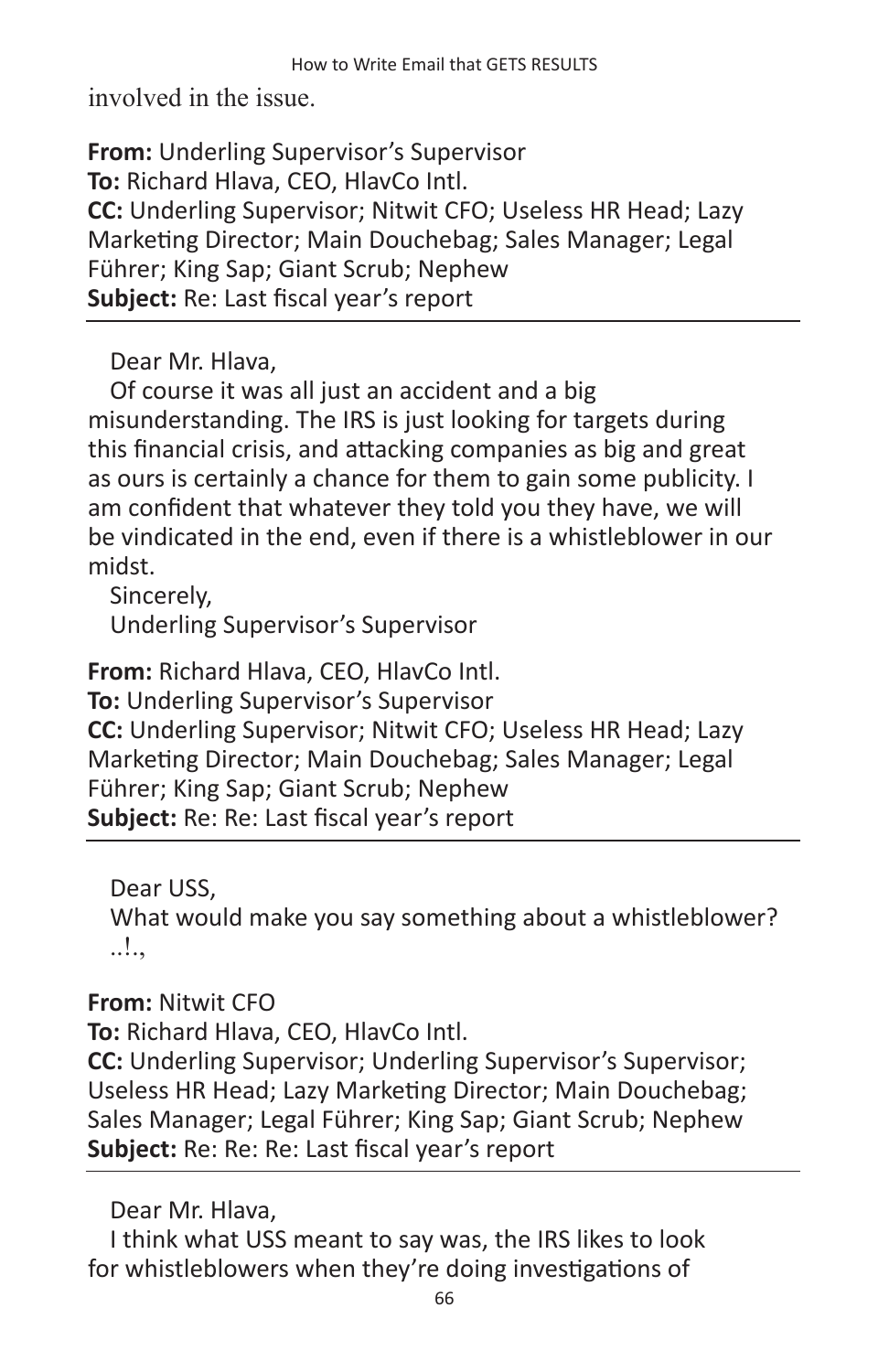improprieties, but as we have done nothing wrong, except for a simple little accounting mistake of millions of dollars, that there are no whistleblowers to be found – even if they looked. Maybe it would be best if you had Legal Fuehrer draw up some sort of affidavit about the situation.

Sincerely, Nitwit CFO

**From:** Richard Hlava, CEO, HlavCo Intl.

**To:** Nitwit CFO

**CC:** Underling Supervisor; Underling Supervisor's Supervisor; Useless HR Head; Lazy Marketing Director; Main Douchebag; Sales Manager; Legal Führer; King Sap; Giant Scrub; Nephew **Subject:** Re: Re: Re: Re: Last fiscal year's report

#### Dear Nitwit,

Let me see if I understand you correctly. You want me to sign a legal document and give it to the IRS? Would you like me to volunteer to testify to Congress under oath while I am at it? ..!.,

**From:** Legal Führer

**To:** Richard Hlava, CEO, HlavCo Intl.

**CC:** Underling Supervisor; Underling Supervisor's Supervisor; Useless HR Head; Nitwit CFO; Lazy Marketing Director; Main Douchebag; Sales Manager; King Sap; Giant Scrub; Nephew **Subject:** Re: Re: Re: Re: Re: Last fiscal year's report

Dear Mr. Hlava,

If I may step in here, legally there is nothing for us to do right now. Outside of that 350-page survey that we failed to complete, no one has asked us for anything at this time. I suggest we take a wait-and-see approach in regards to the scheme the IRS is dreaming up.

Sincerely, Legal Führer

The observation email can take you in many different directions, much like the HlavCo Medical self-propelled wheel chair, the only wheel chair that merges the stability of a wheelchair with the "what the fuck" feeling of a Segway, but in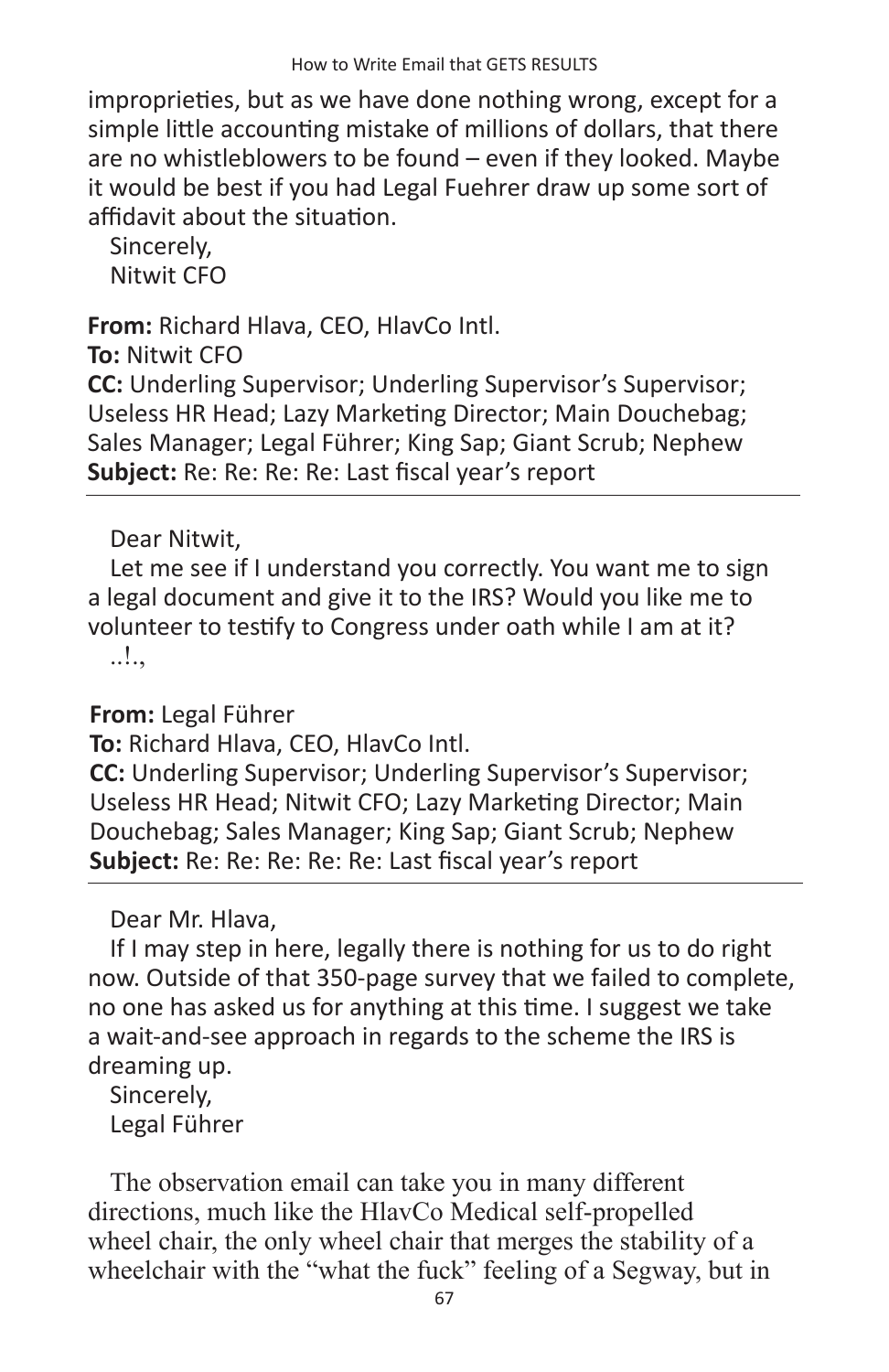How to Write Email that GETS RESULTS

the end, you often find that your destination is the same as your starting point.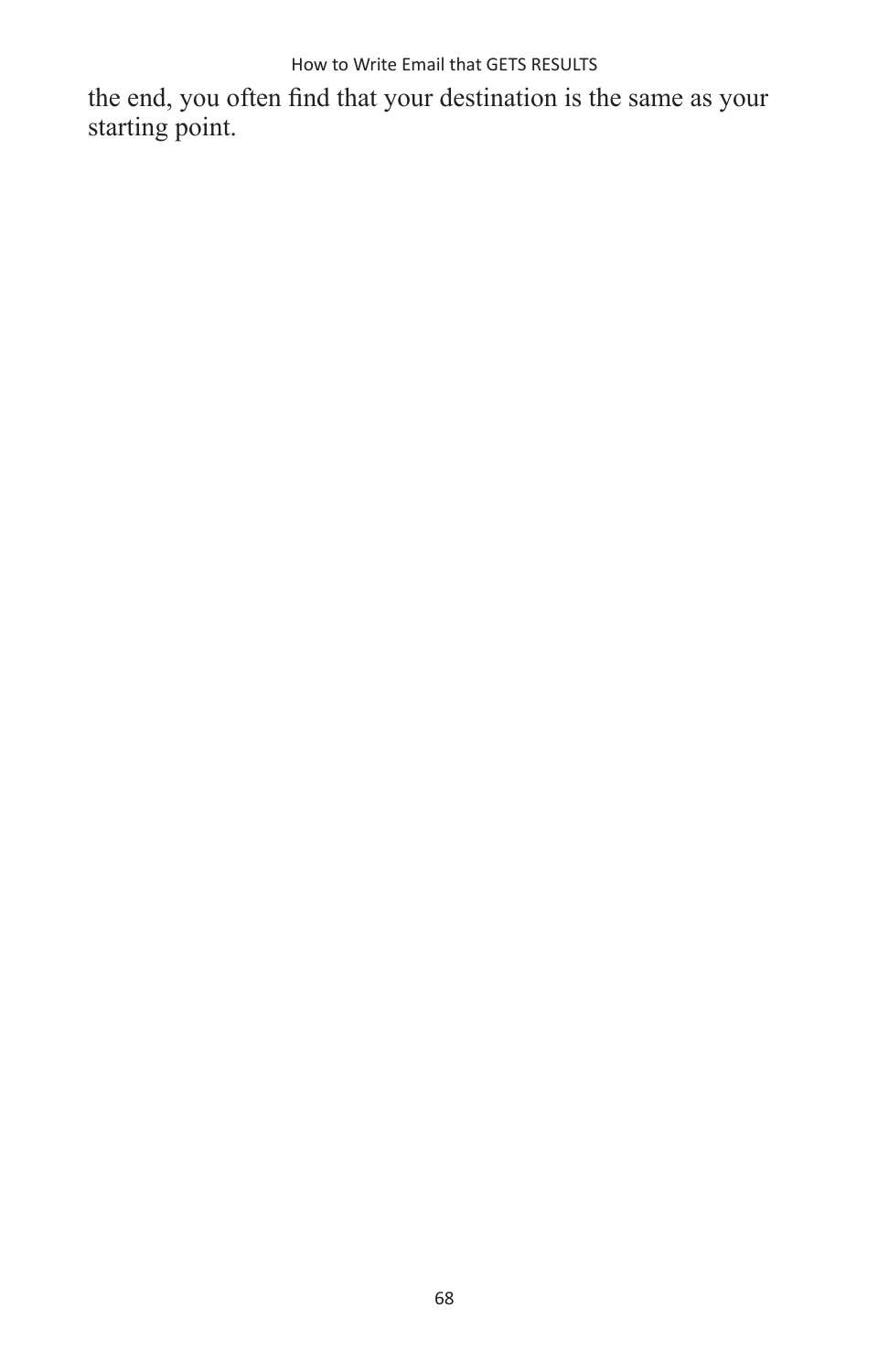### $\bowtie$  Whistleblowing

What kind of world do we live in where someone would rather take the side of the government – a government that screws them at every opportunity, that treats them as just another number, that regulates the amount of alcohol they can drink and still be able to drive – rather than the side of a corporation? A corporation that pays them money? A corporation that always looks out for its employees' best interests? A corporation beloved the world over?

Dealing with a whistleblower is a complicated task, both procedurally and ethically. Procedurally, you have to make sure that all your tracks are covered in the event that you actually did something wrong – the wrong thing for which the employee blew the whistle on your company. Ethically, whistleblowing is a difficult concept to fully grasp because you have to admit to yourself that you actually did something criminally wrong – that you made a mistake that you must, therefore, cover up. If I or my company didn't partake in a purposefully criminal act in the first place, why would I need to attempt to cover up all traces of said act and drag the preverbal whistleblower through the mud and possibly continue that journey through the first few layers of dirt in the ground down to a depth of about 6 feet in the process?

#### When you face a real ethical dilemma, **CEObservation** direct as much anger as you can toward any family member in your employ.

Having whistleblowers standing side-by-side with me on the front lines in Atlanta seemed completely unthinkable, but now, there are plenty of people on the battlefield ready to blow their whistle before they shoot their guns. How do you think General Sherman would have treated me had I insinuated that setting the city on fire was unwise and a burden on the innocent people of the city who accidentally remained alive? When the man says set the city on fire, I don't raise my voice and say, "But isn't that against regulations?" I light up and march on to Savannah because that's what winners do!

Don't even try to tell me times are different now. The corporate world is as competitive as it's ever been, and corporations are fighting battles on all fronts, dueling the invisible hand of the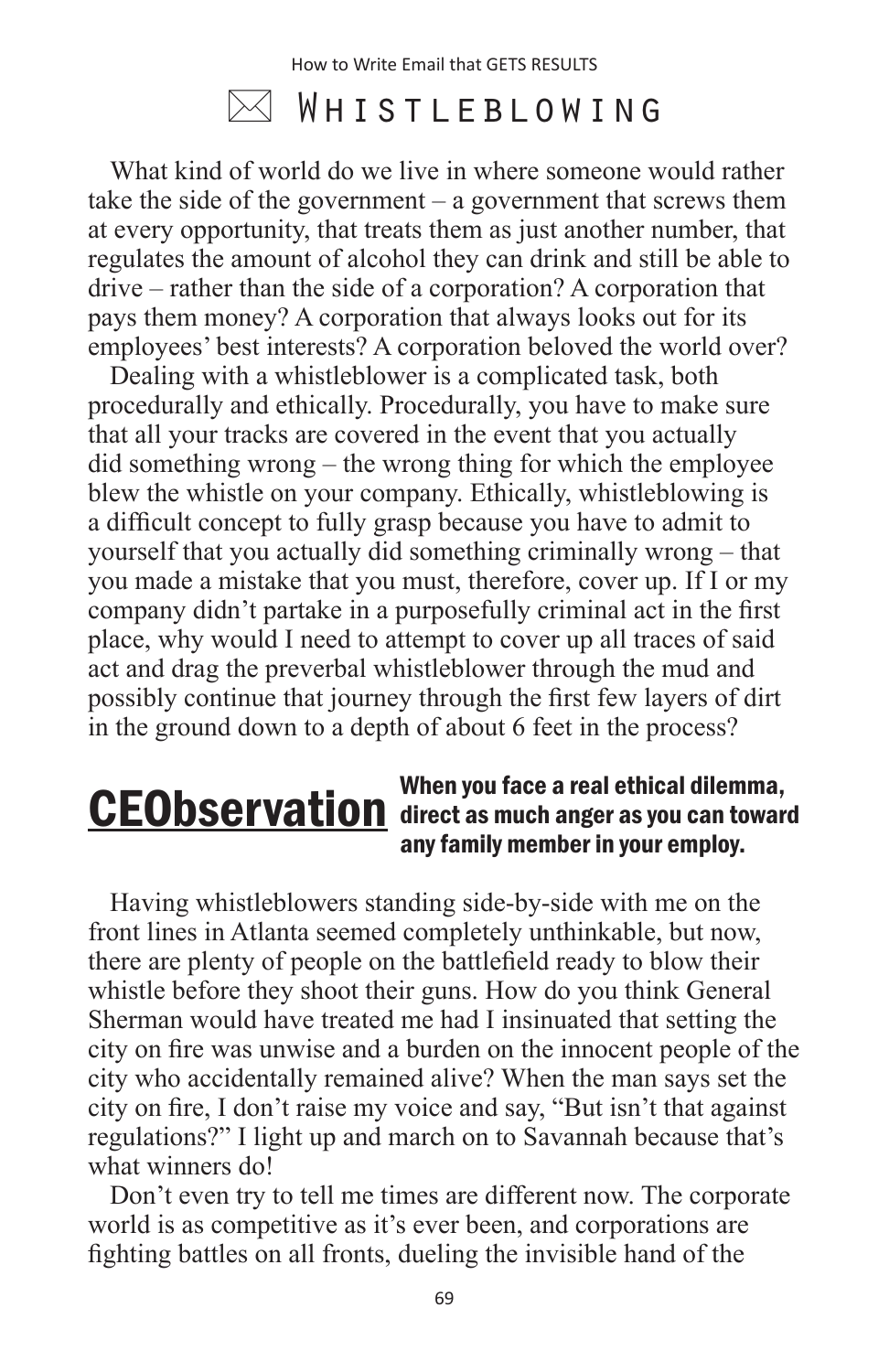market, dodging regulation from congressional idiots, appealing court decisions to infinity, taking shelter from hostile takeovers by dot-coms with theoretical money. At these times, HlavCo Intl. needs an old soldier, not a drum major!

That is, if one assumes that HlavCo Intl. or any of its executives have engaged in any wrongdoing, which of course they haven't. Just to be on the safe side, there's no time like the present to test our new PU4500 lie detection device from our Gotcha Industries subsidiary.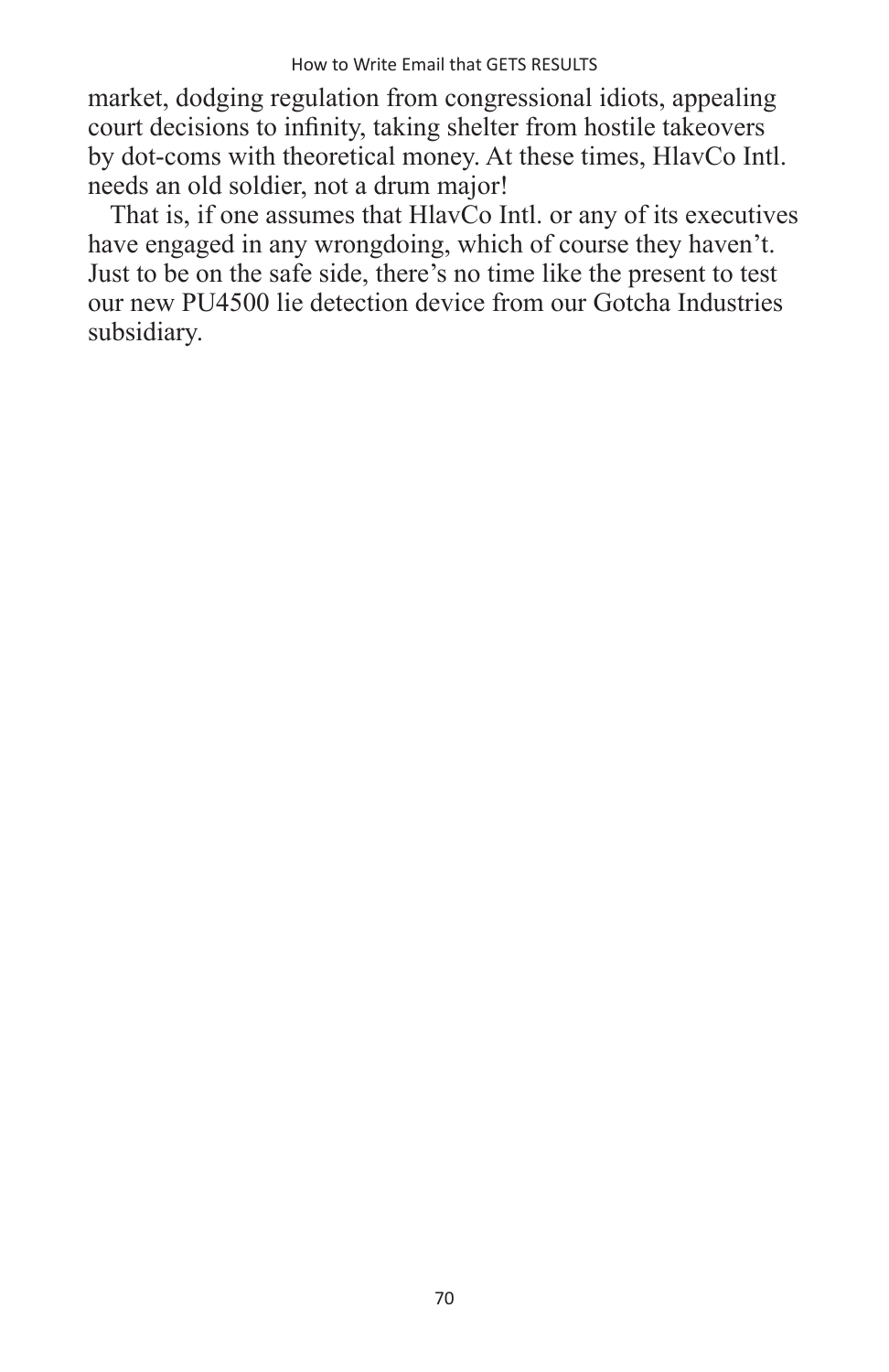$\boxtimes$  Surveys

I have no idea why anyone takes the time to fill out a survey. People have to know that what they say doesn't matter, don't they, that they're just contributing to some mathematical mean that someone wants to know but will never take action on?

Surveys, in a marketing sense, are simply schemes developed for marketing people to try to get us to invest in more campaigns. The more campaigns we run, the more we have to manage, which gives my marketing team a false sense of worth, as if they add job security with each campaign they develop.

Having a marketing department is much like having a girlfriend. They ask a lot of questions to get to know you, but never really listen to what you say. Yet, they can find that one thing that you have in common and latch onto that to prove that you two have a lot in common, so much so that you should get married. You're not doing much else so you take the plunge and eventually you find out that she didn't really have an interest in that one common thread you shared. She claims that you don't listen to her, but she never has anything of value to say. Before you know it, half of your money is gone, and you feel like you've just wasted two years of your life. Then, you meet another woman who's totally different. Repeat.

#### No matter how much money you have, **CEObservation** you'll always have enough money for another wife.

I never wanted a marketing department to begin with at HlavCo Intl., and to this day I'm not sure how our relationship got to this point. We just woke up one day in bed. Did I have a marketing department when I started our Uncle Frosty's Iceberg Detection System when people actually used ships to get around? No, and we still made money just fine. Then one day in the 1950s, there it was. I walk into the office, and there are three strange men in suits and ties sleeping at their desks, and they've been lying around, sleeping, ever since.

Every once in a while they wake up, like they had a dream (which for me always leads to a nightmare) in which our products, the HlavCo brand, become synonymous with anything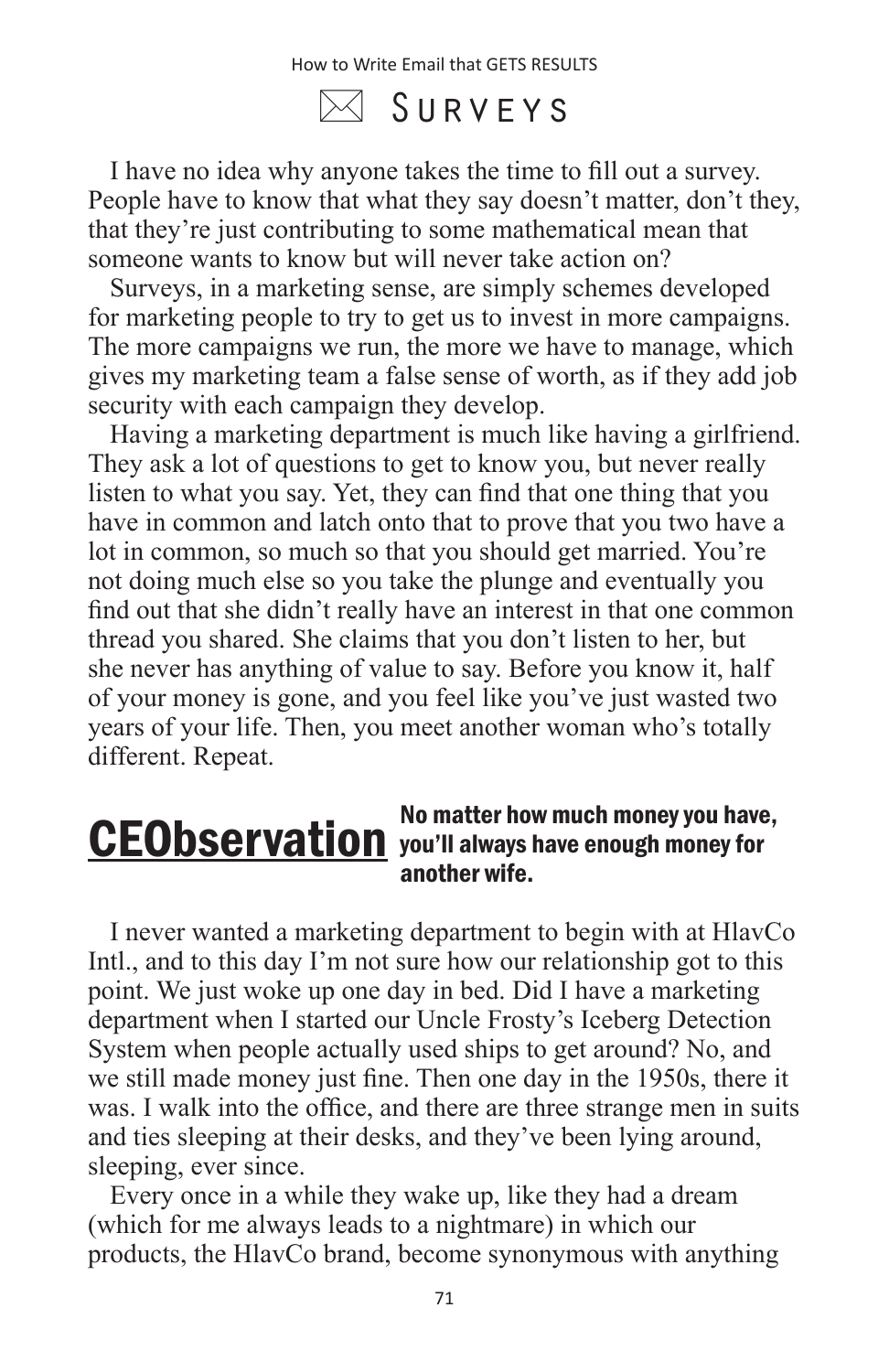and everything that can be bought. All they need is demographic information and \$2 million dollars to start. Then, we can just watch the money roll in. When the marketing campaign doesn't work, they say it's impossible to quantify the results, but that I should just consider how much less my products would sell if we didn't have this marketing campaign. If I want to know specifically how successful the whole thing is, they would need to do another survey and another \$2 million dollars.

People want to make more money, but then they spend all this money to make money, so they don't actually make money at all.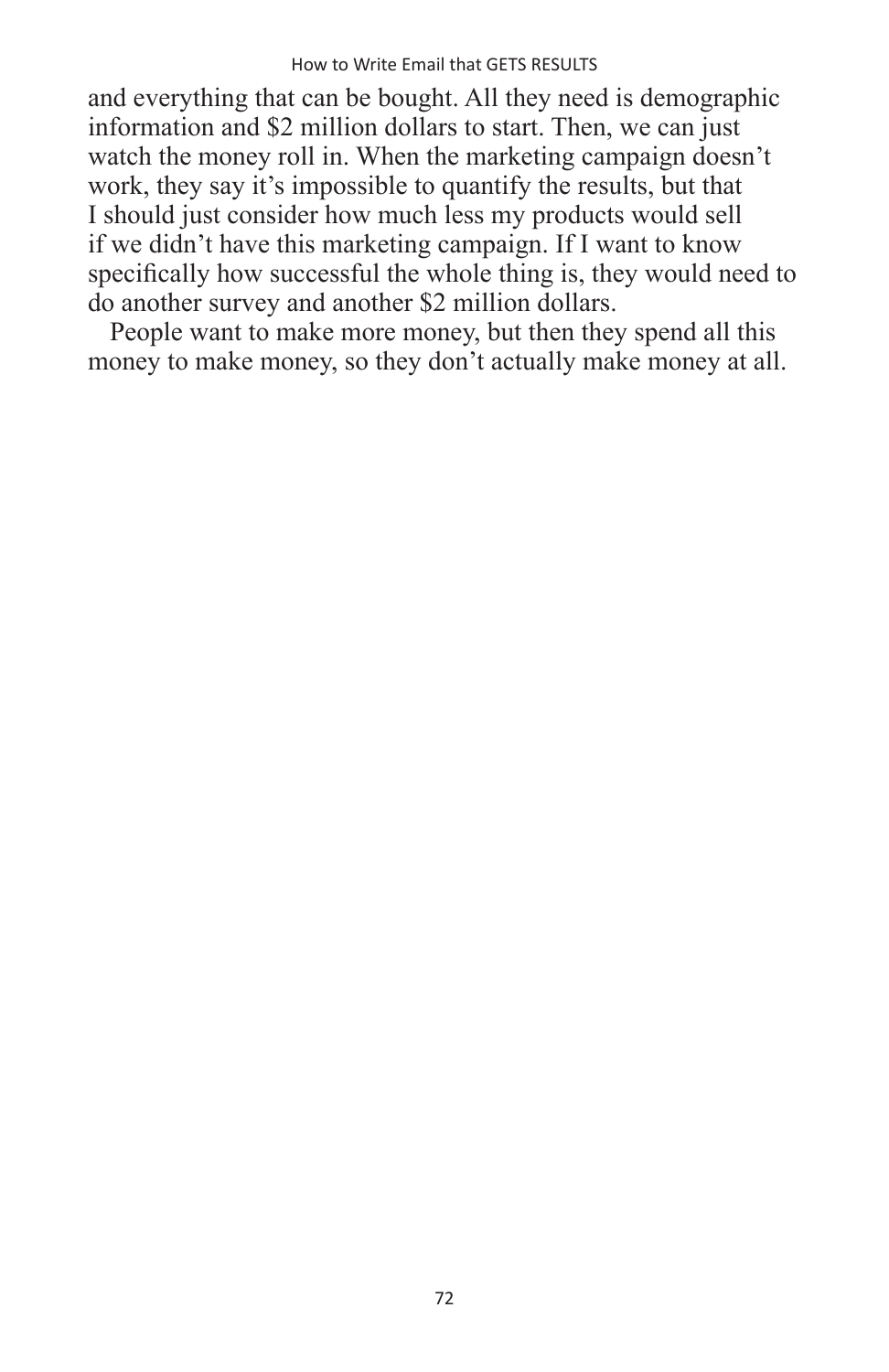### $\boxtimes$  Priority: Highest

The only thing more useless than my HR and marketing departments is the Priority setting of any email program. My email program is not a blender, and my message is not to be folded, it's to be whipped. I don't want to stir; I want to crush, puree and liquefy all my emails. Attaching a different priority level than normal only indicates to the recipient that they can ignore all future emails not marked as the Highest Priority – because if it's actually important, it will be in that red-hued, exclamation-point-accompanied state.

When I'm offline and someone has something important to say to me, he doesn't yell, "Red! Red! Exclamation Point! Red! Hey!" No. He simply walks up to me in a normal manner and tells me that he has something important to say to me. I then have my assistant stop him and say that he should send me an email so that I have a chance to visualize the importance of his information. Then, I will ignore that email. If it was that important, he should have told me face-to-face.

Instead of marking any email as a high priority, simply CC: more people on the email. The more people on CC:, the more important the email must be.

#### The world record for people in CC: on CEObservation The world record for people in CC: on<br>one email is 2.57 million people. The email went from Beijing to Peking. The subject line translated roughly to "ideas for disposing of excess lead."

**From:** Richard Hlava, CEO, HlavCo Intl.

**To:** Nephew; Underling Supervisor; Legal Nazi **CC:** Richard Hlava CEO; Nitwit CFO; Underling Supervisor's Supervisor; Useless HR Head; Lazy Marketing Director; Main Douchebag; Sales Manager; Legal Führer; King Sap; Giant Scrub; Board Member; Personal Underling; Literary Agent **Subject:** Bookkeeping investigation

Hello,

I would like to inform you that because of your failure to complete the government tax questionnaire in a timely manner, our bookkeeping practices are now being officially investigated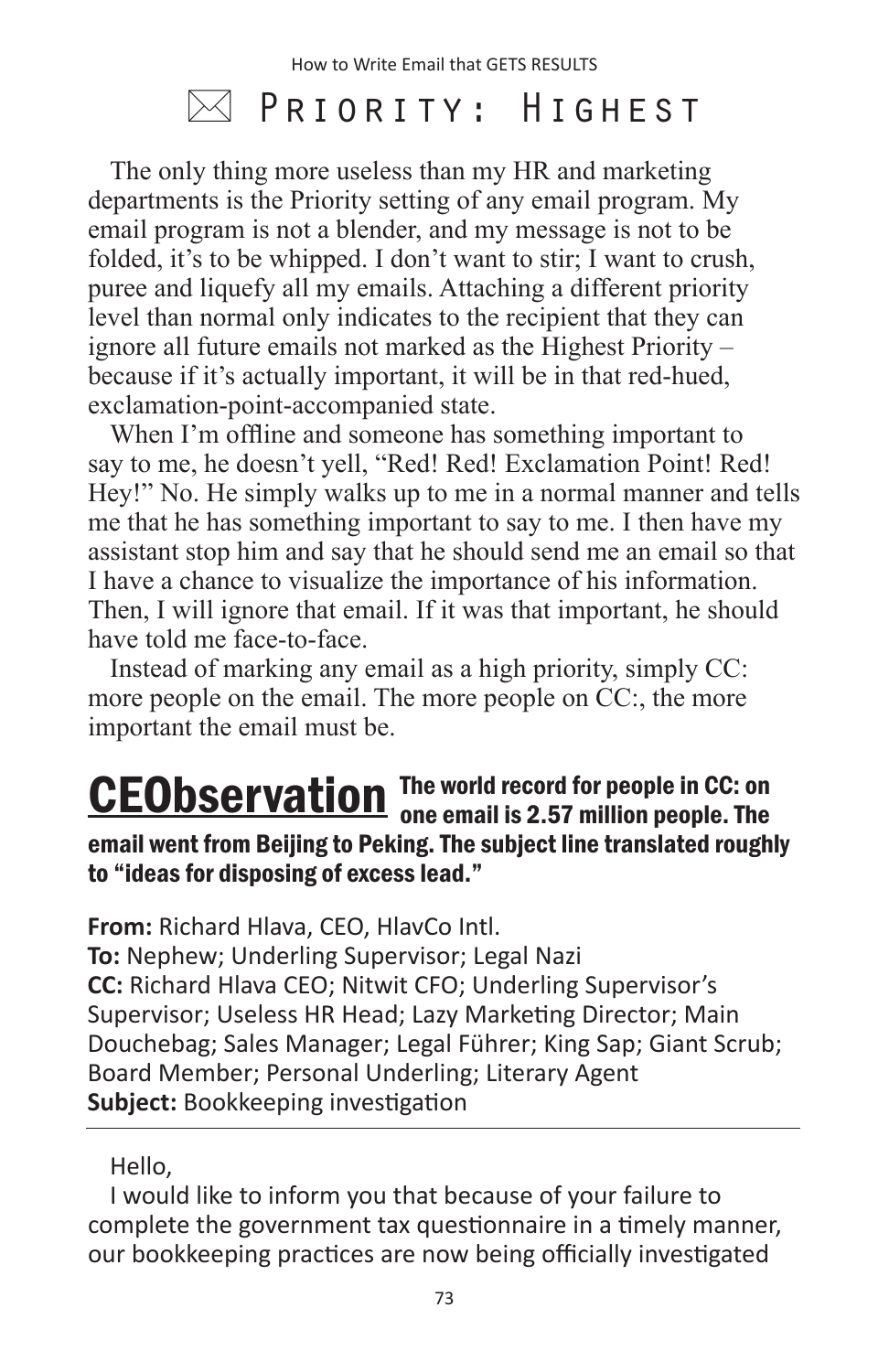by the IRS. I tried desperately to explain to them the full extent of your ineptitude, but they did not believe me. Pity they did not attempt to meet you before they decided to go through with their investigation.

This investigation may also prevent me from fulfilling a dream of mine, which is to write my own book about how to write email that gets results and shape future generations of business leaders with my experience and candor, as all the time I should spend writing will be spent babysitting IRS nerds as they try to decipher your incredibly shoddy, untrained accounting techniques.

An opportunity still remains for the responsible party to come forward and admit his mistakes, discuss with the IRS the root of his blunder, and pray for mercy on his eternal soul. If someone doesn't come forward in the next 10 minutes, I'm calling for emergency yearly performance evaluations.

I feel like you really let me down. I thought we were a team, but apparently there are no team players around here.

Thanks, Richard Hlava, CEO

If you really need action on an important email and want people to know that your request is of the utmost importance, CC: yourself. Then reply to that email and ask them all why you were CC:d when they should be able to handle this situation themselves.

**From:** Richard Hlava, CEO, HlavCo Intl.

**To:** Richard Hlava CEO

**CC:** Nephew; Underling Supervisor; Legal Nazi; Nitwit CFO; Underling Supervisor's Supervisor; Useless HR Head; Lazy Marketing Director; Main Douchebag; Sales Manager; Legal Führer; King Sap; Giant Scrub; Board Member; Personal Underling; Literary Agent; Richard Hlava CEO; Masseuse **BCC:** Mistress

**Subject:** Re: Bookkeeping investigation

#### Hello,

I can hardly believe this email that I was CC:d on! Must I be drawn into everything? Does this great company, HlavCo Intl., not have at least one honest person working in it who would come forward to take complete responsibility for such innocent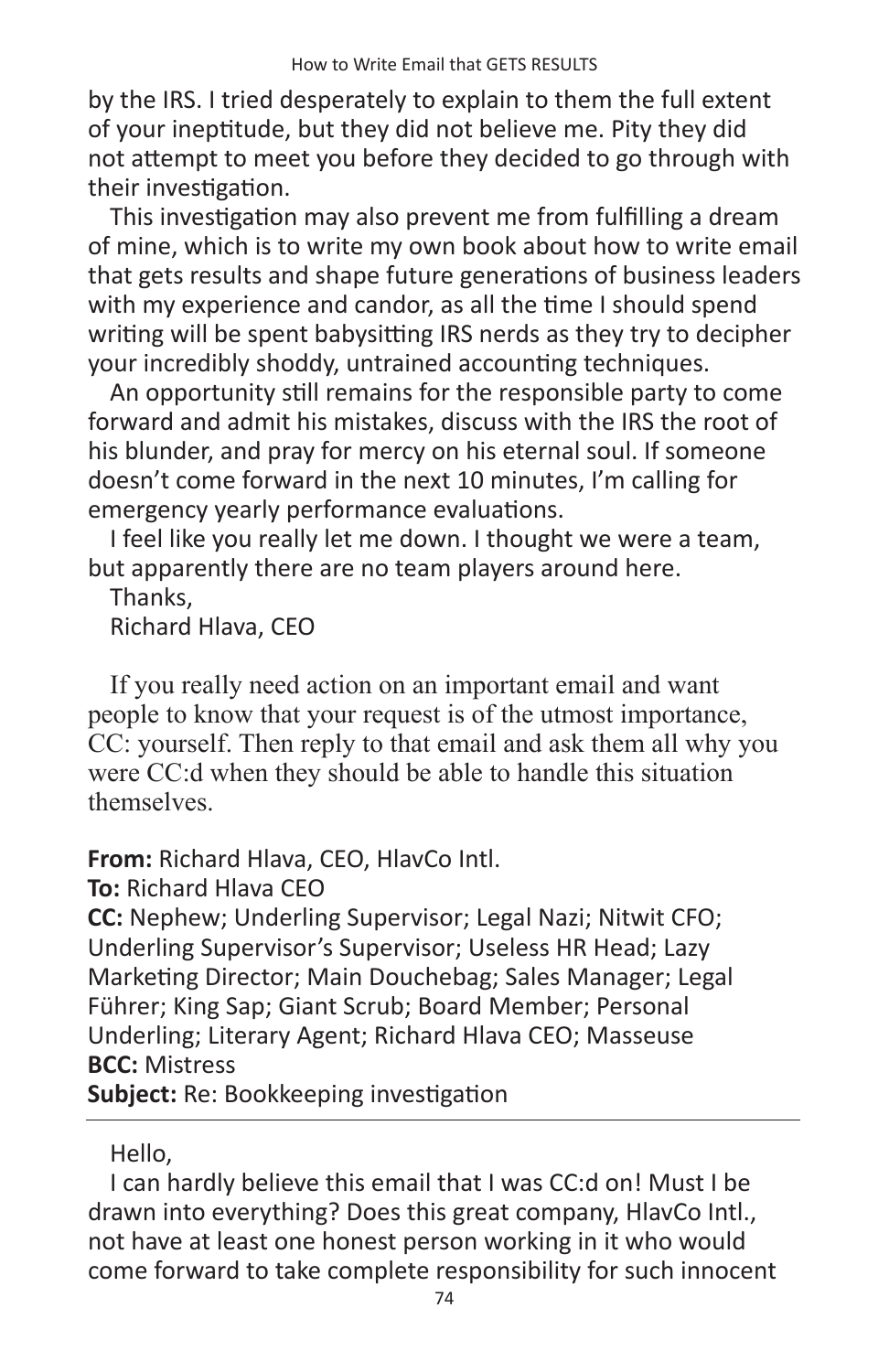mistakes? You people embarrass me. Now look what you've done, you've made me late for my massage. If I don't show up in time, I hope my masseuse assumes it's cancelled, thanks to you! Thanks,

Richard Hlava, CEO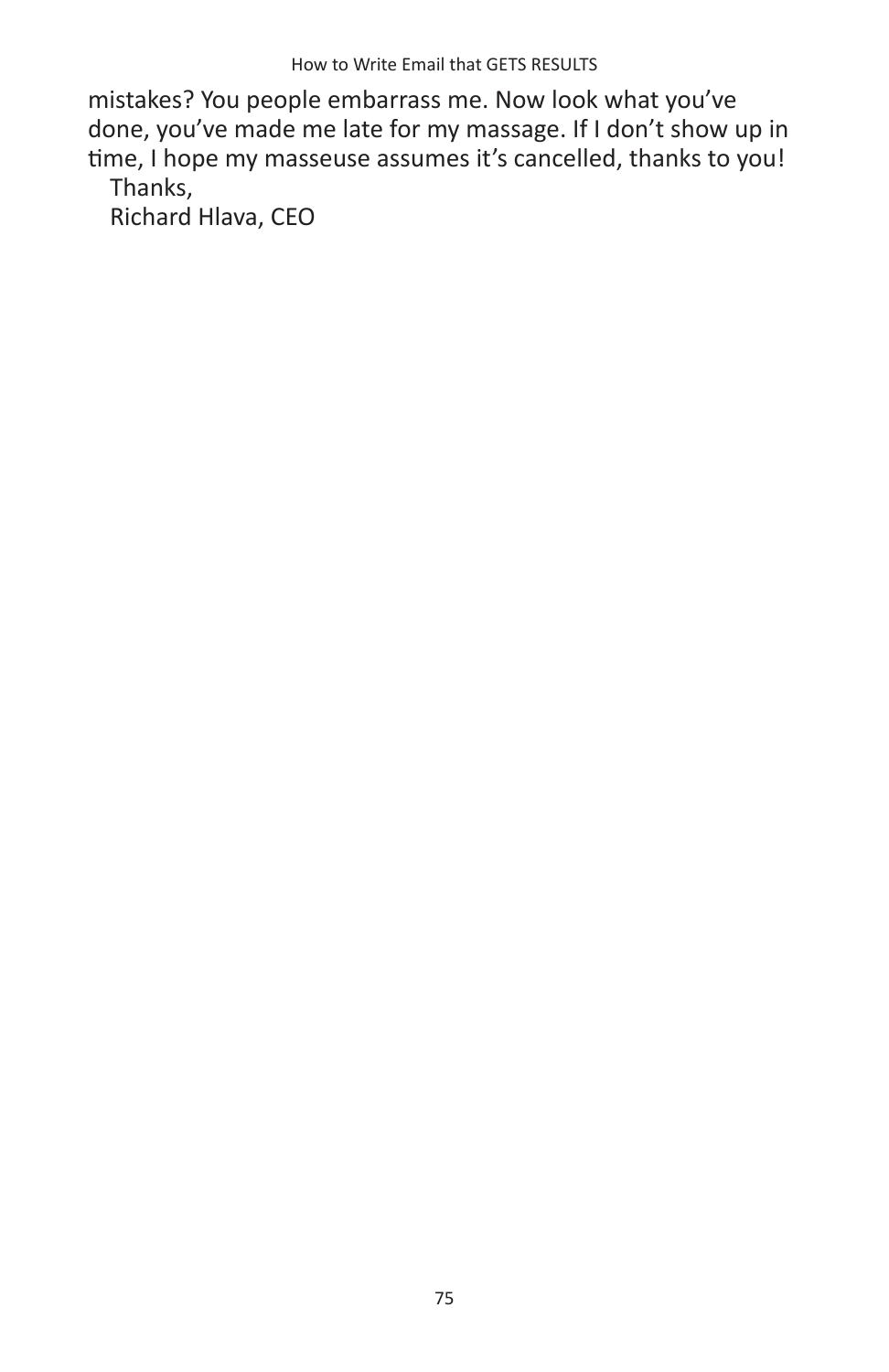### $\bowtie$  Employee Performance Evaluations

Performance reviews are not only important when it comes to keeping salaries down, they're important for safely keeping morale down.

Normally, I don't take part in them, as I'm understandably too busy, but I'd like to think I was taught by the best: Torquemada. When I agreed to assist in the Inquisition, it wasn't because I wanted to convert all Jews to Christianity. Not at all. I believe you should be free to worship any god you want, assuming that it's Jesus Christ and the CEO God. No, I volunteered because I wanted to explore the interview process as a means of extracting quality self-evaluations and peer-evaluations from the employees at my Hola y Adios shipbuilding plant.

Before Torquemada, inquisitors would ask, "Do you believe in Christ?" And the interviewee would naturally say, "Nah." The inquisitor would say, "OK, well, think about it," and then let him go. Not Torquey. Not only was he a great interviewer, literally squeezing out every last bit of self-evaluation a person had in him, but he was also a great sales manager, generating hundred of thousands of leads for his junior inquisitors to follow up on and, hopefully, make conversions.

Sadly, today it's supposedly unacceptable to persuade your employee to dish dirt on anyone but himself or risk opening yourself up to lawsuits from the employee, the employee he ratted on, the chair that was wet by the employee who sat on it and the walls that suffered emotional trauma from listening in on the conversation. Still, there are few things I find as satisfying as hearing an employee be realistic and say negative things about himself, exposing his dark side, except possibly the naked embrace of an unattached woman with extremely hairy arms. If my experiences have taught me anything, it's that being the meat in a Balkan sandwich, sharing the spooning embrace of a Greek woman and a Bulgarian woman was worth more than the \$5 I paid for it.

#### It is said that women with hairy **CEObservation** att is said that women with hairy and a true romantic should tell her ego anything for a little spoon time.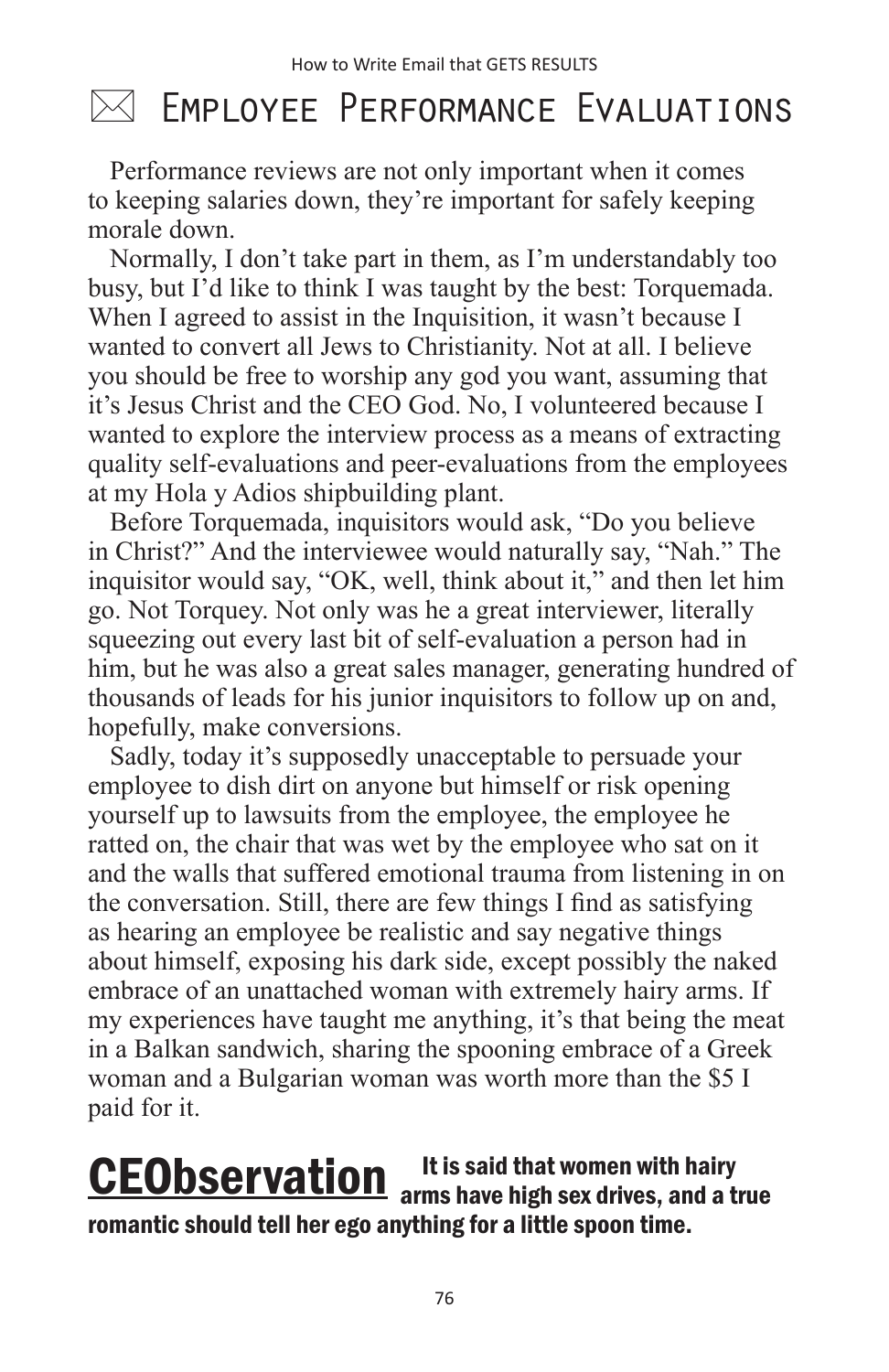When trying to smoke out a whistleblower through emergency yearly performance evaluations, you must attempt to do the opposite of everything you know as a CEO in this 21st Century business world: Try to be the employee's friend, even if it's for 1 minute. No one said this would be easy.

**Tips for Helping an Employee See You as a Regular Person** *Compiled by Mr. Hlava's Personal Assistant*

#### **1) Be Self-Deprecating**

What the hell does that even mean, self-deprecating? It means what? This must be some mistake. What's number  $2\overline{2}$ 

#### **2) Smile At Him For No Reason**

I don't want him to think I'm crazy. I want him to think I'm his friend. What's next?

#### **3) Discuss Last Night's Game With Him**

Game of what? What do you mean "game"?

#### **4) Ask Him About His Family**

OK, this I can do. "Hello, subordinate. How is your family?" They're poor and starving because I don't make any money. Too depressing. To Hell with chitchat: Is there a real tip in here?

#### **5) Admit To Him That His Is A Difficult Job & Only A Special Kind Of Person Can Do What He Does**

Anything without lying on this list? 6) Admit No Situation Is Perfect. No. 7) Times Are Tough, Aren't They? No. 8) Wait. What is this word? "Appreciate?" I know what it means; I guess I've just never seen it between "I" and "You" before. What the hell is wrong with these people? OK, here we go.

#### **12) Shake His Hand As He Leaves And Thank Him For His Time**

You know, I've changed my mind. Go with what you know. Get me my cloak and The Goulet.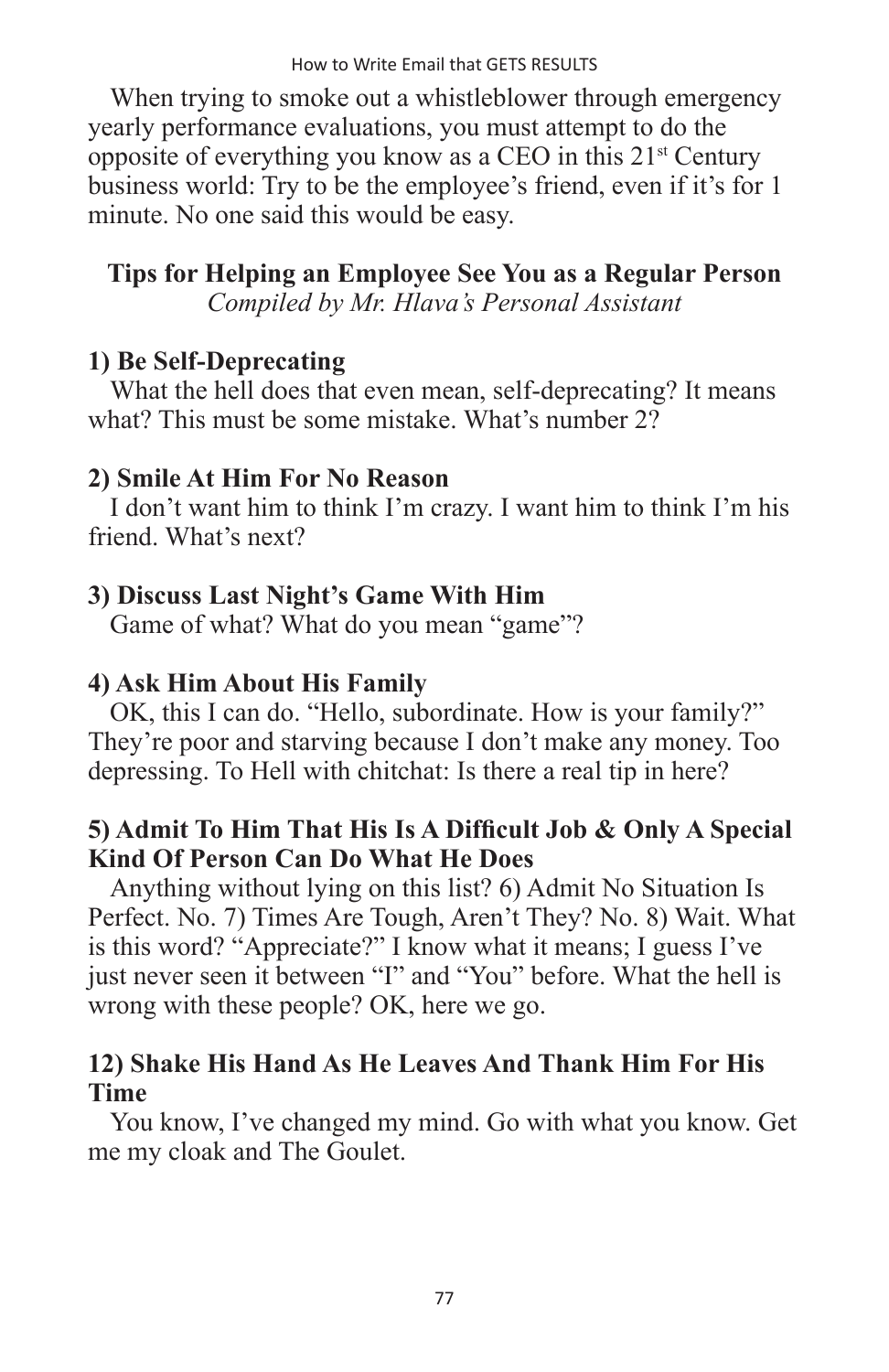### $\boxtimes$  The Truman

There once lived a man named Harry Truman, a relatively unassuming huckleberry from Missouri who became president after the monarchy of King FDR ended. After years of oppression, corporations finally could be free of government tyranny and again do the things they were born to do: make money. I'll never understand what the Roosevelts and Taft hated so much about money, and the country was lucky to have such martyrs as Cooledge and Hoover in office to save us from a half century of socialism and the complete destruction of corporations.

Truman did several things I find admirable: fought in war, told newspapers to stick it where the sun don't shine, destroyed an entire city and avoided wrongful-death lawsuit unlike a certain Damnation Station Hell-themed restaurant I know, created the U.N. to allow international leaders a venue where they can pretend to be heard, started the greatest corporate war of all time with Russia, and stepped in to show the CEOs of the time dealing with a lethargic labor force how to deal with workers – tell them to work or I'll send you to the battlefield. I only wished I was around to help him bust those unions into a thousand pieces (which would be a million pieces today), but I spent much of the post-war-1940s golfing in Scotland.

#### A CEO must learn how to play golf. **CEObservation** A CEO must learn how to play golf.<br>The quiet, serene nature of the game tends to pull all of the anger and frustration inside you to the surface, allowing you to explode freely into the openness on any given swing – all without saying a word.

The phrase most people remember from the Truman era was printed on a little nameplate that he placed on his desk in the oval office: The Buck Stops Here. In today's world of corporate communication, that translates to "Time for someone in CC: to make a decision and stop this snowballing chain of wasted words."

In its purest sense, the buck is the CC:, an information hot potato that gets passed to as many people as possible in an effort to avoid responsibility and, therefore, accountability. To stop this endless nonsense of tiptoeing around a decision, you have to drop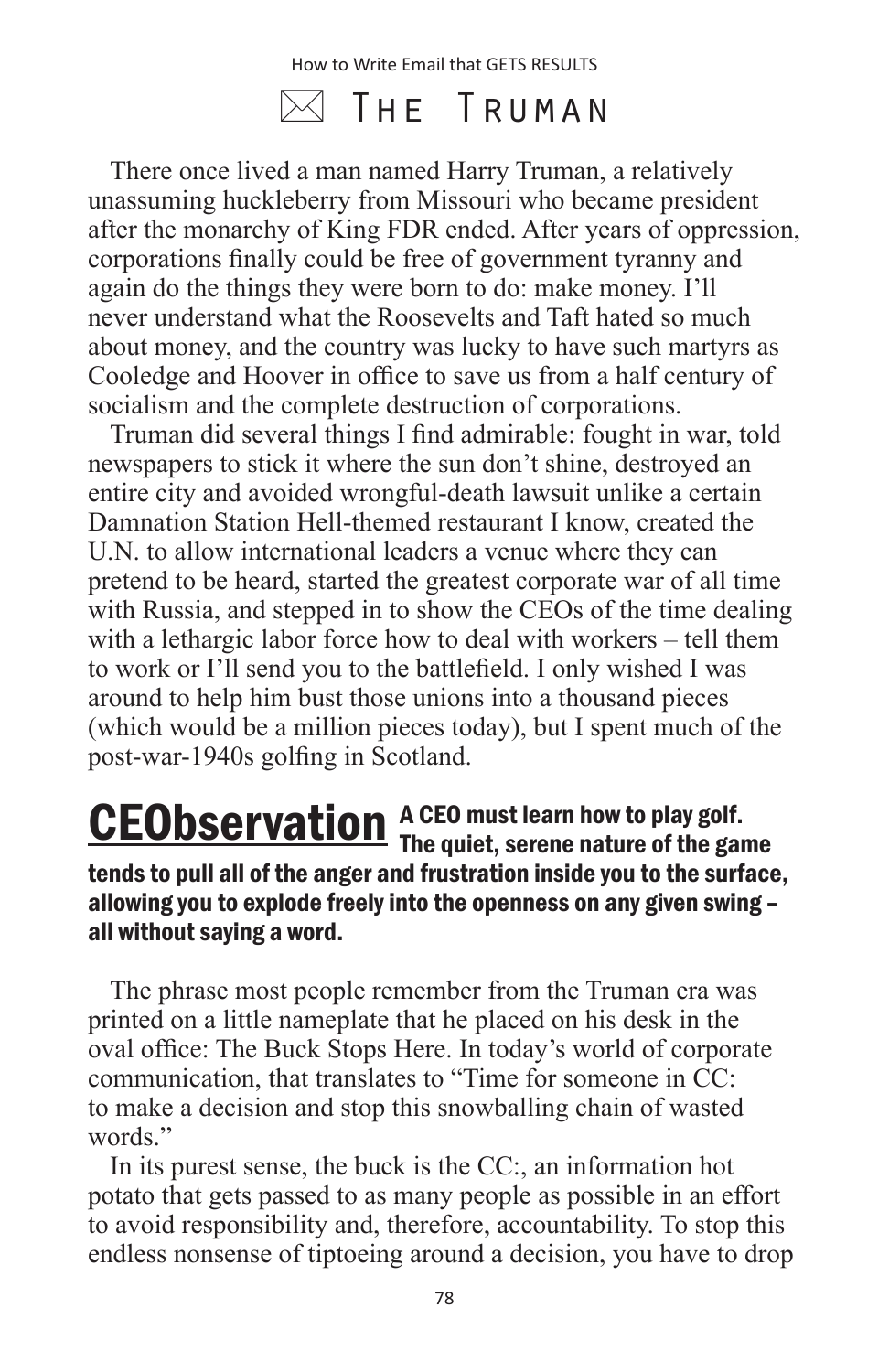The Truman on your subordinates, that ultimate message that stops the buck dead in its tracks and forces someone other than yourself to take responsibility for an action.

**From:** Richard Hlava, CEO, HlavCo Intl.

**To:** Nephew; Underling Supervisor; Legal Nazi **CC:** Nitwit CFO; Underling Supervisor's Supervisor; Useless HR Head; Lazy Marketing Director; Main Douchebag; Sales Manager; Legal Führer; King Sap; Giant Scrub **Subject:** Government bailout

#### Hello,

While staring at all of you during our emergency yearly performance evaluations, it occurred to me that there is a simple, logical explanation for the discrepancy in revenue earned and revenue reported: We simply misunderstood the administration of TARP funds to financial institutions and corporations. As it turns out, you actually have to apply for this money, and not simply remove the bailout amount from your balance sheet.

Any documents or emails obtained by the IRS, or given to them by a dishonest employee whom we will root out, were simply part of the internal discussion about participating in the program. And now that the economy has stabilized, we're more than ready to pay back the amount owed, plus a small amount of interest for the faith the government had in our business.

What I need to know is, who approved accepting bailout money without applying for it? I, of course, know who it was, but I'm giving you a chance to show your future CEO potential by stopping this endless stream of emails on this silly topic. Even if you didn't approve it, it would show a lot of courage for someone to come forward and admit that he did.

The one who can step forward will be rewarded after they have finished fulfilling their responsibilities to the IRS. The rest of you may very well be transferred to our Red Dirt Personal Contracting Services Inc. subsidiary, currently operating out of an undisclosed location (Afghanistan).

As a great CEO of our nation once said, "The buck stops here." Stop it, damnit!

Thanks, Richard Hlava, CEO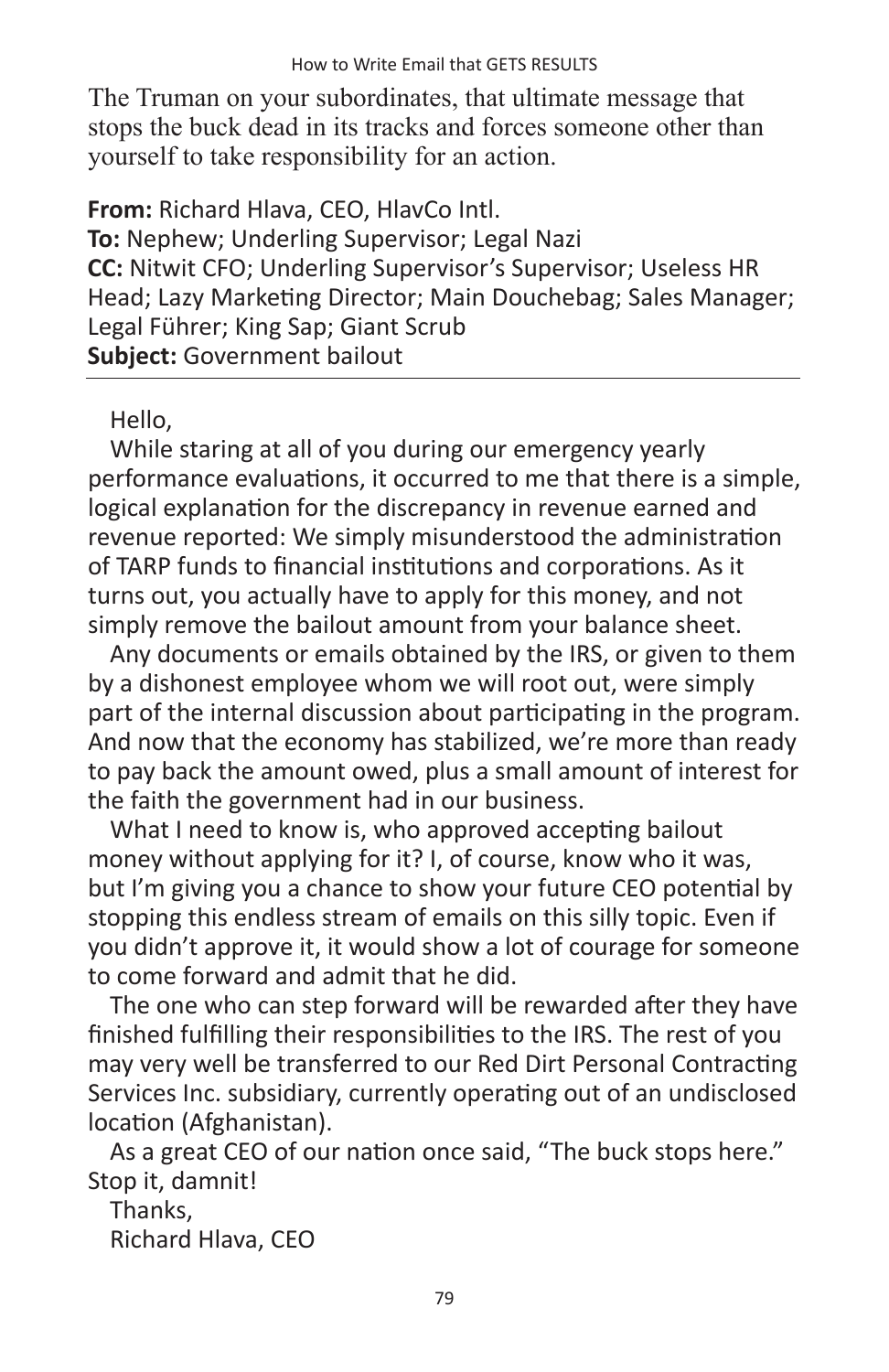# *Should I Withdraw The Money From My 401(k)?*

#### **Dear Mr. Hlava,**

**CEO** 

Q&A

I was wondering if you could give me some advice about my 401(k). My cousin says that he can get me in on the ground floor of a new investment opportunity involving "bailout bags," that's the special sacks of money the government puts the money into before they give that money away to all the banks, auto manufacturers and insurance companies. Anyhoo, he says that investing my money with him will net me a much better return on my money than if it was sitting in a 401(k). Is that even possible? What should I do?

#### **Thank you, Annie in Shipping**

#### **Dear Annie,**

Keep your money in the 401(k). You work for me, which means you'll need as much financial security as you can get sooner than you think. Plus, over time, assuming that you live long enough (which the banks and government assume you won't), you will see a fantastic return on investment simply from consistent contributions to your retirement fund. But, let's assume for a moment that you did give your cousin the money. Even if his "bailout bags" manufacturing venture did turn out to be a success, he will find a way to screw you out of the money that's rightfully yours. If he fails in his venture, you lose all your money anyway, as well as a relationship with a family member. But when you keep your money in a 401(k) and the government or fundmanagers lose your money in the market, you at least can still go have a beer with your cousin to complain about the state of business ethics in this country.

**Sincerely, Richard Hlava, CEO**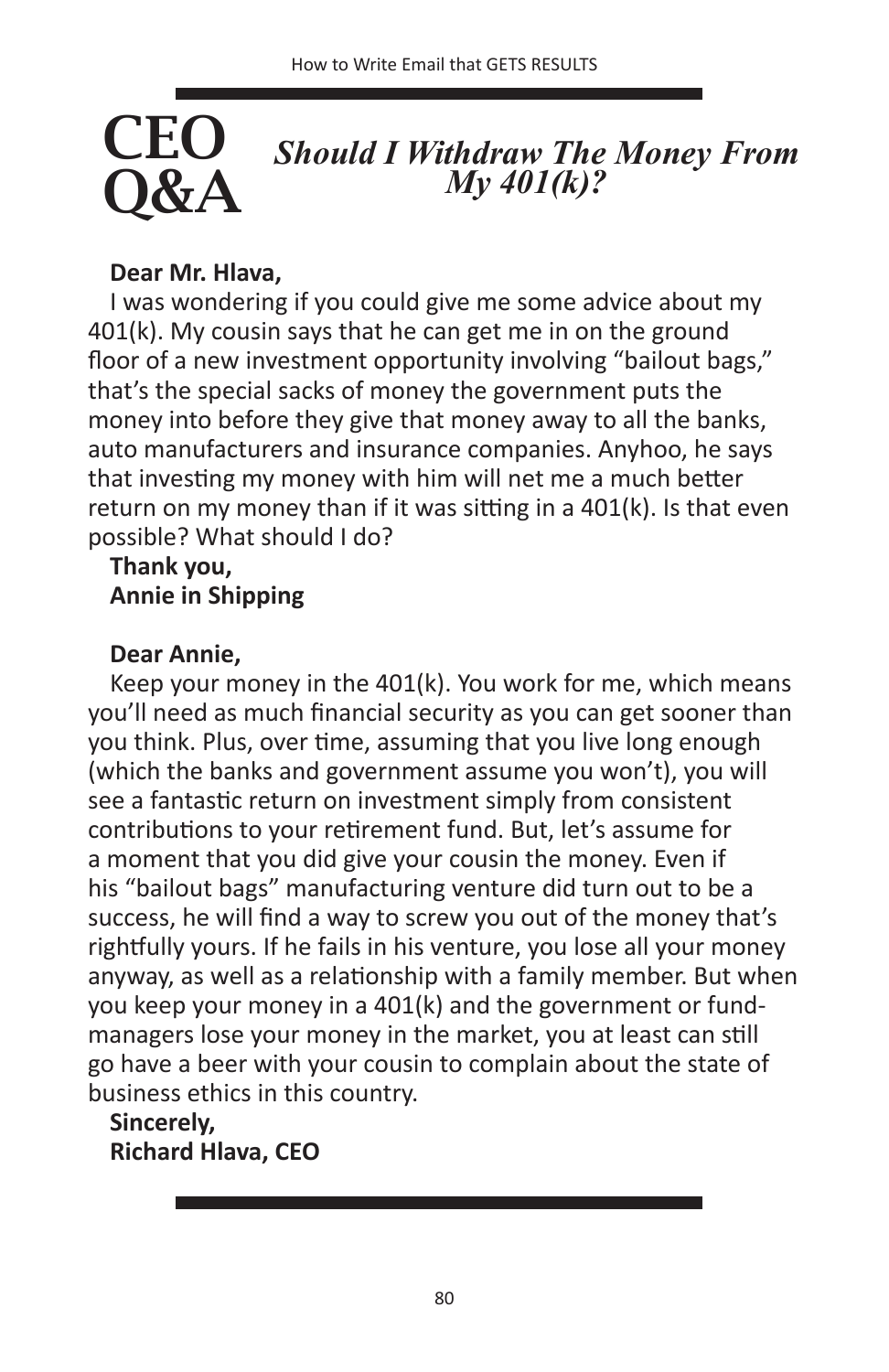### $\boxtimes$  The Cafeteria

The importance of a cafeteria cannot be understated. When employees leave the building for a lunch break, they also lose focus. They get a taste of that outside world and crave it all afternoon, dream about it at their desks, stare at it out of the few windows that haven't been tinted black.

#### Do not use a glossy, reflective tinting **CEObservation** Do not use a glossy, reflective tinting<br>to block the view from the windows as your employees will simply start using the window as a mirror.

At the same time, you don't want to make the cafeteria that pleasant of an environment. The last thing you need is to give your employees the impression that it's OK to talk to each other socially within the confines of the building, let alone give them a place where they can start conspiring against the company that has done nothing but give them everything they ever wanted. You simply want a place in the building where they can get food when their tummies are grumbling and where you know where they are as you root through their computers and desks, looking for signs that they have crossed you.

When setting up a cafeteria, keep in mind that humans are tribal in nature, and like any other animal, they roam around in packs. They want to sit together. They want to pull up a chair or connect a few tables together to have a lunch with a side of delusional friendship. That's why it's important that you both bolt tables and chairs into the floor and equip your cafeteria with tables that have barely enough space for one person.

#### If possible, substitute stools for chairs, CEObservation of the possible, substitute stools for chairs, for tables, too.

Lunch, as it were, isn't about conversing. It's about eating. God makes us use the same hole for talking as he does for stuffing food into our bodies. There's no second hole that allows one to do both things simultaneously. And what's our punishment for trying to do the two things at once? We choke and die. Don't be blind to the signs of the maker!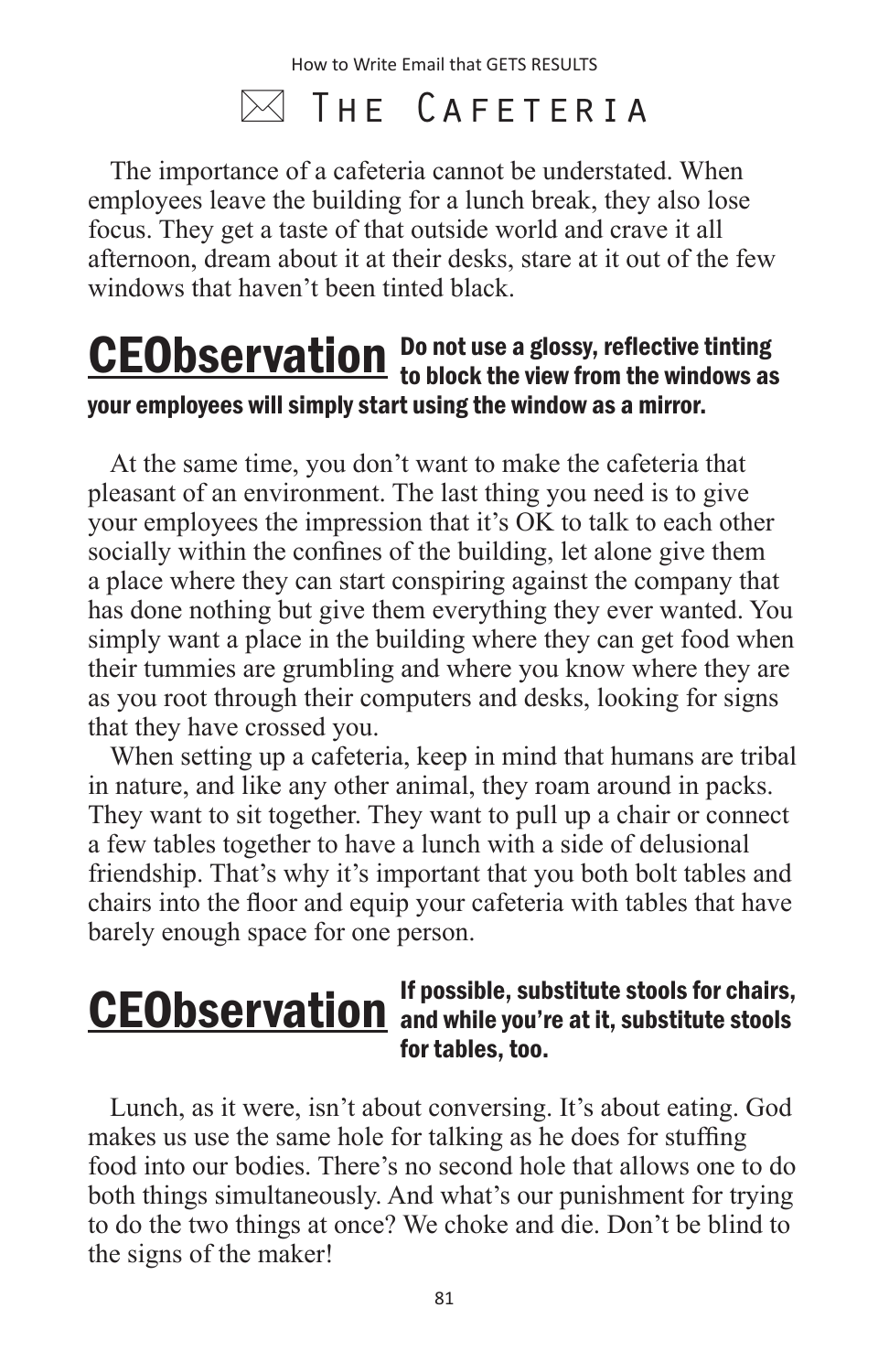Another means of making the cafeteria an undesirable place to be, making the employee rush back to his desk rather than spend another minute in the lunchroom, is serving cross-ethnic food. People may love Italian, but no one loves MexTalian. A person may love sushi, but how delicious is sushi when it's comprised of freshwater fish? And what about that MexTalian seafood casserole that's the main course today?

#### There's nothing more demoralizing to **CEObservation** There's nothing more demoralizing to<br>the start of a lunch than seeing food that you saw yesterday, even if it's in a slightly different form.

Of course, you don't want to serve anything that will make your employees sick, and it's very important to spend the money on clean kitchen and refrigeration units like the ones you can find from our Frozen Penguin-brand of cooling units from our Icelandic subsidiary Það Er Kalt, the first green cooling unit that runs on geothermal energy from a hole in your kitchen. What's more important is to put into the employee handbook that any employee who calls in sick the day after eating at the cafeteria does not qualify for paid sick leave.

Also, as people are creatures of habit and it's a corporation's job to create routines that can easily guide people through the work day, it's important to never deviate from the menu. Only in times of war and food shortages should you, for any reason, swap items from the menu. Is a fruit or vegetable not in season? Doesn't matter. You can form another fruit or vegetable into the shape of the out-of-season fruit or vegetable. Add the necessary food dye. Then, sprinkle on a little Bait-N-Delish! food flavoring and fishing bait from our Alaska-based Capt'n Hungry's Spices & By-products LLC subsidiary. You'll have instant asparagus made from the finest celery. Or simply made from celery.

#### **Lunch Schedule**

The following applies to all HlavCo Intl. subsidiary cafeterias, unless noted:

**MONDAY:** Meatloaf surprise, asparagus stems with BBQ sauce, beer-battered rice, tapioca gelatin. Salad bar featuring mature vegetables.

**TUESDAY:** Head cheese casserole, New York Mix vegetables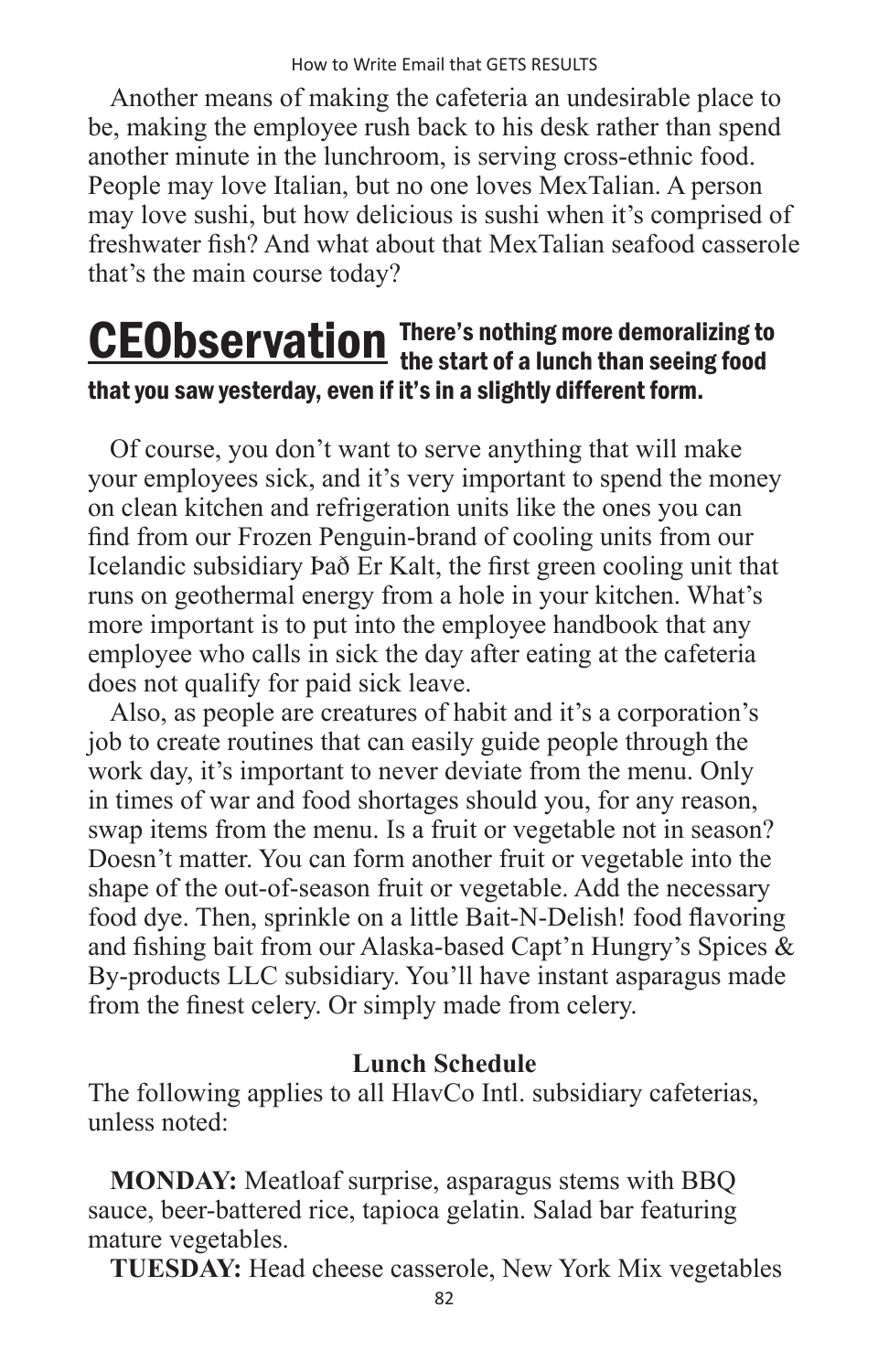(cabbage, sweet potatoes, artichoke) in chipotle tomato sauce, ranch-flavored hummus, chocolate mousse, freeze-dried apple crystals. Refried bean bar.

**WEDNESDAY:** Liver Caesar salad with croutons, kidney beans in cucumber sauce, shrimp bread, pudding-stuffed bell peppers. Beet bar.

**THURSDAY:** Haggis, farm-fresh ramen noodles, brine-soaked bean sprouts, butter-flavored yogurt. "Taste of the Kalahari" bar.

**FRIDAY:** Carp sushi, mint cauliflower, thrice-cooked potato skins in sausage gravy, jalapeno ice cream. Welsh bar.

**SATURDAY:** Bacon-wrapped tofu, gnocchi with ketchup, tulip bulb soufflé, salt-water taffy cake. Leftover bar.

**SUNDAY:** Rocky Mountain oysters, beets in garlic sauce, saltand-vinegar mashed potatoes, fried gum. Leftovers of leftover bar.

Certainly, there is something on that menu to tempt even the pickiest of employees, and for everything else that doesn't, the fact that we only charge \$1 per meal makes up for any indigestion of the stomach or spirit a person may encounter. Why do we charge \$1? Because people don't appreciate things that they don't pay for.

For those who don't make money, the **CEObservation** For those who don't make money, the cost of an item is their number-one purchasing influence. Know where your negotiating power lies.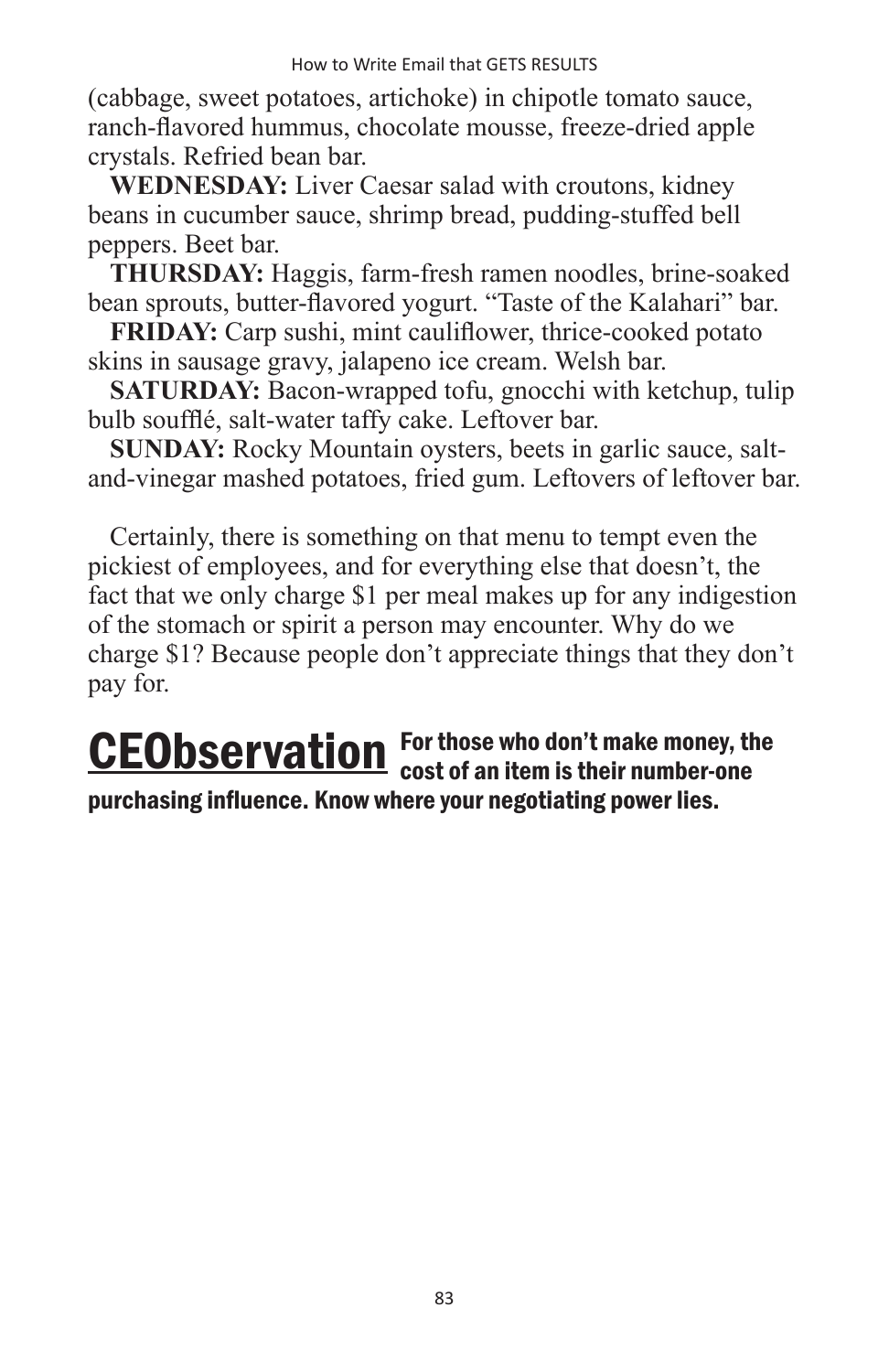### $\bowtie$  Out of Office Replies

Establishing effective out-of-office automated reply email is not rocket science. You only need a couple of key pieces of information in the email: the period of time you will be out of the office and an alternate contact for pressing matters. An added bonus is adding to the email the type of availability you will have in relation to your email and if you will be reading/responding to them while you're away.

**From:** Richard Hlava, CEO, HlavCo Intl. **To:** Swindler **CC:** Personal Underling; Personal Nazi **Subject:** How quickly can we sell the island?

Dear Swindler,

I could use some liquidity. How long do you think it would take to sell the island? Not my first Island or the second one, but the one that we bought six months ago? I know we'll probably take a hit on it, but that's a cost I'm willing to let you absorb.

Sincerely, RH

**From:** Swindler **To:** Richard Hlava, CEO, HlavCo Intl. **Subject:** Re: How quickly can we sell the island? (Out of the Office)

Dear emailer,

Thanks for your email to Swindler at the Trusted Real Estate Investment Corporation, a division of HlavCo Intl. Unfortunately, I'll be out of the office for an undisclosed period of time. It is possible that I will occasionally check my emails, but I may be in a remote location where I have no telecommunications service. If this is a pressing matter, please contact my colleague, Conman at conman@trustedinvestments.biz.

Sincerely, Swindler

Although Swindler was unable to write in his email the exact date he will return, he did the right thing by including a referring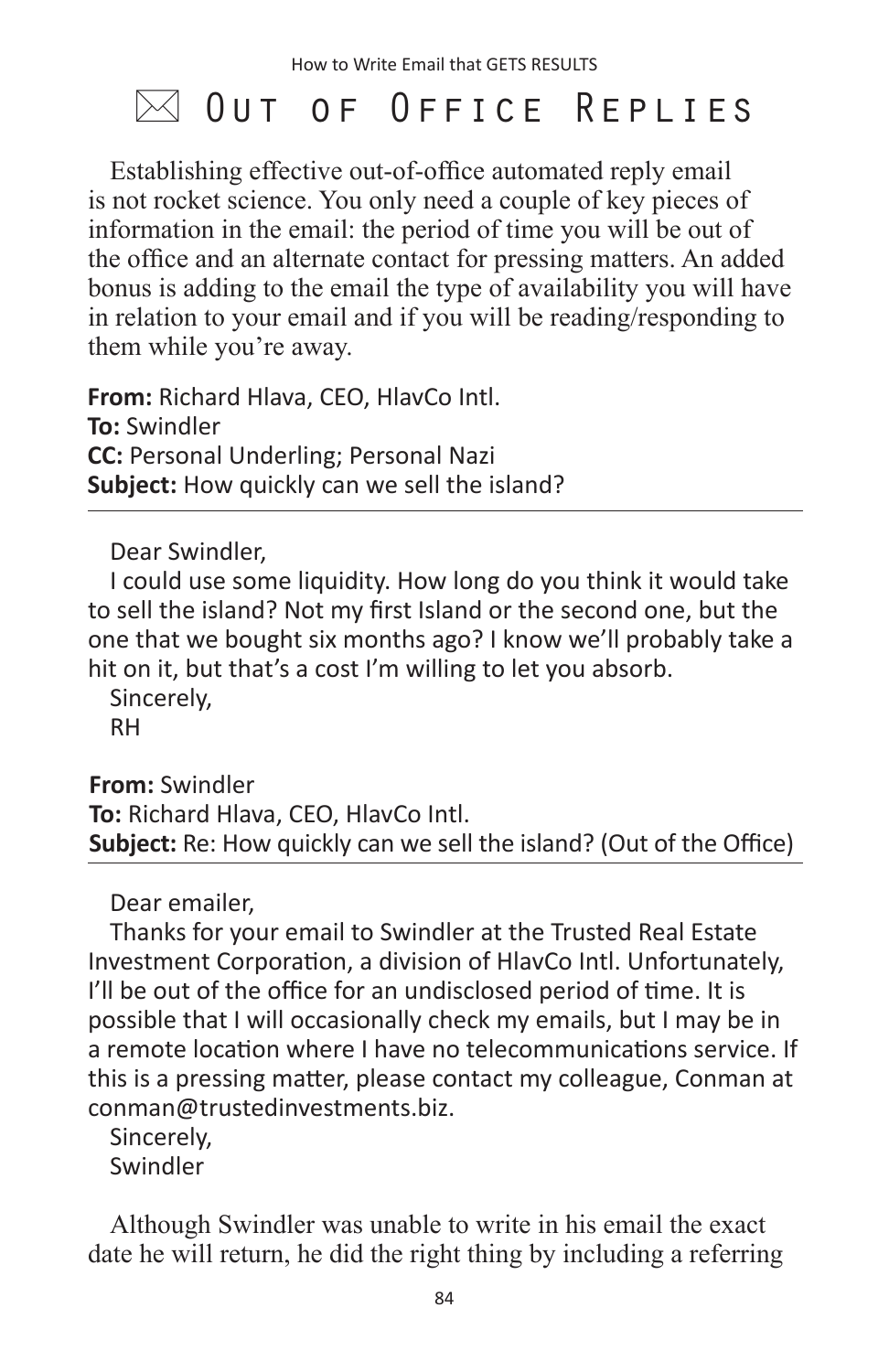contact and included that person's email address, which people sometimes forget to do. And while this person will most assuredly be of less help to us than Swindler would be, we will be able to get adequate service from said emergency contact.

**From:** Richard Hlava, CEO, HlavCo Intl. **To:** Conman **CC:** Swindler; Personal Underling; Personal Nazi **Subject:** Market for selling an island

Dear Conman,

As Swindler is out of the office, he suggests I should come to you with questions of liquidity. I'm in the market to sell the third island that we purchased through a shell HlavCo account half a year ago. Are you able to help me unload this thing?

Sincerely, Richard Hlava, CEO

**From:** Conman **To:** Richard Hlava, CEO, HlavCo Intl. **Subject:** Re: Market for selling an island (Out of the Office)

Thanks for your email. Unfortunately, I'm out of the office. Please contact swindler@trustedinvestments.biz in cases where immediate assistance is needed.

Sincerely, Conman

Now this is just poor form. Always make sure that the referring email address that you list is for a person who will actually be in the office when you are out of the office. Otherwise, it will be impossible for important people to get in touch with you about important issues. And when important people can't get in touch with you, they become vindictive.

**From:** Richard Hlava, CEO, HlavCo Intl. **To:** Random Emailer **Subject:** Re: Unimportant Issue (Out of the Office)

Dear whomever the hell you are, Fortunately, I'm out of the office. This is what happens when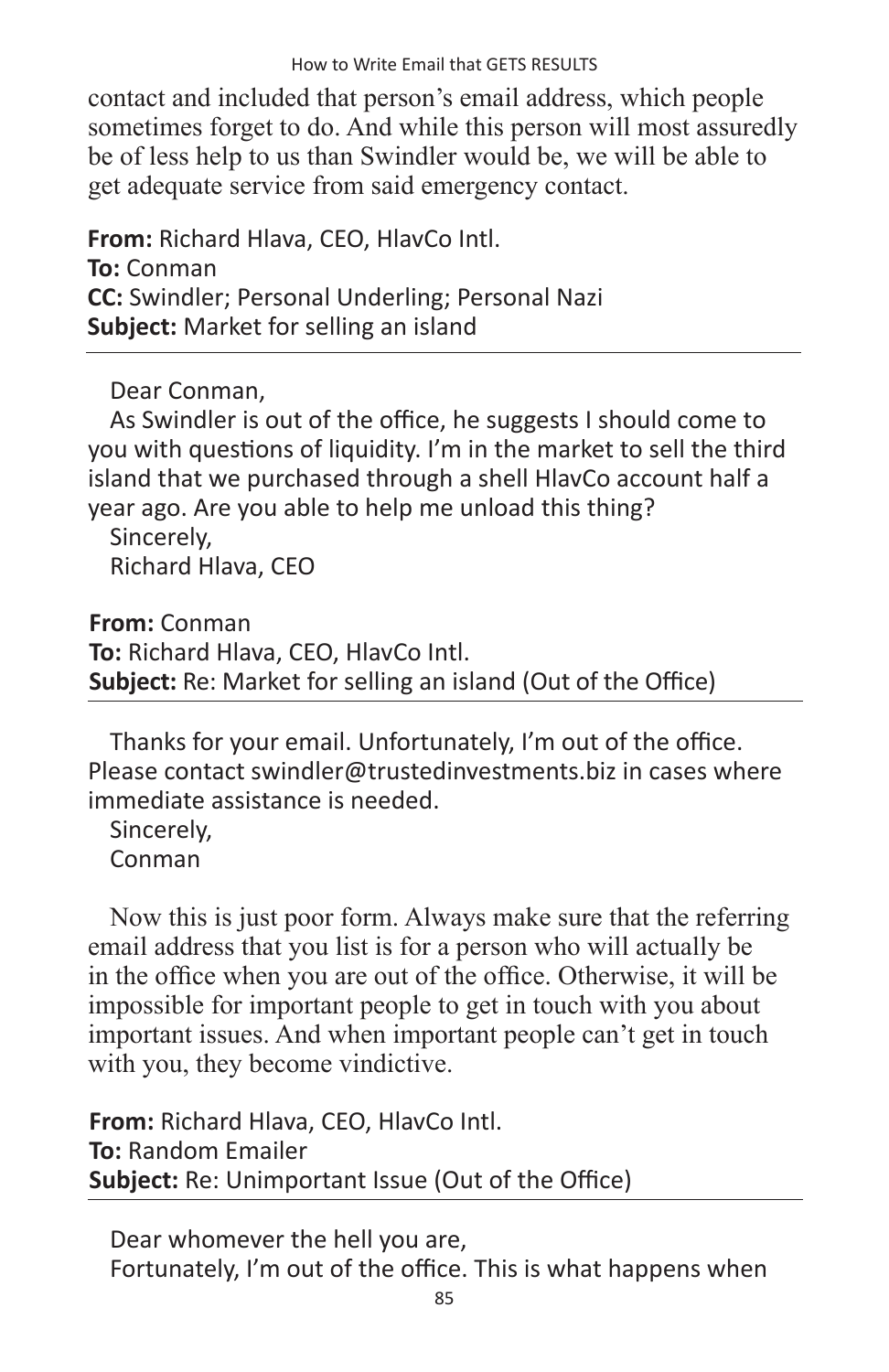you are important. The fact is, I have no interest in receiving your email anyway. However, as you made it through my spam filter, you won \$1,000. To claim your prize, call Swindler on his cell at (212) 420-2395 or his wife at (718) 823-0382. Say the phrase "I want my money now, bitch" to claim your prize. In the event that no one answers, call Conman at (212) 324-5593 or his gay lover at (212) 430-4345. Say the phrase to win, and don't ever email me again.

Cordially, Richard Hlava, CEO

When someone is integrally involved **CEObservation** When someone is integrally involved<br>with your finances, store the phone numbers and addresses of anyone within a 3<sup>rd</sup> degree of relation to him. You'll be surprised how useful that can be.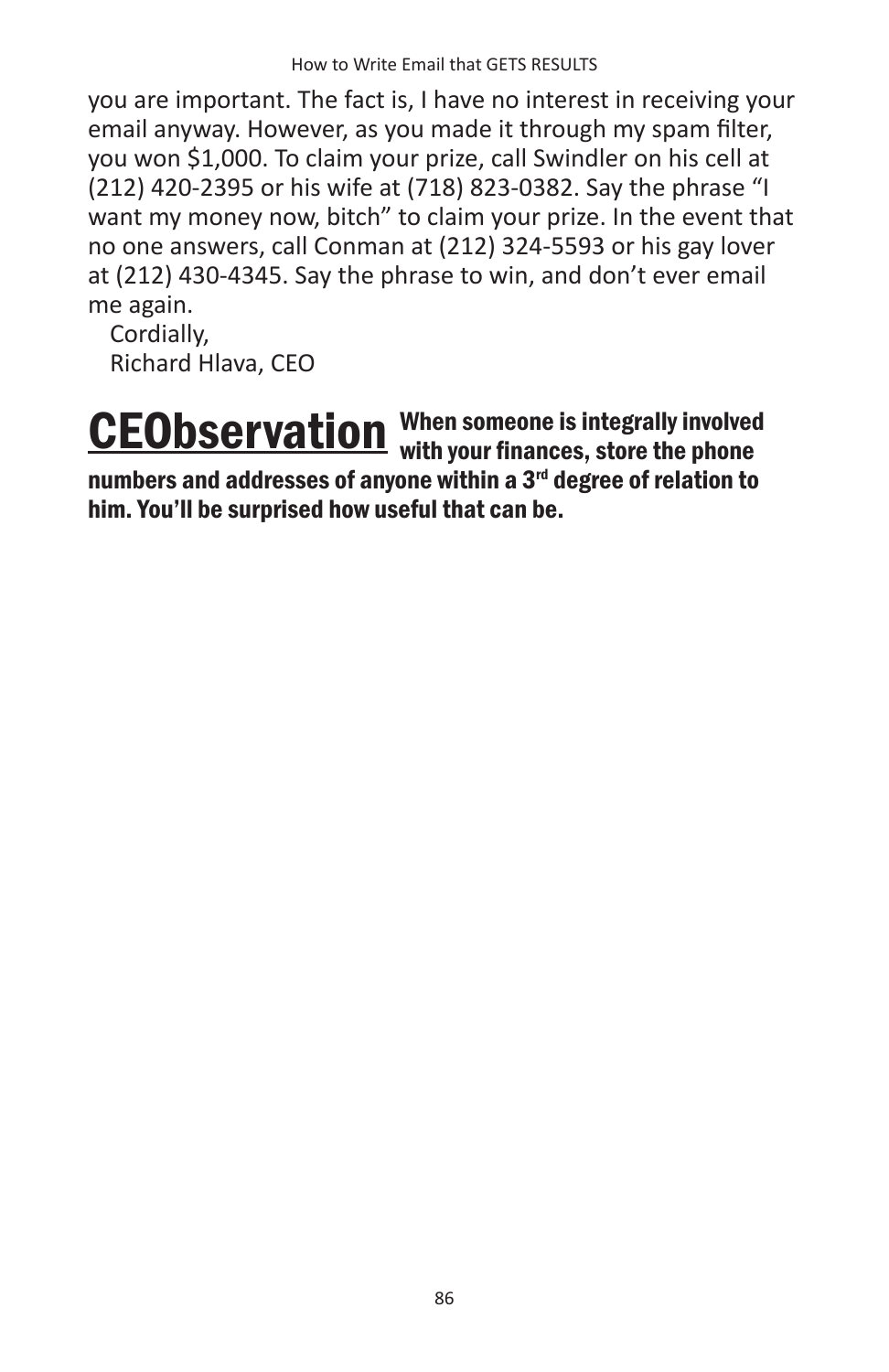### $\bowtie$  Acceptable Acronym Use

An email is not a text message, it's not an instant message and it's not a license plate. It's a letter, a legitimate correspondence between two presumably intelligent people who wish to share a life experience, thought, emotion or business pursuit. It is not a pool of puke from someone who overstuffed themselves with alphabet soup.

There are very few acceptable acronyms that you should include in a business email. After all, you have a level of professionalism to maintain. Save the rest of those capital letters for your garbagefilled instant messages and text messages about the daily chores and the fact that you're getting up from a seat and may not respond to someone within two seconds of receiving a message.

#### When your cheap, lazy ass is saving only **CEObservation** When your cheap, lazy ass is saving only<br>example an acronym, why even bother?

These approved acronyms should be used with care, with emphasis, and with purpose, when you need someone to visualize in their mind what you're saying because you know they've zoned out the words themselves by now.

**LOL** – Laughing out loud (LMFAO is not acceptable as it implies too much happiness)

**OMG** – Oh my gosh. ("Oh my God" if you're already going to Hell)

**BTW** – By the way

**FYI** – For your information

**TTYL** – Talk to you later

 $G2KU - I'm$  going to kill you.

**?UW4** – Who do you work for?

**^^** - Read the subject/previous line

**\*** - Ass hole

**i-r** – You fucked me in the ass

It is possible for you to use any combination(s) of these approved acronyms in one email, and I believe technically the last three are emoticons, which is already approved standard email protocol.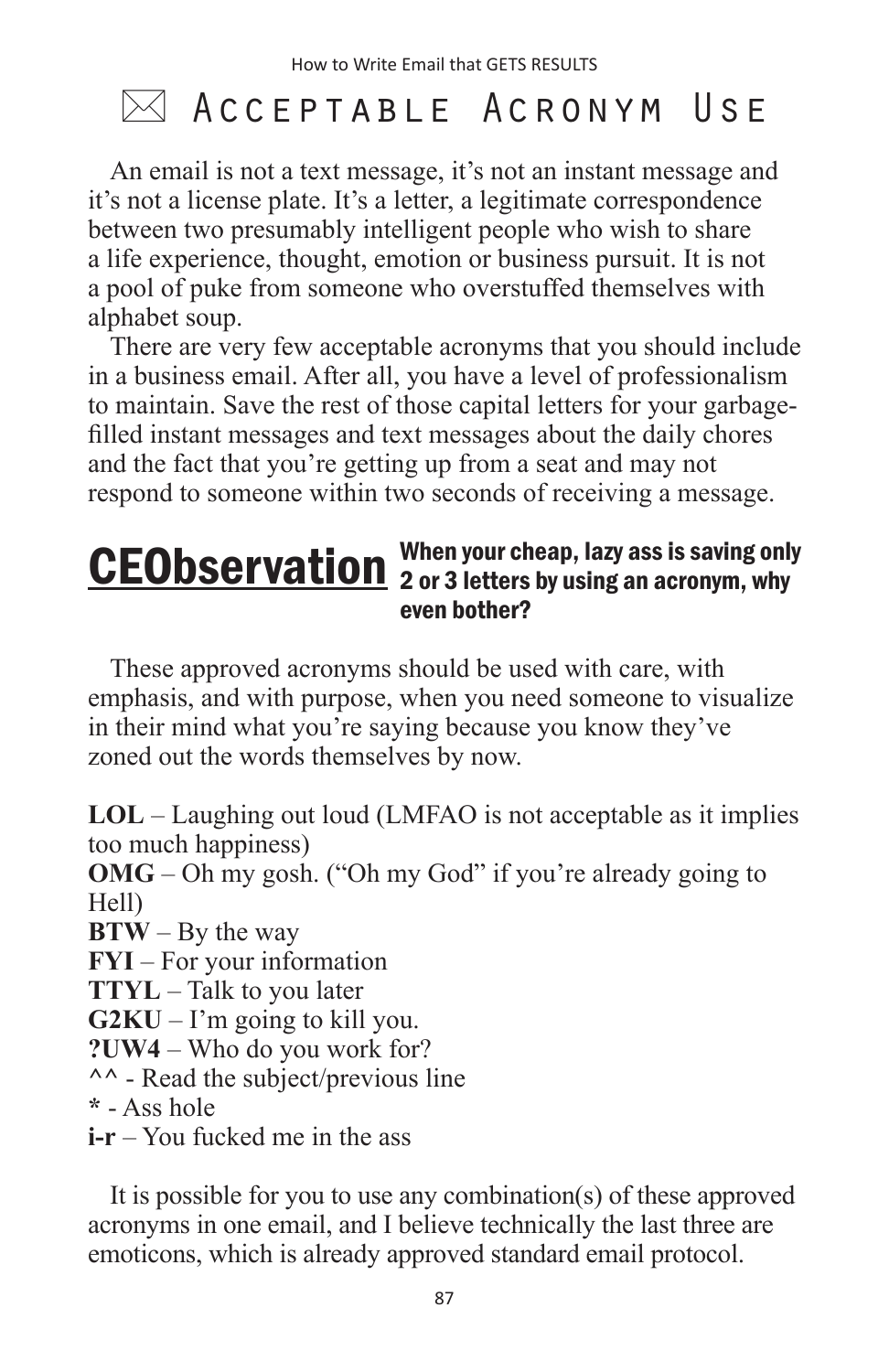**From:** Richard Hlava, CEO, HlavCo Intl. **To:** Nephew; Underling Supervisor; Legal Nazi **CC:** Nitwit CFO; Underling Supervisor's Supervisor; Useless HR Head; Lazy Marketing Director; Main Douchebag; Sales Manager; Legal Führer; King Sap; Giant Scrub **Subject:** ? i-r

```
FYI, i-r * 
OMG i-r
BTW, ?UW4
G2KU LOL
\Lambda<sup>\Lambda</sup>
TTYL
RH
```


# *Why Can't We Use Instant Messaging?*

#### **Dear Mr. Hlava,**

I'm bummed out. Why can't we use instant-messaging programs at work? Do you know how much faster I can communicate with my coworkers when I'm using instant messaging as opposed to email? Plus, sometimes I feel like my email doesn't even get delivered or maybe something important shows up hours later, but instant messaging, it happens almost instantly. Why are we such dinosaurs around here?

#### **Sincerely,**

**Tanya in Human Resources**

#### **Dear Tanya,**

My first reaction is to ask when the last time anyone in HR even thought about doing anything at the speed of "instantly" as normally it takes more than three weeks to get any real work out of you people, but that isn't how I'd like to begin this response. To me, instant messaging is needy. It's a desperate attempt to pretend to talk to a human being when you are, in fact, becoming buddy-buddy with a text box. If I don't want you to talk to people face-to-face, what makes you think I'm interested in having you secretly talk to one another through an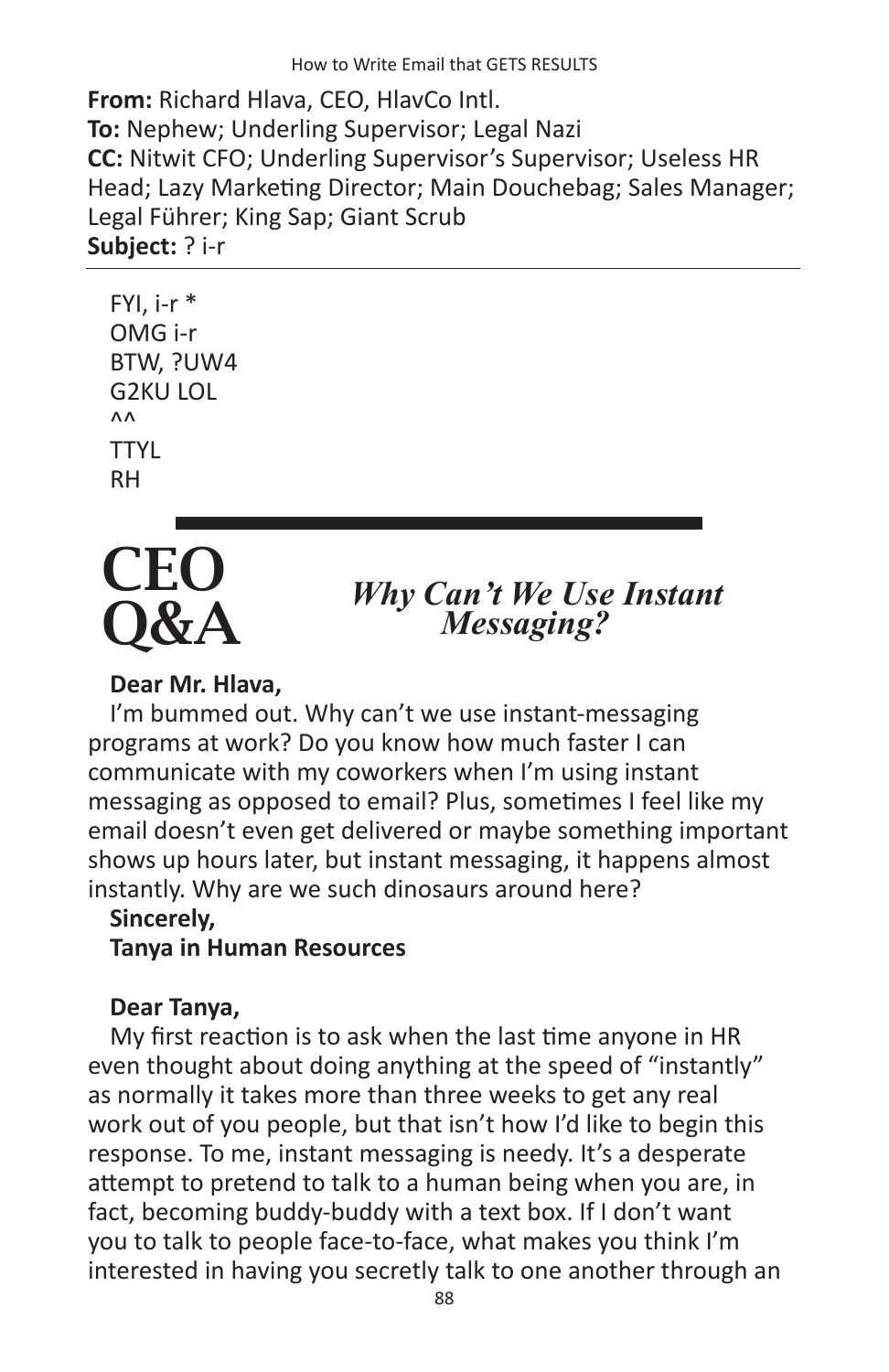instant messaging service, giving your undivided attention to a godforsaken pencil that is moving from side to side, anticipating your next meaningless bit of communication, when you can be actually working and not talking to people with your hands at the same time? The only place we allow instant messaging is at our Prego Papa male maternity outfitters marketing facility in Milan. ("Prego Papa: You're going to get fat with her, might as well get comfortable.") I'd like to see you try to IM with an Italian.

#### **Sincerely,**

**Richard Hlava, CEO**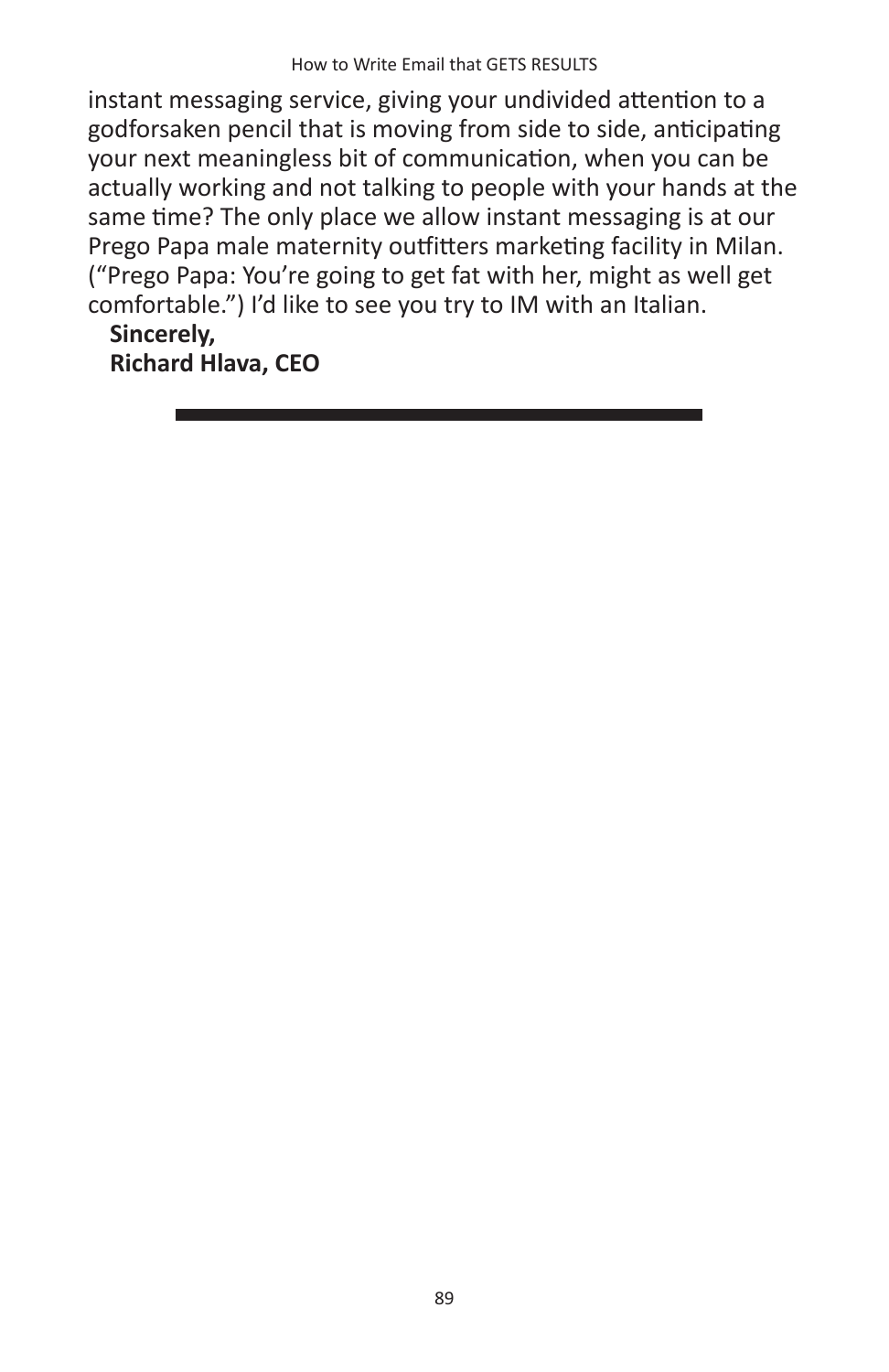### $\bowtie$  <code>Messages From Puppets</code>

Inanimate objects made up to look real scare the living hell out of people. Take, for instance, puppets, plastic toys or Joan Rivers.

As I've stated in a previous chapter, these creatures of man's design can look you right in the fake eye, squeeze themselves inside your brain and scrape away at it until you start thinking that object could, in fact, be a real person.

#### Dogs also can create this same affect **CEObservation** in their owners, assuming the owners are single.

My employees have a difficult time dealing with the reality that they're completely incompetent, and when an employee is trapped deep within this fantasy world, one where he thinks he actually works, he tends to stop responding to people or demands of this real, alternate universe.

Trying to rehabilitate employees back into this realm of reality is too time consuming and, therefore, costly. Instead, you have to leave your zone of safety and travel into their world, into the dark depths of the employee ego.

**From:** The Snitch, Happy-Fun-Maker, HlavCo Intl. **To:** Nephew; Underling Supervisor; Legal Nazi **CC:** Nitwit CFO; Underling Supervisor's Supervisor; Useless HR Head; Lazy Marketing Director; Main Douchebag; Sales Manager; Legal Führer; King Sap; Giant Scrub **Subject:** Free Party Money!

Hi Gang!

Guess what I heard? I heard we have a lot of extra money lying around thanks to someone in my party-planning committee's creative accounting! :-o

Fun! I say that we use all that money to have a party for everyone! Doesn't that sound fun? :-D

OK, whoever this person is who decided to stash all that money away for a rainy day, if you could just send me an email and let me know it was you, we can get this party started! :-) :-) :-)

It's a whole week of parties at HlavCo as I overheard Mr. Hlava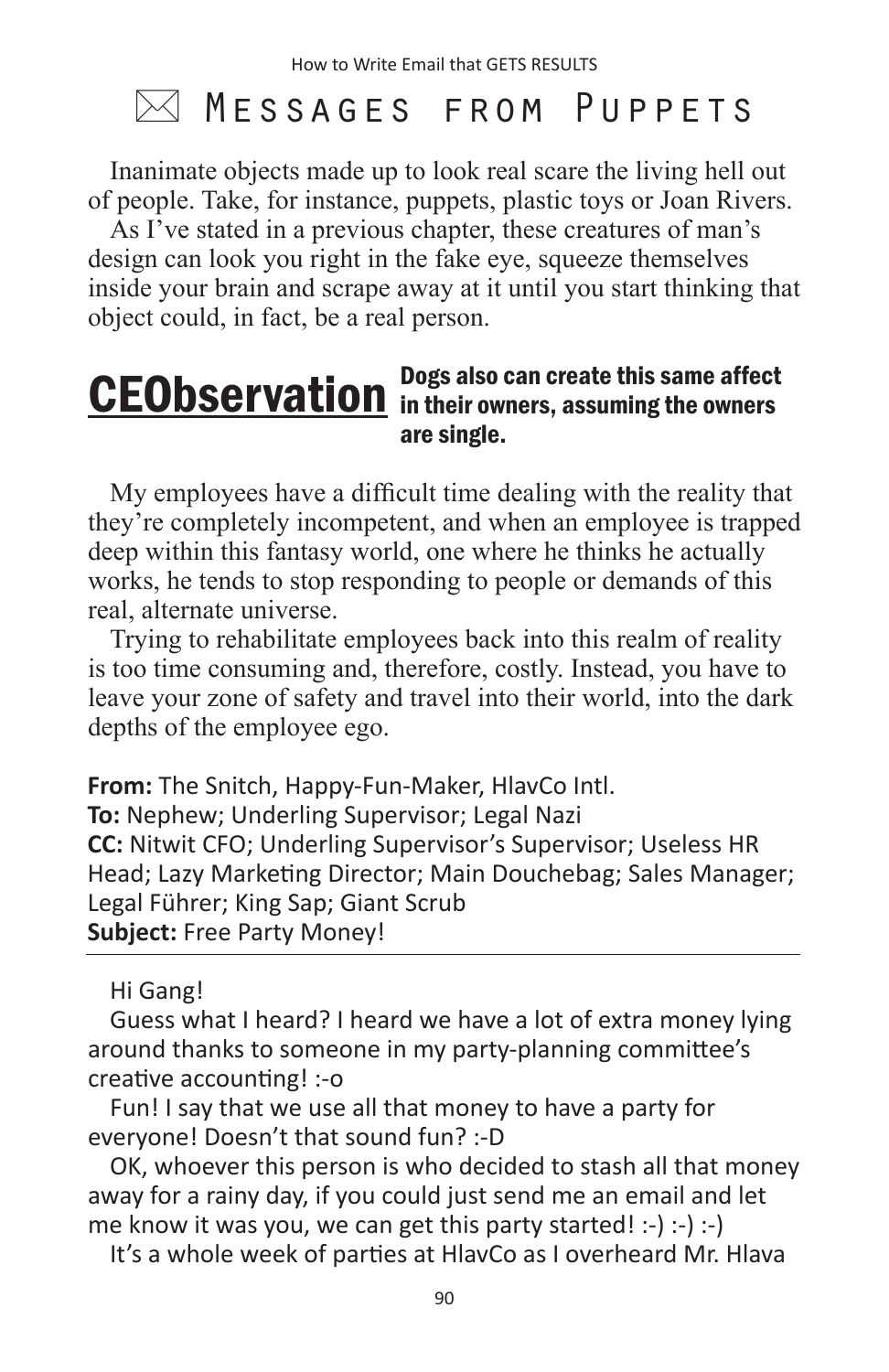(..!.,) saying that there were going to be a lot of going-away parties this week for people! I wonder who those parties will be for? ;-)

```
TTYL! xoxoxo <3
Snitchie 
|>o<| |>o<|
```
When sending an email from a puppet, **CEObservation** When sending an email from a puppet<br>always include as many emoticons as you can, both in the email and in the signature, this will help to remind your employees that they're conversing with someone made of felt, cloth and string – and that this puppet holds a higher position on the company organizational chart than they do.

There's little doubt that in an email such as this, I still accomplish delivering my main message that they will all be fired if they don't admit to their accounting error. However, when it's done in a delightfully playful tone from an inanimate object, my dimwitted employees may feel like they can open up to their "friend" and admit their responsibility for this premeditated mistake.

The Snitch is my digital good cop, cleaning their minds of any fears of repercussions. And for those that still don't get the message, you can send a follow-up email.

**From:** The Goulet, Company Starer, HlavCo Intl. **To:** Nephew; Underling Supervisor; Legal Nazi **CC:** Nitwit CFO; Underling Supervisor's Supervisor; Useless HR Head; Lazy Marketing Director; Main Douchebag; Sales Manager; Legal Führer; King Sap; Giant Scrub **Subject:** (no subject)

:-B :-| :-@ X-P

 $(.)$   $(\cdot)$ 

When typing an email from a puppet, **CEObservation** When typing an email from a puppet,<br>wear the puppet on your hand and help it when it needs that second hand to push the Shift key.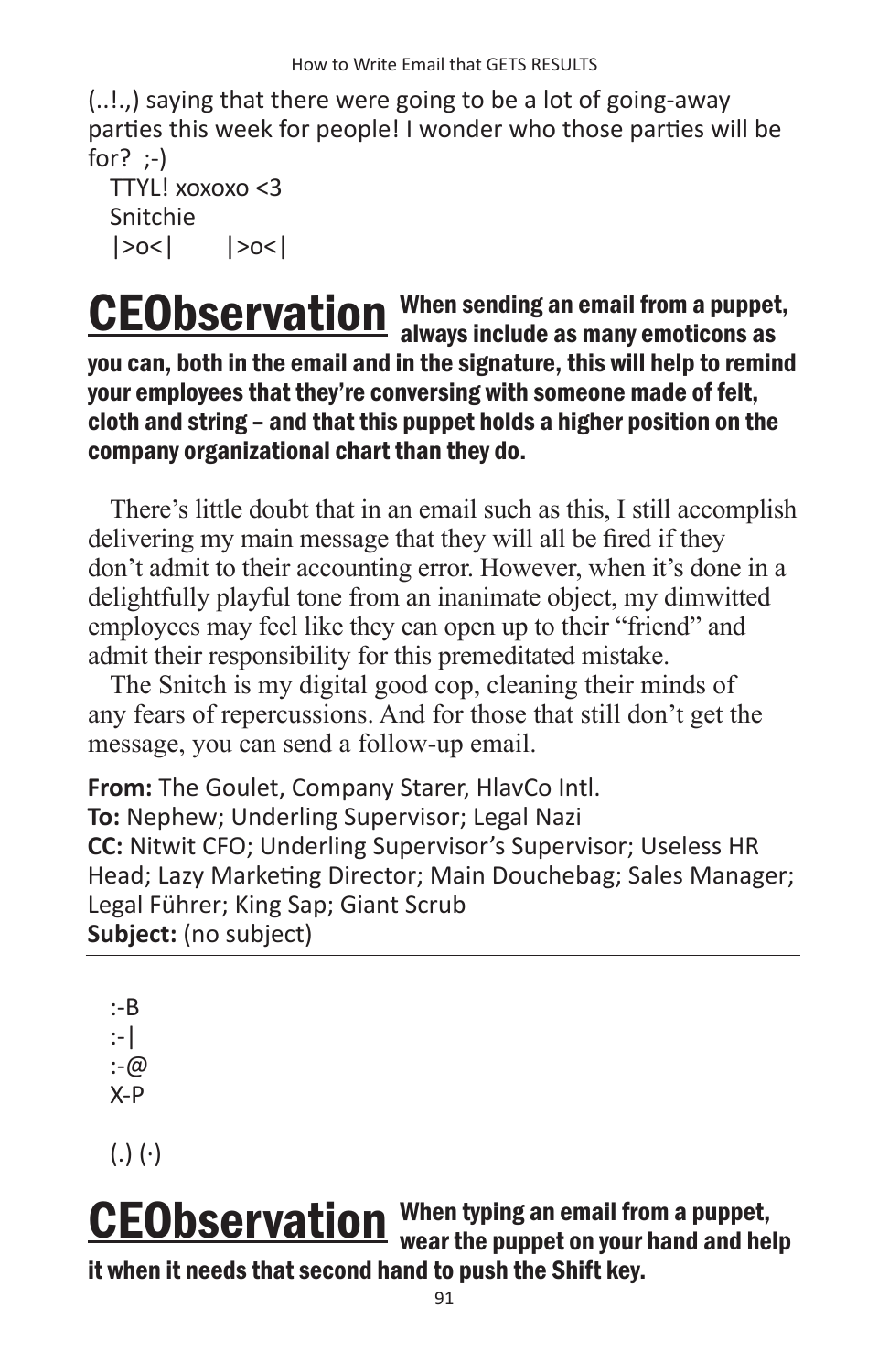### $\bowtie$  The Black Hole of Cyberspace

When no one responds to your emails, even after you've used all the techniques I've so painstakingly tried to teach you in this book, don't get discouraged. Just keep in mind that there is a gigantic black hole in cyberspace, and your message is probably there.

Email is the  $21^{st}$  Century post office, so why wouldn't we unjustly blame it for its inefficiencies just like we did the  $20<sup>th</sup>$ Century post office? It delivers junk mail, just like the post office. It gives us a hard time if we change our address, just like the post office. And it won't deliver our message unless the address is exactly, 100% correct, just like the post office. In fact, one could argue that the virtual post office is much more like the post office in our minds than the actual post office is.

#### If no one reads an email, is the CEObservation If no one reads an email,<br>message ever truly sent?

When you suspect that your email messages have fallen into the black hole of cyberspace, you have to go offline and have your assistant confront a recipient of your messages. By simply lowering your standards and actually talking to a person, you find out one of two things very quickly: 1) That person did get your message and "didn't have a chance to respond" or 2) That person is a liar. In this way, all the email you sent did garner valuable results: the knowledge that your employees are spineless cowards. It won't come as a surprise to you, but it will make it easier for you to fire them all guilt-free when the time is right.

In the same way that the boys in my company would play fetch with a local dog in the mine fields around Normandy, it's good strategy to purposely send an email into the black hole, an email that no one in their right mind would reply to, in order to expose the yellow streak.

**From:** Richard Hlava, CEO, HlavCo Intl. **To:** Nephew; Underling Supervisor; Legal Nazi **CC:** Nitwit CFO; Underling Supervisor's Supervisor; Useless HR Head; Lazy Marketing Director; Main Douchebag; Sales Manager; Legal Führer; King Sap; Giant Scrub **Subject:** Bookkeeping investigation UPDATE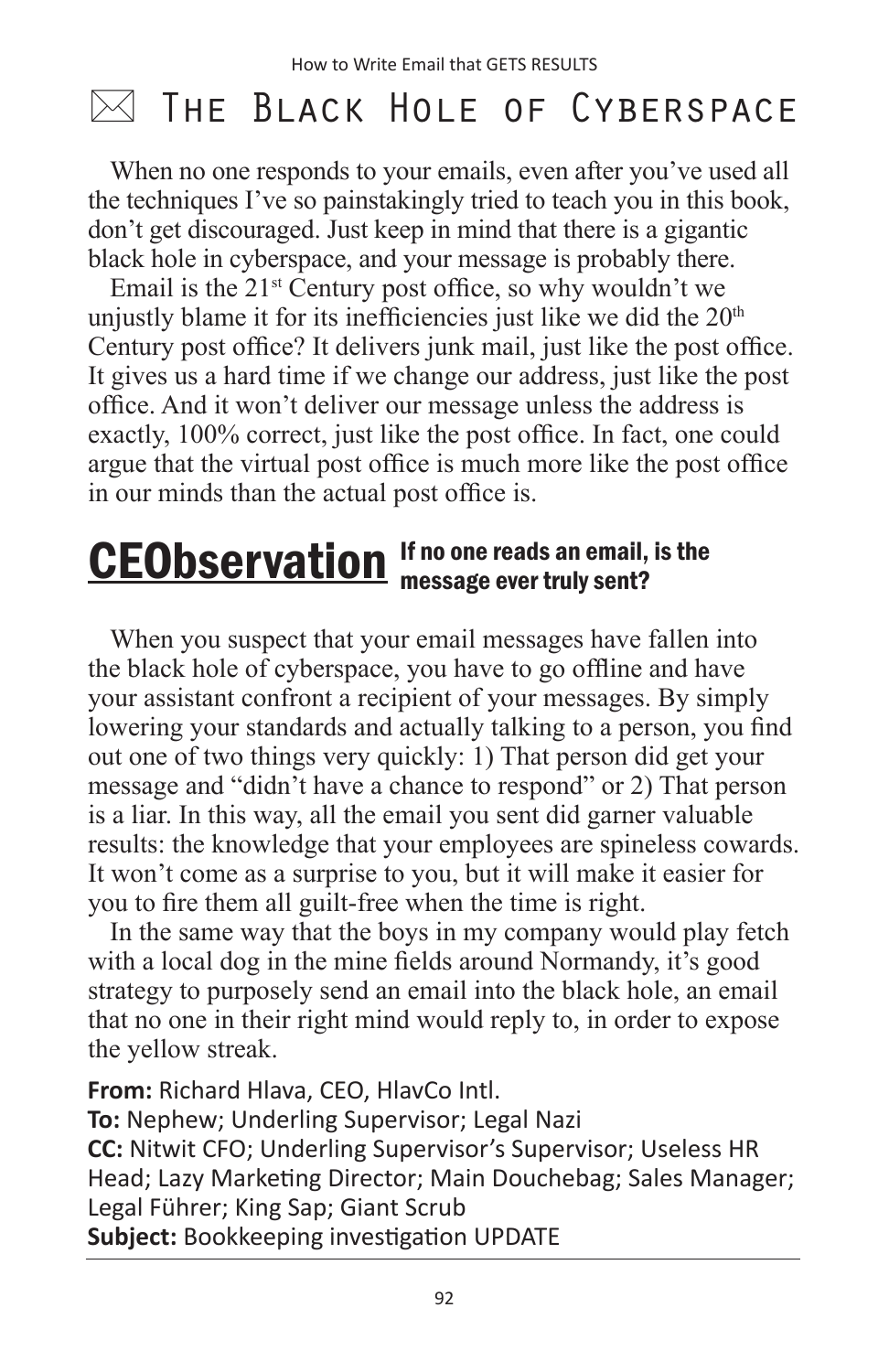Hello,

As an update to the government's investigation of our innocent bookkeeping mistake that no one is willing to take responsibility for, I'd like to remind you that today we were served with a court order that forbids most of us from leaving the country. For most of you, I'm sure this is fine, but I'd like you to know that I had planned to fly to a charity event this weekend in Rio de Janeiro. Now, thanks to your ineptitude, my annual fundraiser for the Give Legs to Children Foundation (sponsored by our HlavCo Industrial Landscaping subsidiary) has been cancelled. Do you realize how many children in Brazil have 1 or no legs to speak of? And now, many of them will never realize that dream of walking, will never have a chance to play soccer like their great soccer idols, will never be able to climb back up those trees to chase the monkeys down into our Insta-Fur animal cleaning and fannypack production machine. Speaking of which, I am taking volunteers for new apprentice tree-climbers, and if you respond to this email – or simply acknowledge that you read this email – I will sign you up for the first boat to Brazil, once this horribly restricting to me travel restriction has been lifted.

Thanks and shame on you for not coming forward when these children really needed you,

Richard Hlava, CEO

When you purposely send an email into that black hole, you're proving to your subordinates that you will have the last word on any issue, even if you had the first word on the issue and all words in-between. Your defiance against answers, truth, facts and basic responses will let everyone, especially a whistleblower, know that you're in complete control of every situation. No one will ever "pull one over on you"; you'll do the pulling on yourself. (Chastising them for their apparent desire to keep children legless is simply the icing on the cake those children could never afford to buy.)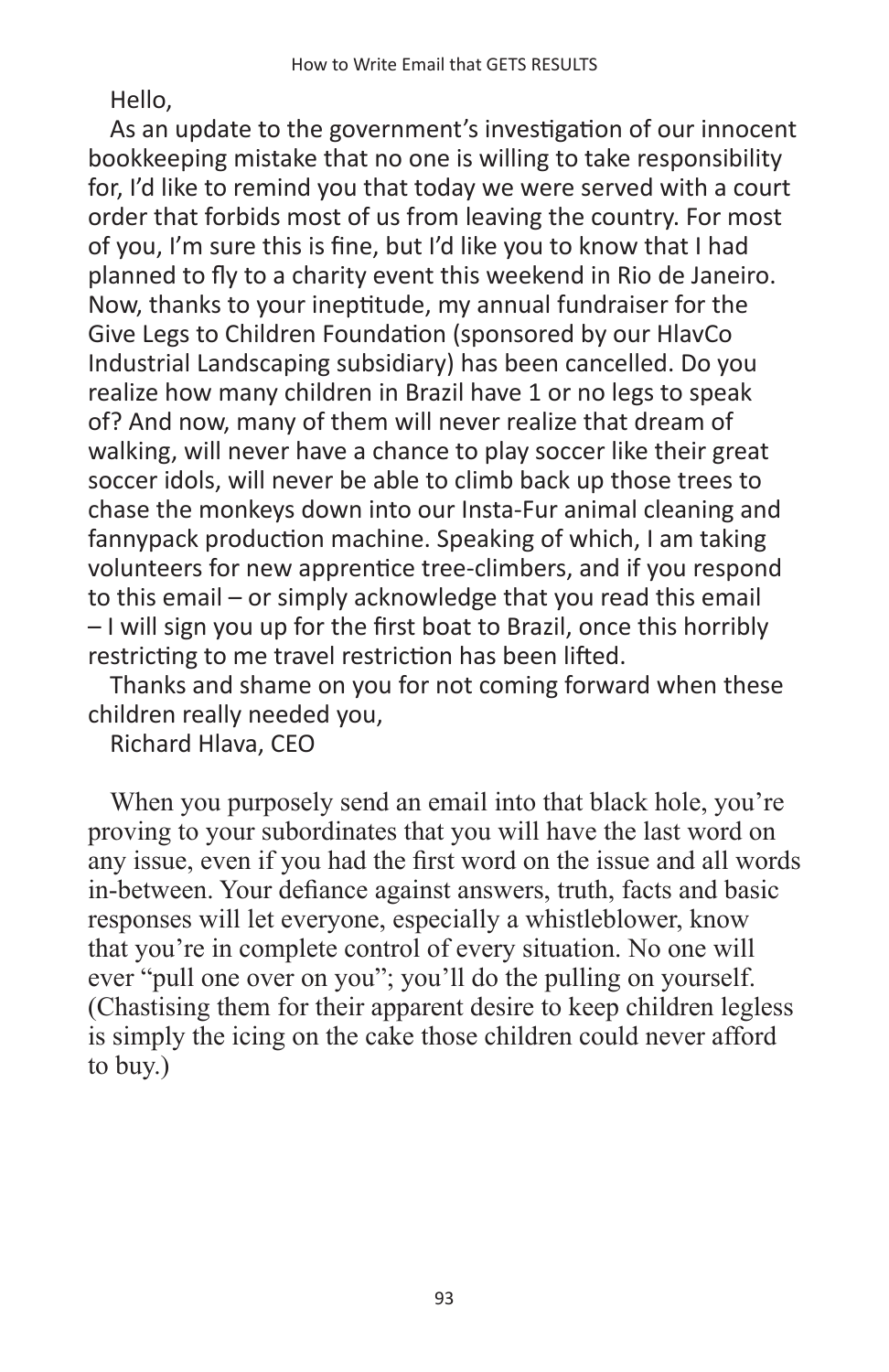### $\bowtie$  Obtain a Foreign Passport

There's no such thing as Plan B – the backup plan. Backup plans are, much like pencils, an admission that your plan will not work in the first place. If you don't have enough confidence to go through with your plans, you have no business being in business.

Therefore, any potential backup plan should be part of your initial plan, and it should always involve leaving the country.

#### Try to plan on going to the same country **CEObservation** Try to plan on going to the s<br>in which you own an island.

If your plan is an amazing success, you can leave the country to celebrate your outstanding ability to plan. If it's a relative failure in the eyes of certain authorities, you were planning on leaving the country anyway at the end of your plan, so your initial plan didn't change. And at the end of the day, you'll still be spending it in warmer climes where you are worth more money than 99.9% of the people of said country combined, which makes any plan a winner.

As nations are so nationalistic by nature, it's a good idea to try to obtain a number of passports from countries around the world to avoid any ugly situations at border control when you run into some hotshot who actually decides to do his job the moment you walk up. One would think that in a world dominated by economic globalism, we could finally do away with passports and nationalities, but there will always be some tearful, stubborn nationalist trying desperately to hold on to the past and to protect his little corner of the world from foreign influences.

## **CEObservation** You can't spell USA without I and ME.

The nouveau-nationalism of the United States has completely ruined business. I long for the good old days of a fledgling country that would let anyone into its vast land as long as they were willing to work for a lower wage than someone already here. When the government decided that jobs were important and needed to be protected, that's when they all left to Mexico, to China, to my friends in Indonesia. Since we couldn't bring the labor to the U.S. for manufacturing, we took the manufacturing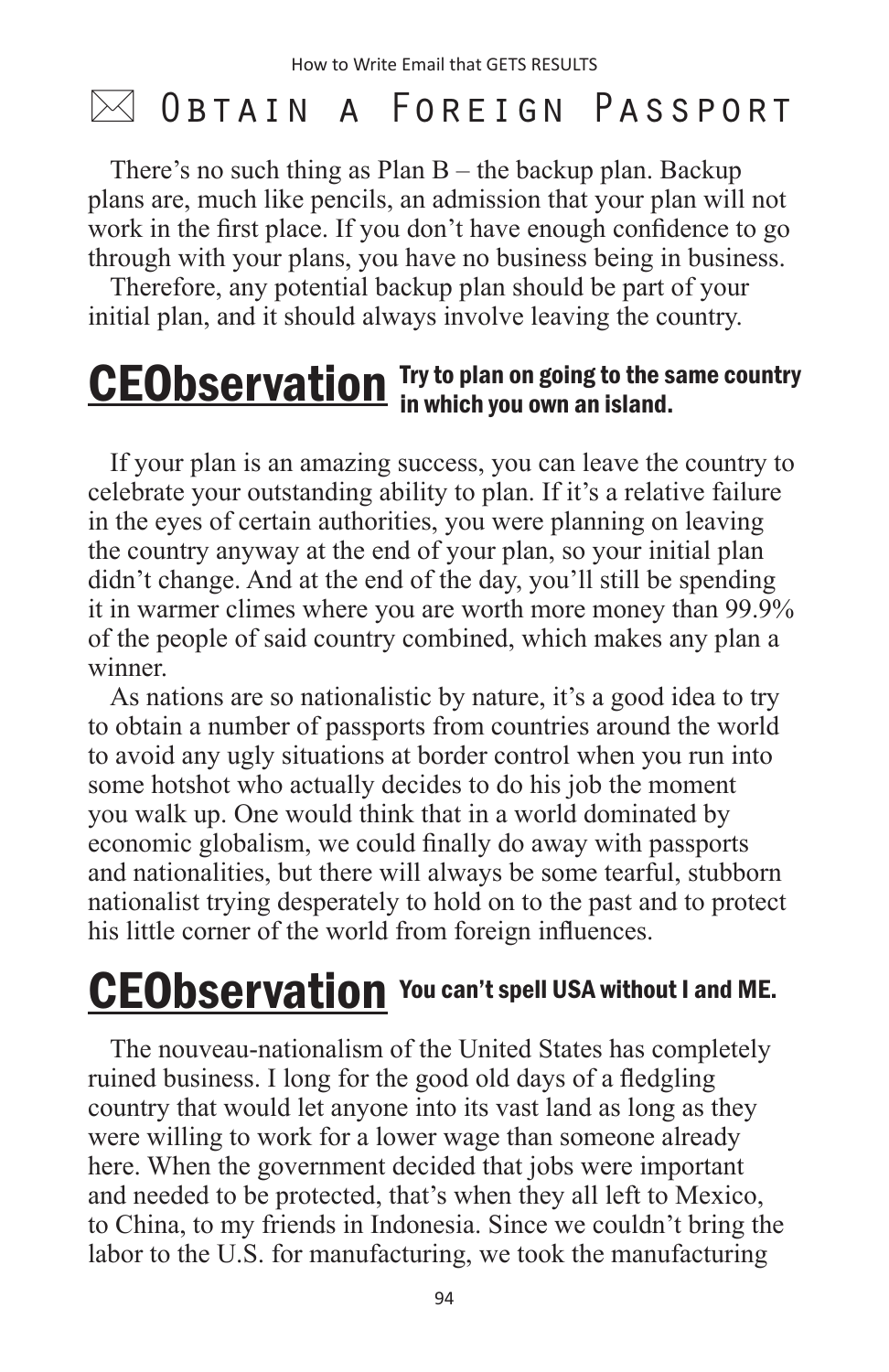to the labor. That nationalism is why it's HlavCo Intl. and not HlavCo USA. I get paid either way, and buying a good island in the U.S. is next to impossible.

#### Nationalism is the butthole of the **CEObservation** Nationalism is the butthole of the<br>world. We'd be better off if we didn't have it, but the shit has to come out of somewhere.

The law isn't exactly clear on the number of passports a person is allowed to have. Although it says 1 (or two if you're born in another country), I believe that number is open to interpretation. After all, what is 1? One at any 1 time? One for your entire life? One for you and 1 for your identical twin brother Juan Ricardo of Argentina? Who's really to say?

Although it is possible to obtain passports through bureaucratic measures, filling out paper after paper, announcing and renouncing all sorts of things, the best way to obtain a passport is to give someone a lot of cash to get it for you. Of course, "a lot" is relative, as the fees for such services vary from person-toperson and country-to-country. The real key is to not be too picky about the countries from which you want to obtain a passport.

#### Rwanda is lovely any time of year when **CEObservation** Rwanda is lovely any time of year when<br>you need to get the hell out of a country.

I could write an entire book about international relations, and maybe I will when I want to add to my island collection, but the most important thing you should know is no matter where you are, someone can be bought. Unless you're trying to find Osama bin Laden, there are all sorts of people who have access to plenty of computers and machines who will help you in your just cause in exchange for a small donation to their family.

Bribery is often misunderstood and dashed with criminal undertones. Just because it may be against the law in some countries doesn't mean it's against the law in all countries. When you want to do business with someone in another country, you have to do business they way they want things done. They're not going to bow to your traditional ways of doing business. You either adapt to the business styles of a country in question, or you do no business with them at all. If you don't want to pay them a bribe to do business, they will find someone who will.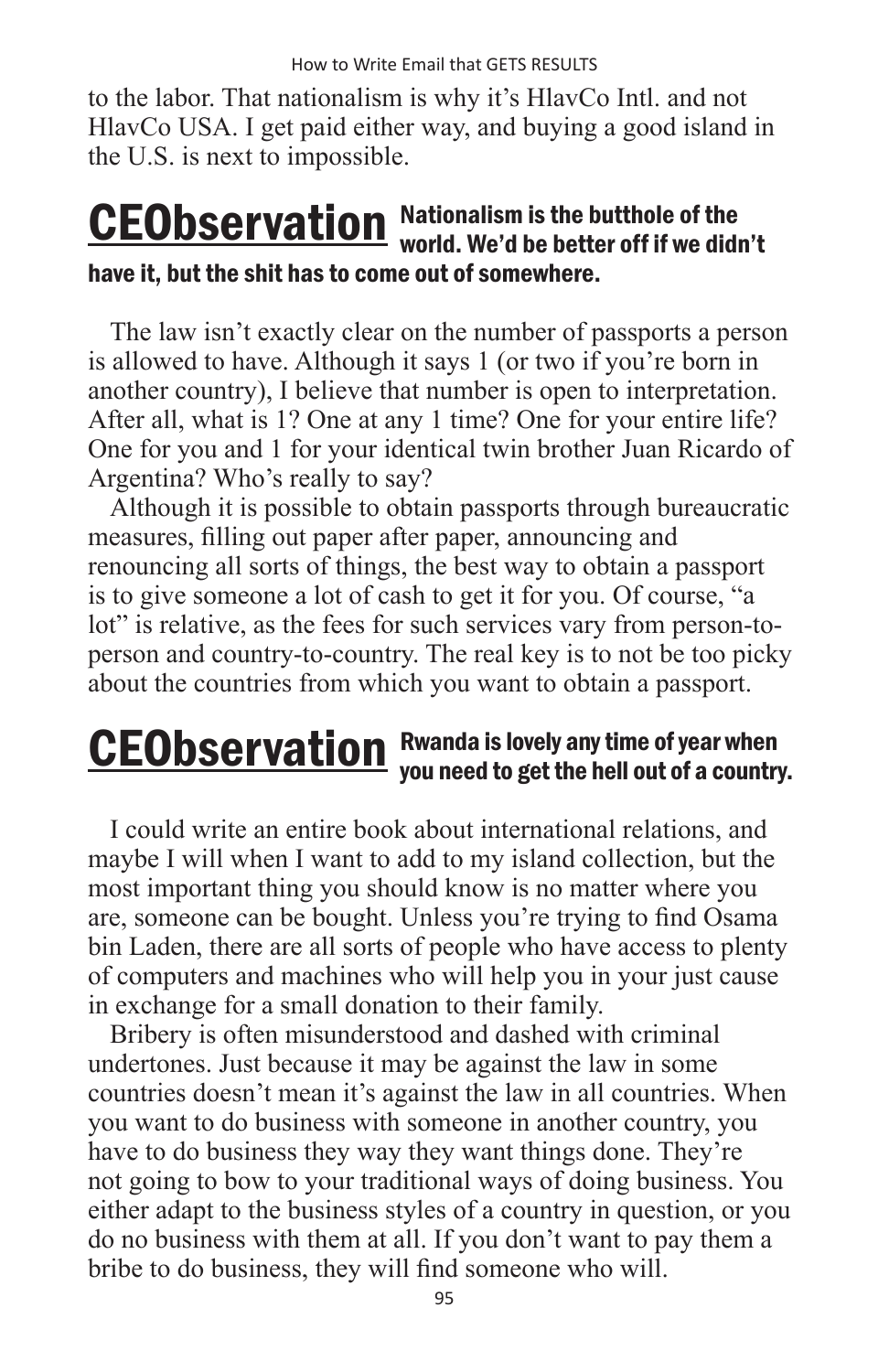So, when I want to do business in, say, Burkina Faso, I can't expect them to bend to the rules of business in the United States. If they say they want \$3 million to help start their own personal charity to help people who happen to have the same name as them, that's the price of doing business. And although they're looking for a side payout, there is still room for negotiation, such as, "\$3 million is high, but if you can get me a passport and citizenship as well, we'll call it a deal." This way, all sides win, which is the goal of any successful negotiation.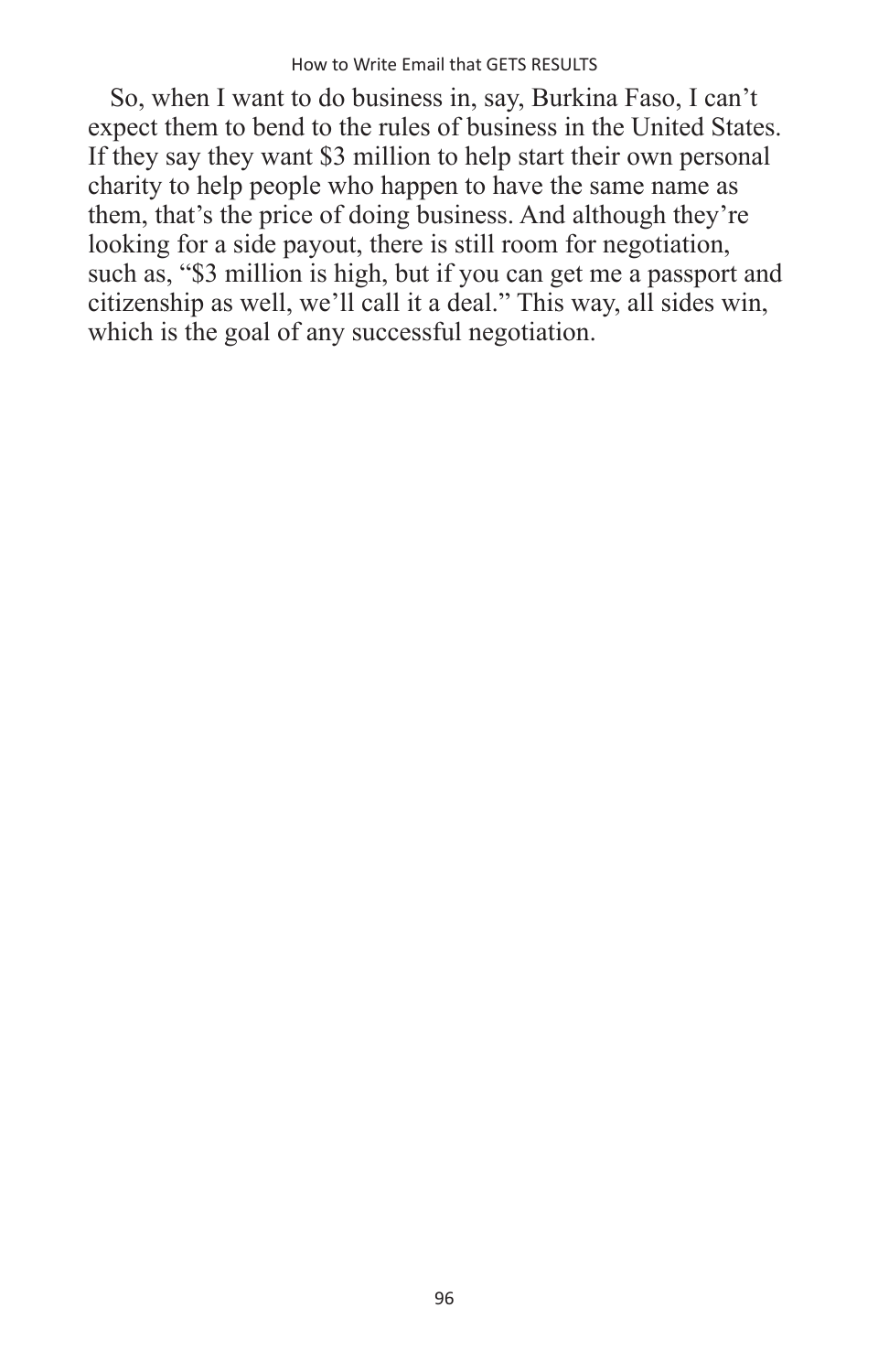### $\bowtie$  Outsourcing

What you will find out as the days pass is that some problems simply can't be solved from within your company. You must outsource and go outside your stable of idiots to get actual results – sometimes way outside your company. With the ever-changing business climate comes ever-changing, one-off business needs. Whether you need a painter, a caterer or a fire, there are people whom you just don't need on the payroll.

#### These people you outsource to don't **CEObservation** all have to be Indian; it just seems like most of them are.

When outsourcing, always look first to people who have contacted you in the past. You're apt to get the best price and fastest service from people who actually want your business.

**From:** Richard Hlava, CEO, HlavCo Intl. **To:** Jacob Ndamwe, president, Bank of Nigeria **CC:** David Mgabe, Prince of Nigeria **Subject:** Nigerian passport information

Dear Mr. Ndamwe,

You contacted me some weeks back with a business proposition. Although I said no at the time, I would like to propose a new partnership with you. As I can't seem to find my Indonesian passport anywhere, I'm contacting you in the hopes that you can help me to quickly secure a Nigerian passport. I have more than 800 million U.S. dollars (\$800,000,000) in a Swiss bank, but I must personally be in Switzerland to withdraw much of it. I would certainly share some of it with you if you could help me attain the required passport. I have CC:'d your prince on this email as I know him to be a trustworthy sort who can verify my offer in good faith as I gave him several-hundred-thousand dollars some time back to help him, and your country, out of a tough spot. I would appreciate a very quick response as time is of the essence.

Thank you, Richard Hlava, CEO, HlavCo Intl.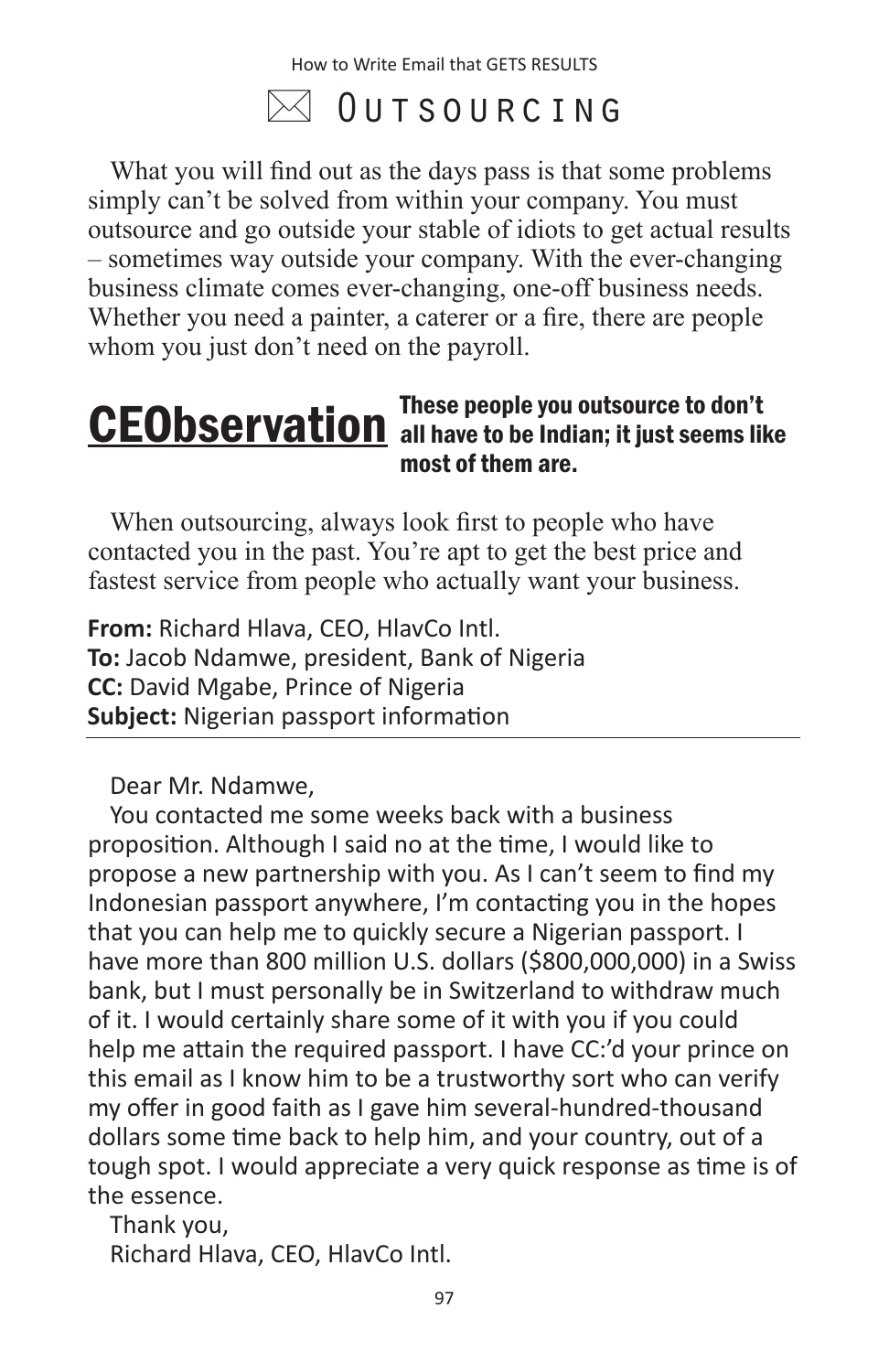The promise of cash is usually enough to get an outsourcing company to reply to your email. However, as is the nature of a corporation, you often do not get the quick response that is vital in times of need. In certain situations, you need to regretfully go outside the corporate world and deal directly with small businessmen and sole proprietorships. These people may not have the name recognition or the history of quality that corporations command, but because they're always in need of money, they work fast and provide adequate quality.

**From:** Richard Hlava, CEO, HlavCo Intl. **To:** Bobby "The Ferret" Mobiano **Subject:** That thing

Dear Mr. Mobiano,

I wanted to say how much I enjoyed working with you on that thing a couple years ago. Your problem-solving work on that thing was something. If you still work on that stuff, I have another thing that could use a whatever, and fast. Actually, I'm not 100% sure yet about what thing should be stuffed, but if you can multitask multiple things, I can give you stuff for each one. Whatever. Meet me at that place if you like things. RH

#### When hiring hitmen via email, make **CEObservation** When hiring hitmen via email, make<br>sure you use formal address instead of their nicknames. They like that. Also, hire Indian hitmen if the opportunity is available. They work much cheaper, but you often have to fly them in.

When outsourcing, don't be afraid to email several companies in the same email, that way, they all know who they're competing against and should be encouraged to offer a price that's lower than the competition.

**From:** David Zima, Pop Sicles Sales and Service **To:** Richard Hlava, CEO, HlavCo Intl. **CC:** Alexandra Kalt, Frozen Beyond LLC; Bob MacKenzie, Great White North Refrigeration; Sunil Ablahmana, Vishnu's Icebox **Subject:** Re: Information request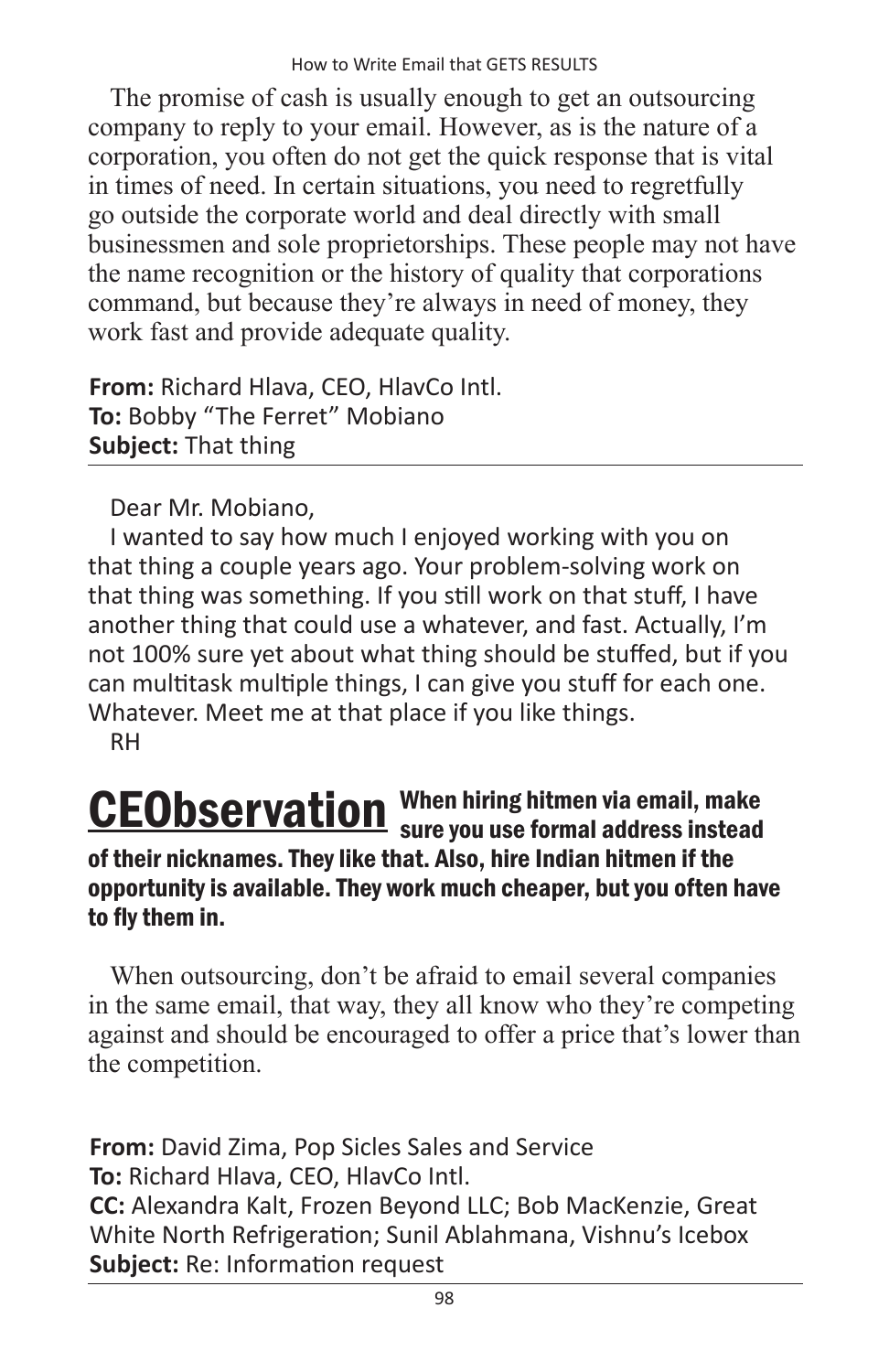Dear Mr. Hlava,

Thank you for your interest in Pop Sicles cryogenics service. When it comes to freezing your body for an extended period of time, we offer the service and price that can't be beat. Please find attached our current pricing structure. I'd like to let you know that we're currently running a special offer for our "fast freeze" service. If you freeze yourself within the next two days, we'll give you both a 35% discount on our current low prices and you'll share the same room with the celebrity of your choice. (Celebrity must already be a customer of Pop Sicles.)

Don't hesitate to contact me to further discuss this matter. David Zima, customer care manager Pop Sicles

>>From: Richard Hlava, CEO, HlavCo Intl.

>>To: David Zima, Pop Sicles Sales and Service; Alexandra Kalt, Frozen Beyond LLC; >>Bob MacKenzie, Great White North

>>Refrigeration; Sunil Ablahmana, Vishnu's Icebox

>>Subject: Information request

>>

>>Hello,

>>I'm looking to have my body cryogenically frozen until the statue of limitations on a >>certain IRS violation passes. I know you all are con artists to some degree, but I don't >>care about that. I want the lowest price and the best service, period. You have two >>hours to reply to this email as I want to move quickly on this. Also, is there a discount >>for having a less important person, such as my assistant, frozen with me?

>>Sincerely,

>>Richard Hlava, CEO, HlavCo Intl.

## *Are You Going To Outsource My Job?*  CEO Q&A

#### **Dear Mr. Hlava,**

With all the talk about outsourcing to other countries, I'm concerned that my job will be outsourced to another country. I feel like I perform a valuable service, and I have an understanding about what American customer service is all about. I know what I would want when I call someone when I'm looking for help. Can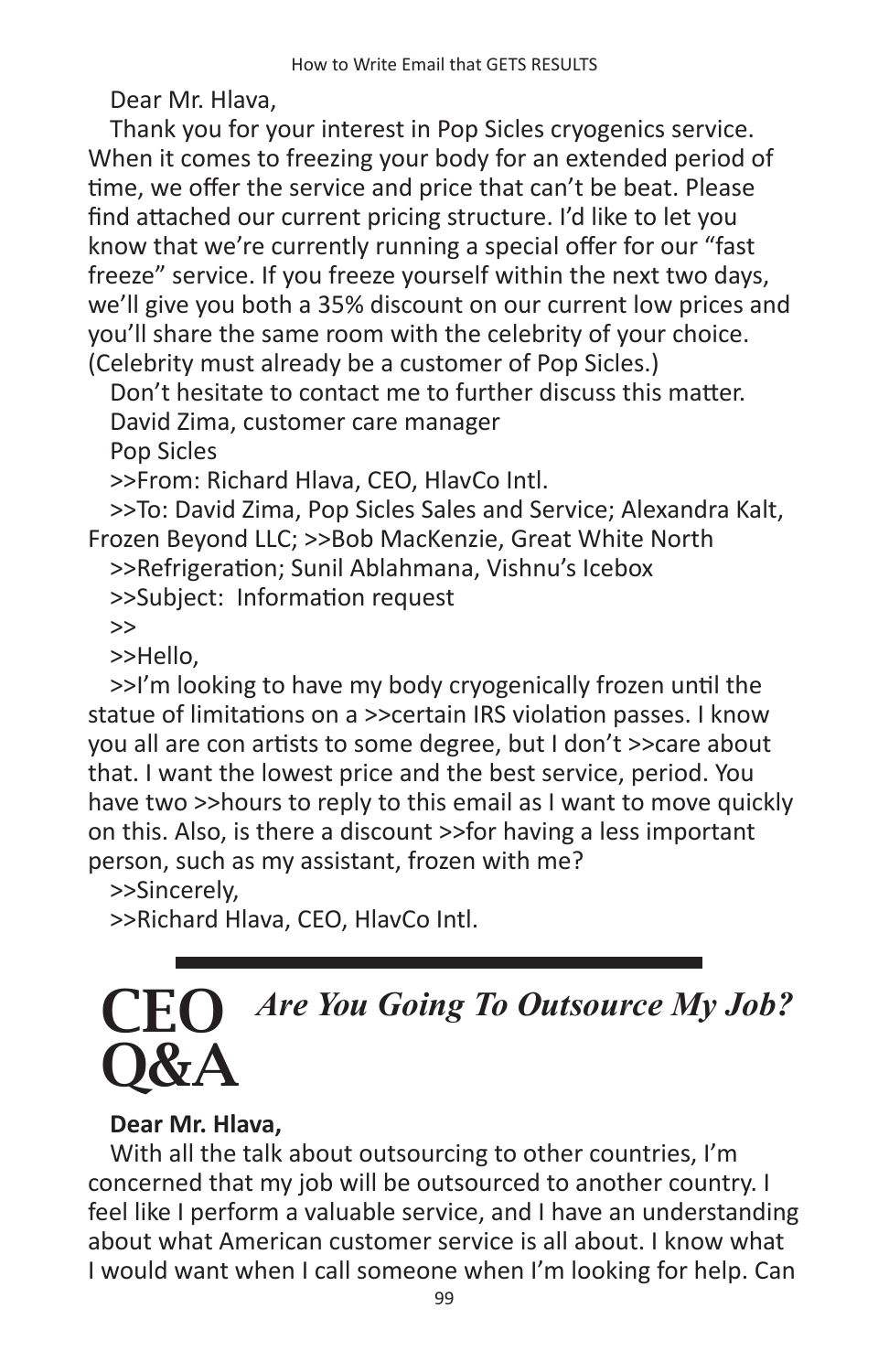they really provide that in India? Their idea of customer service is refilling the cups next to the slush machine and shooing you out of a store so that you don't linger long enough to have their body odor attach to you. In my wildest dreams, I can't picture a smart man like you deserting his customer's needs like that. Seriously, are you going to outsource my job?

**Sincerely, Skylark in Customer Care Center**

**Dear Skylark,** Yes. **Sincerely, Richard Hlava, CEO**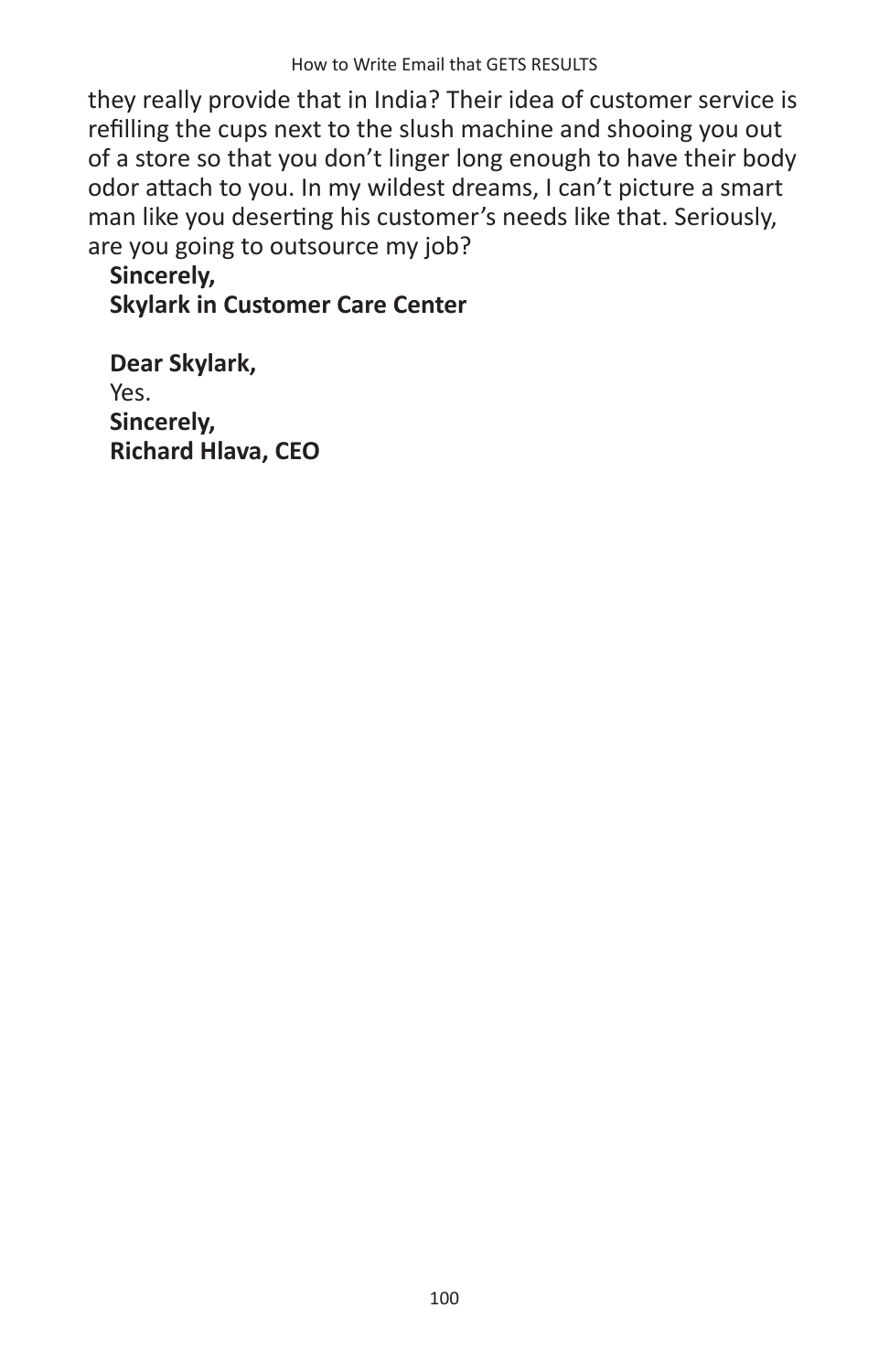How to Write Email that GETS RESULTS

 $\boxtimes$  WWJCC:?

What do you do when all else has failed, when the worst in humanity rears its shaven, tattooed head and everyone seems to have abandoned you in your quest for the advancement of the business world? You write one more email and you ask yourself, "Who would Jesus CC:?"

Next to Santa Claus, Jesus is the most connected being in the corporate world. But unlike Santa, Jesus has the ability to both grant favors and call-in his favors on any day of the year.

#### Although Santa may be #1 in the **CEObservation** Although Santa may be #1 in the<br>corporate world, Jesus is the most connected being in the sports world.

If you send your email to Jesus, everyone else on that email should – if they have a religious bone in their body – be compelled to help with the hope that Jesus will notice that they did a good deed. When they Reply All to the email, Jesus will then be in CC: and be able to archive that email for future reference.

Contrary to the belief of most **CEObservation** Contrary to the belief of most<br>conservative Christians in America, Jesus did not coin the phrase, "I've got mine." But we also can't prove that he didn't say the phrase as Jesus obviously said more than was actually written down in The Bible. So, in the immortal words of Jesus, "I've got mine."

When you decide to send an email to Jesus, you need to include in CC: all the people you want a real response from, but you also want to put in CC: the people you think Jesus would want to have on CC: in any email to him. There is a thin line between trying to be like a god, sacrilegiously getting into a god's head as it were, and trying to get a representative sample of all the living people who would both appreciate being CC:d on an email to the Lord and Savior and have enough clout to do something for you in the name of Jesus.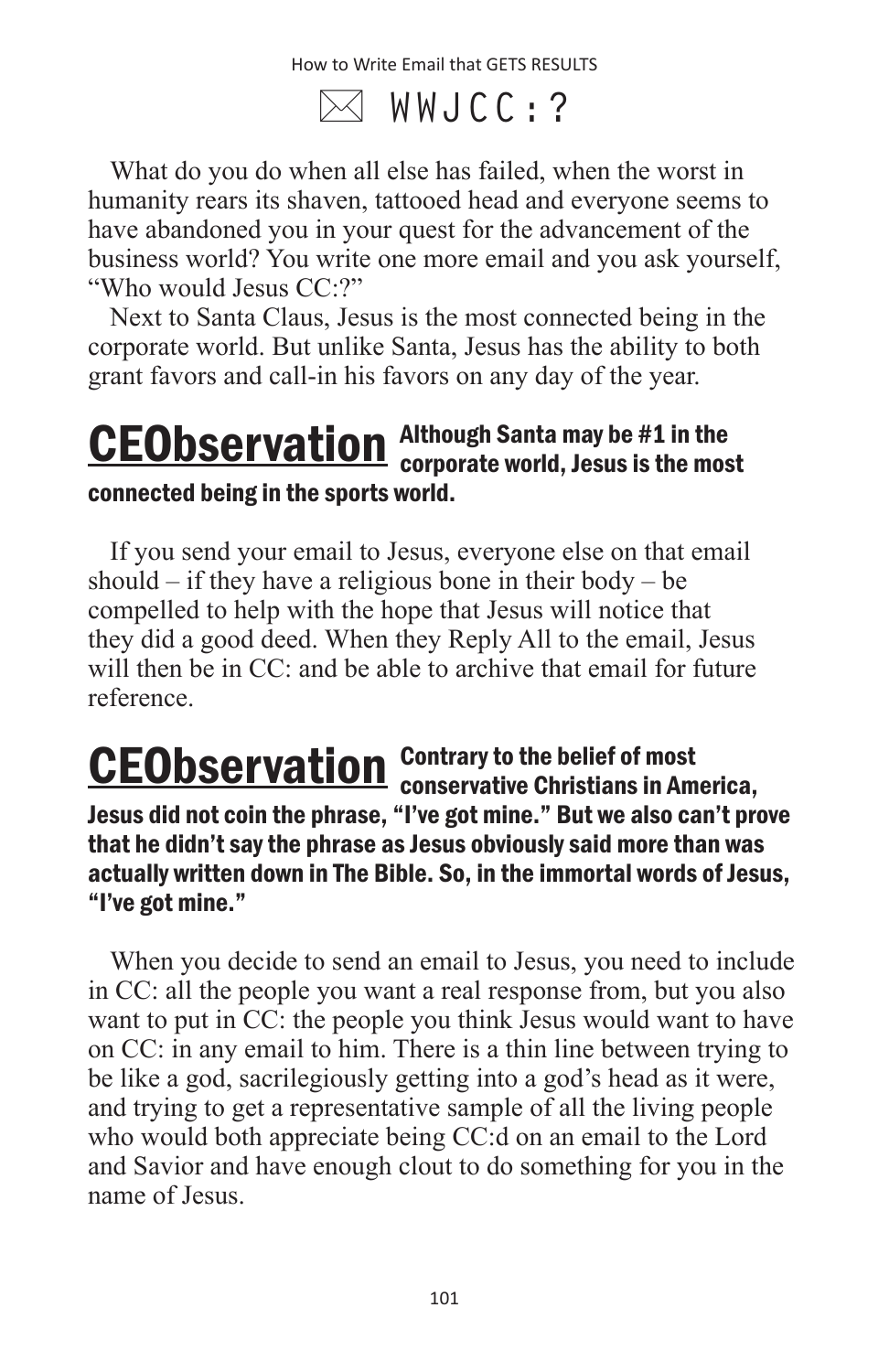**From:** Richard Hlava, CEO, HlavCo Intl. **To:** Jesus Christ **CC:** Underling, Nephew; Underling Supervisor; Legal Nazi; Nitwit CFO; Underling Supervisor's Supervisor; Useless HR Head; Lazy Marketing Director; Main Douchebag; Sales Manager; Legal Führer; King Sap; Giant Scrub; Team Building Turd; Board Member; Agent; Personal Underling; Personal Legal Nazi; Travel Agent; Mistress; Car Service; Nazi Pope; Osama Bin Laden; Dalai Lama; Santa Claus; Barack Obama; Tom Cruise; Bill Gates; Stephen Hawking; Craig Ferguson **BCC:** Vengeful God, Oprah Winfrey **Subject:** Fwd: Kittens having fun bookkeeping

Dear Jesus,

As I'm assuming you know, tomorrow I expect to be arraigned on the charge of tax evasion in addition to a handful of other charges the IRS can make up. I pray that You will have mercy on all those that could have helped me, Your servant, in his time of need – and You know who they are. Possibly You will find it in Your heart to have mercy on the person who has irresponsibly committed fraudulent mistakes, whether on purpose or not, and shamed the good name of my company, which is really Your company when it comes down to it.

I must only assume that Your mercy, which transcends Earth, will be even sweeter if that person comes forward and takes responsibility for these accounting mistakes, and any number of mistakes done in the past that may be uncovered in the future, and does so within the hour – not wait until the end of the day, if they were planning to do that after reading this email.

 Most importantly, I have done nothing wrong here, and even though Earthly judges may see it a little differently, You are the only judge that counts. In fact, I may even admit to these mistakes, even though I didn't do them, just to feel Your loving embrace. In the case that someone wants to steal this love that is owed to me, they have 10 minutes.

Amen,

Richard Hlava, CEO

PS. Attached is a picture of kittens pretending to be Underlings. I know how much You love the kittens.